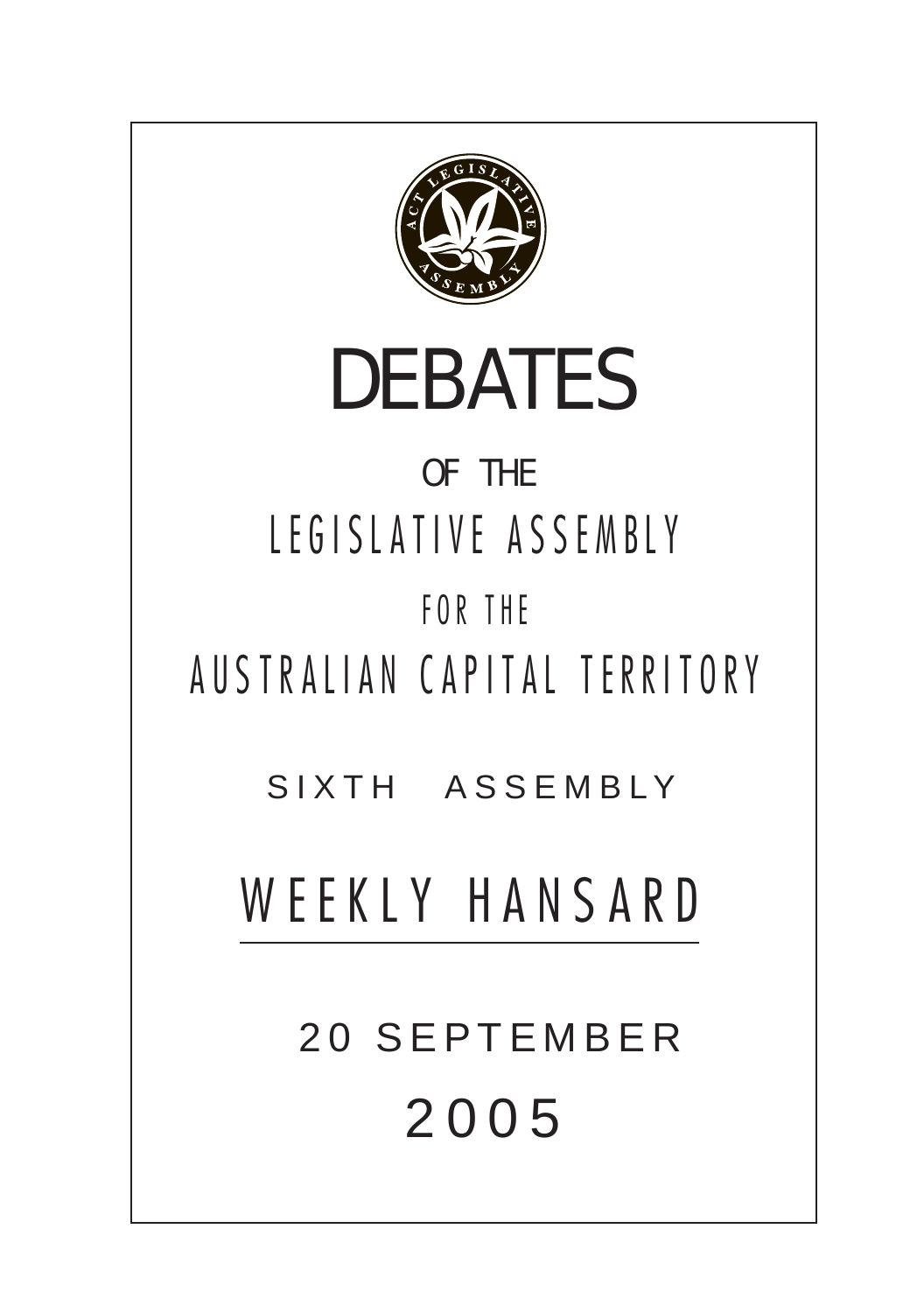# Tuesday, 20 September 2005

| Questions without notice:              |      |
|----------------------------------------|------|
|                                        |      |
|                                        |      |
|                                        |      |
|                                        |      |
|                                        |      |
|                                        |      |
|                                        |      |
|                                        |      |
|                                        |      |
|                                        |      |
|                                        |      |
|                                        |      |
|                                        |      |
|                                        |      |
|                                        |      |
|                                        |      |
|                                        |      |
|                                        |      |
| Adjournment:                           |      |
|                                        |      |
|                                        |      |
|                                        |      |
|                                        |      |
|                                        |      |
|                                        |      |
| Schedules of amendments:               |      |
| Schedule 1: Litter Amendment Bill 2005 | 3416 |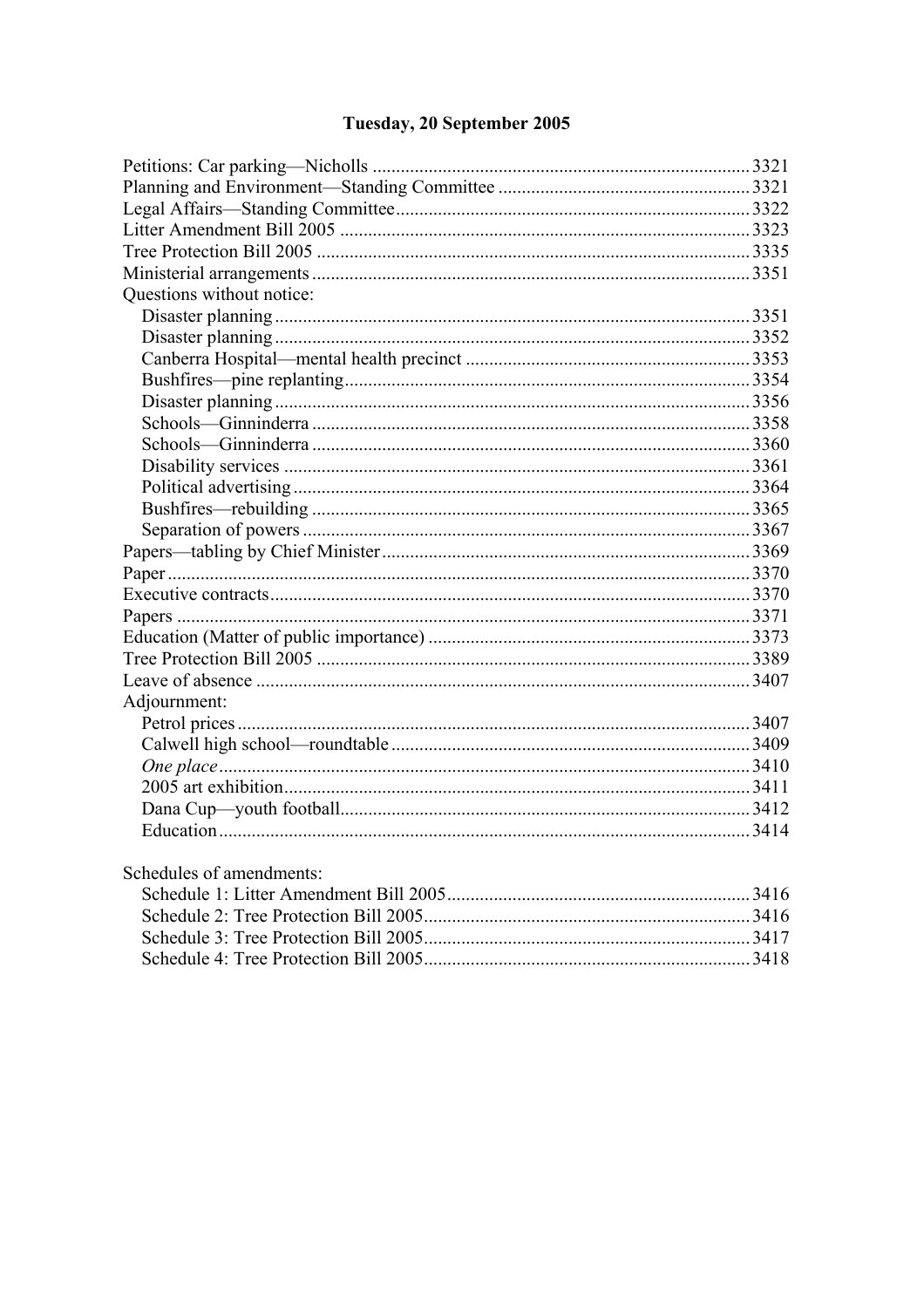# **Tuesday, 20 September 2005**

**MR SPEAKER** (Mr Berry) took the chair at 10.30 am, made a formal recognition that the Assembly was meeting on the lands of the traditional owners, and asked members to stand in silence and pray or reflect on their responsibilities to the people of the Australian Capital Territory.

# **Petitions**

*The following petition was lodged for presentation, by* **Mr Stefaniak**, *from 1032 residents:* 

#### <span id="page-2-0"></span>**Car parking—Nicholls**

To the Speaker and the Members of the Legislative Assembly of the Australian Capital Territory. The petition of certain members of the Australian Capital Territory draws to the attention of the Assembly community concerns about the insufficient number of car parking spaces available for patrons at the Nicholls Shopping Centre. The traders at this centre are constantly losing business because of the lack of car parking spaces. The situation is even worse of an evening and restaurant owners confirm the parking situation is so critical they will be forced to close their businesses unless urgent steps are taken to provide more car parking spaces.

Your petitioners therefore request the Assembly to take all necessary steps to increase and improve the Nicholls Shopping Centre car park before traders are forced into recession.

*The Clerk having announced that the terms of the petition would be recorded in Hansard and a copy referred to the appropriate minister, the petition was received.* 

### <span id="page-2-1"></span>**Planning and Environment—Standing Committee Report 15**

**MR GENTLEMAN** (Brindabella) (10.32): I present the following report:

Planning and Environment—Standing Committee—Report 15—*Draft Variation to the Territory Plan No 238—Macquarie Hotel Redevelopment Section 27 Barton,*  dated 5 September 2005, together with a copy of the extracts of the relevant minutes of proceedings.

I move:

That the report be noted.

Mr Speaker, I table in the Assembly today the report of the Standing Committee on Planning and Environment, DV 238. Draft variation to the territory plan 238 was considered by the committee at meetings held between July and August 2005. At the meeting held on 12 July 2005, the committee as a whole decided to invite public submissions by way of public advertisements and correspondence. The committee met ith a number of interested parties in relation to this variation to the territory plan,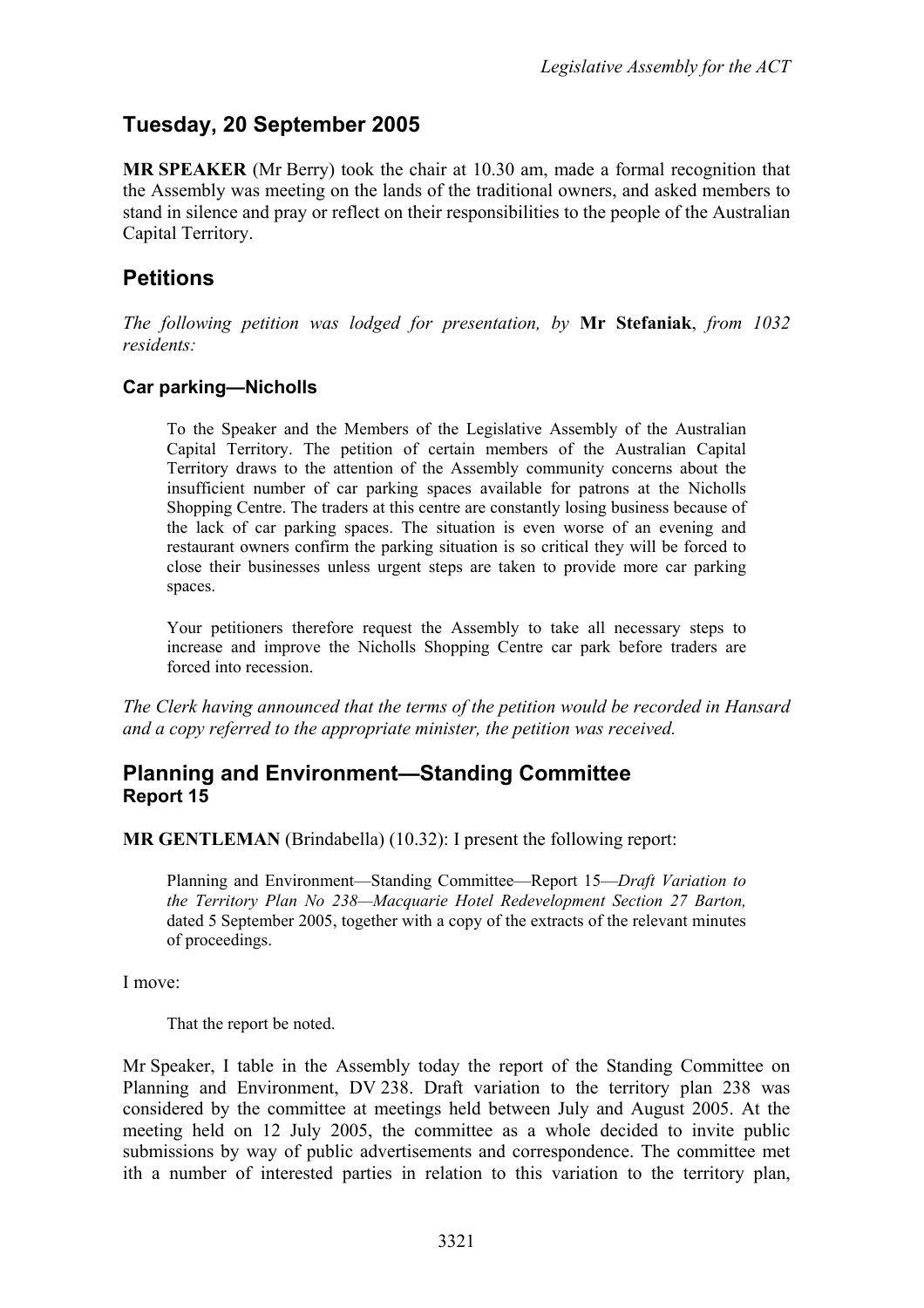discussed current issues with the site and potential issues relating to the development. The committee was briefed at the Assembly by Ms Purdon, Director of Purdon Associates; Mr Colin Stewart of Colin Stewart Architects; and Mr Jure Domezet, Director of the Doma Group, on the proposed redevelopment of the site.

At this meeting there were a number of background documents, including a planning study and report on the consultation provided to the committee for consideration. Various consultations were undertaken by the proponent, including discussions with members of the former Manuka LAPAC, with residents of Barton Court and Macquarie Street, and with the chairman of the ACT Heritage Council. Additionally, a community information session was organised. All residents of Barton were invited and those in attendance were surveyed. According to Purdon Associates, these consultations found that there was strong support for the redevelopment. However, as with all variations to the territory plan, there were a number of related issues for the committee to examine.

Purdon Associates identified various issues in relation to DV 238. These included current traffic congestion along Macquarie Street; the levels of residential development in Barton; that the development should be sensitive to the heritage components of the area, including trees and setbacks; that commercial activities will provide a focal point in Barton and, as such, should be included in the development; and also that the gymnasium and other facilities in the development should be open to local residents.

Whilst it was identified that commercial services will provide a focal point in Barton, concerns of noise levels were raised in the provision of cafes, shops and personal services. As such, the committee recommends that noise abatement regulations be applied in relation to section 27. Further, various submissions highlighted traffic and parking issues, citing existing limitation in space availability and the potential increased traffic flow as concerns.

In recommendation 2 of the report the committee recommends that the relevant ministers ensure that parking policy officers in their respective departments support, in broad terms, the introduction of paid parking and/or other traffic reduction measures in Barton, Parkes and Forrest during consultations with the NCA. And further, that the ACT government introduces paid parking in the areas for which it has responsibility. The relevant stakeholders responded to all issues raised throughout the process, and those responses are provided in the report.

Subject to the recommendations, the committee considers section 27 an ideal location for a mixed-used development and recommends that DV 238 be agreed to. As committee chair, I would like to thank all those involved in the consultation process and, in particular, the committee office and the secretary, Dr Hanna Jaireth.

Question resolved in the affirmative.

## <span id="page-3-0"></span>**Legal Affairs—Standing Committee Scrutiny report 16**

**MR STEFANIAK** (Ginninderra): I present the following report: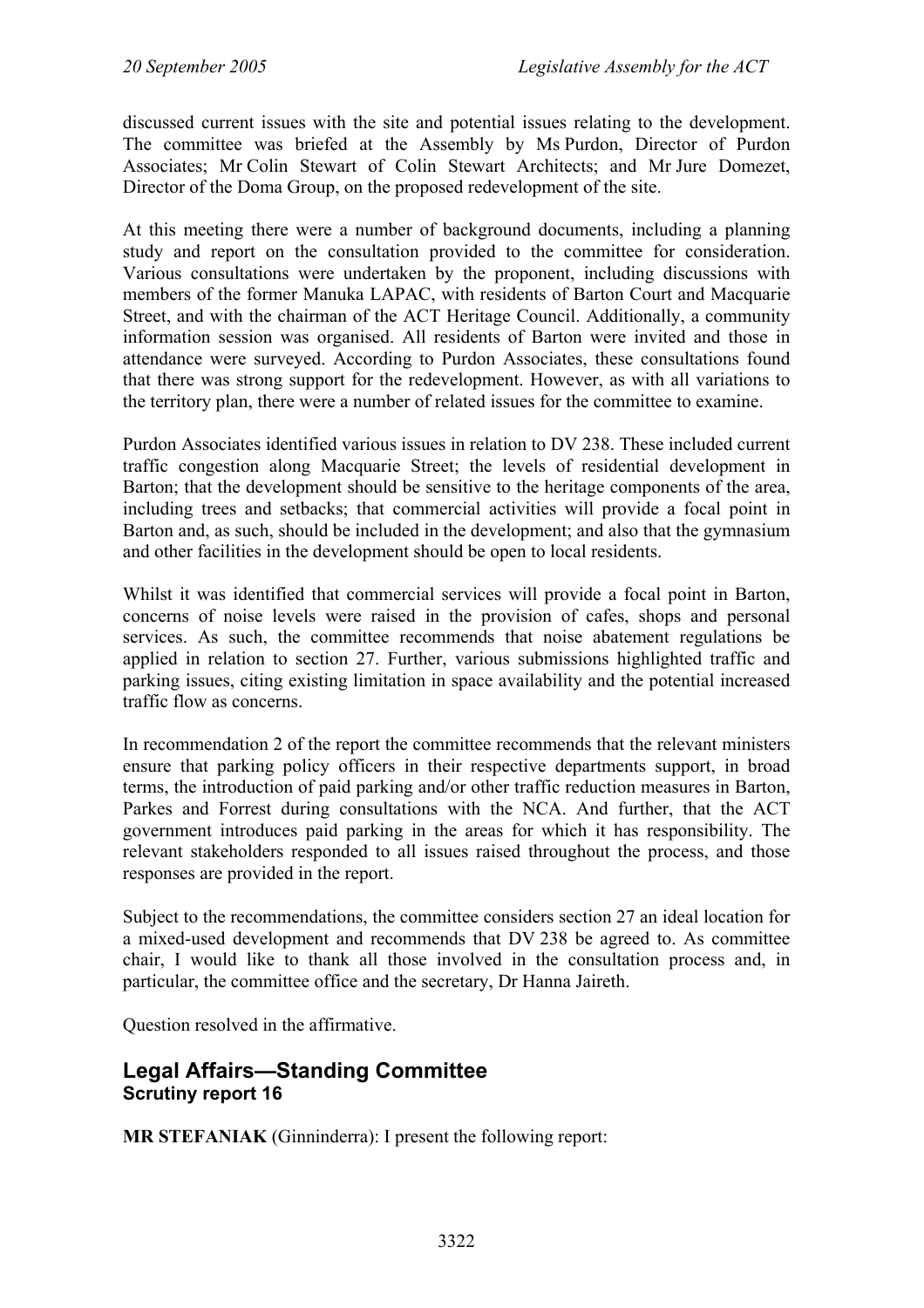Legal Affairs—Standing Committee (performing the duties of a Scrutiny of Bills and Subordinate Legislation Committee)—Scrutiny Report 16*,* dated 19 September 2005, together with the relevant minutes of proceedings.

I seek leave to make a brief statement.

Leave granted.

**MR STEFANIAK**: Scrutiny report 16 contains the committee's comments on four bills, 17 pieces of subordinate legislation and 16 government responses. The report was circulated to members when the Assembly was not sitting. I commend the report to the Assembly.

# <span id="page-4-0"></span>**Litter Amendment Bill 2005**

Debate resumed from 30 June 2005, on motion by **Mr Hargreaves**:

That this bill be agreed to in principle.

**MR PRATT** (Brindabella) (10.36): In the June sittings this year, the urban services minister, John Hargreaves, tabled the Litter Amendment Bill 2005. This makes a number of changes to the Litter Act—I will refer to it as "the act" hereafter—and its regulations, which came into effect in 2004. As the minister explained in June, currently under the act a range of penalties are applicable to a range of littering offences, and the power of enforcement has been given to the relevant authorities under the act to exercise the powers of litter enforcement under the said act.

The opposition will certainly support this amendment bill, although we will seek to introduce a minor amendment. The current amendment has now been tabled by the minister to correct an oversight in the original act. The oversight meant that, previously, not all littering offenders were required to produce identification on demand by authorised enforcers of the act—namely city rangers—and only those offenders who are "occupiers of premises" were required to produce identification on demand.

It is interesting that this oversight only came to light after a significant number of fines had been issued for charity bin dumping. The oversight meant that anyone on the street caught for littering, including charity bin dumpers, could not be fined if they refused to give their details. I wonder whether that means that the fines that have already been issued since the act came into effect in 2004, such as for charity bin dumping, or any other litter offence committed by someone on the street, are now null and void. I would not think so but it is just a question I ask. Perhaps the minister could clarify that that will not be the case. He is nodding that that will not be the case, which is very encouraging to see.

I doubt whether someone caught for littering would say, "You've caught me; no worries. Take my name and address so you can fine me." Now that we have seen that oversight fixed, I think the government will be in a better position to be able to execute the legislation we have in place. I am sure the city rangers would have asked the person for their ID, in any case. The minister is amending the act at section 17 to correct that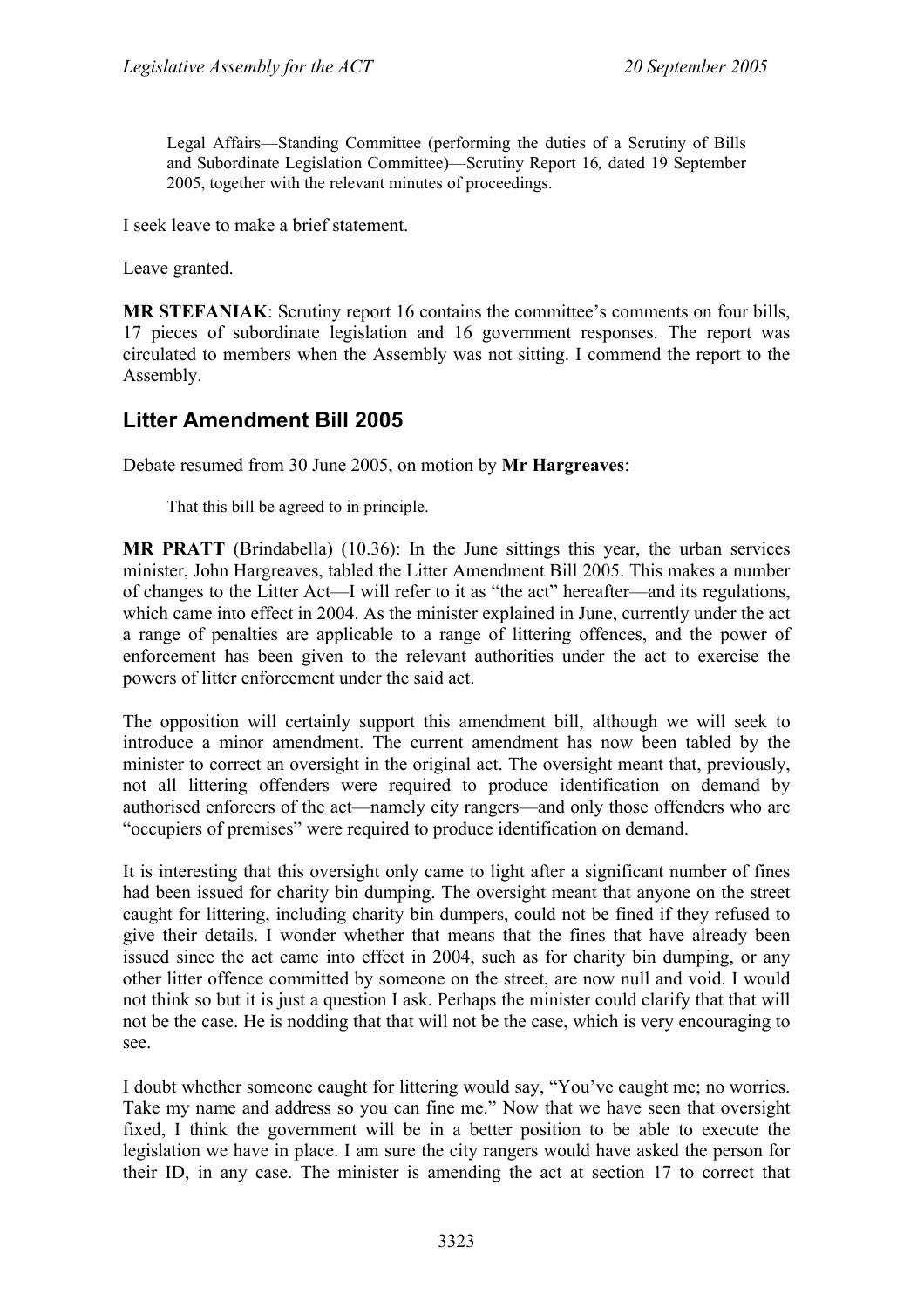oversight. Rangers may now target any person suspected of committing a littering offence, whatever their location, and ask them to produce suitable identification. As I say, we support this and we think this makes the 2004 legislation that much more viable.

The minister explained in June that this will ensure that rangers targeting such offences as charity bin dumping will have the official powers to request that identification be produced so that a fine or infringement notice may be issued. However, I must say that that explanation by the minister is pretty much an admission that the fines have in fact been issued illegally to litter offenders. So, again, I would ask the minister if we are barking up the wrong tree here. If he can explain that we are, then that will make me much happier.

It seems that the crackdown on charity bin dumping was because of pressure from the opposition and community groups to do something about that issue. We have seen other issues too around the streets. Now that the minister has cleaned up this legislation and made it much more precise, will he now look at the other issues we are concerned about which relate to littering; that is, the littering of car bodies; the littering of shopping trolleys; the general untidiness around the place; the question about the number of garbage bins located in shopping centres; and whether it has been good policy to start reducing the number of those public bins in shopping centres in accordance with other environmental objectives which seek to be achieved?

In principle, looking at environmental objectives against other waste policy strategies, the reducing the number of those would seem to be a fine thing, but we are getting reports back from other shopping centres and residents that, because there has been a 10 or 20 per cent reduction in community rubbish bins across shopping centres, there seems to be an increase in the amount of rubbish lying around. The opposition questions whether this has been a smart strategy after all. We want to know what the government is going to do to rectify what appears to be a problem with increased rubbish in shopping centres.

The government, I must say, has pretty much ignored keeping this territory of ours looking as spick and span as it used to be. We have talked in this place about the government's failure to tackle graffiti properly and to follow up any strategies with meaningful measures to impede graffiti action. Their failure to do that means we still have a landscape that is looking deteriorated. While the government is now at least moving on the right track with littering offences, we would like to see them go the extra mile and start rectifying these other areas. As I was saying, there are car bodies lying around the place; there is too much rubbish lying around shopping centres; and the graffiti problem is simply not going away. We hope the government will show a stronger desire and a more fair dinkum approach to rectifying those sorts of problems as well.

We would like to express a concern that there is probably a gap in this amendment bill that the minister is putting up. We would like to see city rangers being required to demonstrate, display and produce ID as well. To that effect, we would like to table an amendment.

**Mr Corbell**: They do!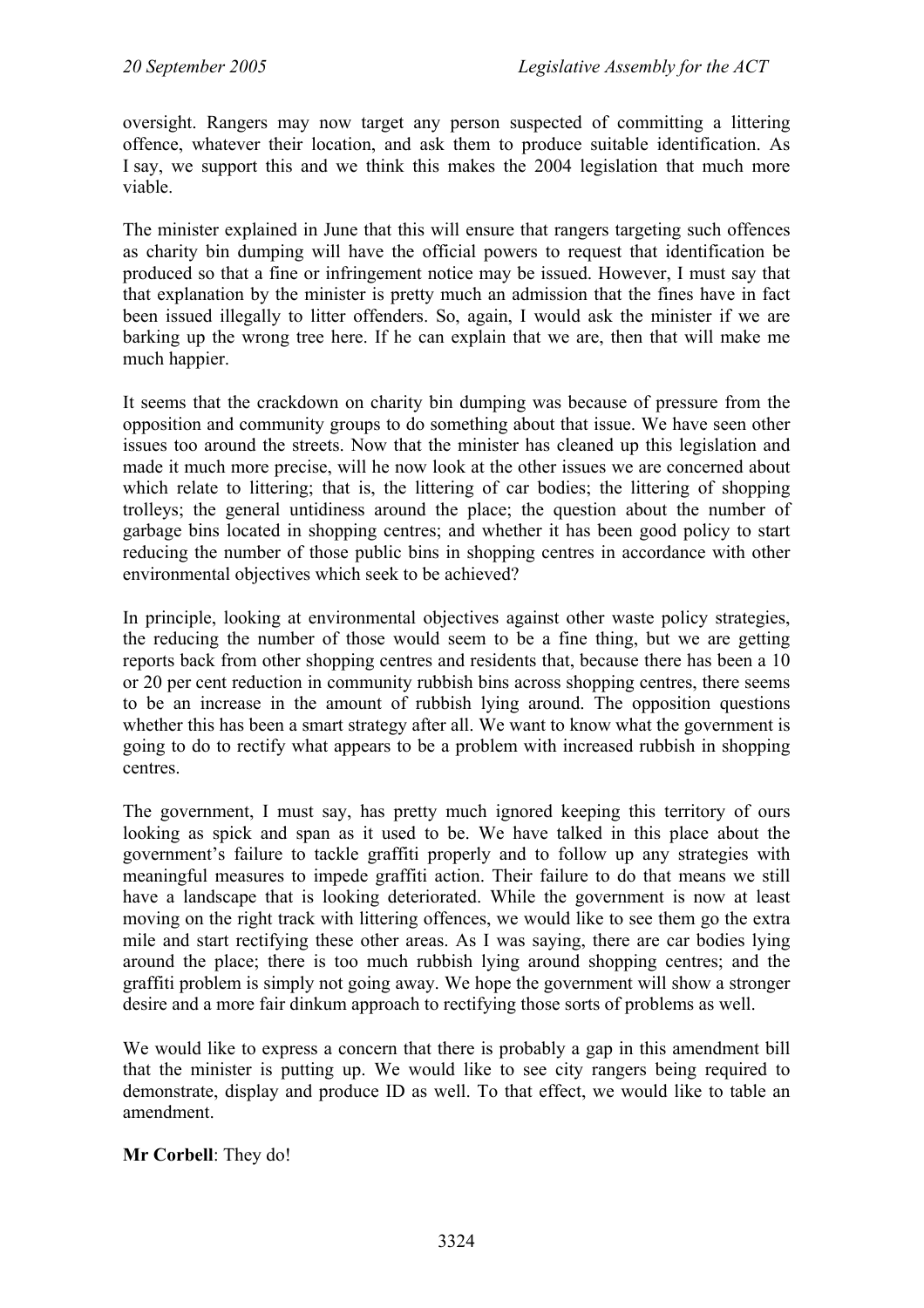**MR PRATT**: Yes, but I do not know whether they are required to produce it on demand. If they are in the position of issuing on-the-spot fines, we would like to see that rectified. If the minister has that covered in legislation then perhaps my amendment will not be necessary. But should it be necessary, I am going to table it anyway. I seek to table the following amendment, which seeks to ensure that an authorised person is clearly recognisable as an authorised officer for the purpose of enforcing the act. So I hereby table an amendment that would seek to ensure that all city rangers who will be issuing on-the-spot fines will mandatorily be demonstrating, displaying and producing ID. I would hope the minister would be able to respond and tell me that that is not necessary; that that is covered. I seek leave, therefore, to table my amendment.

Leave granted.

**MR PRATT**: I table the following amendment:

**Clause 5 Page 3, line 9—** 

*omit subclause (3), substitute* 

(3) Subsection (1) does not apply to the exercise of a power by an authorised person under section 17(1) where the authorised person is clearly recognisable as an authorised officer for the purposes of enforcing the Act.

With the addition of that amendment, unless, of course, the minister comes back and says it is not necessary, I would otherwise commend the bill. But I would also encourage the minister to start rectifying those other areas the opposition has concern about relating to littering and the general look of our landscape. I would therefore encourage him to take further actions.

**MR MULCAHY** (Molonglo) (10.45): I am pleased to support the amendment put forward by Mr Pratt. Obviously, the purpose of the Litter Act is to maintain the amenity and tidiness of the ACT's stunning public spaces. It is a purpose I support and one that I think is supported by the vast majority of Canberra's citizens. I would like to speak in support of Mr Pratt's amendment. I think the omission of a requirement to ensure that authorities with the power to enforce the act are unambiguously identified is an area of possible deficiency or concern. It is important because, if authorities are allowed to approach and potentially fine citizens without first identifying themselves, there is potential for situations to arise. The minister, by way of comment across the chamber, has decided that they will be identifiable. But we all see situations in various areas of enforcement where off-duty people, and sometimes people who have no authority, seek to enforce laws. So it would be a desirable requirement that identification be produced.

In a number of fields of endeavour—and taxation enforcement is one with which I am familiar, having worked in that field—it is a requirement straight up to ensure that there is clear identification, as one is exercising powers that are considerable and conferred under the federal law. The amendment would remove any doubt, unless the minister has some prevailing reason to suggest that the amendment put forward is redundant.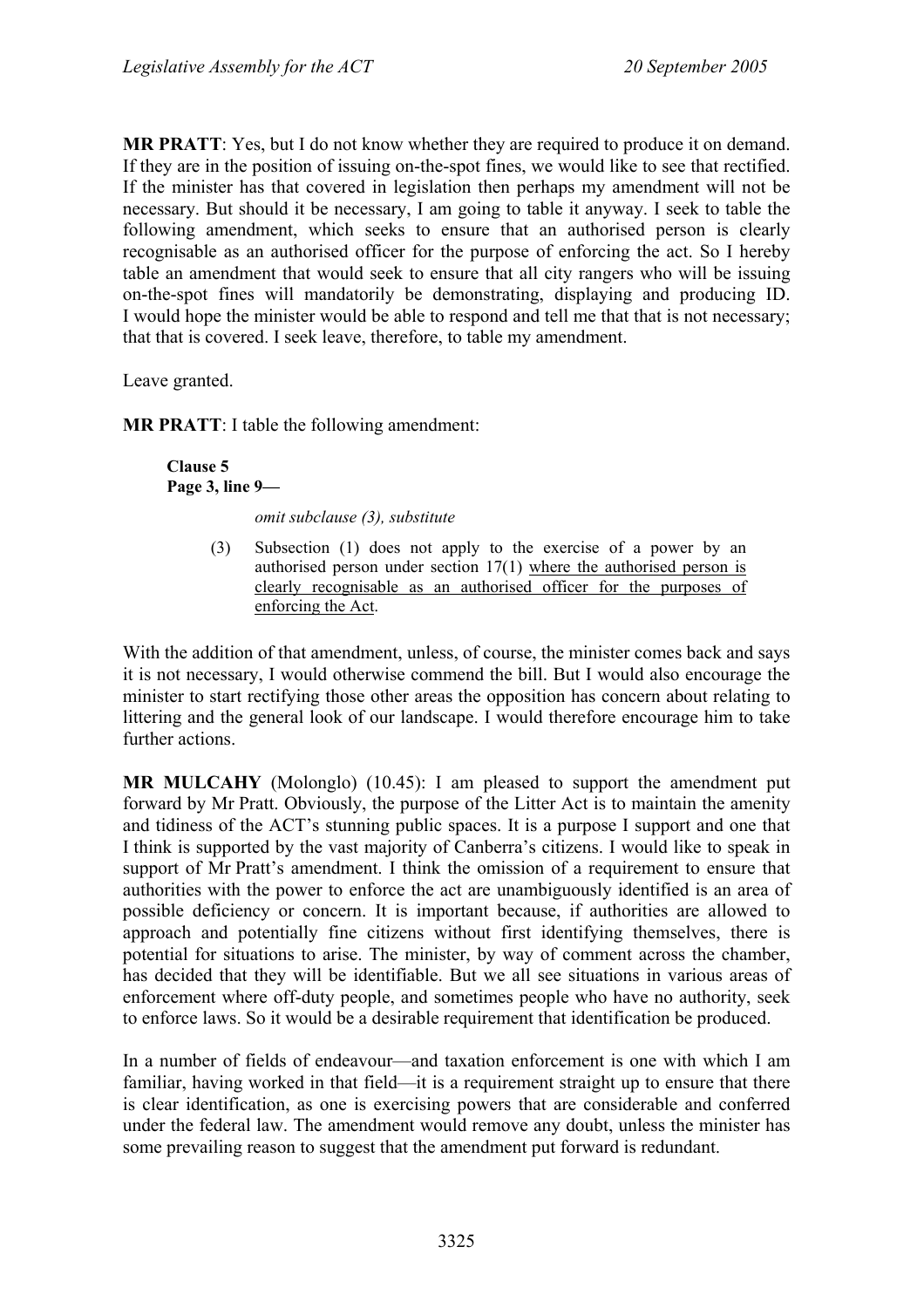Obviously, it is important in a society such as ours to ensure that our rights are well established. This government has placed considerable emphasis on individuals being able to protect their own rights. It is also important to ensure that the responsibilities of officers who have powers to administer, and laws to enforce, are clearly defined and that their obligations to ordinary citizens are very clearly identified under the legislation that is determined in this Assembly.

People do, on occasions, exploit the community's gaps in knowledge of the law. We need to make sure the community is able to clearly identify people in positions of authority before complying with orders. From 11 years in the hospitality industry, I have had many examples and reports where people, when dealing with areas such as liquor licensing, have apparently had issues raised when employees were off duty, or in circumstances that have led to issues about the basis on which they may be enforcing laws. I think it is an area where governments of all persuasions need to be especially vigilant and ensure that identification is carried and always produced, to remove doubt. I think the amendment put forward by Mr Pratt is a commonsense amendment.

#### **Mr Corbell**: It is not!

**MR MULCAHY**: The minister says it is not, and we will be keen to hear why that is the case. If the response is simply that people are in uniform, then I am not sure that that is sufficient as far as experience would suggest. The Litter Act is obviously a very important measure in that it is a valuable device to ensure that the ACT's public areas, shopping centres and parklands are well maintained, clean and available for all to enjoy. There has been much discussion in recent times. Some of it seems to have coincided with self-government, the end of the NCDC some years back, and the "faceless men" as they were irreverently referred to when I lived here in my earlier life. There has been a lot of suggestion that our city has deteriorated.

**Mr Hargreaves**: The faceless men of the Labor Party!

**MR MULCAHY**: No, I am not talking about the Labor Party's faceless men; I am speaking, on this occasion, of the National Capital Development Commission that once existed. There were the faceless men of the Labor Party, but they are the subject of another chapter! I think this act does play an important part. Residents continually raise with me, anyway, the matter of graffiti and the state of our city. When I was at Kingston last week I was dismayed, when I started looking closely, at how many buildings had been vandalised with graffiti. There is certainly an argument for considering giving some additional powers to city rangers to enable them to impose on-the-spot fines to people who engage in this sort of antisocial activity. This is certainly marring the look of our city and is often a subject for comment by visitors to Canberra and also, more frequently, by residents. I especially hear a large number of complaints about the areas on Hindmarsh Drive through Weston Creek, towards Duffy and so forth. It has become an art form in that part of Canberra.

A secondary issue has been raised in Kingston that I will take this opportunity to flag. I am not sure if the minister is aware but I think we need to be a bit sensible in the manner in which we go about enforcing the Litter Act. For many years—indeed, in some cases, for 20 years—licensees in the Kingston area have stored empty kegs at the back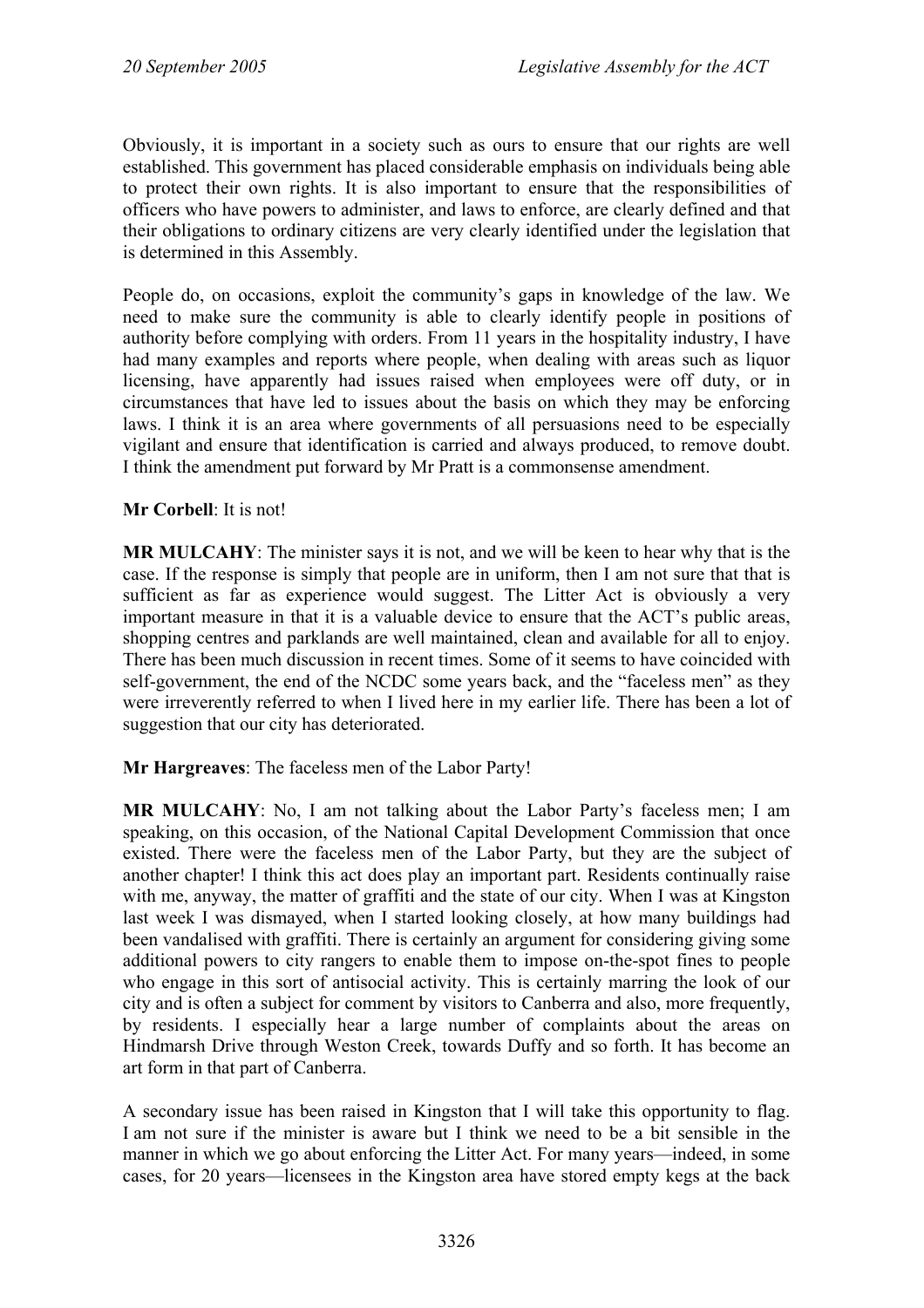entrances of their establishments. A number of those businesses have indicated to me in recent times that storage of beer kegs has now been classified as littering by some well-meaning but perhaps overzealous employees of the territory government. This is an area where I think some measure of commonsense needs to be applied. These kegs are normally stored in back alleys that are, for all intents and purposes, for business use only. But it is since the introduction of the Litter Act that the kegs have been targeted and owners threatened with fines.

Apparently, owners of these establishments have met with officials from urban services in an attempt to come up with a solution. I am aware that at least one of the major breweries has increased their pick-ups to twice a week, but I think we need to temper our enforcement of some of these arrangements with a degree of reality, instead of creating an unnecessary impost on businesses and utilising an act that is really designed for the purpose of ensuring that our streets and public places are in a tidy state. The act is designed to ensure that people do not take a reckless attitude towards the disposal of litter. A number of these establishments simply have no space within their properties where they can store kegs. From my observation, I do not believe this situation poses either a safety risk to anyone in our community or reduces the amenity of an area that is used primarily for waste disposal. It makes no sense to impose fines and inflexible regulations on businesses that are attempting to do the right thing. I would hope, on that last issue, that the minister would try and solve that problem, because a legitimate concern is being expressed. I support the proposed amendment.

**DR FOSKEY** (Molonglo) (10.53): I rise to say that the Greens have no concerns with this amendment; it seems to be perfectly logical and, in fact, probably necessary. I am unsure as to whether Mr Pratt's amendment adds anything to the government's amendment but I will listen to Mr Hargreaves's response and vote accordingly.

**MRS BURKE** (Molonglo) (10.53): I think Mr Pratt's amendment is necessary; and I know that the minister is saying it is covered in section 17. However, I would like to point out to members that section 17 (3) on page 3 of the Litter Amendment Bill that was tabled states that, "The person may ask the authorised person to produce his or her identity card for inspection by the person." I suggest Mr Pratt's legislation does tighten up this requirement.

I believe it should be done as a matter of course. When a person approaches another person to say, "Look, you are illegally doing something wrong, " that person may not be in uniform so may not be easily identifiable as a ranger; he may be whoever. I think that officer, who is authorised to act on behalf of the territory, should provide that ID without prompting. It should be a matter of course. It should not be incumbent upon the person being sought after to ask—or may ask—the authorised person to produce his or her identity card. I really do not think that is good enough. I think that, in this day and age, people in positions of authority need to show ID before they ask somebody to do something. That is the one thing I would say. I certainly support Mr Pratt's amendment. I do not think it is amending for the sake of amending; I think it is tightening a loophole in the legislation. I am sure that, if members think about it, they will see that it is quite sensible and reasonable.

Referring to the minister's tabling statement or presentation speech, it is regrettable that the government spends more than \$1.6 million a year on cleaning up illegally dumped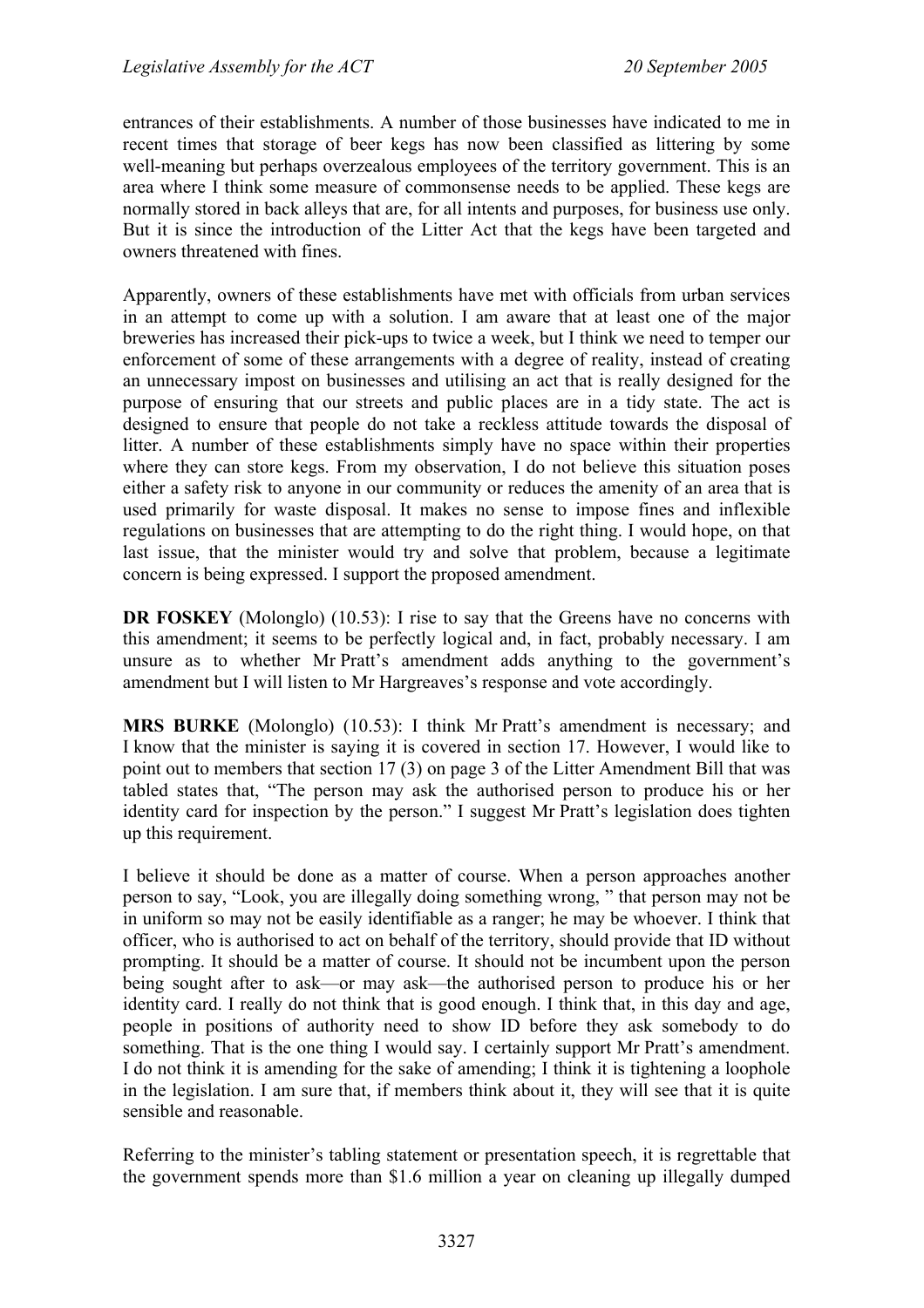items. It is good to see that this has been tightened up. I have to say that I believe it was on the part of the opposition that this was brought to the fore, but one would have to say that it had a double-edged sword effect. We have removed the problem to an extent; however, in travelling around the traps, one still sees large amounts of rubbish collecting around charity bins. It is unfortunate and, as the minister says, regrettable that some members of our community continue to persist in disposing of all manner of items around charity bins. Of course, this has had the effect of many organisations removing those bins that people used as drop-off points to drop goods that could be recycled back into the community.

We will obviously support the bill. I also support Mr Pratt's amendment because I do not believe the bill is tight enough under section 17. I do not know whether it has been circulated yet, but I believe the words in the amendment will cover the carrying of ID by inspectors and inspectors being required to automatically show that ID. Any move to keep our city clean and tidy is welcomed. I welcome the government's change on this and commend the opposition for putting the amendment forward. I ask members to support that, in the interests of sensibility.

**MR HARGREAVES** (Brindabella—Minister for Disability, Housing and Community Services, Minister for Urban Services and Minister for Police and Emergency Services) (10.57), in reply: I signal to the opposition, in case they wish to reconsider, that the government will not be supporting the amendment. I want to address a couple of the points made by Mr Pratt in his support for the bill, and I also want to express the appreciation of the government to the opposition for supporting the thrust of the bill. This is actually rather mechanical. Every now and again, when one decides to lift one's game in any area, one finds that mechanical legislative amendments are needed. This is one of those.

Firstly, can I say that it was not in response to pressure from the opposition that the charity bins blitz was commenced. It was the fact that I got the absolute angered irrits at seeing it around my own electorate and decided that we were not being tough enough. The day I respond to opposition pressure is the day I will cease to be a member of this place.

**Mrs Dunne**: What a stupid thing to say!

**MR HARGREAVES**: Mrs Dunne, I suggest a Bex and a good lie down; it is a really bad start to the week. If you do not like what you hear, bad luck to you!

**Mrs Dunne**: I worry about the electors of Brindabella!

**MR SPEAKER**: Conversations across the chamber are disorderly. Just direct your attention to the matter under discussion, please.

**MR HARGREAVES**: I do not appreciate having the word "stupid" put across the chamber at me by Mrs Dunne. Let the record show that she demeans herself.

**MR SPEAKER**: It was disorderly.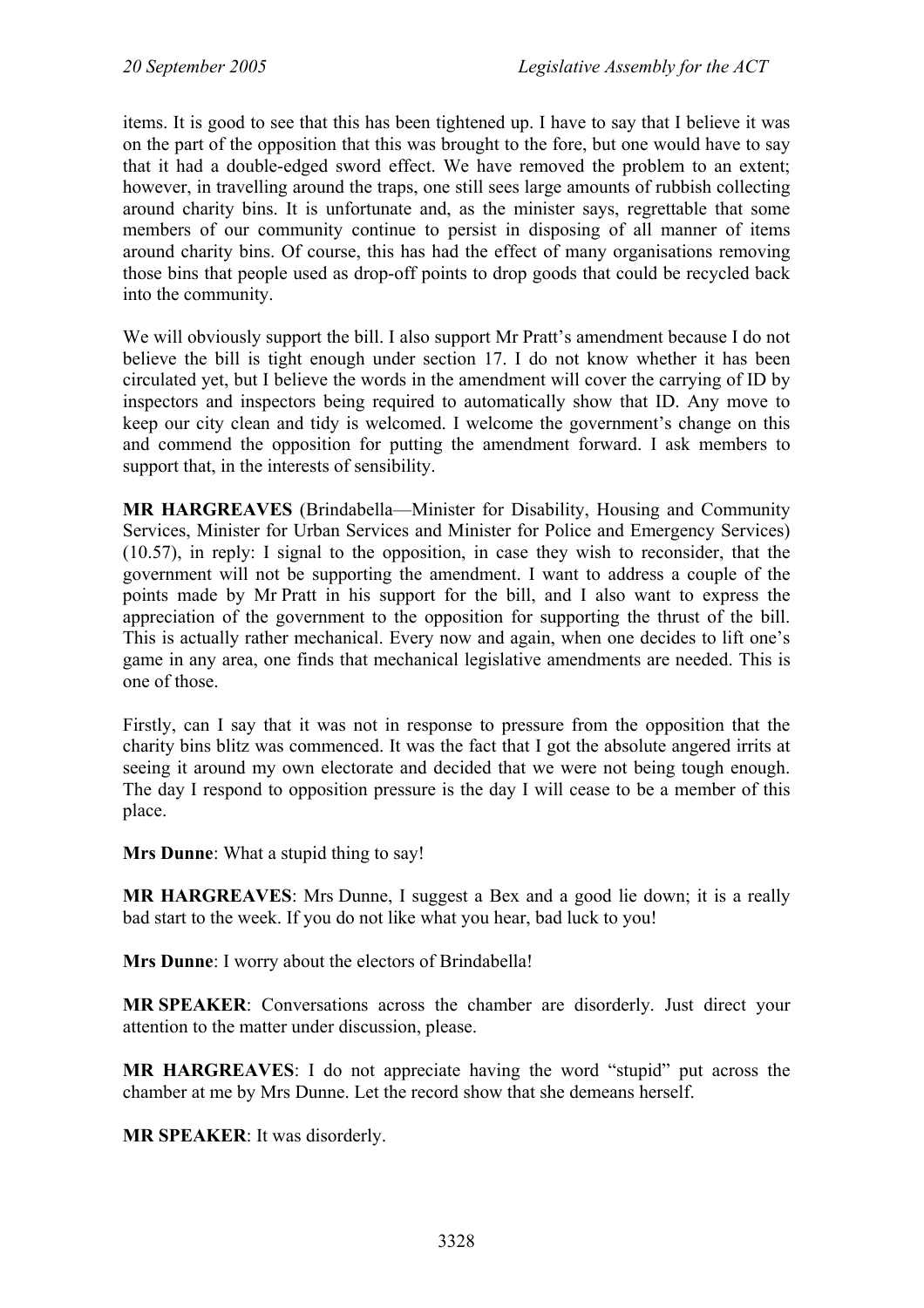**MR HARGREAVES**: One of the things this amendment bill talks about is when people are suspected of having littered by putting things outside charity bins, dumping stuff on the road and all that sort of stuff. There are two offences under this legislation. One is when you are caught red-handed. Our rangers have done that and they have given on-the-spot fines. One of the questions from Mr Pratt was whether or not those fines were legal. He cast some doubt on whether people have the authority to require people's names and addresses. The answer to that is that they are legal. The reason for that is that the people who were handed on-the-spot fines by the rangers volunteered their names and addresses at the time. It is no wonder, when they are caught red-handed doing it, that people, generally speaking, will comply with that, but we want to tighten up that particular area.

Mr Pratt talked about car bodies. Mr Pratt knows that we have a program that identifies and removes car bodies in this territory. I think the urban services department, through the rangers and through arrangements with the police and the community, do a fine job of it, quite frankly. Mr Pratt knows the procedures only too well; I will not go through those. He knows only too well that car bodies abandoned on the side of the road are removed fairly quickly and that there is always an attempt, using the VIN numbers and any registration details, if they are around, to track down the people responsible for the dumping. Action is taken against those people when we can determine who they are.

In respect of shopping centre trolleys, Mr Pratt misses one of the significant points about shopping centre trolley stuff. It is not litter only; it is theft. When people take a shopping trolley away from the shopping precinct to put stuff into their car, or wherever else, they are required to return it. If they do not return it and dump it in the lake, that is theft, not only litter. He would know that the rangers regularly pick up trolleys. We also pick them up from our waterways and we pick them up from elsewhere. I was out at the Phillip depot just the other day, in my journey around the department, and I noticed a great big skip. It was the biggest skip I have ever seen, I have to tell you. It had all manner of things in it—milk crates, shopping trolleys and things. They are recovered. I think they do a reasonably good job of that. I consider the dumping of trolleys to be both theft and littering. If we can catch anybody doing that sort of thing we will deliver the same treatment to them as anybody else caught littering or dumping stuff outside charity bins. I think that was an unnecessary comment and rather silly.

Mr Pratt was vocal about the state of garbage bins in shopping centres. It shows a fundamental misunderstanding of the responsibility the community must take for the cleanliness of this city. It is not a job for government only. Shopping centres are owned by people; they are not owned by the government; they are private premises. If the shopping centre management want to put more garbage bins or skips around the place, ACT No Waste would be delighted to hear from them. Of course, this crowd over here would have us believe that it is totally the government's responsibility. That is the furphy they want to put out there—that, if you see litter around the place inside a shopping centre, it is the government's responsibility because they have not given them enough bins.

I think they should go and have a chat to some of the shopping centre managers, use the influence they purport to have on them and ask them, "How about putting some more bins around?" We will provide them; all they have to do is ask. Most of the shopping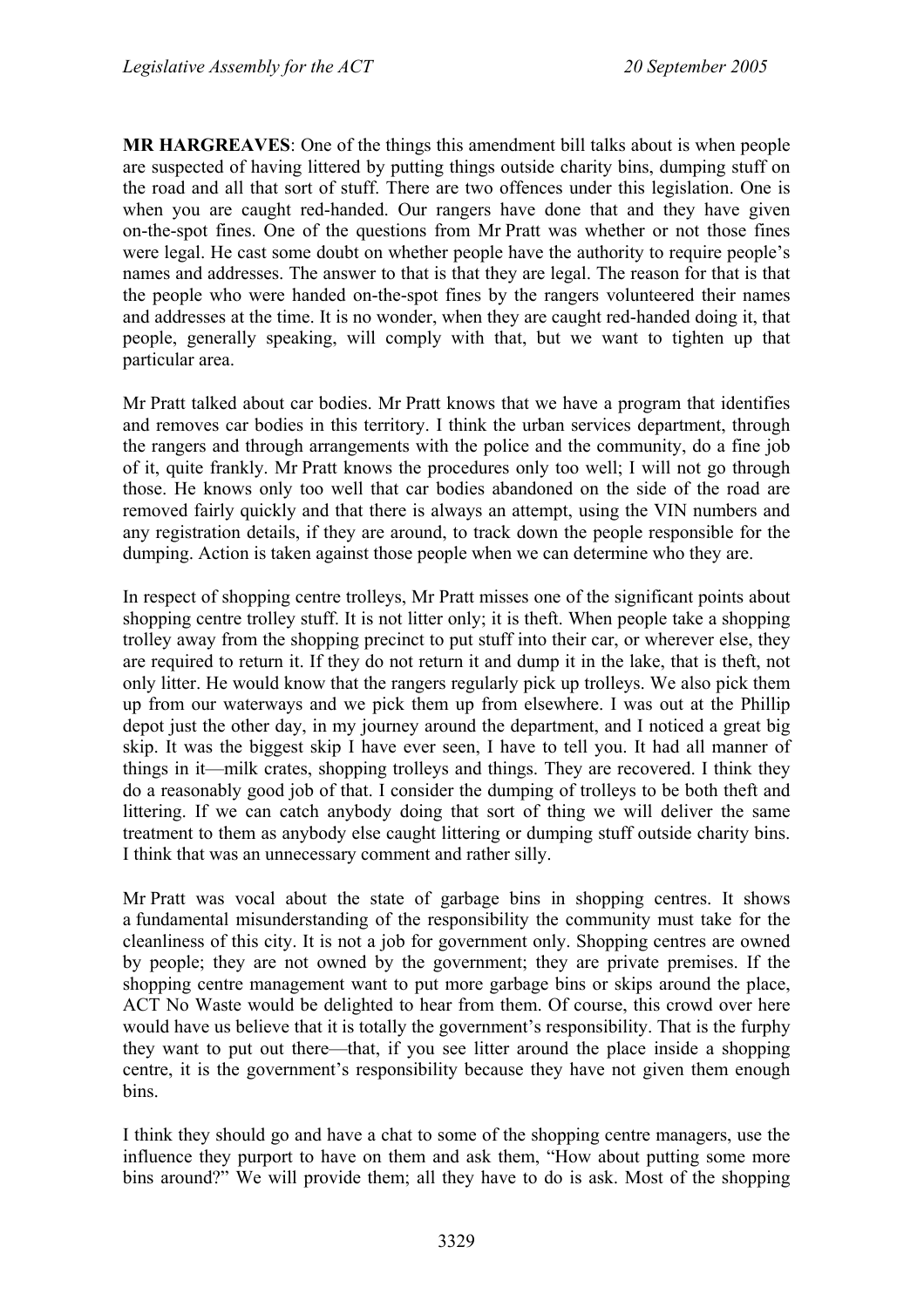centres have a caretaker or cleaning person on staff. Certainly the Erindale shopping centre has one, and that guy does a great job. If they think there are not enough garbage bins around a shopping centre, they can take it up with the shopping centre management.

While we are on those sorts of private premises, I will address Mr Mulcahy's beauty: that is an absolute ripper. Mr Mulcahy is encouraging people to litter outside the rear laneways of premises by asking, "Why don't you let them put their kegs there?" The reason why they are being asked to remove the kegs is because they are not on their land; they are on unleased territory land. They are on a roadway, which is an access area. I am looking across at those opposite and I do not see any who might have ever driven up a back lane in Kingston in a heavy vehicle, but I have. I drove one of the paper recycling trucks—nine tonnes unloaded—up one of those alleyways and had to dodge the very kegs that he is talking about.

**Mrs Burke**: What's the solution?

**Mr Pratt**: What's the solution?

**MR HARGREAVES:** They yell to me, "What's the solution?"

**MR SPEAKER**: The yell is out of order. You need not respond to that, just direct your attention to the matter before the chair.

**MR HARGREAVES**: I know. I make the point, though, that it is the problem of the business; they can sort it out for themselves. Do not ask me—do not ask this government—to condone putting kegs out on unleased territory land just because they are in a laneway when it is not necessarily safe to do so. Furthermore, these are empty kegs and they are litter. I applaud the inspectors for telling these people to make alternative arrangements. I have no problem with that. You hear from this mob over here, "What's the solution? What's the solution?" I am waiting for the "oh wise one" on the end, because they do not have a solution. They never have had a solution.

**Mr Pratt**: We have given it to you!

**MR HARGREAVES**: Mr Pratt is suggesting that we just let them go for it and have the kegs—as much as they like—out the back of these places. Good luck! I just hope that, one of these days when someone has a prang there, you will stand up and say you were partly to blame for it. Mr Pratt and Mr Mulcahy talked about graffiti.

*Mr Pratt interjecting—* 

**MR HARGREAVES**: We all recognise that as an issue, but I have to say that we have a strategy, and we have legislation. I would love to hear, one of these days, what those opposite have by way of strategy—

*Mr Pratt interjecting—* 

**MR SPEAKER**: Order, Mr Pratt!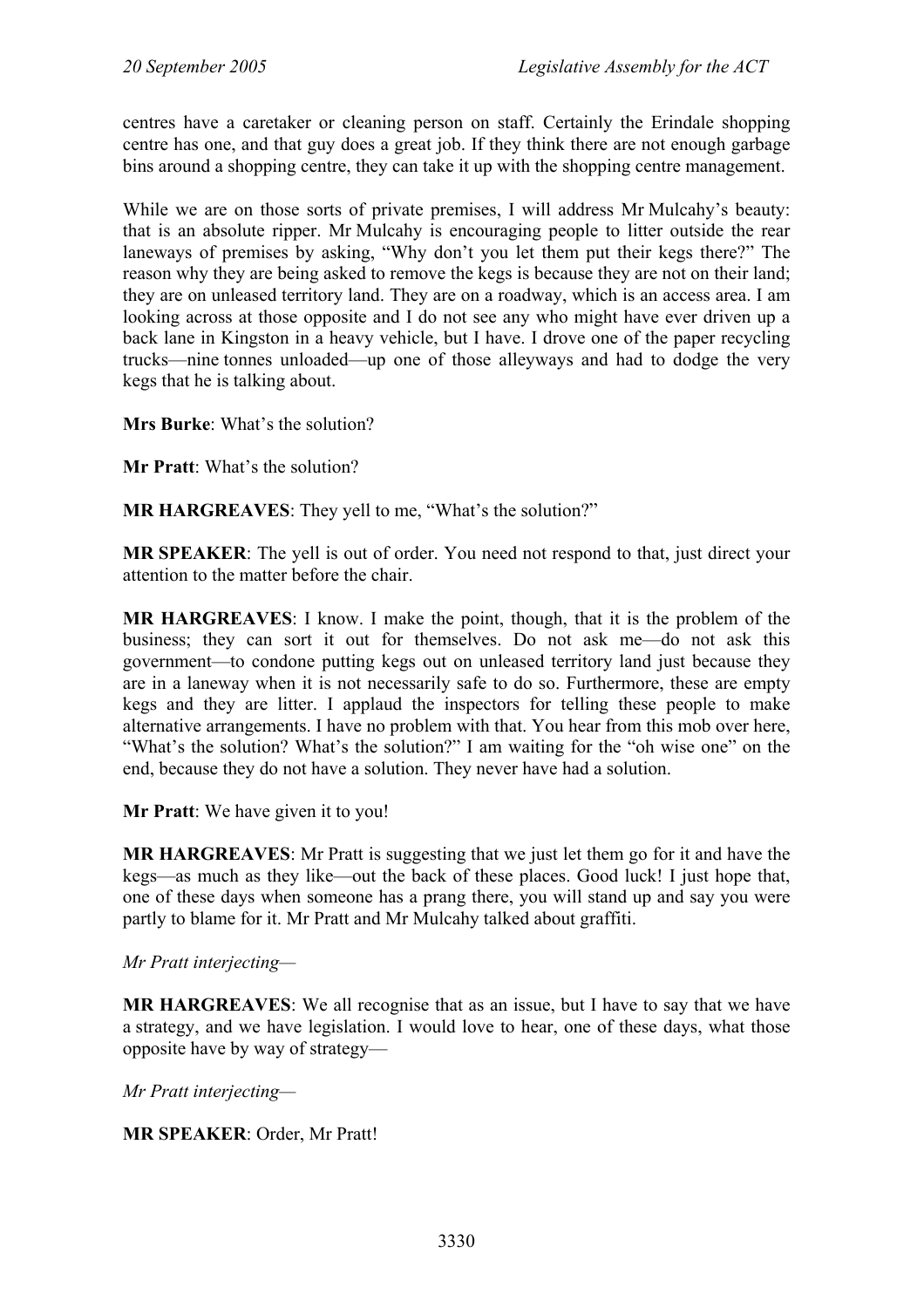**MR HARGREAVES**: other than Mr Cornwell's idea of stopping people under 18 from having spray cans. I would like to know from that side at some stage what it is—

**Mr Pratt**: It is on the record, John.

**MR HARGREAVES**: I hear that it may be on the record but perhaps it is really a piece of paper with, "Please turn over" on both sides. That is what I think it is, because there is no substance in it, there is nothing in it. They say to us, "Catch the people who are doing the graffiti!" Do they tell us how we are going to do that? Do they tell us how we are going to get all of this money? I know what we will do, Mr Speaker. We will take the money off education and the hospitals and pour it into graffiti management. That is what we will do.

The government will not be supporting Mr Pratt's amendment. In section 17—this is a new one—sub-paragraphs (3) and (4) (b) ask the authorised person to produce his or her identity card for inspection by the person, and the person does not have to comply with any direction unless the authorised person produces that item. That seems to me to just about cover it.

What a shame it is that Mr Pratt had not read that part of the amendment bill. And what a shame it is that Mr Mulcahy had not read it; and neither had Mrs Burke, until I pointed it out to her just this morning. It is a shame that they did that. They are now scurrying about the place trying to say that we have to beef it up: what we want to do is have these littering CIA agents who are going to run around the place in the middle of the night. There is this dude who is going to drop this horrible lounge suite next to a charity bin. What these guys are going to do is spring out of the darkness, hold up their shield and say, "I'm from the FIB litter team; I've got this star—deputy sheriff!" No; that is one of your blokes.

They are going to have a CIA shield on the thing and they must say, "Look at this please, this is my ID. Don't look at my name badge on my uniform; don't worry about the fact that you have the right at law to say show me your ID." They are going to say that. Unlike police detectives, unlike health inspectors, unlike a range of other people who have the powers to require the citizenry to do something, these people are the only people who will be required to say, "You'd better have a look at my ID first."

The police charge people without necessarily showing them ID; they can do it. The health inspectors go into a shop or restaurant and say, "I'm a health inspector. Guess what? Here is an on-the-spot fine." They do not necessarily say, "You'd better have a look at my ID before I do this." If the person receiving the fine says, "I don't believe you are a health inspector, I believe that, in fact, you are a bricklayer, " then the person is required under the act, as soon as requested, to show ID. This piece of legislation requires the ranger to produce his ID if requested.

I think this is another piece of draconian back-pedalling on their part. They have been sprung for not reading this amendment bill. They did not read section 17. They assumed there was nothing there, so they came up with this thing. Now they are backing up saying it is not good enough. They are saying it is just not tight enough. The next thing you know, we will be seeing amendments coming from this lot to the Health Promotion Act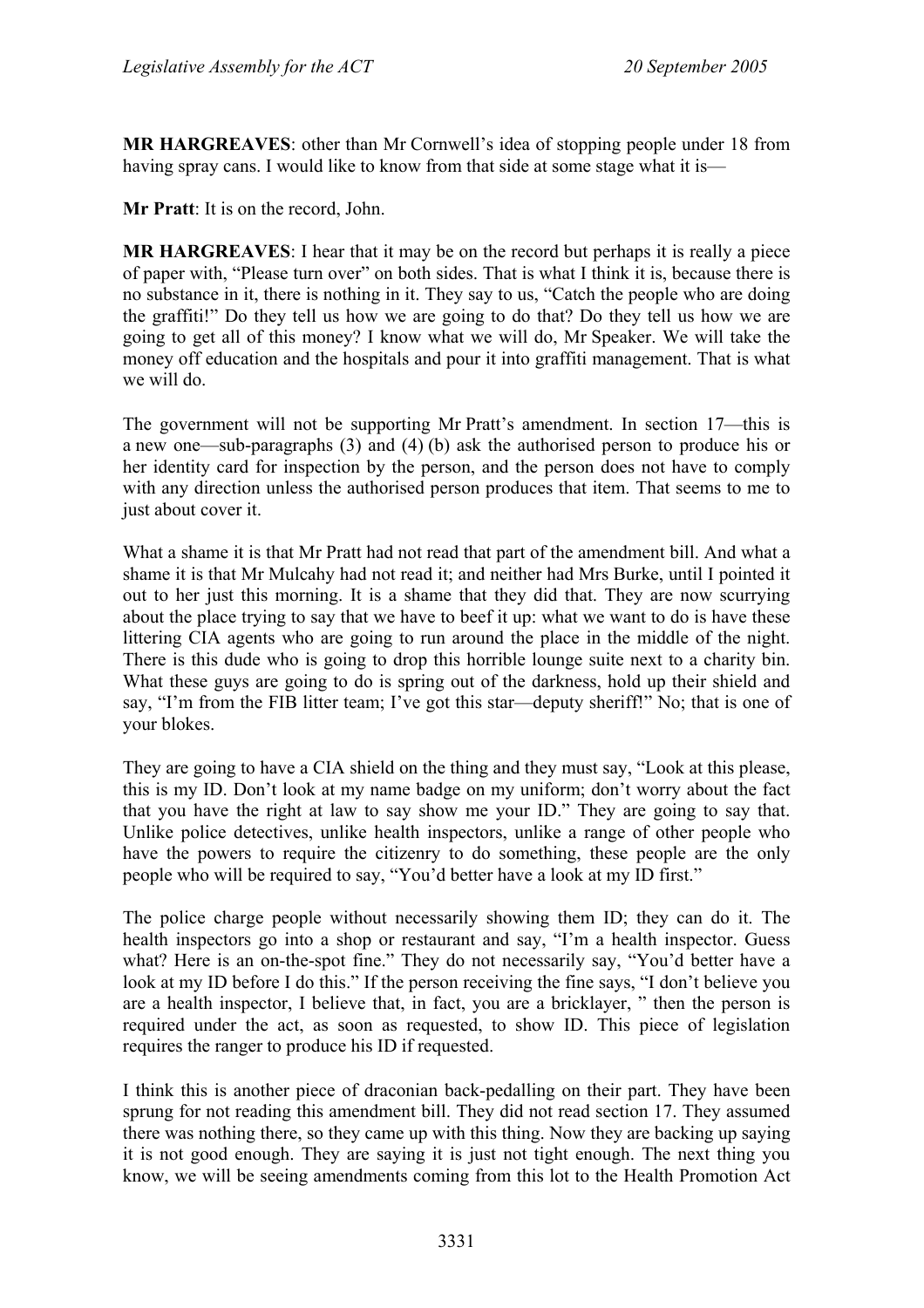or to a whole stack of other ones—OH&S inspectors and WorkCover inspectors—that you cannot say diddly-squat to anybody unless you first produce your badge. They want to turn our rangers and graffiti inspectors into registered arms of the CIA or the FBI. Well, good luck to them! We are not into that draconian, theatrical nonsense. We are, in fact, more into getting the thing done. That is why there have been fines imposed, and we are going to tighten up this legislation.

**Mrs Burke**: What does "draconian" mean?

**MR HARGREAVES**: Mr Speaker, I will treat Mrs Burke's interjections with the contempt they are due.

Question resolved in the affirmative.

Bill agreed to in principle.

### **Detail stage**

Bill, by leave, taken as a whole.

**MR PRATT** (Brindabella) (11.13): I move amendment No 1 circulated in my name *[see schedule 1 at page 3416]*.

Mr Speaker, this amendment is necessary because we do not think that this bill covers essential requirements as to authorities being able to demonstrate exactly who they are. The minister is quite wrong: we have read this legislation right through and we do not believe that subsections (1), (2) and (3) of proposed section 17, which allow a person who is being fronted by an inspector to ask the inspector to produce ID, are tight enough. We have read this legislation. We are not happy with that proposed section. We do not believe that it is tight enough. We also believe that proposed section 17 (3), while a useful component, simply does not go far enough. Consequently, I am seeking to amend this bill in a way that will compel a ranger or an officer prescribed to carry out these sorts of interventions to display their ID.

Under proposed section 15, which relates to ID cards, there is a useful component in the legislation which details that a ranger must carry an ID card. Yes, the legislation does make sure that there is an instruction and a direction for an officer to carry an appropriate ID card and the legislation does lay down the requirements for what that ID card must look like. It provides the standards for what that ID should be, but all it simply says is that the chief executive must give an authorised person an ID card stating that person's name and that the person is an authorised person and that the identity card must show a recent photograph, the card's date and other bits and pieces. The legislation does not say that the officer must ensure that that ID card is completely visible at all times.

Whilst the minister certainly would want rangers to be wearing ID, the legislation does not stipulate that they must wear ID at all times. We are saying that there is a gap in this legislation which we are seeking to fill by introducing an amendment which compels an officer to have ID or at least a component of that ID, perhaps a regulation number, displayed at all times, not simply worn on a shirt and covered by a jacket on a cool evening. When an officer approaches a person and then seeks to issue a fine for an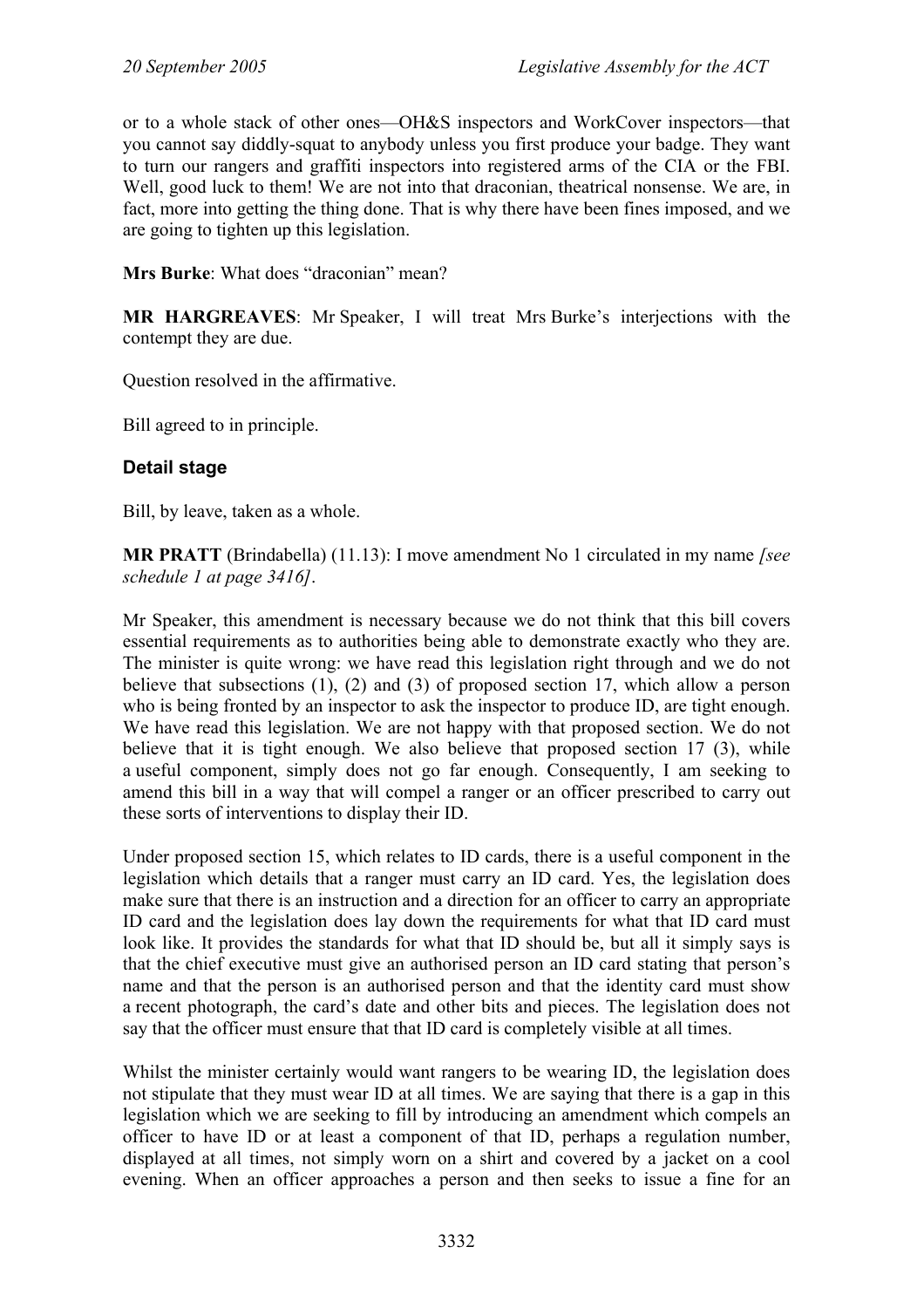offence committed, we would want that officer to be demonstrating their ID. Either they demonstrate that ID by wearing a card on their shirt or they pull out an ID card and say, "I am sorry, sir, but I have just found you dumping rubbish here and I now seek to issue a fine. Here is my ID, which shows my name and indicates that I am an authorised person."

It should not be simply left to the person who has committed an offence to request to see ID. An officer of any branch of government who is taking action against a person must be compelled to demonstrate exactly who they are. That means that they must be displaying their ID. The minister says that we have not bothered to read this legislation, but we have all read it. We actually read it in bed last night, Mr Speaker. This legislation does not lay down a requirement for an officer to be wearing an ID card at all times. That is what we are seeking to achieve and I would ask Dr Foskey to support us in this venture to make sure that these officers are required to wear such ID at all times, not just when they are issuing a fine for an offence.

There have been examples of officers not wearing ID when they have been carrying out actions. I have spoken about a health inspector who inspected a cafe in Hughes in March this year and talked to a shopkeeper about grease traps in the area behind his shop. He was not wearing ID and the shopkeeper said, "Who are you? Could I see your ID?" The response was, "I am not going to show it to you." I have written to the minister about that. He probably remembers the case.

**Mr Hargreaves**: No, you didn't.

#### **MR PRATT**: I did.

**MR SPEAKER**: Order! Direct your comments through me, Mr Pratt.

**MR PRATT**: I have written to the minister about that case, indicating that there is an anomaly. That is why we seek to have health inspectors, rangers and other people taking action to demonstrate at all times that they have ID. Therefore, in the case of rangers taking action for littering, we have tabled this amendment, which seeks to plug that gap in this legislation. It is not a draconian measure, as the minister has said. It is not a draconian measure at all on our part to ask that officers wear ID and have it 100 per cent on display at all times when they are on duty. It is simply common sense. It is simply good practice. It is meeting professional standards. That is what we are seeking. Therefore, I commend the amendment, which is seeking to plug a hole in a piece of legislation which is good but which needs to have this hole plugged to make it that much more professional.

**MR HARGREAVES** (Brindabella—Minister for Disability, Housing and Community Services, Minister for Urban Services and Minister for Police and Emergency Services) (11.19): Firstly, if Mr Pratt wrote to me about grease traps and the behaviour of health inspectors, he has further displayed his ignorance because a quick look at the administrative orders will reveal that I am not the Minister for Health. I have never been the Minister for Health. I have never been responsible for health surveillance. I have never been anything like that. He really ought to be careful about saying things in the chamber that are blatantly not true because he could come a real cropper.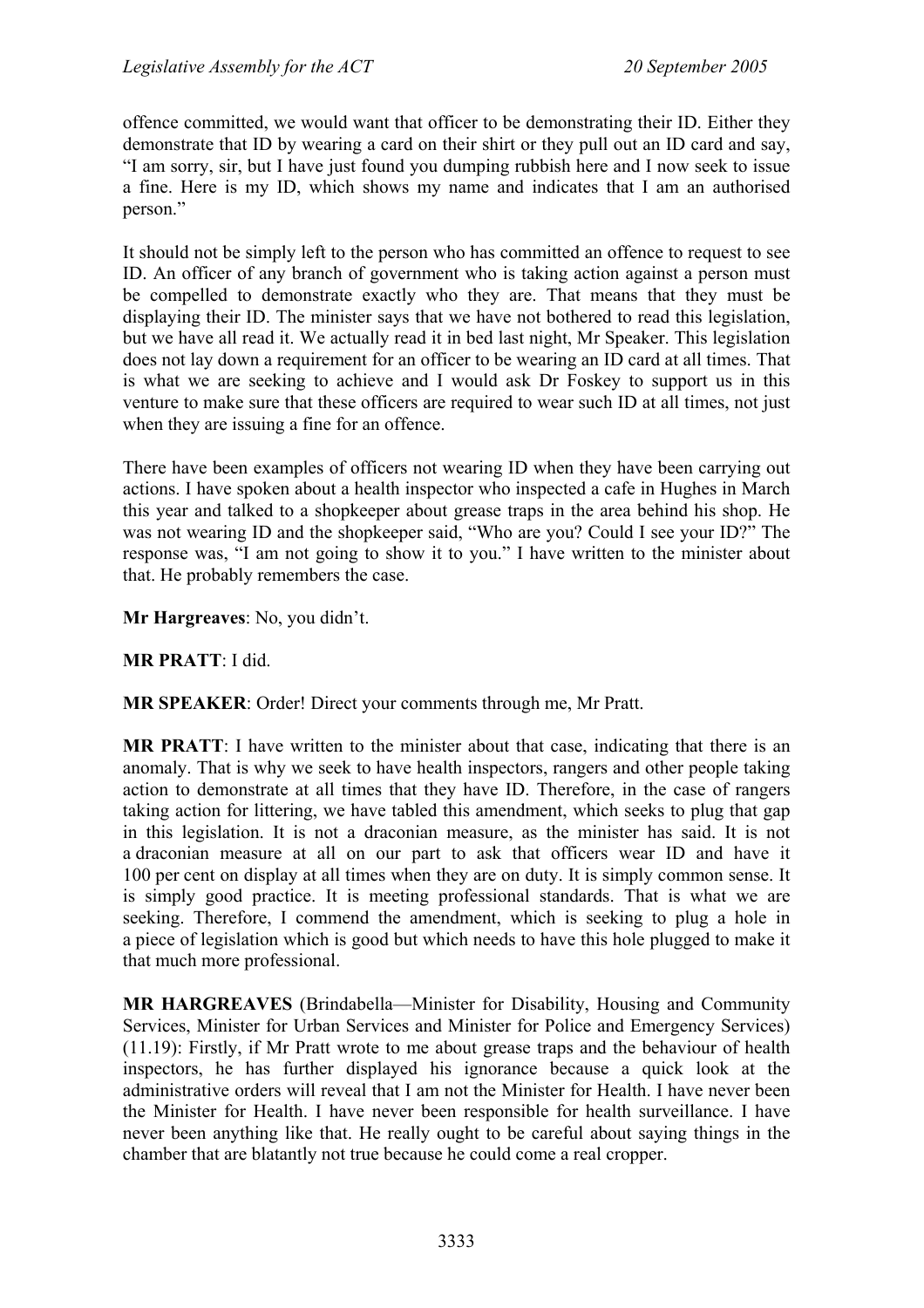**Mr Pratt**: I tremble in my boots, Mr Speaker.

**MR SPEAKER**: Order, Mr Pratt!

**MR HARGREAVES**: When the rangers go out to do anything, they wear a name badge.

**Mr Pratt**: It is not always displayed.

**MR HARGREAVES**: It is always displayed. Everybody is human and every now and again, with the best of intentions, someone will put a jumper over a name badge. Okay. What makes Mr Pratt think for a second that, if we made them wear a photo of themselves on their chest, that would not happen again. It is a really daft idea.

Mr Speaker, the legislation says quite clearly, and it applies to the health promotion example as much as it does anything else, that a person, that is, the litterer, must comply with a requirement made of the person if the authorised officer complies with any request by the person.

**Mr Pratt**: Yes, but it is contingent on the person asking.

**MR SPEAKER**: Order! Mr Hargreaves, resume your seat. Mr Pratt, during the in-principle stage of the bill, I had to call you to order several times and you are continuing to interject. I warn you that I am not going to tolerate any more of that in the course of the debate on this bill.

**MR HARGREAVES**: Proposed section 17 (4) (b), in conjunction with proposed section 17 (3), protects a person suspected of littering against some unauthorised person coming up to them in the middle of the night and saying, "Hey, I saw you drop that stuff and I am now going to give you an on-the-spot fine." That will never happen. What will happen, and what has happened, is that a ranger will appear out of the dark wearing a khaki uniform which has "Department of Urban Services" written all over it and he will have in his wallet, perhaps so that somebody cannot nick it, one of those little flipouts, the same as detectives and health protection people have, with an ID card with his piccie on it.

For Dr Foskey's benefit, we are not trying here to protect the rights of somebody who is littering, someone caught littering. A ranger who challenges someone like that and who has a ticket book in his hand and is going to write out a ticket would have an ID card in a little wallet, where most of these rangers and inspectors have their ID. If the person says, "Give us a look at your ID," and the ranger does not do so, that would be an illegal booking under this legislation. The rights of the person would have been protected already; it would be illegal. Of course, it would never happen.

Mr Speaker, if you look at the amendment you will see that it would not actually do what Mr Pratt is trying to make it do. It says:

Subsection  $(1)$  does not apply  $\ldots$  where the authorised person is clearly recognisable as an authorised officer for the purposes of enforcing the Act.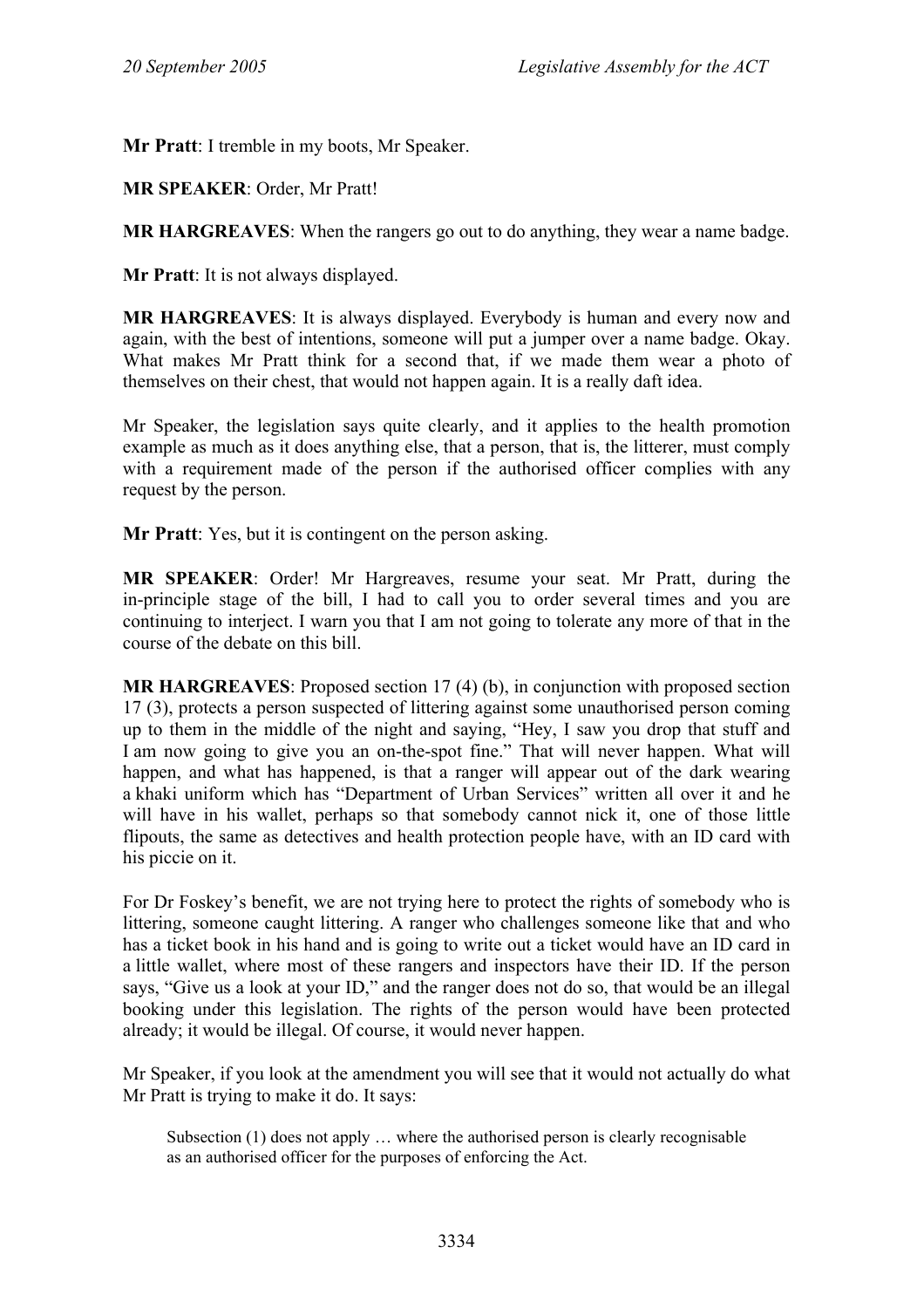All of the rangers are authorised persons; all of them. If I were sitting outside a charity bin with a mattress under my arm and I saw a bloke wearing an urban services uniform with a name tag on it, I reckon there would be a pretty good chance that that guy was an authorised inspector, especially if he had a ticket book in his hand and he said, "Mr Hargreaves, I am going to give you a ticket," particularly when you consider that the penalty for anybody who would ever want to impersonate an inspector—for example, a litter vigilante—is 10 penalty units. That is the maximum penalty. Ten penalty units is a fairly stiff fine for having a ticket book and impersonating a ranger.

If before this morning the opposition had thought about this matter a little bit more, had thought about it in relation to health inspection, had thought about what redress people have if the request to produce ID is refused, and had a good look at what we have actually got in this amendment bill, perhaps we would not be wasting our time quite so much. The government will not be supporting the amendment.

Amendment negatived.

Bill, as a whole, agreed to.

Bill agreed to.

## <span id="page-16-0"></span>**Tree Protection Bill 2005**

Debate resumed from 17 March 2005, on motion by **Mr Stanhope**:

That this bill be agreed to in principle.

**MRS DUNNE** (Ginninderra) (11.25): The Tree Protection Bill 2005 replaces the Tree Protection (Interim Protection) Act 2001 and is an immediate successor to the Tree Protection Bill 2004, which, mercifully, lapsed at the end of the last Assembly. This bill allows householders and others to conduct minor pruning of trees and allows people to make oral application, in the worst case, to get rid of a tree where circumstances require the application to be considered urgently. That is some improvement upon the current regime.

We need to address ourselves to what is tree protection. In this bill there are two types of trees. There are registered trees—that is, trees registered under part 7 of the act—that fit the criteria for a notifiable instrument in that they have intrinsic heritage value, have particular importance due to their substantial contribution to the surrounding landscape or have scientific value. In addition, a tree that contributes to the value of those trees is also considered important. What you have to do is to consider the tree in its landscape context and that means that trees in the vicinity are also considered important.

The government has created the concept of a registered tree, which is an important tree, and the way that such trees may fit into their context, which means that an important tree's mate is also important in the course of this legislation. In addition, there is a regulated tree, which by all terms is essentially a big tree. Both of these will end up being managed within the built-up area of a tree management precinct. The minister may declare land in a built-up area to be a tree management precinct.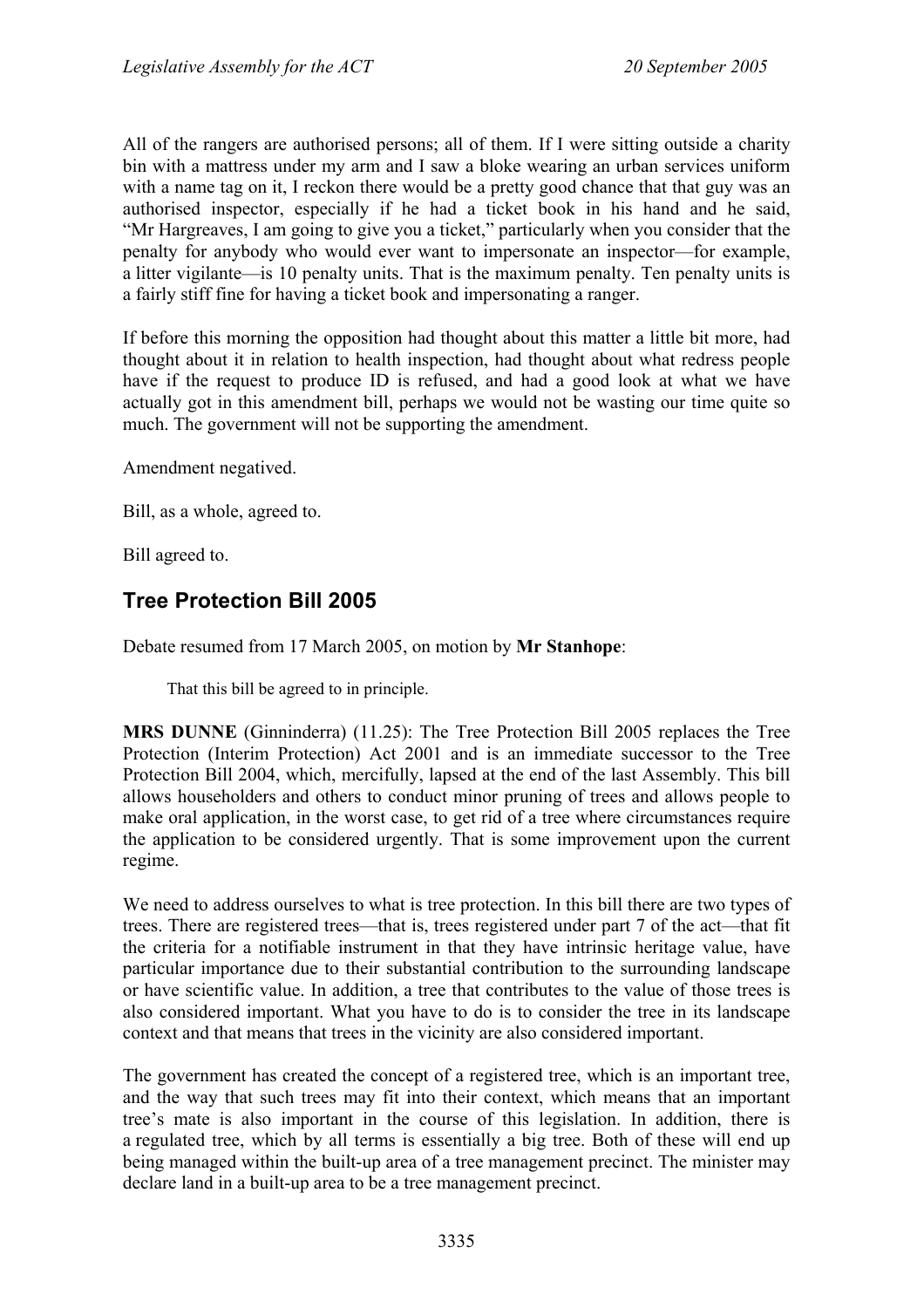When this legislation comes into effect, all of Canberra's urban area will be a tree management precinct for two years. That is very important. One other point that needs to be made is that a regulated tree, that is, a big tree as opposed to an important tree, is only registrable if it is on leased land so that for most of the trees covered by this legislation, the vast majority of them, the government is not bound by the regulations it imposes upon its electors.

The notifiable instrument for a tree management precinct suggests that the minister has to be satisfied that there is a significant threat to the urban forest values, or there is likely to exist in the near future a significant threat, before something could be declared a tree management precinct. The whole problem with much of what is proposed in this regard is that the original piece of legislation has been around for four years, this government has been here for coming up to four years, this is the government's second attempt to implement this legislation and most of the background work that underpins this legislation has not been done.

The mere fact that we have this blanket approach that every piece of leased land in the territory is a tree management precinct for the purposes of the act for two years shows that this government is incapable of getting on with the job. We have been talking about this matter for four years and none of the preliminary work has been done. We will have to wait another two years for this government to get its act together and actually work out which are the important areas for tree management precincts. I would submit that what the government has done by sheer laziness and lack of effort has been to catch many more people than is necessary.

There are some real problems with this legislation. As I said earlier, members of the public can conduct minor pruning, but that is where the triviality ends. If you have a registered tree, that is, an important tree, or the friend of an important tree, that is, an important tree in a landscaped context, you can only conduct minor pruning in accordance with Australian standard 4373 and, if you want to acquire details of that, you have to go to Standards Australia and pay substantial sums of money to do so.

Australian standard 4373 involves the removing of dead wood and the removing of limbs larger than 50 millimetres in diameter and it has an effect if you want to do anything more than reduce the bulk of the canopy by more than 10 per cent. If it is a big tree, as opposed to an important tree, minor pruning also has to be done in accordance with AS4373. The real problem, as the legislation currently stands, is: how does this affect Mr and Mrs Waramanga or Mr and Mrs Evatt?

Mr and Mrs Waramanga and Mr and Mrs Evatt probably do not know of the existence of Australian standard 4373. If they do and if they want to get at their big tree, their important tree or their important tree's mate—the important tree may not be on their block but the mate may be on their block—they may not know, first of all, that it is a big tree, an important tree or an important tree's mate. They probably do not know of the existence of the Australian standard and they certainly would not know that, if they do anything that is not in accordance with the Australian standard, this government will fang them, and that is what it is all about. What the government is trying to do under the pious pretensions that are set out in the objects of conserving the urban forest of the ACT is put a huge imposition upon individual leaseholders in the ACT.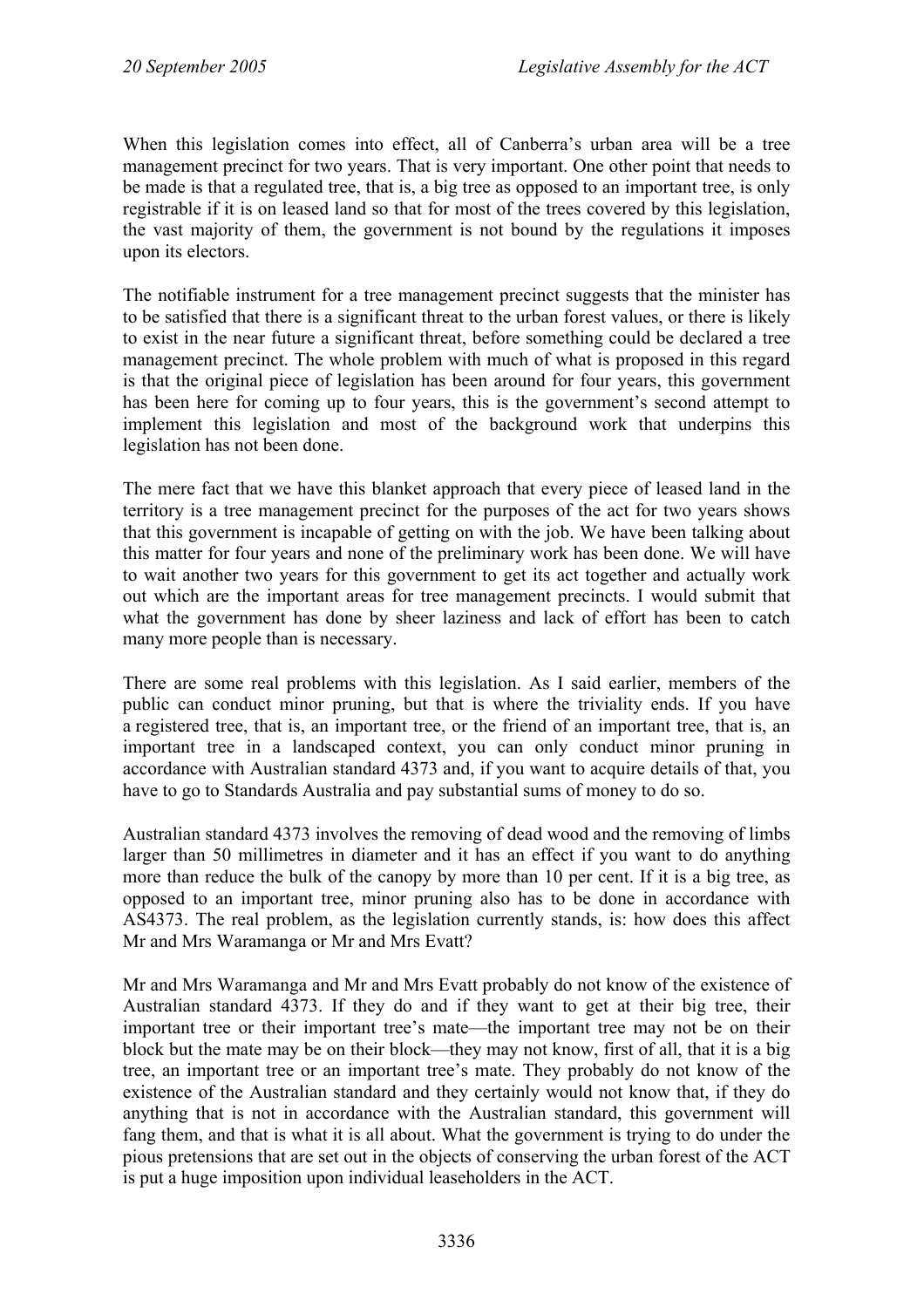There are considerable problems with the whole thing. One of the things that you cannot do in accordance with the legislation is undertake prohibited groundwork. The concept of what constitutes prohibited groundwork has undergone some clarification between the 2004 bill and the 2005 bill, but it is still exceedingly cumbersome. It is really the blackest letter of command and control regulation. There are a whole lot of tests that you may do. It is not possible to excavate to a depth of greater than 10 centimetres over a one square metre or larger area or to raise the soil level by 10 centimetres over the natural soil level over an area of four square metres or larger. These are very draconian, prohibitive, black letter provisions. Surely it is not beyond the ken of good legislators and good implementers of legislation to come up with tests that are much more effective.

Why is not adverse effect on the health of the tree a more sensible test? That would allow landowners to perform sensible work around a tree on their property. An instance was brought to my attention the other day of someone wanting to build a raised deck, with gaps between the slats, that impinged upon the drip zone of a tree. The authorities have said that this cannot happen because the deck might stop some of the water attaching to the drip zone, even though there would be gaps between the slats, and that putting in a little footing to hold up the deck would be unauthorised groundwork. That is clearly in the great scheme of things, in the great scheme of the health of the tree, absolutely risible and there is no test about whether this would affect the health of the tree.

There is a range of provisions that allow the Conservator of Fauna and Flora to determine guidelines for tree management plans for registered or important trees. People are therefore allowed, under this legislation, to do prohibited groundwork, but only if they can get the conservator on side. One of the really important issues here is that, under this legislation, anyone can apply for a tree management plan on any tree in a built-up area. I might live in Evatt and say that there is a tree down there in Gordon or somewhere else that I think is really important and I can apply to the conservator for a tree management plan on that without any inference as to whether I have an interest, a property right or any of those things, so that there is no scope for limiting vexatious activities that would stop people developing on their blocks.

A tree register is being established by this legislation. Although the interim scheme has been in operation for nearly five years, very little work has been done on what goes into the register and what does not. There is a range of provisions relating to reviewing decisions that I find quite remarkable. Clause 103 says that the conservator can internally review some decisions relating to the approved activities of a tree management plan. The real problem is that the conservator approves the tree management plan, so that in this legislation you have the conservator internally reviewing his or her own decisions and you cannot go to the AAT before there is an internal review on some of these decisions.

One of the things that I will address under the amendments is that all the disallowable instruments in previous legislation are now notifiable instruments. No reason has been given, except when I had a briefing on this legislation I was told by the staff that this was a decision by the minister, which really roughly translates as, "Now we are in majority government, I do not have to negotiate with anybody and therefore I will not have anything in a disallowable instrument; I will do what I like." That is, the Minister for the Environment is holding the parliament in contempt once again.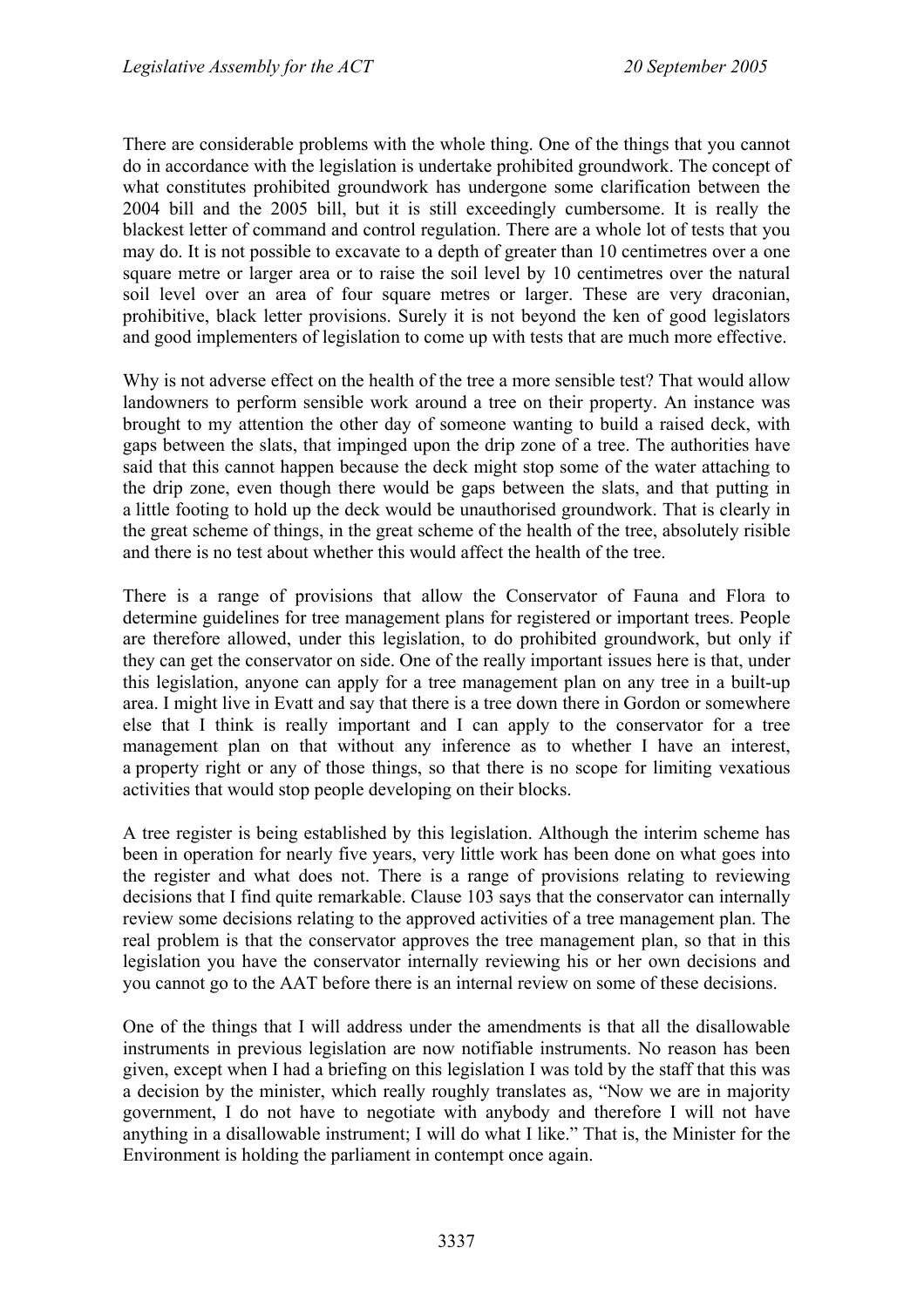There are a couple of other issues, which I think Mr Mulcahy will address, about vicarious liability, but my favourite one is clause 59. It is a bit of a compromise and it is slightly better than, I think, clause 35 in the previous legislation. It provides that the conservator can declare a site where the conservator thinks that a tree was damaged, that the tree was the subject of prohibited groundwork, and that what was done caused the important tree to die and, therefore, to lose its registration on the register. If the conservator thinks that someone was responsible for the tree dying, and there is no real test of how the conservator may come to this view, the conservator may ban all development activity on that site for up to five years. So, just in case you do something nefarious, we will make you pay. This is a real problem.

The problems with this legislation are legion. The legislation as it was tabled and as we are debating it here in the in-principle stage, however, has one glaring, hideous error, one hideous fault, which needs to be addressed. Many of the offences in the act as it is currently drafted are strict liability offences. This bill offends all the principles of Australians' notions of justice, many of the principles of common law and the principles of justice as it has evolved in common law jurisdictions. It is unfair and un-Australian and, as has been said by many people in this case and in other cases that we have discussed in this Assembly this year, is an infringement of people's civil liberties.

There is a strong principle in law that goes something along the lines that an act does not make a person guilty unless his mind be guilty. My Latin is not up to it, but that is the English translation of it. It goes to the old common law concept of mens rea: you have to intend to do something wrong. There are many provisions in this legislation as currently drafted that basically prosecute people or cause people to have been deemed to commit an offence if they act accidentally.

The bill contains a number of strict liability offences. One of the most onerous is that contained in proposed section 15 (4), which provides that a person commits an offence if that person does something that damages, or is likely to damage, a tree. Proposed section 15 (6) goes on to say that that offence is a strict liability offence. In order to understand what is a strict liability offence, we need to go to the criminal code, which provides that there is no fault element for the offence. Simply put, a person's intention to commit an offence, which is ordinarily needed to establish a prosecution, has gone out the window. Lawyers would know that as mens rea; but, under this bill as presently drafted, mens rea has gone out the window.

What does that mean for Mr and Mrs Waramanga? It means that if the government charges them with an offence under this bill the burden of proof is cut dramatically. It would be lowered to such a point that they may be punished for a guanine accident. If Mr and Mrs Waramanga have a protected tree in their front yard and Mr Waramanga accidentally drives into it, he could be charged under proposed section 15 (6) of this act, even though he did not intend to damage the tree and he was not morally blameworthy.

There are serious provisions here that have been raised with me and by me. These things have been raised also by the scrutiny of bills committee. I understand that the Council for Civil Liberties wrote to the Chief Minister on this matter. I wrote at considerable length to the Chief Minister on the importance of this matter, a well-crafted 2½-page letter on the subject. There is a huge body of public opinion that says that the way that this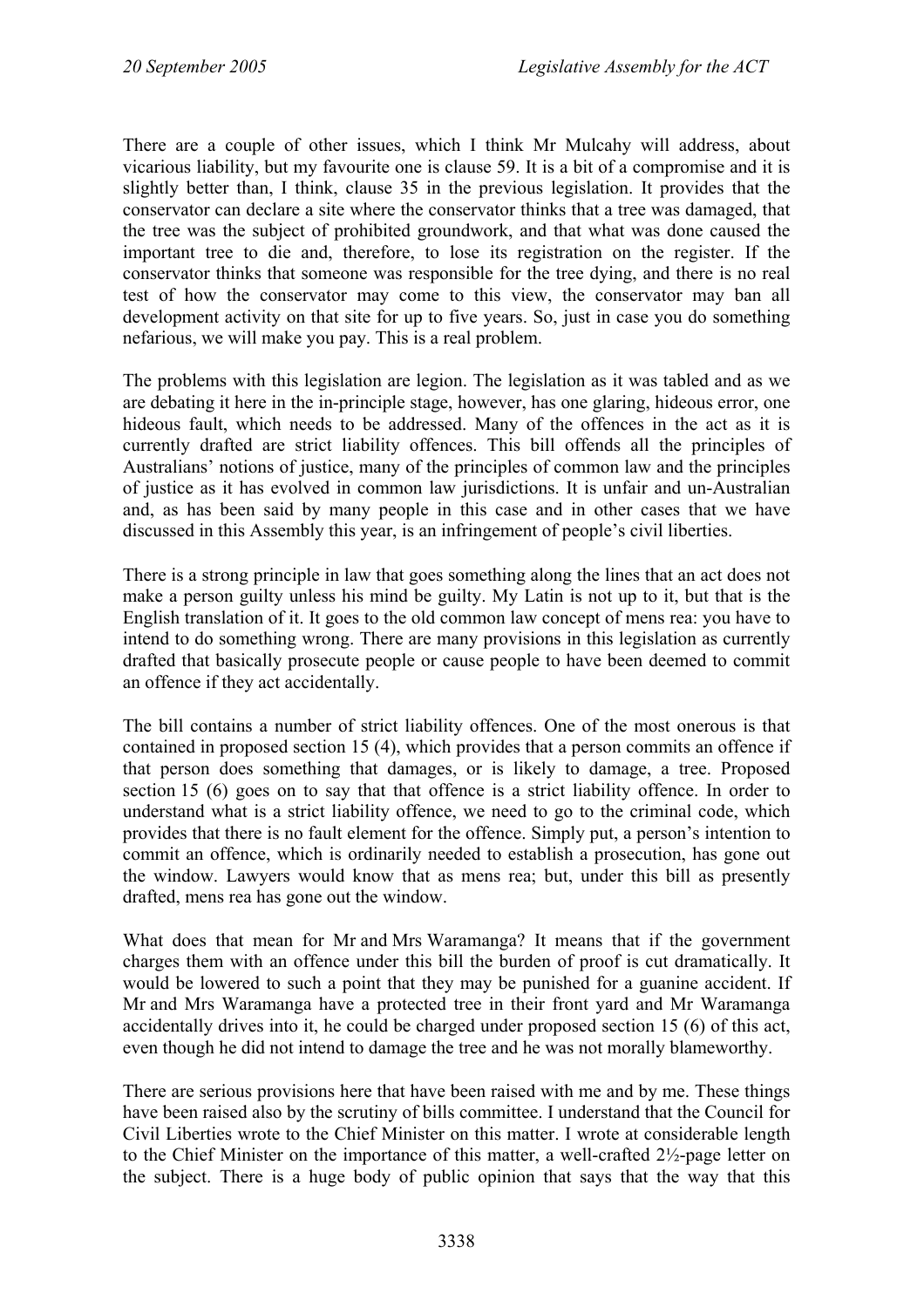government is going in relation to strict liability offences is wrong. I have stood in this place in relation to two or three pieces of legislation this year, the stock bill and a couple of other pieces of environment legislation, and pointed out the problems that arise here.

There are problems which have been addressed a number of times by the scrutiny of bills committee. I am pleased to say that we have had something of a conversion, not quite at the eleventh hour. Recently, the Chief Minister wrote to members and said that he had considered this matter and that he would be introducing some amendments that, quite frankly, are things for which I have been calling in this place for six or eight months. There are some good models of strict liability offences. I have pointed those out to the Chief Minister. I think that probably the best model is in the Pest Plants and Animals Act, which clarifies the situation.

Yes, someone can commit a strict liability offence, but the person commits the offence if the person in the conduct of their business does something wrong. If I have an important tree, an important tree's mate or a big tree on my block and I hire a horticulturalist and he does something wrong to the tree, he may be subject to a strict liability offence because he should know better. That is the way things should work in this place. I hope that the volte-face from the Chief Minister is a sign of things to come. I hope that this means that we have drawn a line in the sand and we will not see more stupid strict liability offences in legislation.

They are stupid, they are bad, they are wrong, they treat people unjustly, and I think that it is important that someone like the Chief Minister, who spends so much time talking about his role as a civil libertarian, should understand what this legislation does and should put a stop to that. He should be telling his officials, "I do not want to see another provision like this in a bill." I think we have got to the stage where a line has been drawn in the sand. I congratulate the Chief Minister for that, and I thank him.

There is one other set of provisions in this bill that also must be looked at. The scrutiny of bills committee has, on a number of occasions, drawn attention to the increasing propensity of this government to have provisions that allow you to create offences, usually offences with small penalties, in subordinate legislation. This, again, is bad law, and there will be amendments moved by me today to take them out of this piece of legislation.

There are, as I said at the outset, a couple of improvements in this bill over the interim scheme. The whole problem is that the whole notion of tree protection has been muddled in the ACT. What was originally proposed was to protect important, significant trees, probably about 20,000, and probably not even the important trees' mates. What has happened over time is that some people, with their enthusiasm and their capacity to get in the way of other people, have wanted to protect every tree, irrespective of who owns it and who has responsibility for maintaining it, and impinge upon people's rights to property. This is bad law. It is underpinned by woolly thinking and bad thinking. There will be some amendments to make this bill better, because it impacts so much on people's lives, but the Liberal opposition will be opposing this legislation. It should be consigned to the bin and the government should go back and start again.

**DR FOSKEY** (Molonglo) (11.45): Our consultation on this bill has revealed a number of problems. On some of them we share concerns with Mrs Dunne, but perhaps we have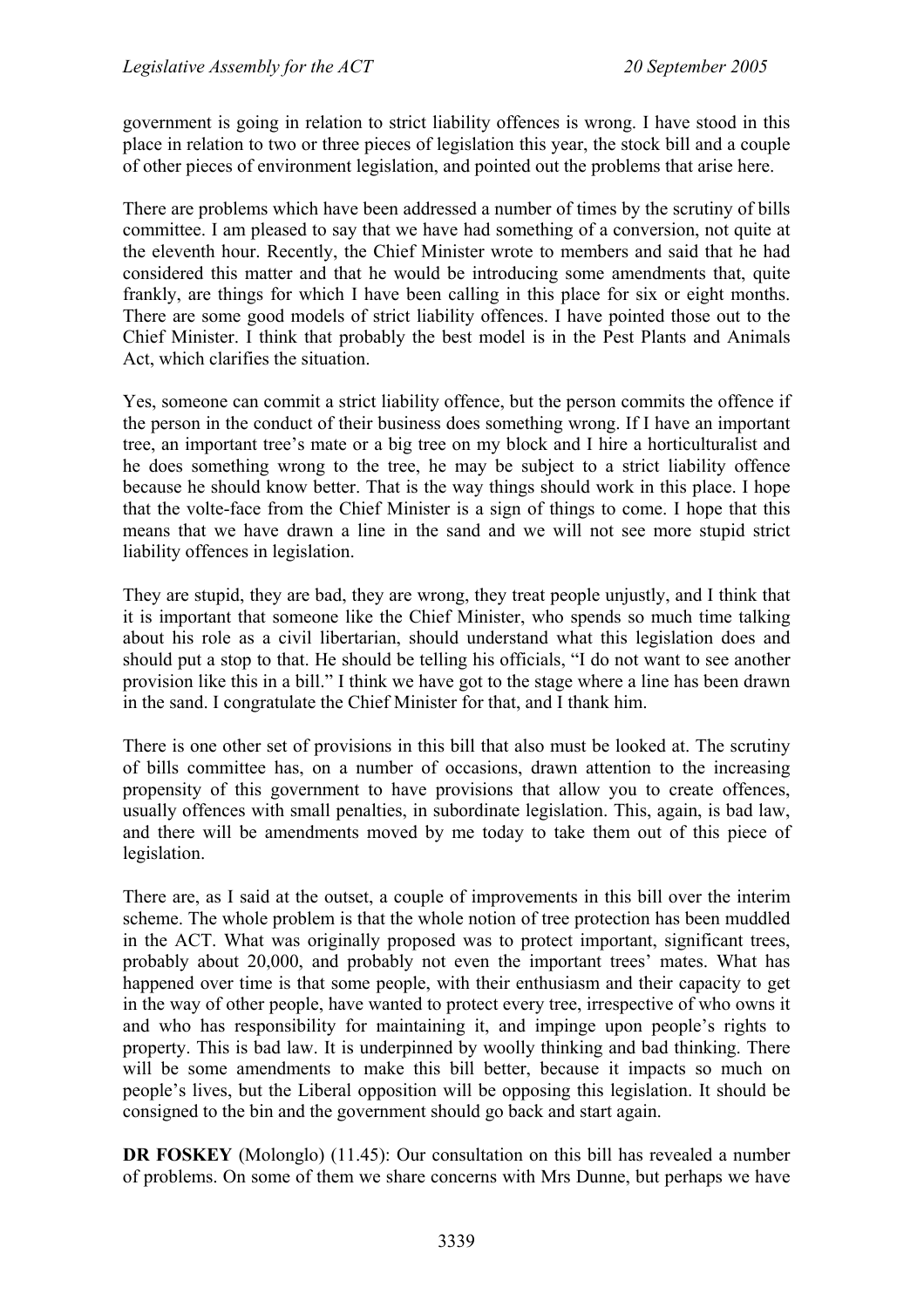consulted a different group of people. The government has produced a huge raft of amendments to address some of the problems that no doubt have arisen and on which it is responding to constituents' concerns. I think that those amendments indicate that perhaps the government did not do its own consultation properly when producing the initial bill and I think that it would have helped members if we had had a redraft of the bill rather than a list of amendments that is half as long as the bill itself. When you add to those amendments the amendments that I will be putting forward today and that Mrs Dunne will be putting forward, you can see that this is probably a bit of legislation that could do with a bit more workshopping.

Firstly, it must be recognised that this bill does not take an ecological approach to tree protection in the ACT. In this bill, there is no distinction between a native tree and an introduced tree. It does not improve the protection of trees in Canberra above what the Tree Protection (Interim Scheme) Act 2001 already does. However, it does reduce the amount of administration by integrating the tree protection decision making with development applications. I am glad to see a more integrated approach to tree protection and planning and I look forward to other moves to include more biodiversity protection measures in our planning system.

This bill is based on protecting individual trees, regardless of their species or their biodiversity protection values. Many of us who have flown into Canberra from more arid places are very glad to see Canberra, which looks like a city in the forest from the air and from many of the hilltops surrounding our bush capital. The Greens support tree legislation which moves towards retaining and protecting a certain amount of tree cover, not just individual trees. This bill is not designed to do that; we need a different kind of legislation to do so. But we appreciate that this bill is largely about protecting trees on an individual basis for aesthetic and landscape purposes, and there is merit in that for many reasons.

But trees do more for us than add beauty to our landscape. They actually provide multiple environmental benefits. The Greens believe that we need to protect trees in order to lower temperatures. For instance, studies have shown that having a reasonable number of trees placed propitiously around one's home will reduce the temperature inside in summer, reducing the need for airconditioners, and increase it in winter, thus assisting in lowering greenhouse gas emissions. We all know that airconditioners are one of the new products increasing energy consumption all round Australia as people attempt to ease their discomfort in summer.

Trees also increase the moisture content in urban gardens if planted carefully, thereby altering the microclimate of individual gardens and making them safer in bushfires. There are also some species that actually reduce the fire flammability of gardens. Used propitiously and with understanding and knowledge, trees not only play an important role in our efforts to improve our amenity, to make our city look more beautiful and enhance the bush capital reputation, but also have an environmental role, many of the implications of which we do not yet understand.

We all know that trees have an important habitat value for native wildlife and we all recognise that protecting remnant vegetation in Canberra is vitally important to Canberra's native fauna and contributes to the biodiversity protected within the ACT parks and reserves system. Having nature parks is all very well, but if they are isolated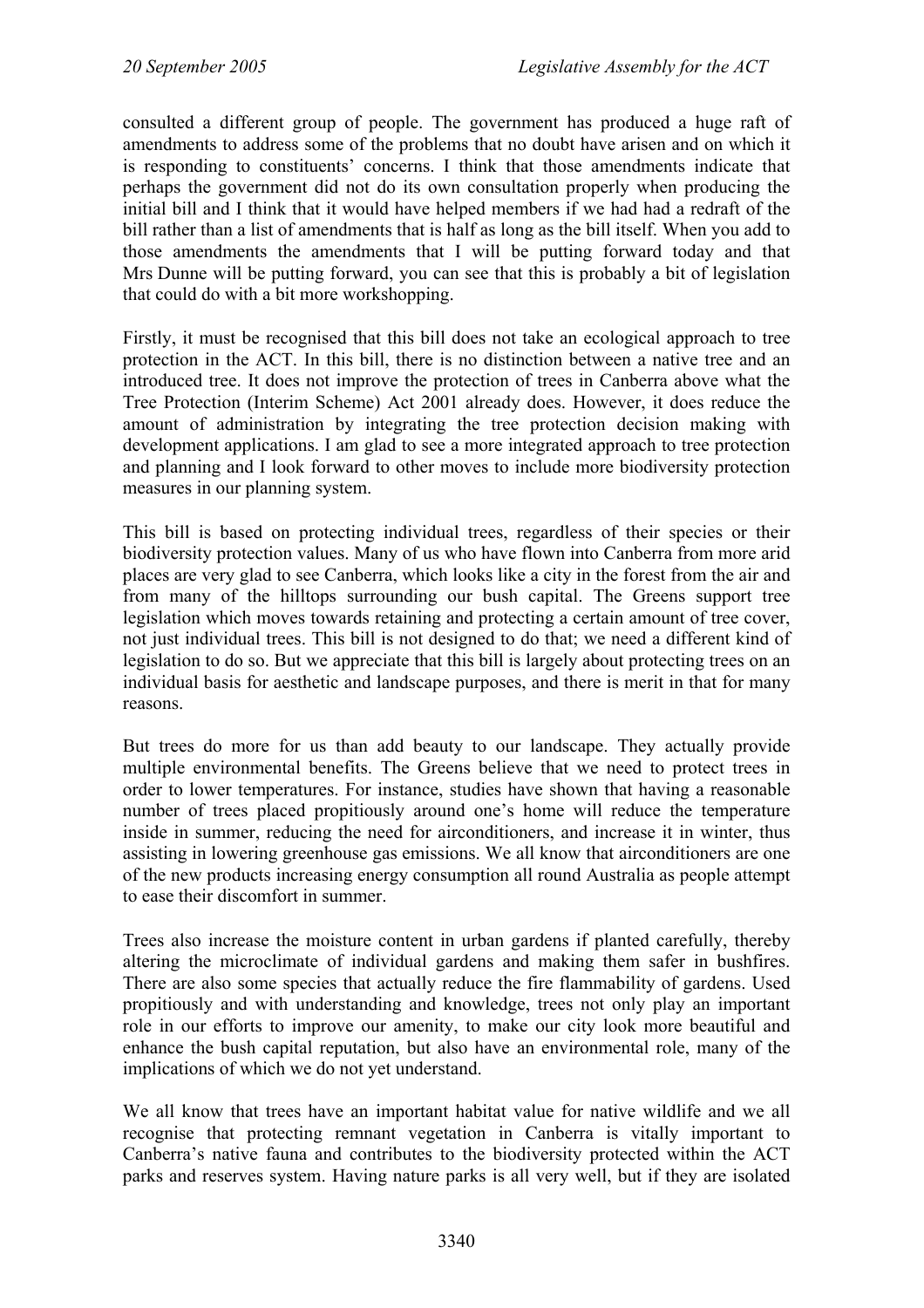from each other by treeless urban environments, they do not do much for the wildlife of our city. The effects of habitat removal and fragmentation have been particularly noticeable for woodland birds. There has been a number of articles about the loss of small birds in Canberra. There are multiple reasons for that, but habitat is a large part of it. Although this bill only address the protection of individual trees, these trees can contribute to ameliorating edge effects by providing extra habitat trees in areas adjacent to our nature reserves and nature parks.

This bill, as it stands, does not entrench strong criteria for tree protection in legislation. The only way for this legislation to afford sensible environmental and ecological protection values is if the criteria are strong. At present, most of the criteria are to be determined by the minister as a notifiable instrument, not built in as regulations. The strength of this bill lies in the criteria. The criteria for making a tree protection direction, the tree protection criteria for declaring a tree management precinct and the tree protection criteria for tree registration and the cancellation of registration are integral to the structure and strength of this legislation.

Having these vital criteria only as notifiable instruments is just not good enough. It allows members of the Assembly and the public absolutely no room for input. As it stands, this legislation is only as strong as the ministerial declarations and conservator decisions. Of course, the other aspect of it is that decisions can be made which go against the government's policies in other areas and, as Mrs Dunne has pointed out, it reduces the accountability and scrutiny available to people on this side of the house. I hope that the minister appreciates that the criteria are absolutely vital and I hope that he will support moves to make these criteria disallowable. We would also like to see some consultation on the draft criteria before they come into effect.

Having the schedule which we have with this bill of problem species which do not need to be treated as regulated trees, as currently occurs, is a very sensible approach, as we all know that not all trees are equal. On the same basis, to make tree protection legislation in the ACT take a slightly more ecological approach, it would be wise to incorporate a list of endemic species of importance. In that way, people could err on the side of caution and protect species indigenous to our area, even if they are too small and young to be regulated trees, thereby helping to conserve our local flora and fauna.

One bird that has become a problem over time is the currawong. We have found that the currawong, which had traditional migration patterns of spending time down the coast in winter and coming up to Canberra in summer as various native species flowered and produced food for them, are now inclined to winter in Canberra and are here at the beginning of spring, when other birds are nesting. As we all know, the currawong is one of the species of birds responsible for destroying eggs and nestlings and thus adding to the erosion of our indigenous species. This is very much related to the way we have changed the vegetation in Canberra. However, pest plant species, which they thrive on and which should not be included for protection, as recognised in the land act, have failed to be integrated into the Tree Protection Bill.

In terms of the criteria for tree management precincts, we would like to see a more integrated ecological approach than is evident in the draft criteria. We would like to see areas within 300 metres of a nature park or reserve and especially areas adjoining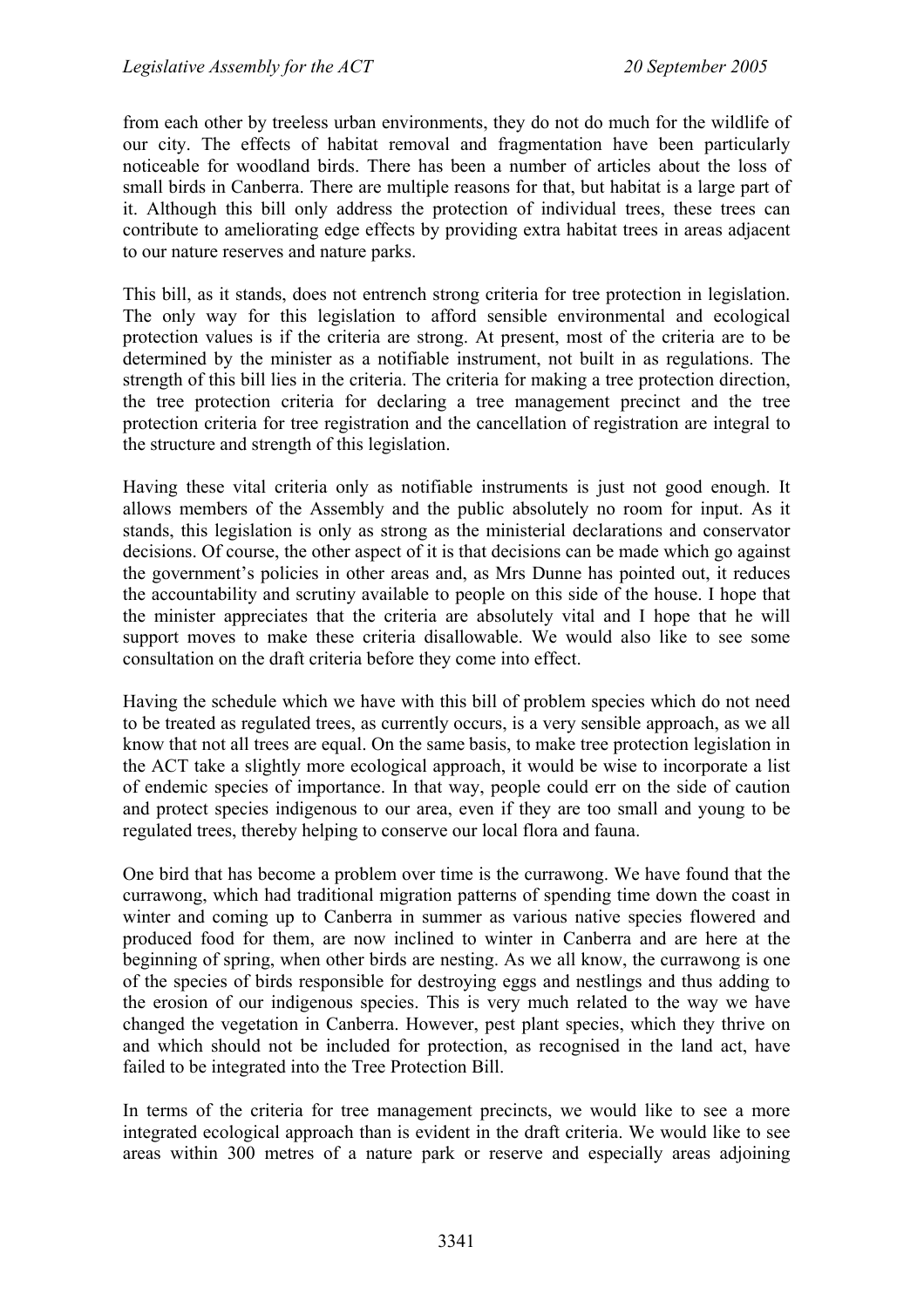identified lowland woodland priority areas retaining their status as tree management precincts past the interim period.

One of the major problems when it comes to biodiversity protection in the long term is that there are few large areas of ecological integrity that are not fragmented. Obviously, protecting trees on an individual basis is not going to solve that problem, but protecting trees that contribute to the buffer zones of other nature reserves and areas of identified wildlife and biodiversity corridors will help. Some woodland birds—in fact, two-thirds of Canberra's birds—use urban gardens, although most of the endangered and vulnerable species are now, unfortunately, almost totally confined to large areas of remnant woodland.

Varied sittellas have been seen in roadside trees; painted honeyeaters, which are vulnerable, and regent honeyeaters, which are endangered, have been sighted in treed gardens; and swift parrots, another vulnerable species, visit urban areas with remnant woodlands. Some of our threatened bird species, such as brown treecreepers and hooded robins, are especially affected by fragmentation and anything that we, as residents and policy makers of the bush capital, can do to further protect habitat for Canberra's native birds on leased and unleased urban land should be done.

It is vitally important to restore indigenous woodlands and expand the habitat for native fauna and flora in strategic places. Extending the tree management precincts to provide at least tree cover links and corridors with priority areas in the ACT lowland woodland conservation strategy would give some ecological integrity and contribute to making those linkages viable. This is recognised as vital by ecologists, who are concerned that with climate change it is absolutely essential to have belts that allow the migration of species as it becomes unliveable for them and they have to move. I am concerned that this legislation does not protect young trees and seedlings, the significant trees of the future. Also, it does not protect regeneration, which is important to allow the development of these native vegetation corridors to ensure the survival of vulnerable species under climate change.

This legislation will be strengthened by an accompanying education campaign. Mrs Dunne's concerns would be answered if Mr and Mrs Waramanga, Ms Waramanga or even Dr Waramanga were given advice as to the kinds of trees that would be helped so that they do not see this legislation as a mere imposition and a curtailment of their liberties, that they can actually see that they are playing a part in protecting biodiversity and ameliorating the impacts of climate change. Residents would probably like to know how to recognise a significant tree, how to recognise various tree species, the value of protecting endemic trees of various sizes and ages, how to use trees to attract native fauna into their gardens and how to look after these trees.

I look forward to the minister's closing comments to hear how he plans to take this regime forward and to integrate public participation and consultation into the formation of the criteria by drawing on the body of expertise within Canberra's community, which is very large, understanding that it is a community that on the whole cares about trees, thus integrating an ecological understanding and commitment into Canberra's planning and urban management regimes. I will be presenting a number of amendments to this bill and I will speak to those as they are presented.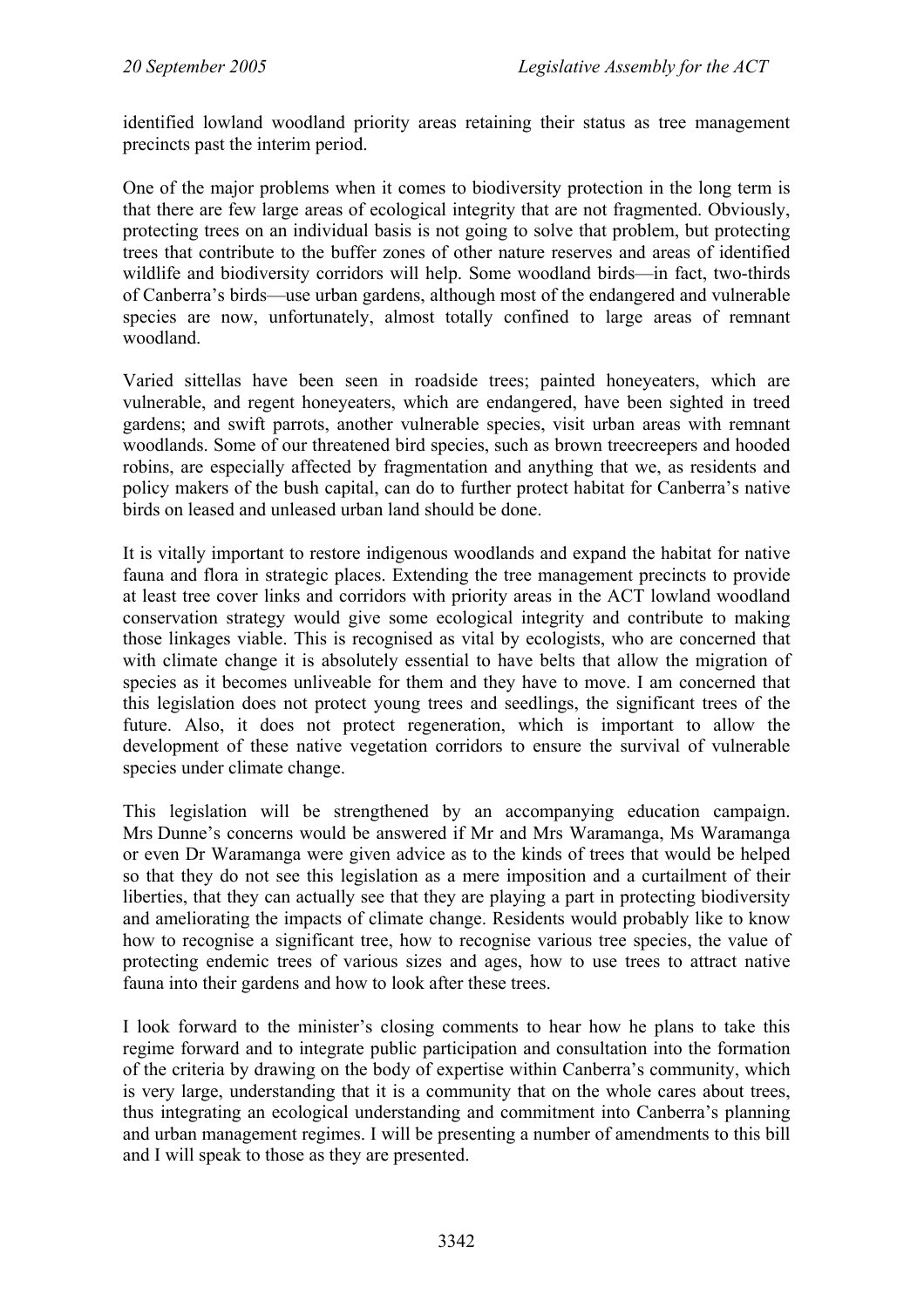**MR MULCAHY** (Molonglo) (12.00): Mr Speaker, Mrs Dunne and, to some extent, Dr Foskey have both expressed some real concerns about this legislation. It troubles me that there are aspects of this bill that I do not think have been thought through. I think that what we have before us is not consistent with a philosophy of reasonable and appropriate legislation. I am a bit surprised that the legislation has been brought to us with obvious question marks over it.

The example that Mrs Dunne gave of requiring compliance with Australian standard 4373 when engaging in pruning typifies some of the extreme elements contained in the legislation. This is the sort of thing that we read about in the *Sydney Morning Herald* or the *Age.* We are told, "Here they go again the ACT. They are going to out-legislate the rest of Australia. They will come up with some new extreme measure." The sad fact is that you have got to then go and defend all this stuff and try to assure people that we are serious about our legislative role. We bring in a rule or a standard such as that and apply it to every ordinary citizen in Canberra, not just people who are involved in professional areas such as horticulture. We immediately impose these expectations across the entire population of our city and assume that people have access to these things, understand these things, and can reasonably comply with them.

Mr Speaker, I am troubled that the question here seems to be how high we can build the stack of red books on the bar table and whether we can reach the ceiling with more and more legislation. We seem to want to legislate and regulate for every facet of life. Philosophically, I have a problem with that and I think that this bill is a fairly good example of what I am talking about. I know that the legislation is an improved attempt to sort out a problem but probably in its genesis—and I understand it may extend back quite a period of time—it was ill conceived. For five years we have heard about the tree register but apparently it is still nowhere near in order or appropriately documented.

I think all members here and most of our community take pride in our beautiful city, and it is important that we work to maintain it. We are not advocating that people go down to Lanyon, take out a chainsaw and be allowed to chop down the wonderful trees that are there or engage in other sorts of environmental vandalism. But I think using legislation of this kind, which seeks to embrace everyone in the city without being more selective and discerning, and which imposes expectations both at law and in various measures of compliance that are verging on being unreasonable, is not the way to go.

The bill approaches the task of the city's beautification in the wrong way. It has all the hallmarks of a draconian piece of legislation. In the first instance, it covers every piece of leased land in the urban area. I was interested to hear Mrs Dunne mention that even the Council for Civil Liberties has raised concerns that the legislation unreasonably intrudes on people's rights. Complaints have come from that quarter but these issues extend beyond any partisan interest.

The bill creates two types of protected trees: registered trees intrinsically valuable for scientific or heritage reasons; and regulated trees in a tree management precinct. But it is important to note at the outset that all of urban Canberra is to be considered a tree management precinct. I know that there are some wonderful trees in some parts of the city, particularly through the electorate of Molonglo, that it is important to maintain and that will be important for the development and future look of our city. But I am sorry,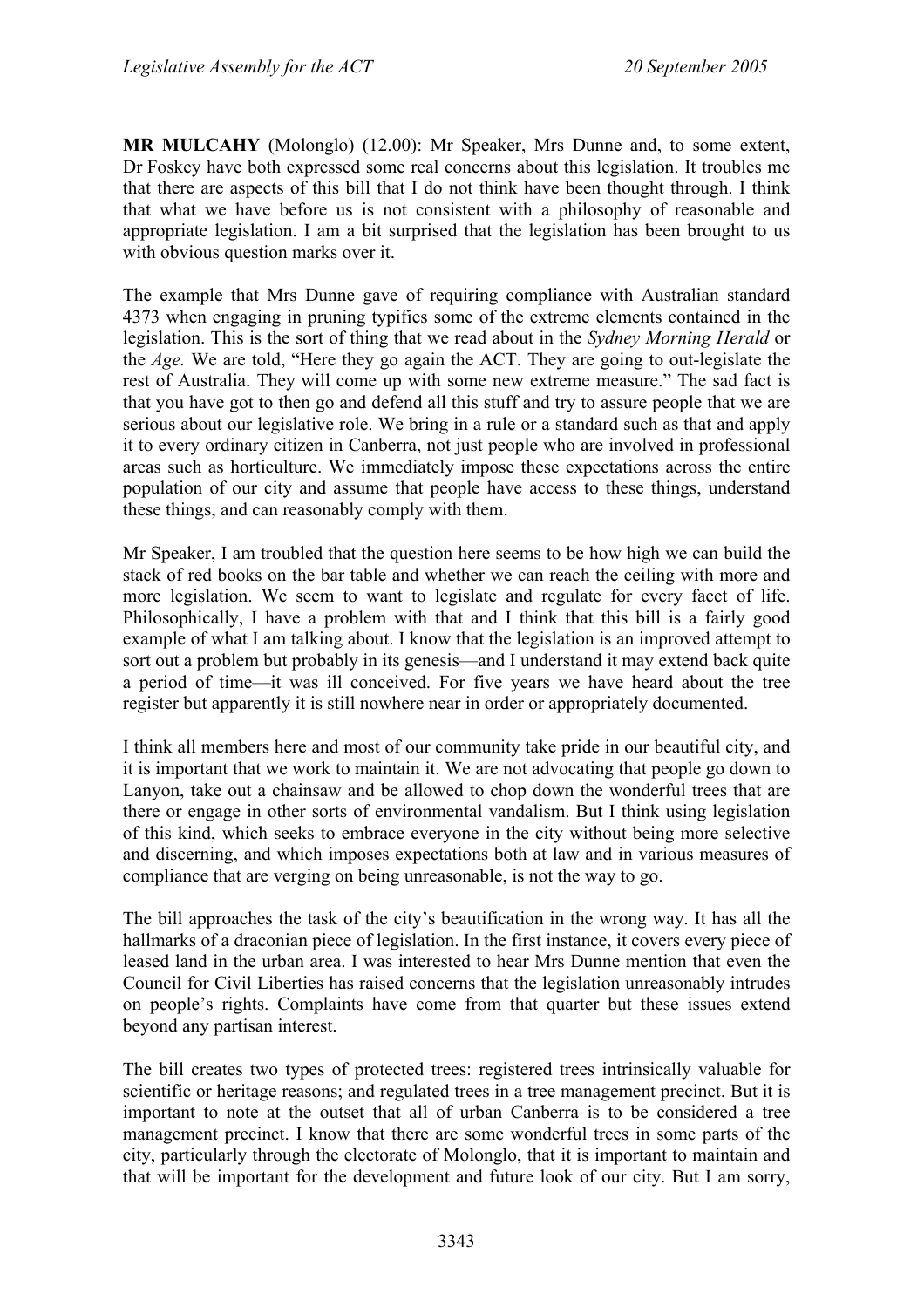I do not accept the view that every tree across the territory immediately needs to be protected and that we need to go to the lengths we are going to under this legislation.

The bill will require an increase in the efforts of individuals but the government is not bound to act in respect of unleased land. Trees, for example, on nature strips, verges and median strips can be left to die by the government while the leaseholders on adjacent blocks will be prosecuted for trees that die. In recent years this has been a real issue. In estimates, the Minister for Urban Services reported to us that he had a budget to deal with some of those trees. I think it was a reasonably generous amount—I may be incorrect in my figure but I think I am right—of \$500,000. But he certainly recognised the magnitude of that problem. Indeed, a similar problem afflicts private owners.

What we have to do is recognise the large impact that this bill will have on the property rights of people who own land. The bill is a clear imposition on property rights and it will place restrictions on the ability of leaseholders to develop their land. The bill will prevent people being able to fully develop their blocks because of tree constraints.

It was pointed out to me only earlier today that people by and large are not in the business of going around gleefully destroying their landscape and the beauty of their blocks. But there are obviously situations where people may have to extend their homes. Trees may impede that work but usually most people would try to replace those trees to ensure the continued good look of their property. This is, after all, an investment that most of us would consider. For most people in Canberra a house would be their major single investment in life. The underlying notion here seems to be that the people do not share that level of commitment to the maintenance of the appearance of their properties and that we need to legislate and regulate to ensure that we can control them.

I am told by the leader of my party that the history of this matter goes back to the actions of one individual, whom I will not name, who was reckless and it would appear may have gone over the top in clearing a block in the city. So over some five years a raft of legislation has been imposed and the process appears not to have been handled terribly well.

Leaseholders will be required to bear the responsibility of maintaining what the government rather picturesquely calls the "urban forest". We may well want to reflect on the inability of leaseholders to maintain their trees because of the water restrictions regime. It was not very long ago that we discussed in this place the loss of property rights when the Water Resources Act came in and we tackled this very issue of people being constrained in their capacity to preserve the quality of some of the larger blocks, particularly in Red Hill and Forrest.

Some of the other things that the bill does which are of concern relate to the power of the Conservator of Fauna and Flora to ban development activity for up to five years if the conservator thinks something could cause the demise of a registered or regulated tree on a particular site. But there still is no onus of proof on the conservator and there is no requirement for the conservator to identify who damaged the tree. The leaseholder bears the brunt of anything that happens on his block and the legislation does not take into account vindictive actions by neighbours and so forth.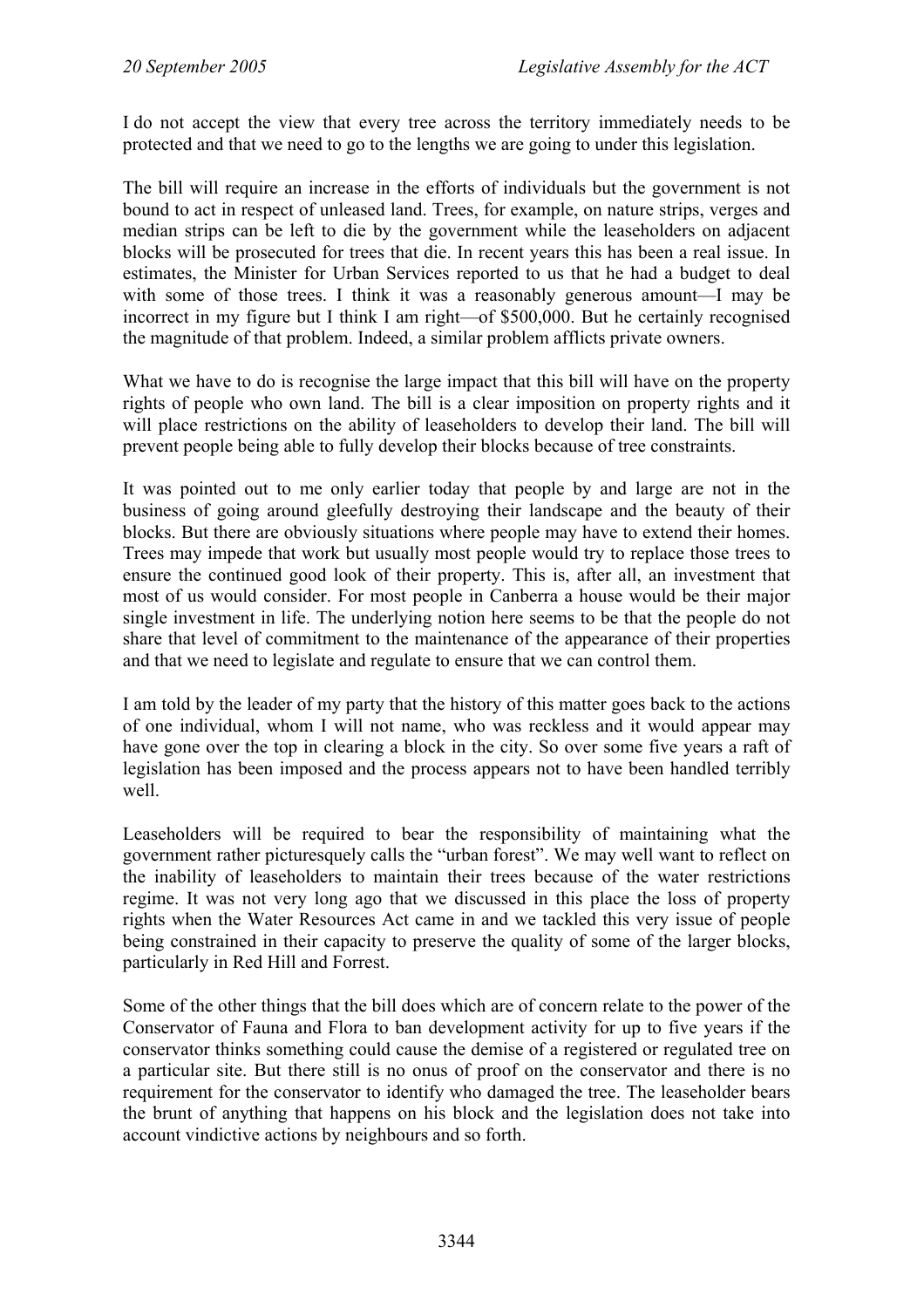You do not have to be in the Assembly for all that long—and I am only coming up to the end of my first year here—before hearing about neighbourly disputes. Indeed, I had heard plenty of them before I came here. We know that people sometimes do rather malicious things for all sorts of odd reasons. It is the contention of the opposition—and Mrs Dunne has pointed this out—that the bill as it presently stands fails to contemplate situations of that nature that could result in tree damage. The victim in this case, who will be potentially punished, is the leaseholder who may in fact have had no role in causing the particular damage but who may ultimately have plans to make change.

It is troubling that the legislation creates vicarious criminal liability for directors of companies for the actions of their employees. This is an approach that always troubles me. This bosses versus the workers mindset is well fostered in this town. It troubles me because I hear it being raised. The other day a very senior bureaucrat asked me, "Why is it in your Assembly that you have always got this approach of going after business?" Believe it or not, people in business are spooked when they see these sorts of legislative measures. It makes people in business say that it is better to operate in other jurisdictions.

The government will say, "Well, we have got three per cent unemployment. Life is going well." I would suggest to you that our population growth is starting to stagnate and we have to start thinking outside the square if we are going to ensure that Canberra in fact can grow. Indeed, I would suggest it ought to be growing at a far greater rate, more along the lines of Queensland and Western Australia. So these sorts of harsh solutions that assume that employees are babes in the woods, that they are all innocents, that directors are the culprits and that we have got to make life treacherous for them if something goes wrong, are examples of what can be imposed by an over-the-top piece of legislation.

In summary, I do not agree with everything that Dr Foskey said but I do agree with her observation that there are a number of flaws in this legislation that ought to be considered. Mrs Dunne has expressed the view, which I share, that it is a bad bill. Of course, what the bill is all about is shifting the responsibility of urban amenity onto leaseholders. We have seen this happen in a range of portfolios. Once an agency decides to run against a small individual, to use an American expression, "it is pretty hard to beat city hall".

I am troubled that there will be people who, through no malicious intent, may find themselves on the receiving end of some of the offences contemplated in this bill and may pay a heavy price for not being across and knowing the rather onerous provisions that we are imposing on the people of Canberra. I am also troubled by the limitation of leaseholders' rights on their property. It does not seem to be legislation that I would have thought was philosophically in line with the Chief Minister's view of how things ought to operate.

Yes, we need to preserve our city; yes, we need to deal with rogues or those who would be reckless in their conduct. But for heaven's sake, let us not start imposing a regime on every single householder in Canberra and say, "You had better comply with this, you had better be able to do that, you had better know when you prune that tree"—and a lot of people are getting to that stage now as we are going into spring and heading towards summer—"what clause 13 of this bill is about, what AS4373 is." For heaven's sake, I would suggest that there would not be one single person in this chamber who could tell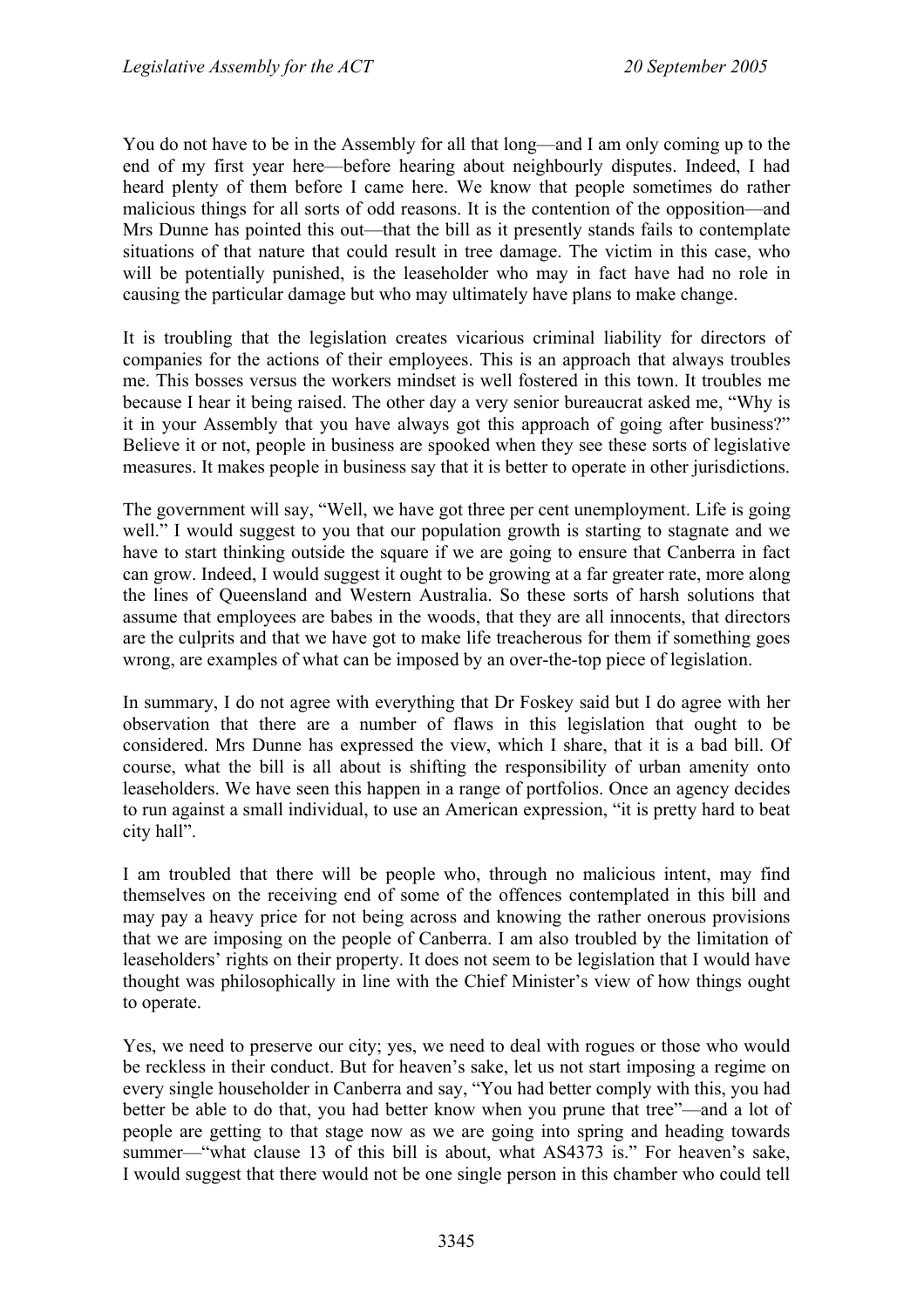you what that standard is and I would suggest to you that if we surveyed our electorates you would be lucky if you found a single soul who could actually tell you what it is.

There is no evidence of a comprehensive education program to complement this legislation. It is simply giving the heavy hand of the law more control over our populace. There will be more regulation and more legislation, which is more in line with big government and controlling peoples lives than coming up with a sensible approach to deal with whatever problems may have been identified.

**MR SESELJA** (Molonglo) (12.12): We as Canberrans love our garden city. I think we love the fact that we have bushland and parkland on the edge of most of our suburbs. We pride ourselves on the many beautiful gardens that form part of our city and, of course, significant trees play an important part in the look and enjoyment of our suburbs. Because of the value that Canberrans place on their gardens and the look of their suburbs, I think this legislation is unnecessary.

I would echo many of the issues that Mr Mulcahy has raised. I believe that wherever possible landowners should be able to manage their properties as they see fit without undue government interference. Of course, at times there will be rogues but the question is: do we then apply strict measures across the community in response to the actions of a very small minority of Canberrans?

Canberra householders should be trusted to have an interest in ensuring that their gardens look good, and this will often mean planting and maintaining significant trees as a feature of those gardens. As a general rule, I do not see any mad rush by Canberrans to get rid of trees in their gardens. Many enjoy the shade provided by the trees; many enjoy the amenity that goes with that. Sometimes, though, trees are a nuisance. They do not always add to your garden, they do not always add to a streetscape. I think what this legislation does is basically say that big trees are always good and therefore getting rid of them is always bad, and we will make it an offence to do so. I think this approach is paternalistic and unhelpful.

We are basically saying to Canberrans, "Look, if we do not put in place these laws, we are afraid that all of you environmental terrorists out there will clear your gardens." I see no evidence of that happening. I see no evidence that people have any great desire to get rid of their trees. There are circumstances in which trees are unsafe. There are circumstances when, say, a family wants to extend their home or where a tree just does not fit in with a garden anymore, people will want to remove or significantly prune trees. But I do not see any evidence that a lot of people will be trying to get rid of their trees.

I think the unfortunate attitude that underlies this bill is, "We need to look after trees. If we do not, if the government does not step in, then there is going to be trouble and there will be no trees left in Canberra and people's gardens will be destroyed." It is not in people's interests to do that. It is in people's interests to maintain their gardens, to have them looking good and, as I said earlier, that often will involve maintaining significant trees. But there are circumstances in which that is not a good outcome. I do not think we should be imposing such significant penalties and putting in place such a rigid framework which essentially prevents landowners from looking after their property in a way that they see fit.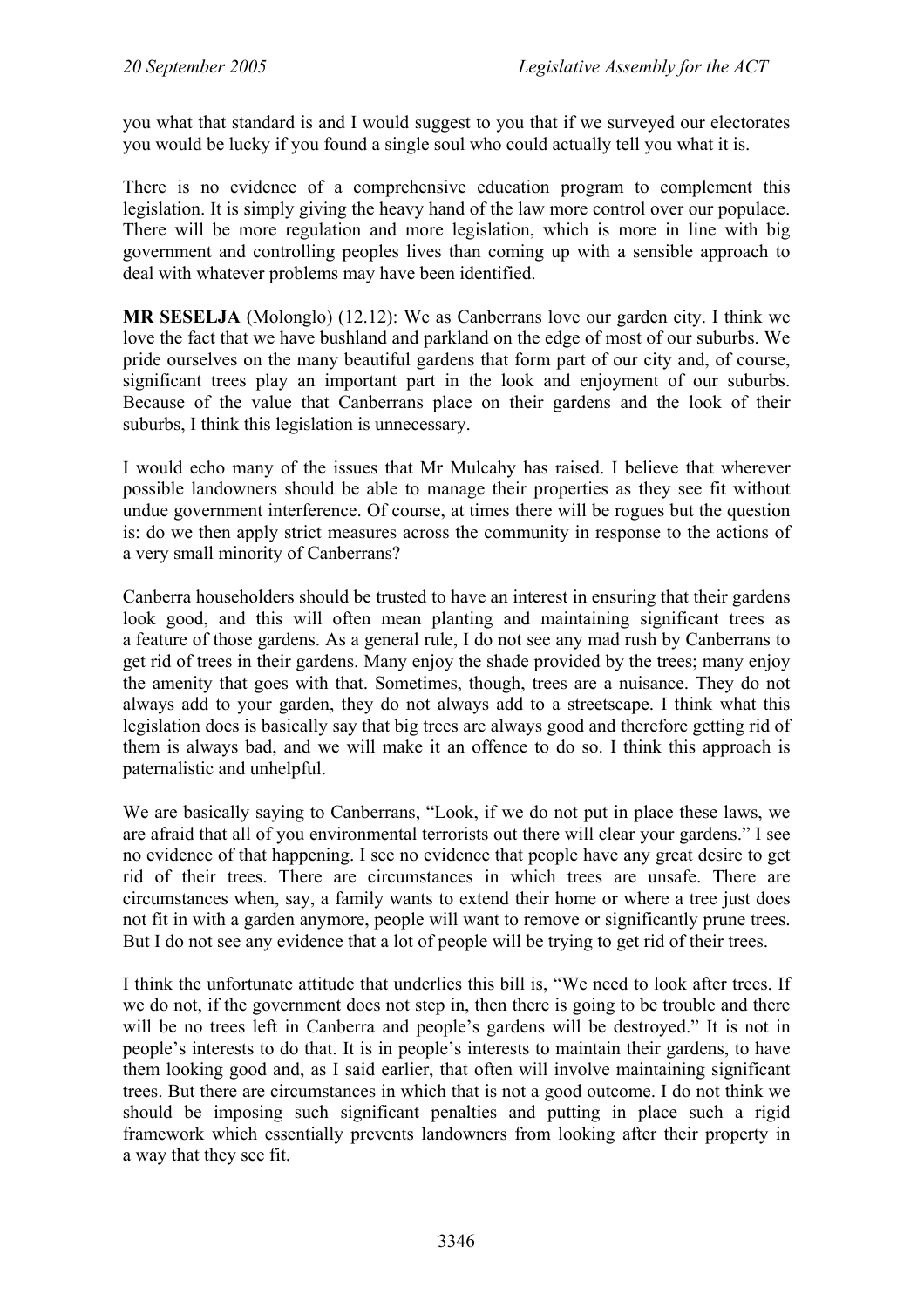This legislation gives trees a special status. As I have said, we all enjoy our trees. Dr Foskey spoke about a study that shows that it is good to have trees around your house because you will have shade in the summer and, of course, if the trees are deciduous you will get sun in the winter. Well, everyone knows that—we do not need a study to tell us that. People will make their own decisions about these things. For most people it is a good option to have trees. But, of course, it not such a good outcome if trees are going to fall on your roof in a storm. It is not such a good outcome either if trees are going to fall on your children while they are playing. So there needs to be a little more trust, a little more ability to let ordinary Canberrans look after their properties, look after their families, and do as they see fit. If we do that, I do not think there will be a rush to get rid of trees. I do not think there will be a rush to strip gardens bare and concrete the yard. I think that is just not going to happen. So I do not exactly know what sort of terrible outcome this legislation is seeking to prevent.

I was concerned about recent reports of a home owner in Gungahlin who, under the current regime, which I also have concerns about, was prevented from removing a large tree in his backyard. He had serious safety concerns about the tree and I think he even went to the AAT. The decision went against him and he was prevented from removing or trimming back the tree in order to prevent injury to his children. This is where we have gotten to. It is absolutely ridiculous that people should not be able to manage the trees in their backyard in order to look after their families.

I think this legislation goes way too far. Mr Mulcahy summed it up fairly well when he said that this is just another crazy imposition of government regulations on ordinary Canberrans. I do not see any great mood in the electorate in favour of adopting this kind of legislation. People are not calling me up and saying, "When are you going to give more protection to my trees?" As I stated at the outset, people want to see a garden city, people enjoy trees in their neighbourhood, and I do not see the argument for the legislation.

I think this legislation could actually be counterproductive as far as our streetscapes are concerned. One issue would be in relation to trees that are approaching the 12-metre mark, where they suddenly become significant. A lot of people say to me, "I would be better off getting rid of some of those trees before they reach 12 metres so that later on I might not have a problem." They might not even want to get rid of the trees, they might be quite happy with the trees, but they may have a concern that three or four years down the track they will not have the ability to put on an extension or cut the trees back if they present safety concerns, as we have seen in Gungahlin under the current regime. I do not think this will change under the regime proposed by the bill that is now before us. So I do have some significant concerns about what underlies this legislation.

Mrs Dunne, Mr Mulcahy and Dr Foskey have expressed concerns about how this legislation will work in practice. I acknowledge the backdown by the environment minister on elements of strict liability for residents. Previously, of course—and this will be addressed by amendments that are going to be moved—a home owner would have been exposed if, when conducting activity in the garden, a tree was accidentally damaged. I think that is a real concern and is really over the top, but I note that that is going to be amended. I certainly welcome that change. I know that Mrs Dunne and the rest of the opposition are also of that view.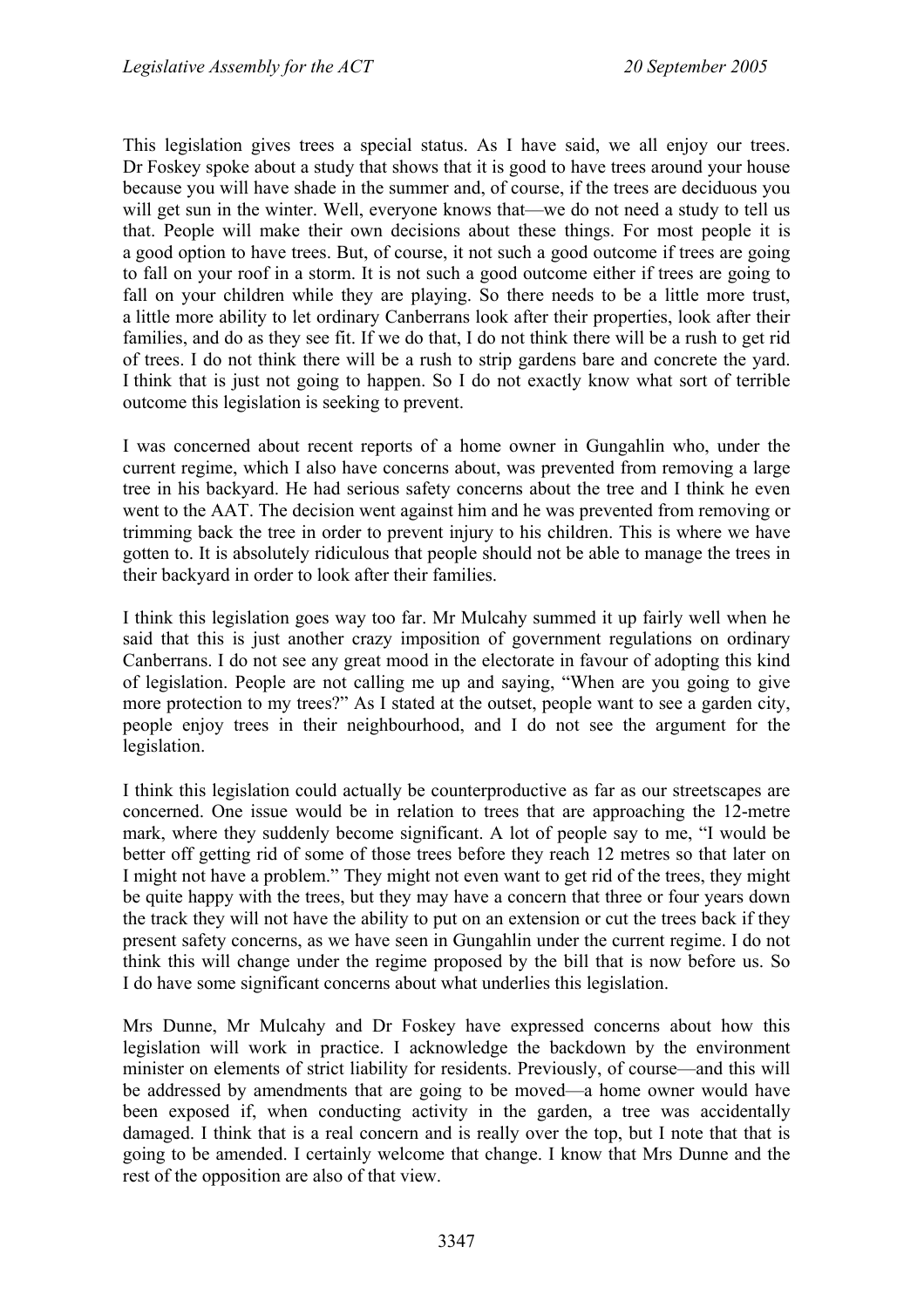There seems to be an increasing willingness to use strict liability. There is certainly a place for strict liability in legislation but I think this needs to be done very carefully. We do not want people who had no intention of doing any damage, doing anything wrong, or even acting recklessly, being found guilty of an offence. We want to be careful about imposing penalties on such people. I think there are very limited circumstances in which we should do that. It is obviously appropriate to use strict liability in areas such as speeding, where extensive education programs are conducted. But I think the use of strict liability needs to be carefully constrained and I am pleased that that will be changed in this legislation.

I have concerns, too, about the size of some of the penalties. Clause 15—I do not think this one is being amended but someone can correct me if I am wrong—provides for a maximum penalty of 400 penalty units. The last time I checked, I believe 400 penalty units was somewhere in the vicinity of around \$40,000 and I think for corporations the amount might be \$200,000. So we are talking about significant penalties.

In a previous life I dealt with matters of aviation security and the aviation security regime and I know that it was a big deal if you put forward an offence that had a penalty of around 200 penalty units. I know that the people at Attorney-General's would have been very concerned, and rightfully so. But that was in the context of aviation security and protecting the safety of Australians as they travel. I would not put this in the same category as protecting significant trees. Four hundred penalty units for damaging a protected tree seems like an over-the-top penalty and quite a significant penalty, and this highlights the extreme nature of some elements of this legislation.

I am also concerned about the way in which "significant" trees are to be identified and the level of resources devoted to the inspection and identification of trees under the protection register. In a briefing on this legislation that members of my staff attended earlier in the year there was discussion about the process of going to each suburb and identifying which trees would be "significant" and which ones were "protected". Officers of Environment ACT at that briefing confirmed that there would be no dedicated officers tasked with this audit of trees. The three officers currently involved with compliance, who we were told are already underresourced and balancing a large number of tasks and priorities, are going to be expected to take up this work in addition to the compliance work they do now.

It seems that on the one hand there are high penalties and impositions placed on landowners and on the other hand there does not seem to be proper resourcing to put the process in place. I find that a little bit confusing and I am not quite sure what the government's intentions are. But it does demonstrate perhaps that this has not been as well thought through as they would make out.

In summary, the opposition will be opposing this legislation. I am happy to lend my voice to that opposition because I think the bill does place an undue burden on property owners in the ACT. I think in some circumstances it will unnecessarily stifle development. In that sense it can add to the price of houses, it can add to the price of an extension. I think, for all those reasons, it is an undue burden on Canberrans. It is unnecessary. There is no compelling case to put in place this kind of legislation and I will be opposing it.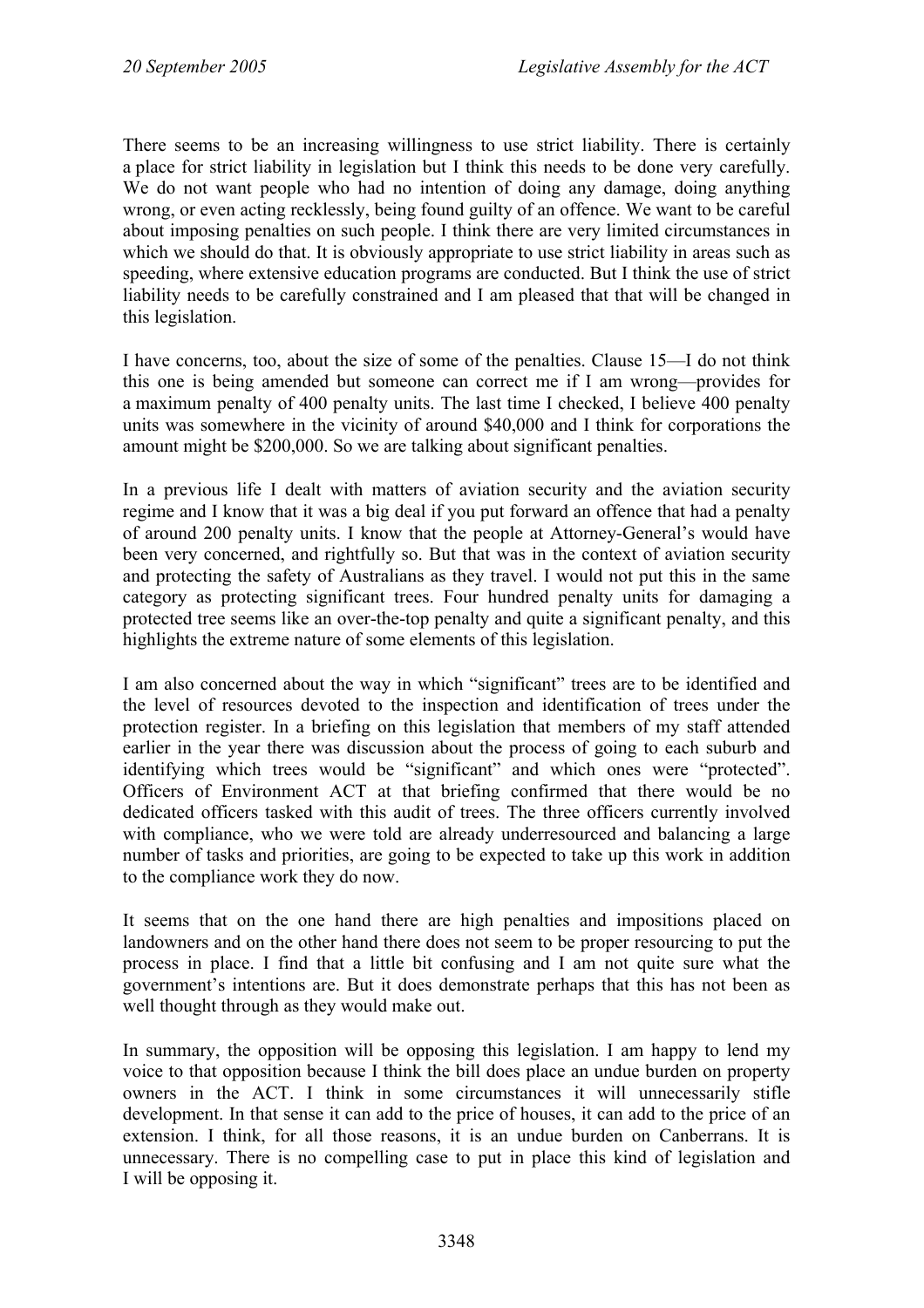**MRS BURKE** (Molonglo) (12.23): Mr Speaker, quite bluntly and with apologies to the PCO, this bill is a crock. We have heard in this place all the reasons why it should not go ahead. The bill appears to be trying to dig the government out of some sort of hole it got itself into in the last Assembly. The original legislation started off as a very good idea. We are known as the garden city and the bush capital. We are a capital that has gardens. But what we have now is legislation to which bits keep being bolted and added, and this is becoming quite a concern to the average home owner in Canberra.

Canberrans love their gardens—I love my garden—and more often than not they go to great lengths to preserve trees on their blocks, not knock them down. My colleague Mr Seselja and others have brought up issues about unsafe trees and home extensions. We want people to stay in Canberra. The more we keep doing stuff like this, the more we are saying to people, "We will just make it hard for you to live here. We will just make it more difficult, more prohibitive. We will become the nanny state. We will take over and we will tell you how to run your life."

Last year a really beautiful gum tree on my nature strip started to keel over and eventually burst a water main. Workers in eight trucks turned up to repair the damage. I wanted to know what could be done about the tree because branches were falling off. I did not know whether the tree was protected or unprotected. It could well have been. I, being in this place, should know more than anybody, possibly, but there is nothing in situ to tell the average Canberran what is protected. I note that under proposed section (15) (1) (a) of part 3 of the bill a person commits an offence if the person does something that damages a protected tree. By default, not everybody in Canberra is a gardener. How would the average person know whether a tree is protected?

In view of the water restrictions, we have to look at this matter in a whole new light. The whole thing is concerning. The intention of the original legislation was good. But how far should we go in telling people how to run their lives? The bill places undue pressure on leaseholders and on business people. I know the government has made some moves to change some of the issues regarding fines et cetera but it needs to do more.

Mr Speaker, I would also go further and say that possibly the Molonglo electorate will be the electorate that is most impacted by this legislation. Why? Because it contains some of the oldest suburbs where, for obvious reasons, people will want to redevelop or undertake extensions. Also, the trees are older and in some cases are becoming dangerous and so forth. I believe that, for reasons that have been pointed out, the people in these suburbs will bear the brunt of what I now see as over-the-top legislation.

Although this exercise started off sensibly, we now see that there is to be the protection of trees around trees or, as we heard in this place, "big trees' mates". As amusing as that description is, we have now entered an era in which we seem to be telling people more and more about what they can and cannot do. This is clearly a huge imposition on people's rights. I am concerned that there are 34 amendments and six consequential amendments to this bill. Are people going to know what is in the legislation? How are we going to educate the community? How are we going to stop people from being fined as a result of falling into a trap that they did not know about? I am sure we all want to see our garden city preserved but do we need the government, do we need us as legislators, to keep telling people more and more what they can and cannot do in their lives?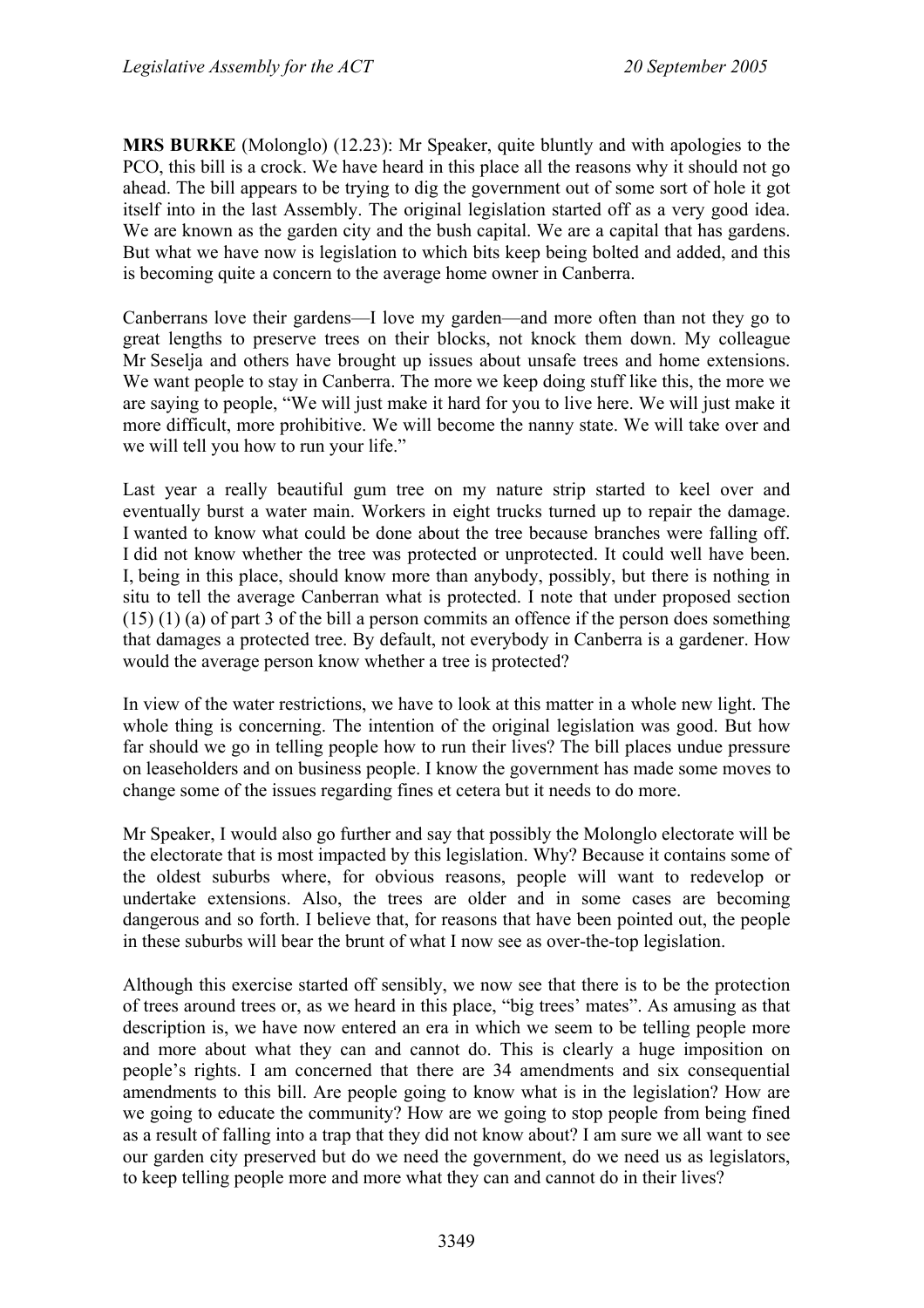As I said, I have concerns about the dissemination of information about what is in the bill. I note that the Chief Minister is smirking and laughing, as is his wont. I would love to hear from the Chief Minister, in his capacity as the Minister for the Environment, how he is actually going to tell the people out there, everybody—

**Mr Stanhope**: You do know, don't you, that this is Brendan Smyth's legislation; that we are actually amending Brendan's bill?

**MRS BURKE**: You will get your turn. Would you like to be quiet and let me have my turn? Mr Mulcahy talks of the government—

**Mr Stanhope**: All we are doing is amending Brendan's bill.

**MRS BURKE**: Point of order, Mr Speaker.

**MR SPEAKER**: Order!

**Mr Stanhope**: I do not think any of you know that. We are amending your leader's bill.

**MR SPEAKER**: Order, Chief Minister! Mrs Burke has the floor.

**MRS BURKE**: Thank you, Mr Speaker. Of course, we have obviously hit a nerve with the Chief Minister who says that he is amending the Liberals' legislation. He has had to make some changes because in the last Assembly the Labor Party and the Greens got together to alter the legislation in a way that was absurd and not intended for good purpose. I am glad to see the Chief Minister is so touchy. I cannot wait to hear his comments and his response to what we have said. It is always a real giveaway that we have made a point when the Chief Minister has a flame up. The fact is that Mr Mulcahy also made a point about the government going after business. Upon reading some of the things that are in the bill, why would you want to be a developer in this town? Why would you want to come in? The bill refers to "doing prohibited groundwork, work done as part of a business". Why are we going for businessmen? Perhaps the Chief Minister will tell us why he is doing that.

The bill has gone so far into the heart of our community and will really—

**Mr Stanhope**: Read the second reading speech.

**MRS BURKE**: Would the Chief Minister like to shut up? He will have his turn soon.

**MR SPEAKER**: Order!

**Mr Stanhope**: Brendan will tell you why he introduced the legislation.

**MR SPEAKER**: Order! Chief Minister, order!

**MRS BURKE**: Thank you, Mr Speaker. Obviously, what I am saying has hit a delicate spot with the Chief Minister but there, there: you will have your turn. The impact of the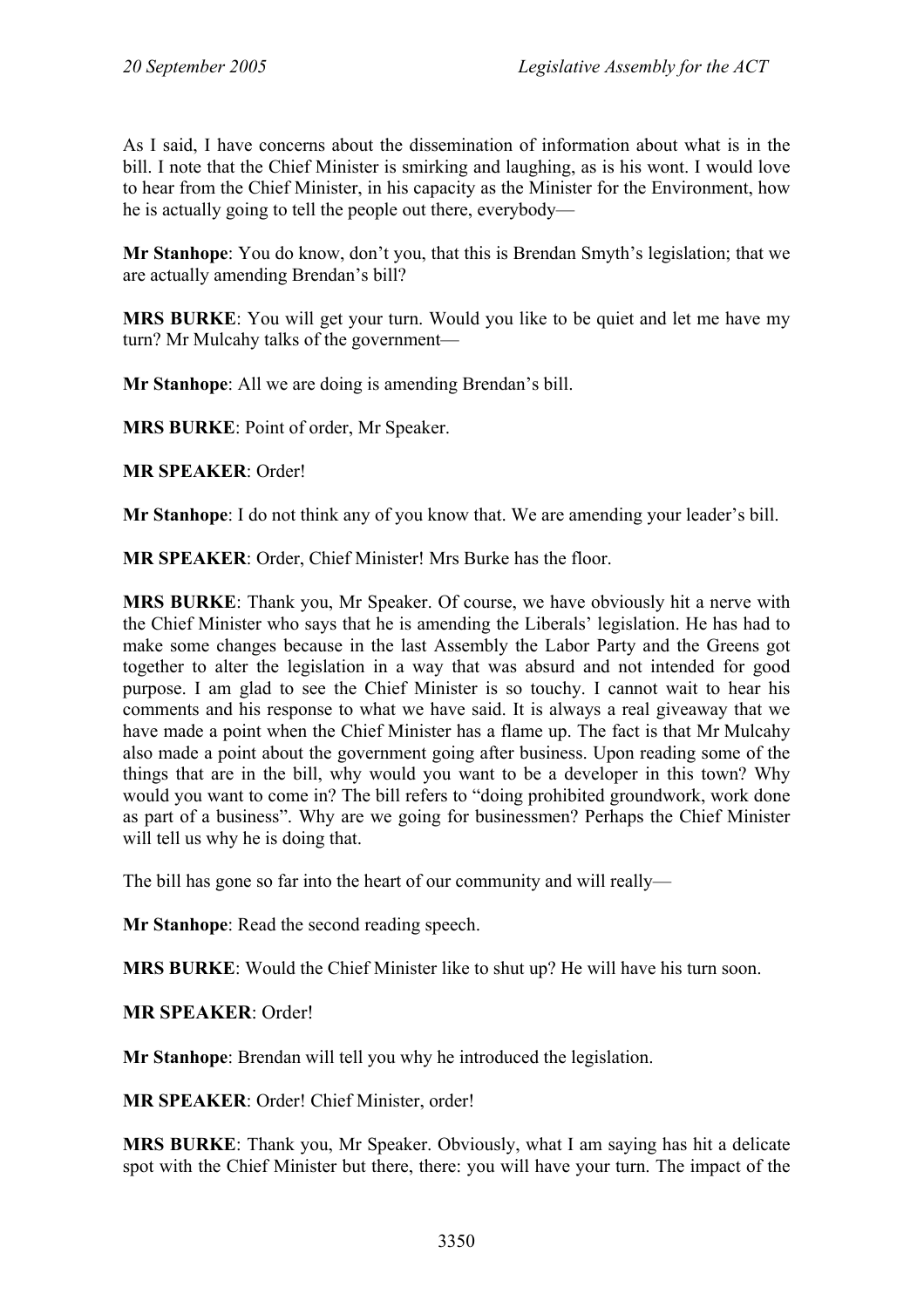bill will go to the heart of our community and, gosh, it will hit people's human rights have we thought about that? I said in this place when the Chief Minister tabled his Human Rights Act that he would open a can of worms. So let us wait and see what happens there. I am sure that people will really enjoy legislation that will add more imposts to their lives! The bill will be passed, notwithstanding the support of the Greens. However, I suggest that the government scrap the bill that it wants to bolt onto the original legislation and go back to the drawing board.

*Debate interrupted in accordance with standing order 74 and the resumption of the debate made an order of the day for a later hour.* 

## **Sitting suspended from 12.31 to 2.30 pm**

## <span id="page-32-0"></span>**Ministerial arrangements**

**MR STANHOPE**: Mr Speaker, for the information of members, my colleague the minister for education is not available today or this week as a result of personal issues that affect her. I am available to take questions in relation to Ms Gallagher's responsibilities as minister for education, and my colleague Mr Corbell is available to take questions in relation to children, youth and family services, industrial relations, and women.

## <span id="page-32-1"></span>**Questions without notice Disaster planning**

**MR SMYTH**: My question is to the Chief Minister. On 25 August, in response to a question without notice about evacuation plans, you stated that there is:

… the suggestion that because there is no concrete document or piece of paper that is the plan, there is no plan.

We have a detailed plan for what will occur in the event of an emergency.

Regardless of whether or not these plans are committed to paper, are you satisfied that the incident management and evacuation plans that your government now has in place are sufficient to deal with any potential emergency or terrorist threats in the city, Belconnen, Tuggeranong or other town centre precincts?

**MR STANHOPE**: I thank the Leader of the Opposition for the question. There is no more important question than that involving our preparations and the state of our preparedness to deal with disasters, whether they be natural ones or those issues we potentially face as a result of terrorism and terrorist activity around the world.

It is impossible for me to say, as invited to by the Leader of the Opposition, that we have in place arrangements that would allow us to deal with every conceivable or imaginable terrorist scenario. There are potential scenarios about which no government anywhere in the world could, in some circumstances, say that it has arrangements in place for or has the capacity to respond to. One could imagine a terrorist attack of an order that, simply, it would not be possible, in terms of simple resources, manpower or other physical capacity, to respond to.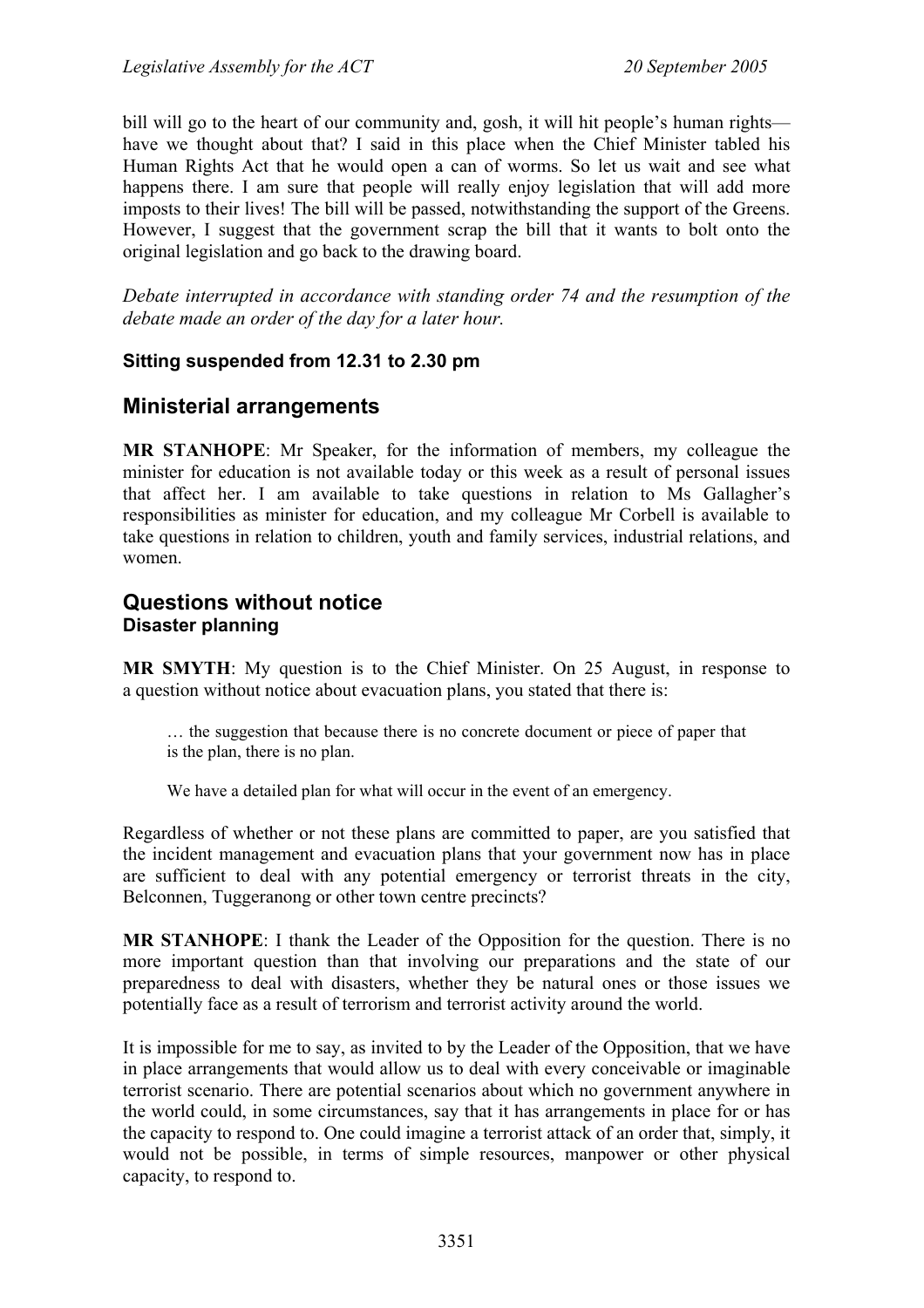So, no, I cannot stand here and say that, in relation to any potential terrorist attack that I could conceive of, we have a capacity to respond appropriately. For instance, if there were a nuclear attack, I could not stand here and say that the ACT government has the capacity to respond to a nuclear attack upon the ACT; we do not. Those are the issues that we face and that occupy the thinking of the world.

In terms of the state of preparation, the training that we have in place and the work that we have done as a jurisdiction: I have confidence in the administrative and governmental arrangements that have been put in place by the ACT government, in collaboration and in very close consultation with the commonwealth, commonwealth agencies, across the border and in concert with other jurisdictions around Australia. It is something that has been done in full consultation with the commonwealth.

I have always made the point that one great advantage that we have in the ACT is that ACT Policing, who are the lead agency in relation to our response to terrorism and all other criminal behaviour, are an extension, at one level, of the Australian Federal Police. That gives us a very significant advantage in the ACT. Our police force is part of the police force that has overall responsibility as the lead agency for responding to terrorist threat or terrorist incidents in Australia.

We have in place a detailed structure. We have engaged in a range of exercises. We have been confronted, particularly through the white powder incidents, with real, live, on-the-ground terrorist-type incidents. We are, in fact, in that respect, the jurisdiction in Australia that has responded most directly to events that presented at the time as genuine. They, thankfully as it transpires, were not genuine, to the extent that the white powder did not contain what might have been feared at the time.

Our authorities, led by ACT Policing and supported by the Emergency Services Authority on all aspects of that, in close cooperation with the commonwealth, responded with great professionalism. The planning that had been undertaken kicked in seamlessly. Relationships between ACT authorities and commonwealth authorities worked as anticipated. We have learnt from that experience. We still have much work to do. The work is being done.

The question that the Leader of the Opposition raises in relation to the management of incidents that would require or would result in evacuation is an example of an area where more work can and will be done. As one can say always, there cannot be too much training; there cannot be too much analysis; there cannot be too much in the way of organisation in relation to any threat, whether it be terrorist or otherwise. We need to continue to work at our arrangements, our preparedness and our training.

**MR SPEAKER**: The minister's time has expired.

### <span id="page-33-0"></span>**Disaster planning**

**MR PRATT**: My question is to the minister for emergency services. On the evening of Wednesday, 7 September 2005, there was a bomb scare when a suspicious package was left outside Eclipse House on London Circuit, opposite the Legislative Assembly building. The police cordoned off streets and evacuated nearby areas in their customary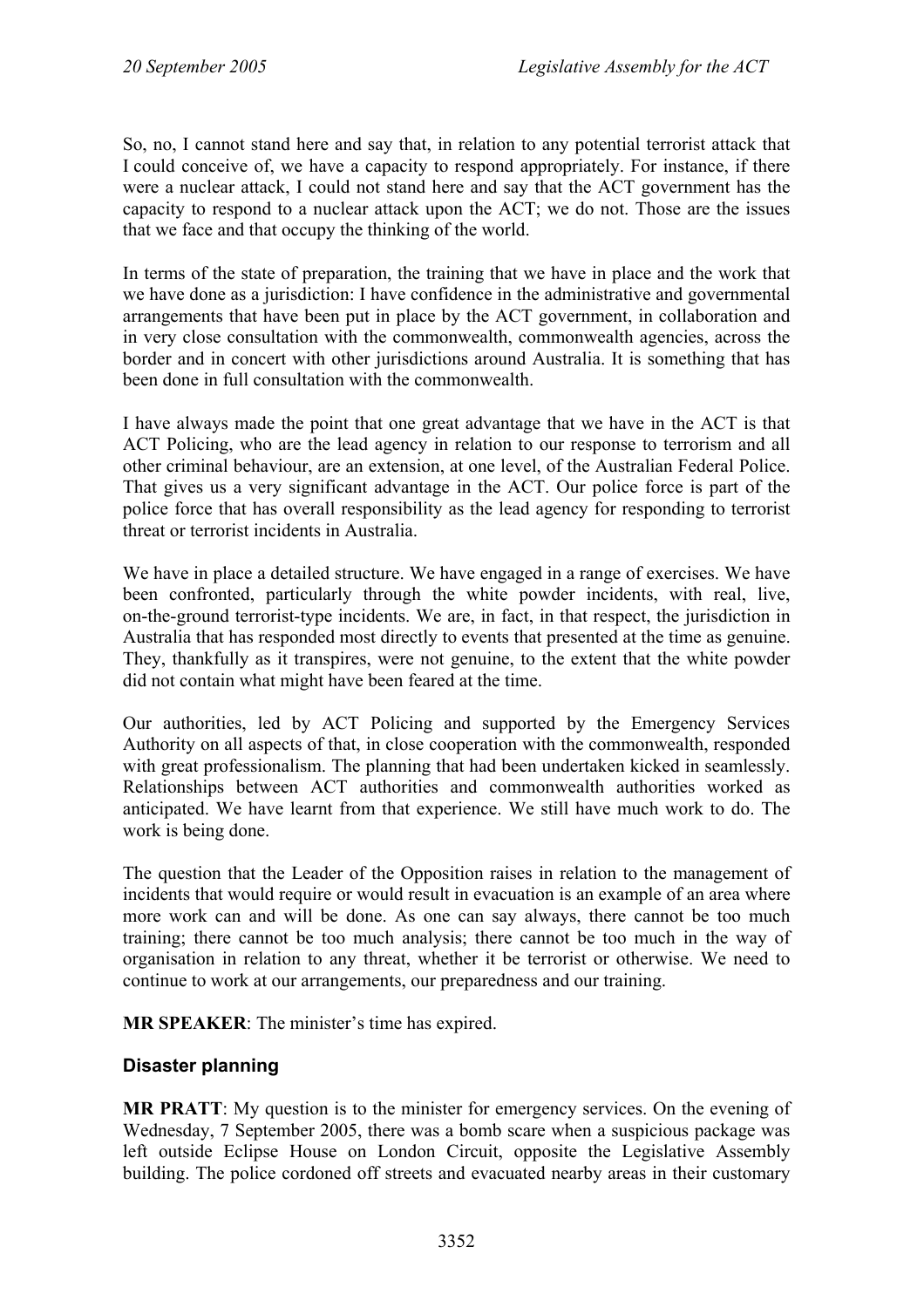professional way. At the time of this bomb scare, a public function being attended by in excess of 30 people was under way in the reception room of the Legislative Assembly and staff also were working in the building. Minister, why, during this incident, was the Legislative Assembly building not checked for occupants by the authorities, given the proximity of the incident? Why were visitors and staff in this building not asked to evacuate by the authorities or at least informed about the incident when nearby streets and other buildings had been cordoned off?

**MR HARGREAVES**: I have every confidence that in this sort of incident the professionalism of the police force in this town would come to the fore and that they would make these judgments. They would, of course, take those sorts of decisions about just how far and how wide to cast the net concerning evacuation. I am not aware of the detail of their decision making and I will find out.

### <span id="page-34-0"></span>**Canberra Hospital—mental health precinct**

**MS MacDONALD**: My question is directed to the Minister for Health. Today the government announced that ACT Health is considering the development of a mental health precinct at Canberra Hospital. How will this precinct enhance mental health services at Canberra Hospital?

**MR CORBELL**: Today the government has outlined that it is undertaking the planning work to identify locations for new mental health facilities at Canberra Hospital. These include locations for a new psychiatric services unit; locations for a new forensic facility to accommodate mentally ill persons who would otherwise be inappropriately placed in areas such as the Belconnen Remand Centre; and facilities for young people who are currently, in my view, inappropriately housed in the psychiatric services unit along with adults who also have a mental illness.

This mental health precinct is part of a new approach to planning for mental health services in the ACT. The objective is to provide high-security adult and young persons services, and possibly other inpatient and outpatient services. Establishing this precinct will increase our capacity to provide facilities that will increase bed numbers and, importantly, provide for support between the various facilities as they work together in a single location.

The site being considered is in the southwest corner of the Canberra Hospital campus, which—for those members who might not be familiar with it—is essentially on the corner of Yamba Drive and Hindmarsh Drive in the Woden Valley. Currently the ACT has about 30 acute adult beds and a crisis assessment and treatment team located at the Canberra Hospital, and 20 adult acute beds at Calvary Hospital for mentally ill people.

The planning work we are undertaking identifies 20 acute beds for young people aged 13 to 25; 30 acute adult beds; and a 15-bed high-security facility at the Canberra Hospital, which will include services for forensic mental health patients. There is also a proposal to collocate the crisis assessment and treatment team with the emergency department in the Canberra Hospital to create a psychiatric emergency centre.

This highlights the comprehensive planning work the government is now undertaking to provide the basis to make future decisions about new mental health facilities at the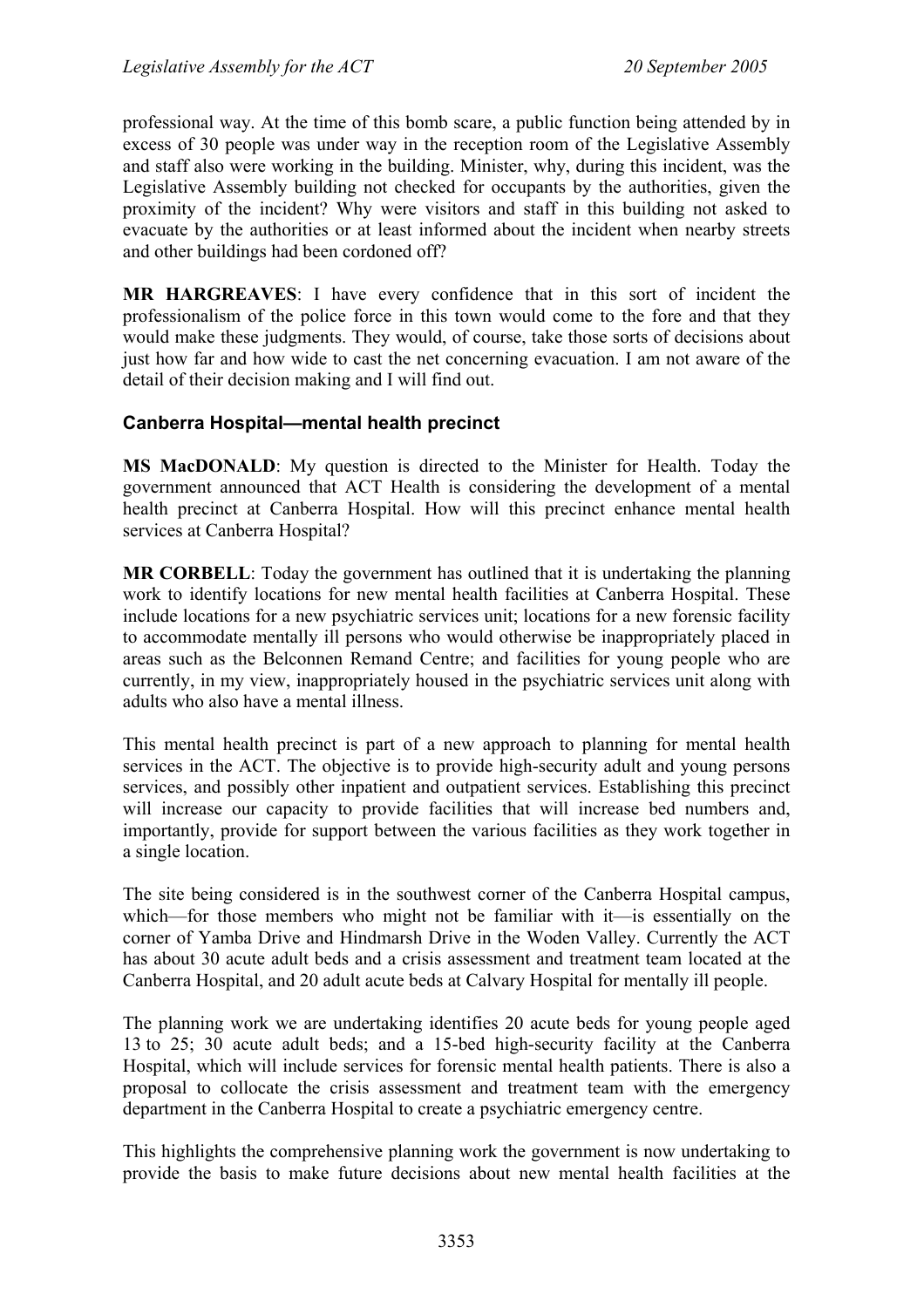Canberra Hospital. This government has a strong record of improving funding to mental health services. When we came to office, \$82 per capita was the level of expenditure on mental health in our community; it is now more than \$130 per capita. We have a strong record of improving funding to mental health services.

We have a strong commitment to planning for the future, not just in terms of acute care—although that is obviously the focus of today's announcement—but also in continuing to provide greater support for people in the community who obviously need ongoing care and support, even though they may not be suffering in any way an acute episode of mental illness. That is why we have expanded services, for example with more outreach services in Gungahlin; why we have provided additional support to elements such as the crisis assessment and treatment team; and why we continue to support our workforce with scholarships for mental health nursing, the appointment of a new chief psychiatrist and so on.

The government is working through a comprehensive approach to improve mental health services in our community. Today's announcement in relation to a new mental health precinct is just another step in that ongoing work.

### <span id="page-35-0"></span>**Bushfires—pine replanting**

**DR FOSKEY**: My question to the Minister for the Environment concerns the management of the lower Cotter catchment area. Given that the minister commissioned a scientific study into revegetation options for the fire ravaged lower Cotter catchment area and the consequent public understanding that water catchment values would be prioritised, is the minister aware that pines continue to be planted in the catchment area, including in drainage lines where disturbance and the fertiliser and poisoning regime have an adverse impact on water quality? Further, is he aware that the promising post-fire regeneration of local species is being bulldozed in order to replant pines despite the short and long-term impact on water quality?

**MR STANHOPE:** I thank Dr Foskey for the question. I think about 1000 hectares of pines have been planted or replanted in the lower Cotter catchment over the past couple of seasons. I do not know the exact number but I believe somewhere in the order of 1000 hectares of pine have been replanted in the lower Cotter. To the extent that the question posed was: "Are you aware that pines continue to be planted?" no I am not. I understand that the planting of all pine in the Cotter catchment for this year has ended and that there are no more pine plantings being undertaken at all in the Cotter catchment at this moment.

As we speak, I understand that all pines that were planned to be planted in the Cotter have been planted and that at this stage no planting of pines is being undertaken; nor is it envisaged that there will be any more pines planted in the Cotter until the detail of a scientific analysis that has been commissioned from the CSIRO is available. I am not sure if it is just a purely CSIRO study. It is a scientific study headed up by the CSIRO and I am not sure if the CSIRO has partners in that particular research task.

But to the extent that Dr Foskey asked if I was aware that pines continue to be planted, I have to say no, I am not. My advice is that pines are not at this stage being planted in the lower Cotter catchment.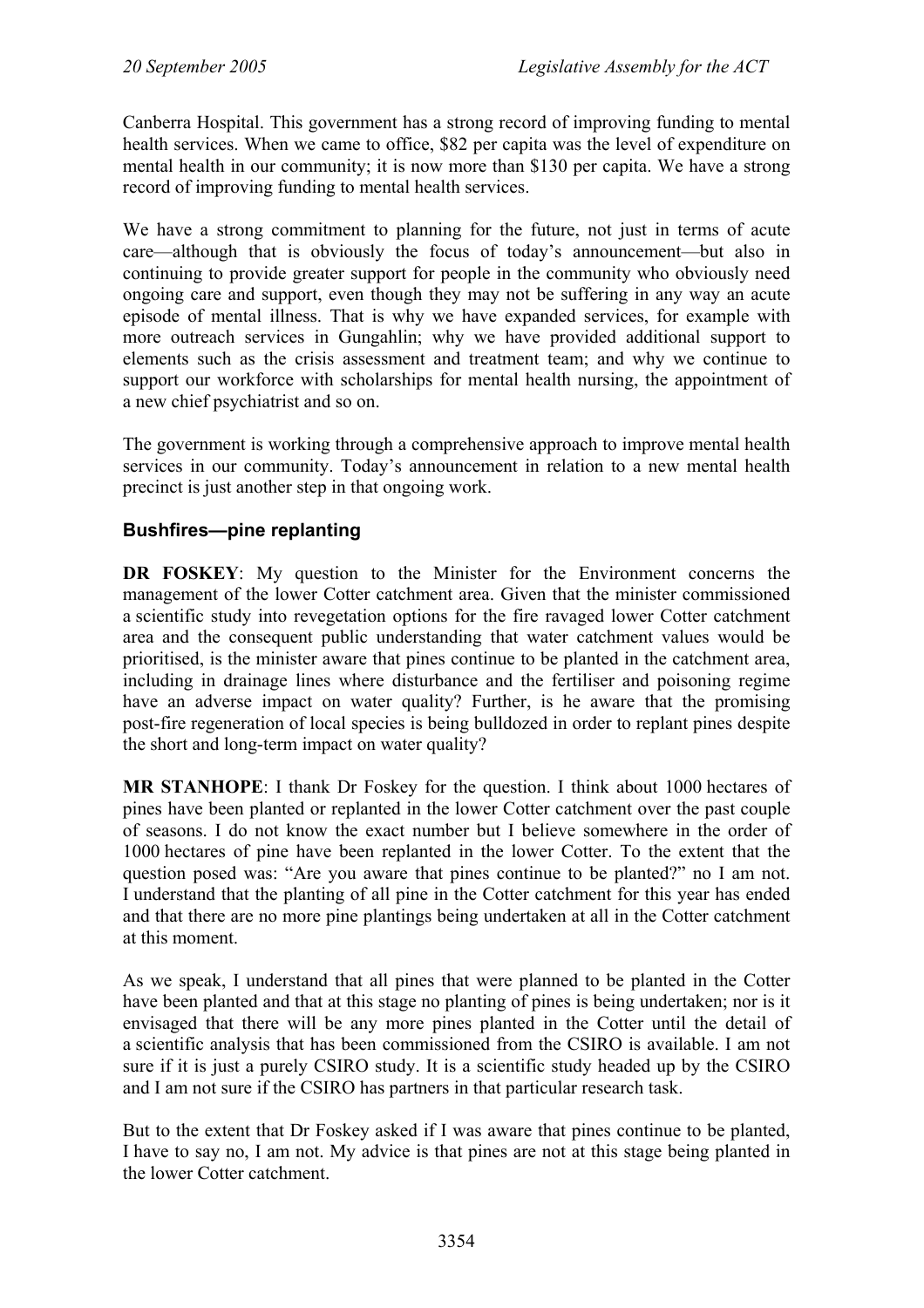**DR FOSKEY**: Mr Speaker, I ask a supplementary question. What is the minister doing to ensure that the Cotter catchment returns to its earlier ability to produce some of the highest quality potable water in Australia?

**MR STANHOPE**: We have undertaken and continue to undertake very significant work in the lower Cotter. At the moment, the work that is continuing within the Cotter is the planting of endemic species within all riparian areas and all drainage channels within the catchment. In addition to that, extensive work has been undertaken on the realignment, the regrading and the reconfiguration of all roads within the catchment. Further, very significant erosion and runoff amelioration work in gullies, riparian areas and drainage channels continues to be undertaken.

There is very significant physical work being done within the catchment in relation to the control of erosion and runoff in gullies. As I understand it, all roads have been assessed and resurveyed and are being regraded and reconstituted according to best practice to ensure that the level of runoff from roads is limited and controlled to the greatest extent possible. Significant work has been done in close collaboration and consultation with the best expertise that we can avail ourselves of, particularly through the CSIRO and the Australian National University, in relation to repair and replanting within riparian areas in the boundary to the Cotter Dam itself. Some of the initial advice, for instance, that was provided to the government through the shaping our territory report in relation to the width of riparian area indigenous plantings and the boundary to the Cotter, has been expanded on significantly to broaden all of those areas quite substantially.

In addition to that, as I have said and as I have previously announced, the government has engaged as a lead agency the CSIRO to provide detailed advice on the plans for the future planting and restoration and rehabilitation of the Cotter catchment. I cannot imagine what further detailed work or what further detailed and expert advice we could possibly commission or receive in relation to the lower Cotter other than we have done.

The number one issue for us in relation to the Cotter is water quality. There is, of course, a debate, at one level ideological, about whether or not pine forests are intrinsically evil and that pine forests should never ever be placed within a catchment. I think it is a pity that the debate around catchment is distorted by debate around the relative evil of different species of trees. There are catchments around the world, certainly in the Rockies, in most of Canada and through half of Europe, where pine forests constitute the entire catchment.

Pine forests per se are not an evil and do not necessarily impact negatively on water quality and a water catchment. It is the management of the catchment and the management of the forest that, of course, is the most significant of the issues. That is recognised by Environment ACT and by Actew. It is at the heart of the detailed work being undertaken by Environment ACT, Actew and the Office of Sustainability, in concert with a number of partners, headed up, of course, by the catchment management advisory group, which I appointed, chaired by Professor Jones, and which is given detailed advice on the way forward in relation to the management of the Cotter. At every step of the way I have taken the advice proffered to me in relation to the restoration and the management of the Cotter catchment to ensure that our number one priority in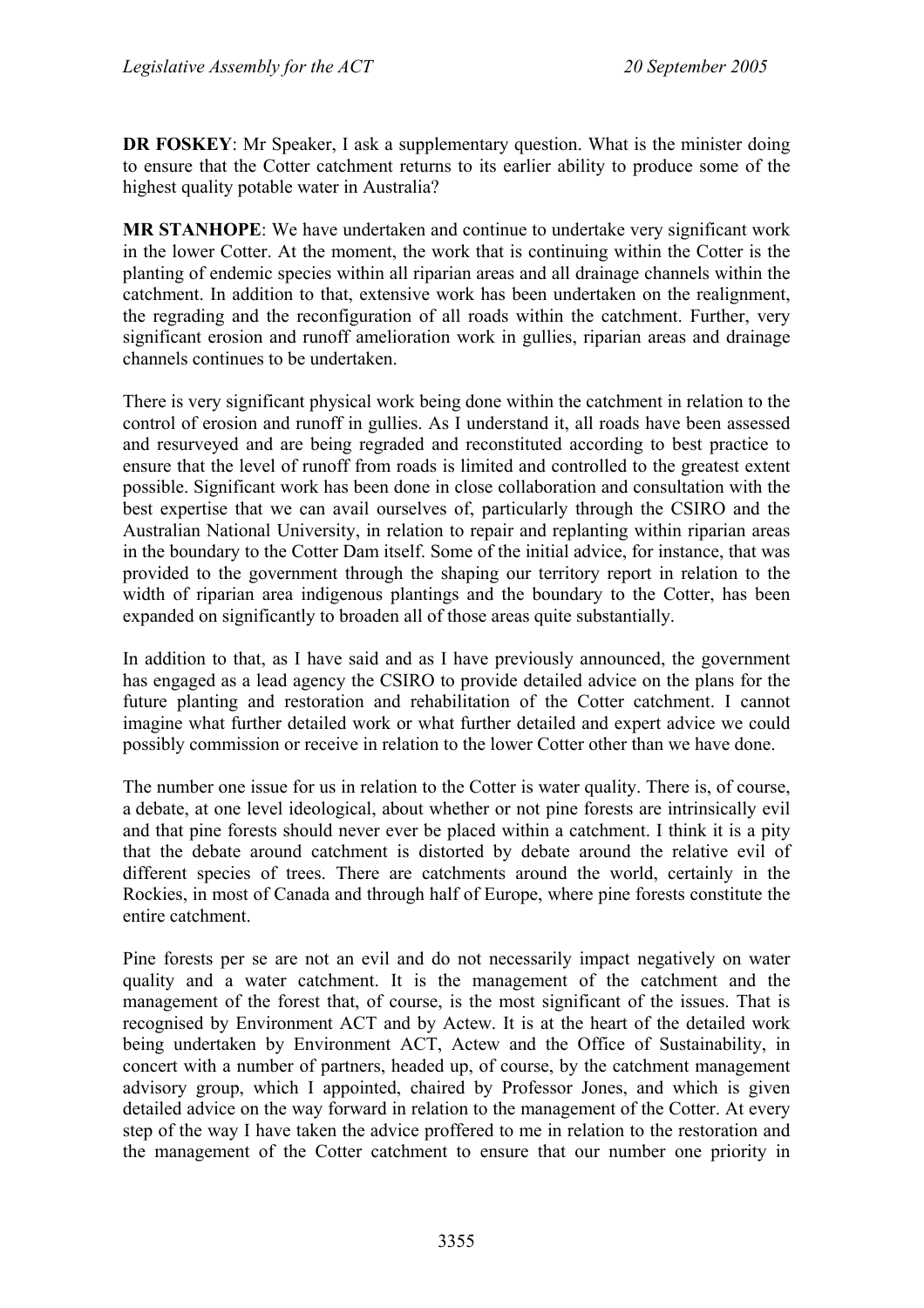relation to that catchment, namely the quality of our water, is the pre-eminent consideration, the dominant consideration. Those are the facts.

That, of course, flows directly into the other decisions that were taken in relation to securing our future water supply. Now, more than even two years ago, with the reticulation arrangement that we put in place—namely, our determination to draw from the Cotter and the Murrumbidgee through the reticulation plan that will be completed sometime within the next six weeks—we propose to depend for our future supply on the Cotter catchment to an extent or degree which we never previously imagined.

## **Disaster planning**

**MR STEFANIAK**: Mr Speaker, my question is to the Chief Minister. Chief Minister, in the *Canberra Times* on 25 August 2005 you were quoted as saying:

The ACT Emergencies Act 2004, the ACT emergency plan and the evacuation strategy all combine to provide a high level of preparedness to effectively manage evacuations in the ACT.

During the bomb scare opposite the Legislative Assembly building on 7 September 2005, members of the public and staff inside the building were not formally warned by police or the ESA about the suspected bomb. How can people, particularly building occupants and members of the public, be expected to respond appropriately during such emergencies if they are not properly warned in the first place?

**MR STANHOPE**: I thank the shadow Attorney. I guess to respond appropriately to the question, it comes down to a discussion or an analysis of the claim around what is a proper warning.

**Mr Smyth**: There was no warning!

**MR STANHOPE**: It may be that no warning is appropriate in certain circumstances. As I have previously explained, the evacuation process, or procedures, which underpin the ACT government's or the Emergency Services Authority's response to evacuation and evacuation plans depends very much, of course, on an individual and personalised assessment of each incident. It is a process that is determined by the incident assessment undertaken by one of the professionals within ACT Policing and the Emergency Services Authority in relation to the particular matter. That is, and underscores, the entire philosophy and process that will be employed in relation to incident management and evacuation as part of an incident within the ACT.

**Mr Smyth**: But nobody checked the building!

**MR SPEAKER**: Order, Mr Smyth!

**MR STANHOPE**: It is a system which relies on the expertise and professionalism of the person charged with responsibility for a particular incident to make judgments around how that particular incident will be managed—whether or not, on the basis of that particular assessment, that officer takes the decision that, in the circumstances, and all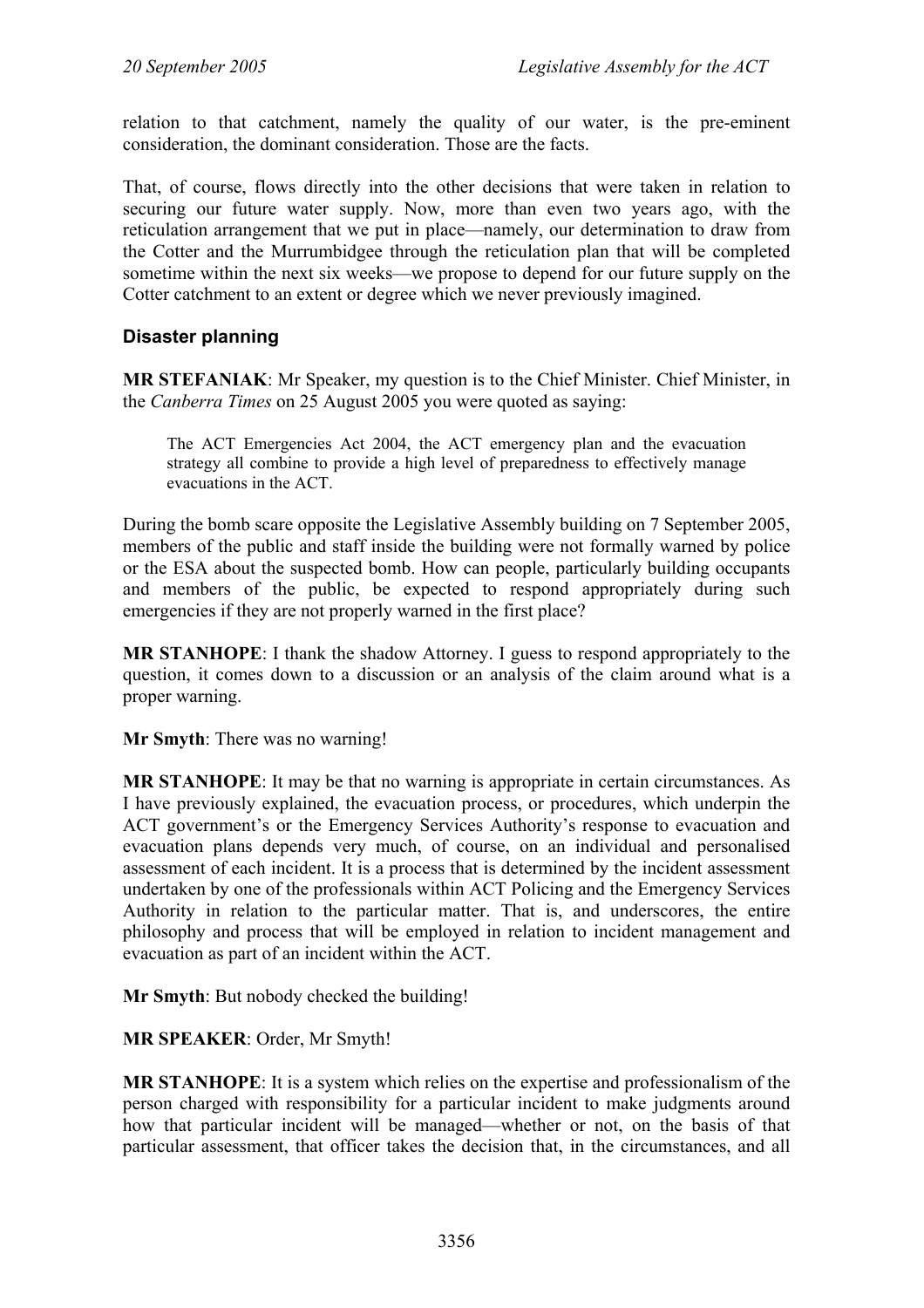the circumstances as known to him, an evacuation is the appropriate response to the incident.

**Mr Smyth**: But they didn't check the building at all!

**MR STANHOPE**: That is the assessment the individual takes.

**Mr Smyth**: How can they respond appropriately—

**MR STANHOPE**: The individual plan that will then be determined—

**Mr Smyth**: On half the information?

**MR SPEAKER**: Order, Mr Smyth!

**MR STANHOPE**: on the basis of pre-existing planning and arrangements, will then flow from that. This was at the heart of the questions and the answers and information I have previously given around the nature and structure of incident management in the event of a terrorist or other hazardous situation.

As Commissioner Dunn has explained time and time again, in relation to any situation whether it be as a response to a natural disaster or a man-made disaster, whether it is an incident of that order which presents a risk to public safety and to the safety of individuals—the approach that will be utilised by ACT authorities will be an assessment on the spot by an expert led, in the ACT, by ACT Policing, supported at all times by the services of the Emergency Services Authority. An assessment will be made on the ground, on the basis of all the information related to the particular incident. An individual incident management plan will then be developed and will be implemented—

**Mr Smyth**: They didn't check the building!

**MR SPEAKER**: Order, Mr Smyth!

**MR STANHOPE**: that may or may not involve a need to evacuate a building. It may or may not involve the need, for instance, for road closures; it may or may not involve the need for associated buildings to be evacuated. Those are decisions that will be made at the time. The other training which is then associated with those particular decisions; for instance, personal or particular building or site evacuation plans—and we have them here—

**Mr Smyth**: Yes, but you've got to tell people!

### **MR SPEAKER**: I warn you, Mr Smyth!

**MR STANHOPE**: We regularly train, as occupants of this building, in building evacuation procedures. Those of us who occupy this building know what the process is; or, if we do not, we should. We have no right to ever suggest we do not know or understand the evacuation procedures that apply to this particular building. Whether or not this particular building, in any particular circumstance, should be evacuated is a decision which, in accordance with the incident management arrangements that have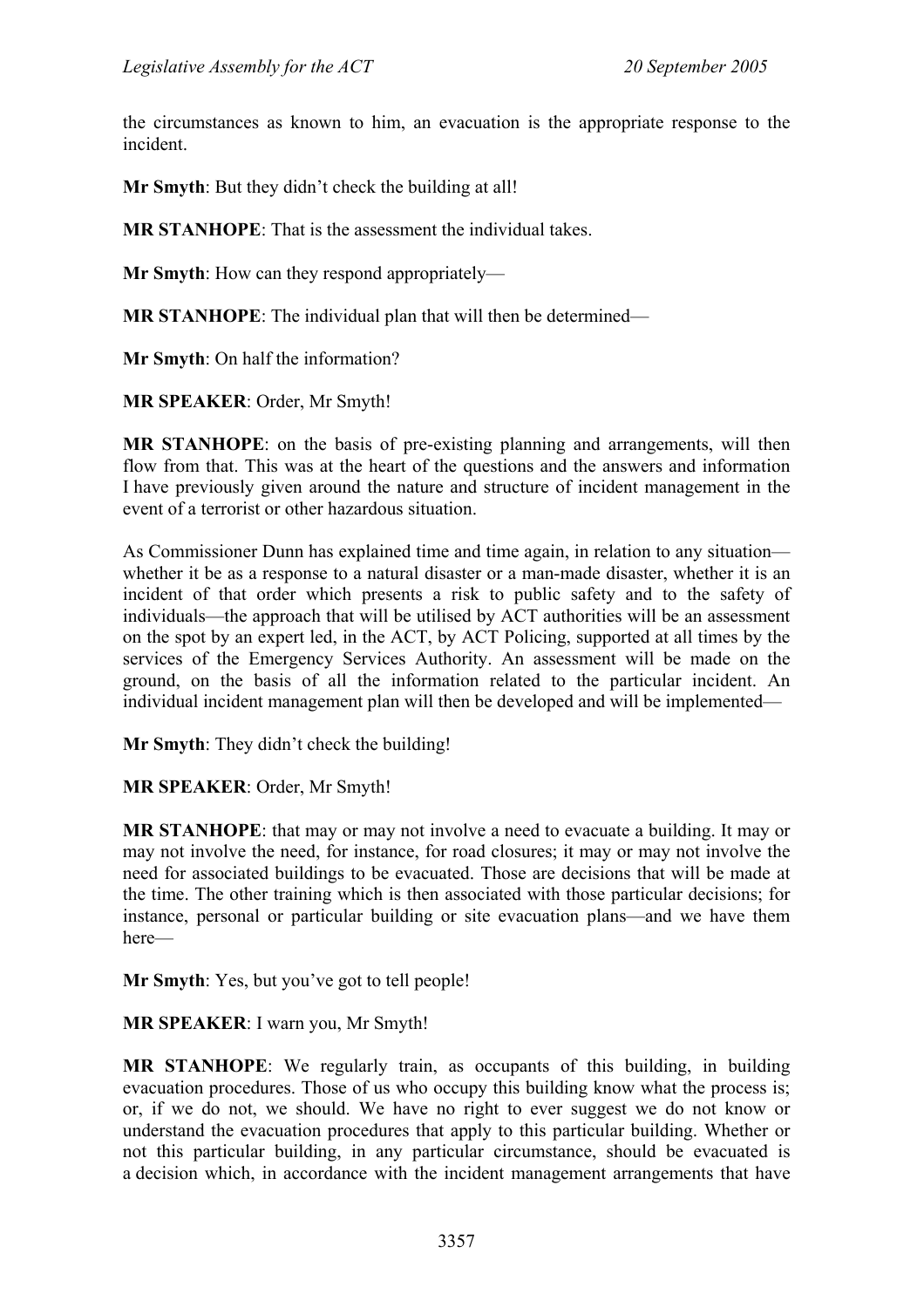been put in place in the ACT, will be the decision of the particular expert incident manager appointed to this particular incident. We now await those directions before evacuating. We do it through a system of alarms. That is the procedure that will apply throughout the ACT in relation to incidents that might or might not involve a terrorist attack.

**MR STEFANIAK**: Mr Speaker, I have a supplementary question. Chief Minister, how can you ensure that, during a future emergency, the surrounding buildings are actually checked to see if there are occupants there to ensure that any emergency evacuation is managed properly?

**MR STANHOPE**: These, of course, are issues around our state of preparation, our planning and the extent to which individual building managers take seriously their responsibility for the protocols and procedures in relation to the evacuation of their buildings. We can use this particular building as an example. Each of us in this place knows we have an evacuation plan, procedures and protocols. They are made available to each of us. Each of us has a personal responsibility to ourselves, and indeed those of us that are employers, to our staff, to ensure that those arrangements are understood.

We have in place in this building a set of procedures and protocols in relation to evacuation. It is the responsibility of everybody in this building, including our building managers, to ensure that each of us takes those seriously and complies with them, and that all of the processes that constitute the evacuation plan and procedures for this building are obeyed implicitly and not treated sneeringly.

### **Schools—Ginninderra**

**MRS DUNNE**: My question is to the Chief Minister in his capacity as Acting Minister for Education and Training. Chief Minister, on 24 August the minister for education, Ms Gallagher, responded positively to a request from the Parents  $\&$  Friends of Ginninderra district high school that Ginninderra district high school not be considered closed until 20 January 2006 and, further, that no item of furniture or paper or whatnot be removed or disposed of before then. Since that meeting, we have been told that there have been at least two collections of furniture from the school, the latest being last Thursday during school hours. Chief Minister, why was the furniture removed from Ginninderra district high school against the wishes of the P&F and despite the undertakings of the minister?

**MR STANHOPE**: I am not aware of removal of furniture vital to the continued conduct of Ginninderra district high school for the cohort of students that constitute the school community at Ginninderra high school. It may have been. I have no advice on this, and I am more than happy to take advice from the department on the specifics of the assertion that has been made.

The department of education and the ACT government take very seriously the educational needs of all the students at Ginninderra district high school. We will not do anything to jeopardise the capacity of the department of education and the staff at Ginninderra district high school to continue to provide the full range of educational services and support to the students at Ginninderra district high school now or at any time.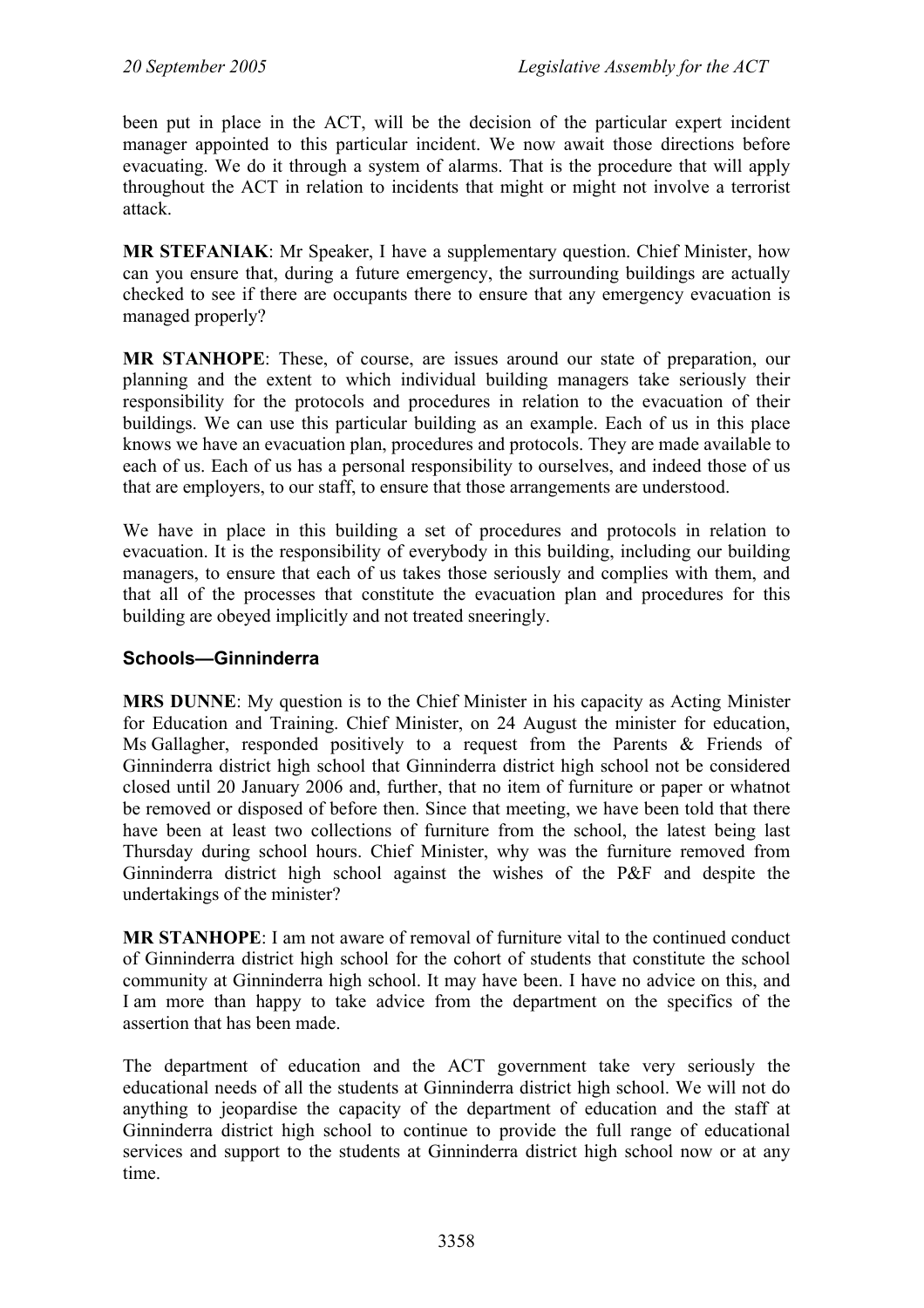It may be—I do not know—that furniture has been removed. If it has been, I would be absolutely sure that it was furniture that was excess to the requirements of the students at Ginninderra district high school. I acknowledge, of course, that it is a very small school population. There is a population of something in the order of 160 students at a school that was built for 900.

**Mrs Dunne**: I raise a point of order under standing order 118A. I asked about the removal of furniture, not about the size of the school. I ask the Chief Minister to confine himself to addressing why the furniture was removed when the minister made an undertaking that it would not be.

**MR SPEAKER**: Stick to the subject matter of the question, Chief Minister.

**MR STANHOPE**: I will, Mr Speaker. I do not know whether any furniture was taken from Ginninderra district high school. I feel absolutely confident that absolutely nothing would have been done by the department or by staff at Ginninderra district high school in relation to furniture that would in any way impact on delivery of services or the education of children at Ginninderra district high school. I simply make the point that, in a school that was built for somewhere in the order of 900, it is conceivable that there is an awful lot of furniture within that school that is not now required and has not perhaps been utilised for years as a result of the fact that the school population has dropped from about 900 to about 160. It is quite conceivable.

**Mrs Dunne**: The minister said she would not remove any.

**MR STANHOPE**: If the minister did give such an undertaking—and she may have; I do not know what she may have said—under no circumstances should it be construed that the minister or the department or the staff of the school have taken any step that would impact on our capacity to provide quality education to the children at Ginninderra district high school.

What is the member suggesting: that the chairs and the desks of the remaining students, the 160 out of a potential 900, have been whipped away and that they are actually having their lessons on the floor? What is seriously being suggested: that we have actually ripped the chairs and the tables and the computers out of the school? Let me give you an assurance. Nothing will have been done at Ginninderra district high school in relation to the furniture and the fittings of that school that will impact on the quality of educational outcomes or on our capacity to support the students at Ginninderra district high school to the absolute limit.

**MRS DUNNE**: I ask a supplementary question. Chief Minister, is it government practice that removalists throw desks and bookshelves down stairwells to ensure that they are completely broken? Do you think it is entirely sensitive for the government's agents to behave in this way during school hours in front of students who are still coming to terms with the destruction of their school community?

**MR STANHOPE**: The answer to the question is no. I think Mrs Dunne needs to reflect on that question and on the aspersions that she has cast in relation to anybody who might have been or is involved with that particular school. It really is quite scandalous for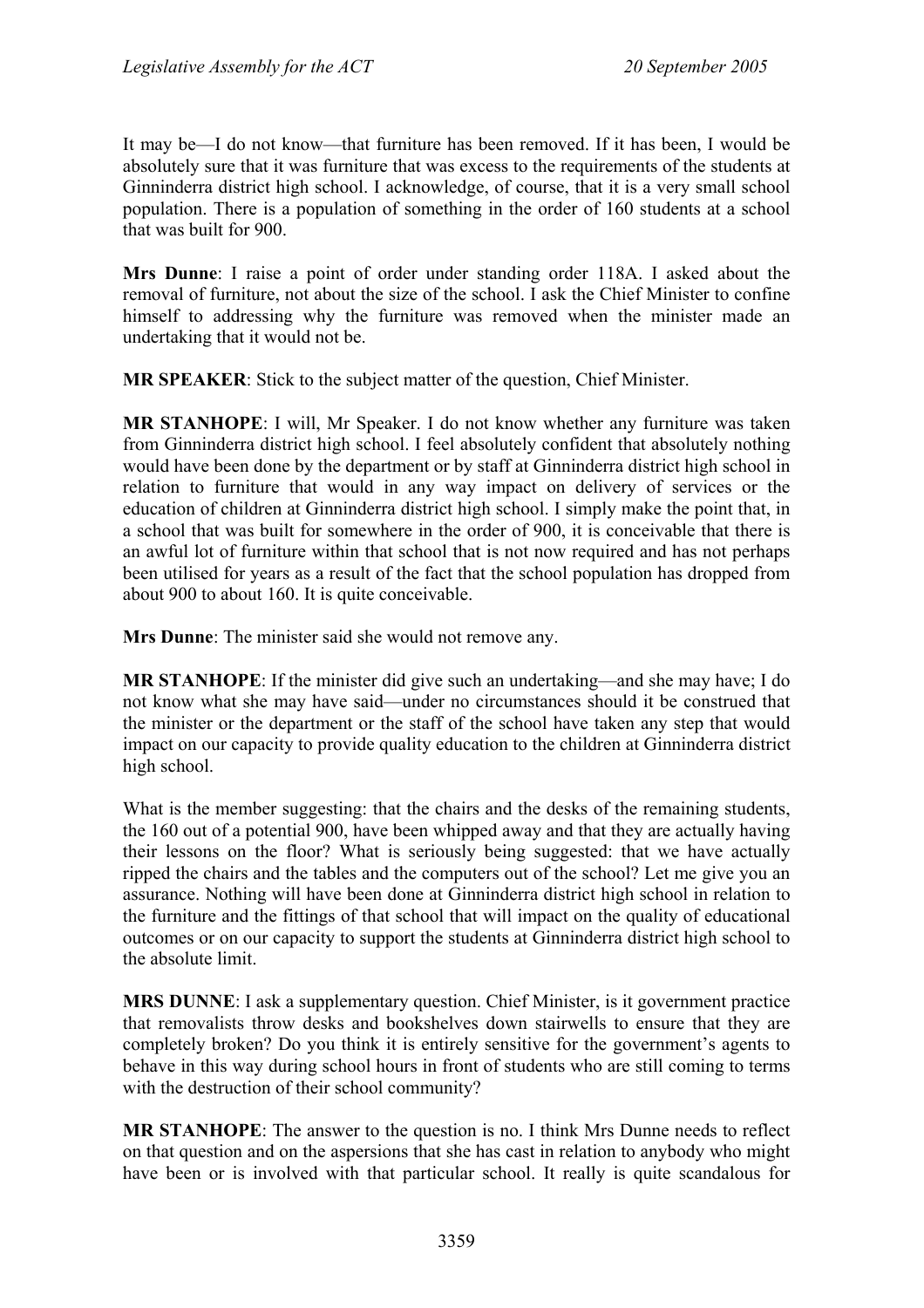a member to stand up in this place and make claims, as assertions of fact, of the sort that we have just heard from Mrs Dunne. It is scandalous. It is quite inappropriate for Mrs Dunne to stand up in this place and make claims of that sort as fact. The answer to the question is no.

### **Schools—Ginninderra**

**MR SESELJA**: My question is to the acting minister for education, Mr Stanhope. I refer to correspondence between the acting manager of the facilities management section and the director of budget and facilities in the education department. In a letter of 16 May this year with regard to the project plan for rebuilding on the Ginninderra district high school site, the acting manager stated:

There is no allowance in this timeline for public consultation with community groups or other interested bodies. This consultation will have to be done concurrently with progressing the project. It will mean that designs will be approved with little or no input from these bodies.

Why have you abandoned your much-vaunted community engagement policy on this project?

**MR STANHOPE**: We have not abandoned our commitment to community consultation. With this project we have done something that the previous government did not do in relation to Charnwood. As a government, we have acknowledged the fundamental importance of public education to a fair and just society, to a truly equitable society. As a government, we have made the sort of undertaking that no other government of this place has ever made in relation to the renewal of educational services and facilities within a part of Canberra that I think we all acknowledge is an area that is not as advantaged socioeconomically as many others.

How have we expressed that? We have expressed that through a commitment to build, at a cost of \$43 million, the best possible school that it is within our remit to build. That is what we are doing. We plead guilty to that. We plead guilty to identifying \$43 million to renew educational infrastructure in an area that everybody in this place acknowledges represents a part of Canberra with certain challenges and disadvantages that are not a feature of other parts of Canberra.

We have taken a decision, as a result of our commitment to public education, our commitment to equality, our commitment to fairness and to fair outcomes, to provide to the people of west Belconnen the best possible school that this community can provide. I am incredibly proud of that. This school will be a fantastic legacy of this government and of the minister, Katy Gallagher. The minister, through the government, has delivered to the people of west Belconnen the best school bar none. Let's not misunderstand what it is that we propose. We propose to build the best school bar none in the ACT. This school will take on all comers. This school will provide an environment and learning opportunities on a par with what you might regard as the best school in the ACT. That is what we are talking about. We are talking about that.

**Mr Smyth**: I take a point of order, Mr Speaker. The minister has been going for  $2\frac{1}{2}$  minutes. The question was about why the government has abandoned its community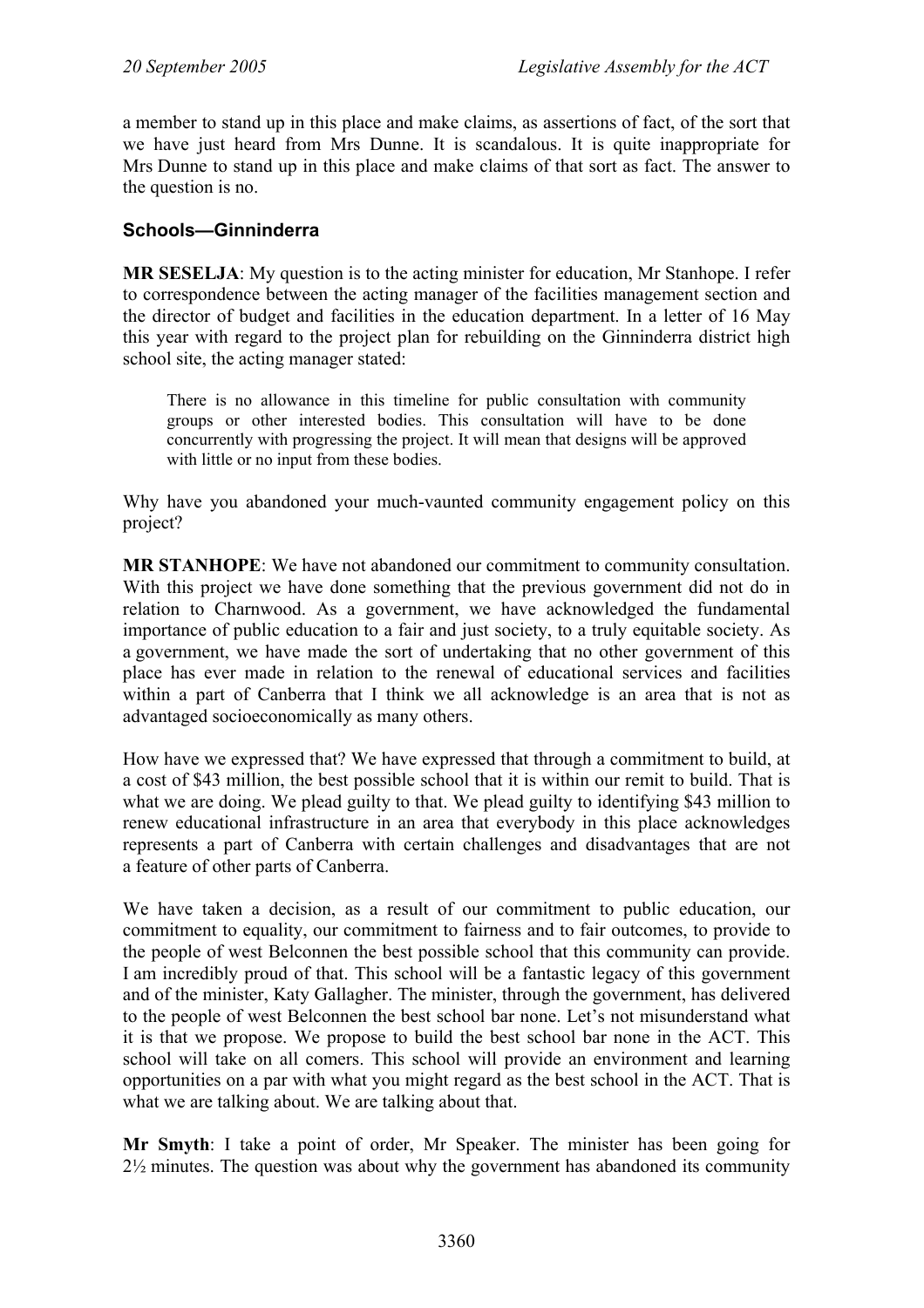engagement policy. It was not about building the best school, as he asserts. Could he please come to the abandonment of the government's engagement policy.

**MR SPEAKER**: Come to the subject matter of the question, please, Chief Minister.

**MR STANHOPE**: That is what we have committed to and that is what we will deliver. It does need to be said, Mr Speaker—

**MR SPEAKER**: Order! Come to the subject matter of the question.

**MR STANHOPE**: I cannot recall what the question was; it was puerile.

**MR SPEAKER**: It was in relation to community engagement.

**MR STANHOPE**: In order to deliver the best possible school to the people of west Belconnen we will engage with the community of west Belconnen in the way that we have. We will not do what the opposition has done, that is, oppose this school or any proposal at any cost. There is nothing, absolutely nothing, that the government can do, say, promise, undertake or deliver in relation to the Ginninderra district high school, the new best school in the ACT, that will ever meet the approval of the opposition. You are totally and intractably opposed to this proposal and there is nothing—

**Mr Smyth**: I take a point of order. Mr Speaker, the Chief Minister continues to ignore you.

**MR SPEAKER**: Order! I have heard the point of order. Chief Minister, have you finished? Come to the subject matter of the question or resume your seat.

**MR STANHOPE**: We are consulting, and we are consulting at every level. The minister has gone out of her way to consult with the people of west Belconnen in relation to this school. She has convened and hosted two major community forums. She has produced a detailed response to every single question that has been posed to the department in relation to issues about the school. She has responded in relation to community concerns about the proposal in relation to the rebuilding of Ginninderra district high school by engaging an independent consultant to give advice on a particular issue. It needs to be said in relation to the community consultation that it can be followed through the history of the two public meetings that the minister has sponsored. Attendance at the first was very significant, between 250 and 300 people. It was reduced to 100 or just under at the second of the two meetings. So we can actually determine through that the extent to which the community is satisfied with the level of contact and consultation as part of this process.

**MR SPEAKER**: Order! The minister's time has expired.

### **Disability services**

**MS PORTER**: Mr Speaker, my question, through you, is to the Minister for Disability, Housing and Community Services. Can the minister please inform the Assembly of any recent developments in the area of disability in the ACT?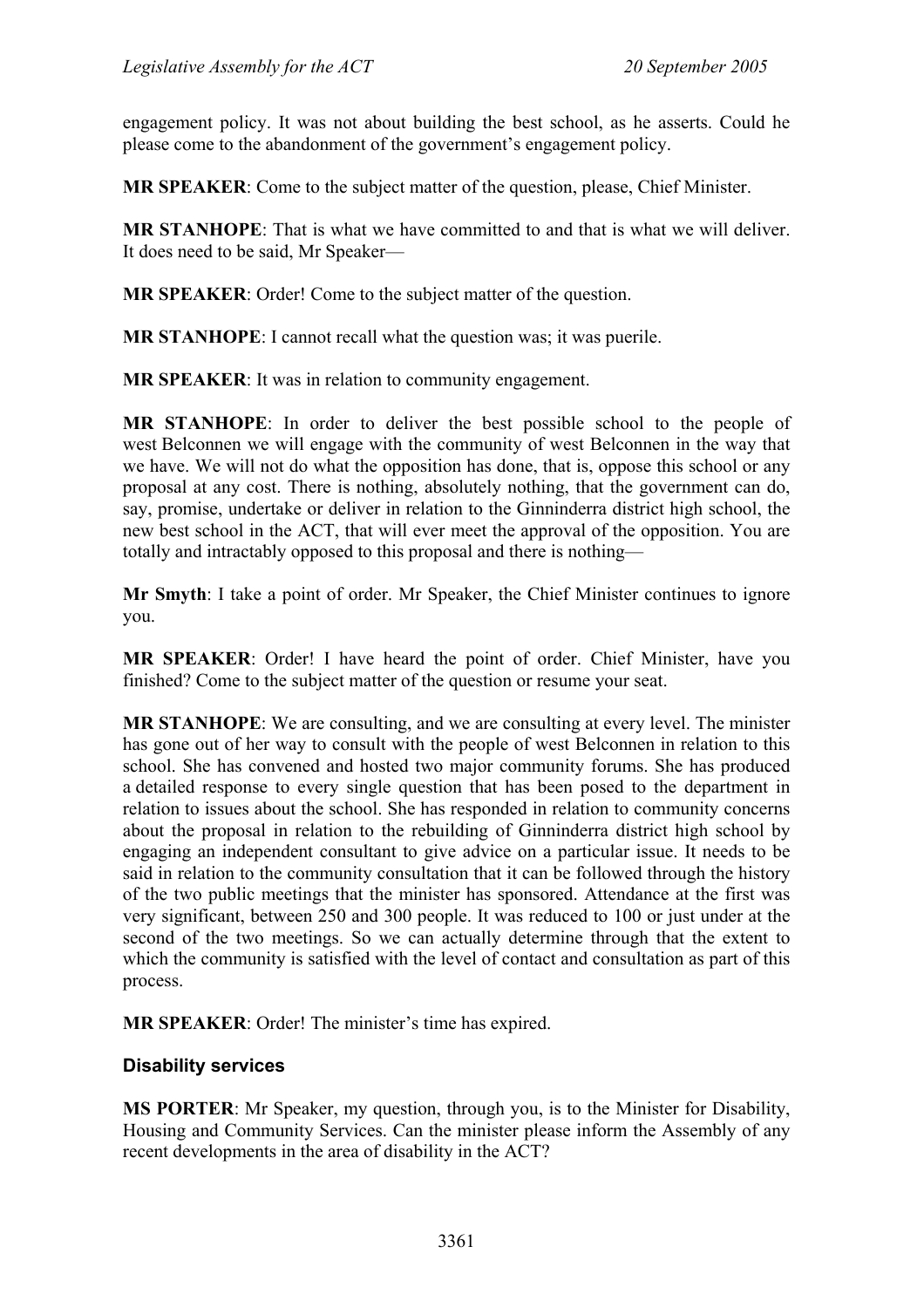**MR HARGREAVES**: I thank Ms Porter for her question. The ACT government believes that all people in the ACT should have the opportunity to participate fully in community life and recognises that people with a disability are often at a disadvantage. To best assist people with a disability, we rely on advice and contact with people experiencing some of the barriers to full participation.

Last week, I announced a new term for the Disability Advisory Council. Since its inception in May 2003, the council has been actively involved in the disability reform process and has provided the government with sound advice and recommendations to help us make sure that we are on the right track. Over the coming term, I have asked the Disability Advisory Council to develop strategies that recognise and address the specific needs of indigenous Canberrans with disabilities, Canberrans with intellectual disabilities and Canberra's youth with disabilities.

I am very pleased that Mr Craig Wallace, who has chaired the council for the past term, has agreed to continue in his role for the coming two years. Craig's commitment to the council and to the people with a disability in the ACT is well known and well respected. His advice has always been frank and valued.

I would like to welcome the incoming deputy chair, Cheryl Patrick, who has much experience in the disability community and is a parent of a child with a disability. I pass on my thanks and good wishes to the outgoing deputy chair, Margaret Spalding, whose contribution and commitment to the disability community in the ACT are well known and also well respected.

The government further extended its engagement with the community last week, convening and participating in a roundtable on the issue of people with a disability in the workforce. About 15 per cent of the working-age population in the ACT have a disability that puts them at risk of exclusion from full participation in the life of our community. With this in mind, business leaders from across Canberra, Disability ACT, employment professionals and parents of children with a disability gathered last week at a roundtable to explore ways in which Canberrans with a disability could be given greater opportunities to participate in the workforce as well as in the cultural, sporting and intellectual life of the national capital. The gathering of the roundtable, called "Business leaders: innovation, thoughts, solutions", with the acronym BLITS, was the first time such a group gathered, with the aim of finding a solution to some of the barriers that exist to full inclusion of people with a disability in the workforce.

This area is one that requires the cooperation of the whole community, not just government. What was heartening and encouraging from the gathering was the acknowledgment that this is not simply a challenge for the government; that the solutions need to come from the community and the government working together.

I was pleased to see the passion and the vigour of our business leaders in approaching this topic and discussing their role in finding solutions. This was a particularly timely gathering, as we are about to see more people with a disability try to enter our workforce under the federal government's welfare to work reforms.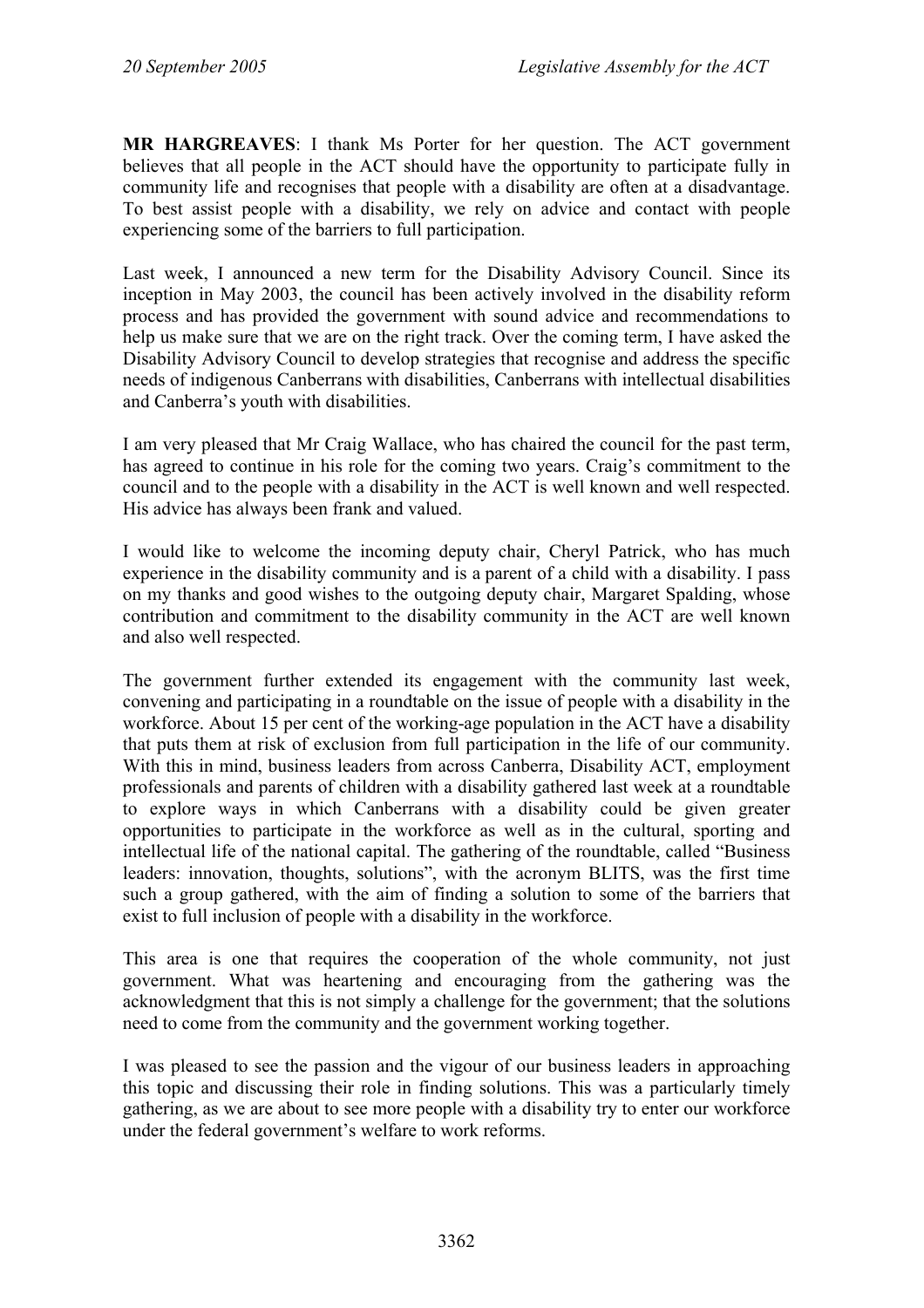**MS PORTER**: Minister, what did the ACT government see as the best approach to assisting people with disabilities into the workforce? How does the ACT government's approach differ from other approaches?

**Mrs Dunne**: On a point of order, Mr Speaker: is the first part of that question asking for an opinion? I know it is not asking for an opinion of an individual member, but it was asking for an opinion.

**MR SPEAKER**: I will listen to the question again. Ms Porter, would you like to ask it again? If it is asking for an opinion, it is disorderly.

**MS PORTER**: What does the ACT government see as the best approach to assisting people with disabilities into the workforce? How does the ACT government's approach differ from other approaches?

**MR HARGREAVES**: I thank Ms Porter for the supplementary. The ACT government believes that people with a disability have the right to participate fully in our workforce, and we believe that the barriers they experience should be broken down as much as possible.

As part of our own commitment to people with a disability, the ACT government announced earlier this year that up to half of this year's graduate intake for the ACT public service would be people with disabilities. This commitment to young talented people with disabilities is part of a public service-wide employment framework for people with a disability.

The roundtable last week saw a gathering of employers, businesses and people within the disability community to open the lines of communication and discuss how to meet some of the challenges that are preventing people with a disability obtaining employment. We believe that this is a good way forward.

What the ACT government does not believe is that people with a disability should be forced into work on the threat of losing their pension. From July next year, the federal government is planning to move people with disabilities and who can work from the disability support pension onto the newstart allowance. Any initiative to increase the participation of people with disabilities in the workforce is to be welcomed. But we have some significant concerns about the impact these changes will have on people with a disability in the ACT. A recently released independent study by the National Centre for Social and Economic Modelling has shown that adults with a disability could be up to \$120 a week worse off under the federal government's welfare to work reforms. That is a worrying figure. I am very concerned that these changes could see a new group of people being pushed into the poverty cycle.

I also have concerns about the new compliance framework that imposes penalties for people who leave a job voluntarily. This may have a detrimental effect on people with disabilities who are more likely to be subjected to discrimination or harassment in the workplace or, for example, when there is insufficient support in the workplace. It is, therefore, timely that we have convened the BLITS roundtable with businesses and employers to talk about some of these issues.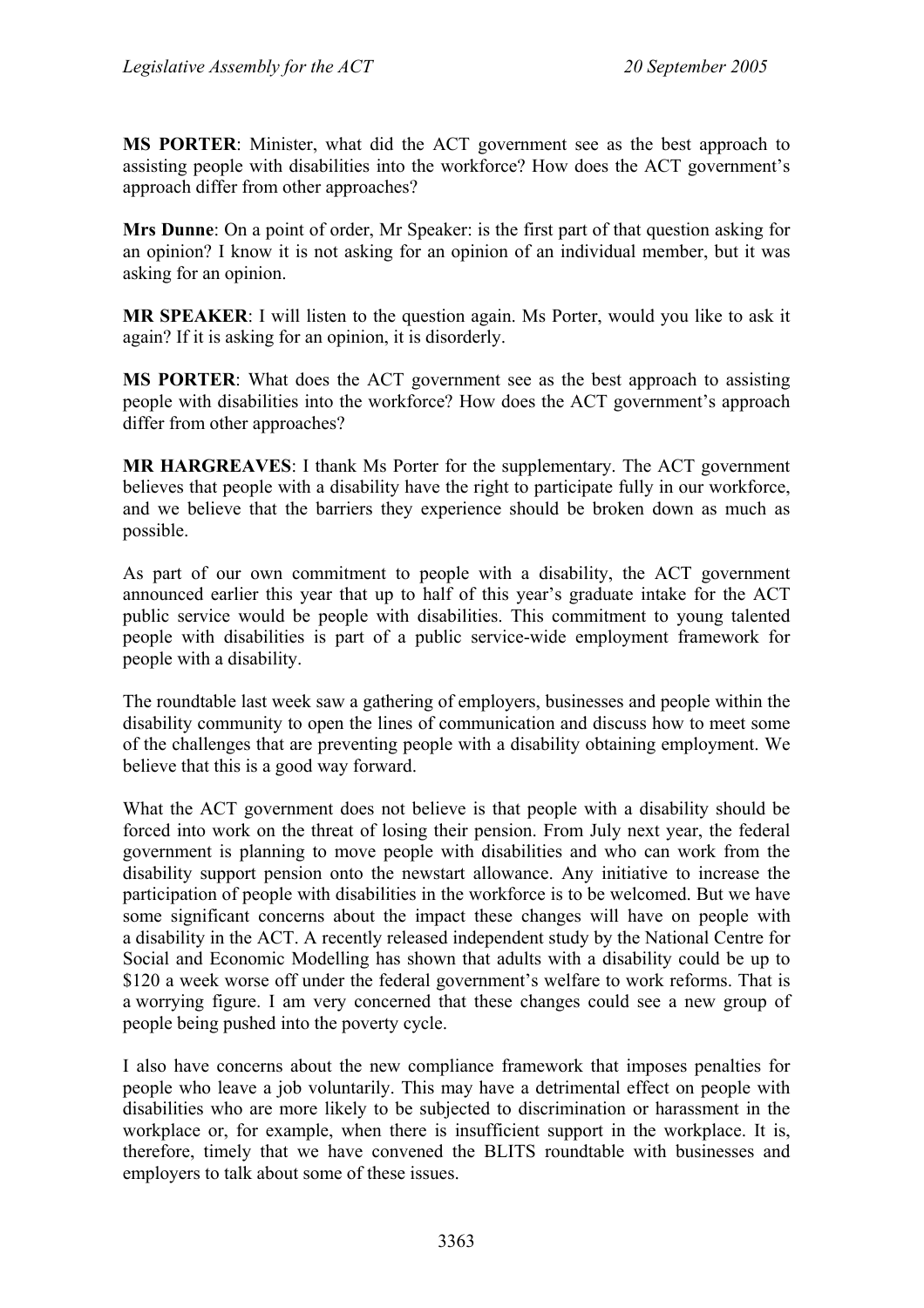I notice a media release from Mrs Burke recently expressing her concerns with the reforms and saying that they would be closely monitored and that she would be keeping a close eye on the implementation of policy. I commend Mrs Burke for expressing those concerns in the public arena, considering it is her colleagues on the hill that are imposing them on the disability community. I hope that she remains vigilant in voicing her concerns.

## **Political advertising**

**MR MULCAHY**: My question is directed to the Chief Minister. An advertisement was published in the *Canberra Times* on September 11, 2005 trumpeting "the Stanhope government's commitment to government schools". Although it was paid for by the ACT government, it was clearly a political advertisement, beginning "The Stanhope government … ". If it had not been political, it would have referred only to the ACT government, without the political appellation "Stanhope". Does the Chief Minister believe that this political advertising using public funds sets an appropriate standard for governments—territory and federal—to abide by in the future?

**MR STANHOPE**: Of course, it would take a member of the Liberal Party to have the gall to stand up in this place and ask a question about political advertising. Talk about the \$20 million masters of that particular art! What an outrage that is. Of course, that \$20 million outrage is related to an issue so close to the heart of Mr Mulcahysomebody who, in his maiden speech in this place, insisted that ACT public servants were overpaid.

As we run up to the next election with Mr Mulcahy as leader, we look forward to hearing what he meant when he said that ACT public servants are overpaid and what he would do under a Mulcahy government. Of course, the Mulcahy government will never be known; it will be the Mulcahy opposition. Were it ever to become the Mulcahy government—because we know that is the only possible future—we would be interested to see what attitude it would have to public service rates of pay.

I do not think for one minute that this government—the Stanhope Labor government of the ACT, advertising in the *Canberra Times*, consulting with the people of Canberra about education, as we do and as is our wont—could possibly be charged with engaging in political advertising. We were consulting.

Just in this question time I received a question from one of your colleagues about the ACT government's commitment to consultation with the education sector, and with the parents of west Belconnen in particular. Mr Mulcahy, you are surely not taking exception to the question or the position being put by your colleague, the destructive member for Ginninderra, who has absolutely no interest in educational outcomes in west Belconnen or educational outcomes for people within the government schooling system!

But you obviously take exception to Mrs Dunne's position: here you are raising, for my attention, the issue of this government being determined to consult with all the people of Canberra about what we are doing or seeking to do in relation to education, particularly the education of people in west Belconnen. It gives me some confidence that at least you, Mr Mulcahy, understand, through your drawing attention to this issue, the government's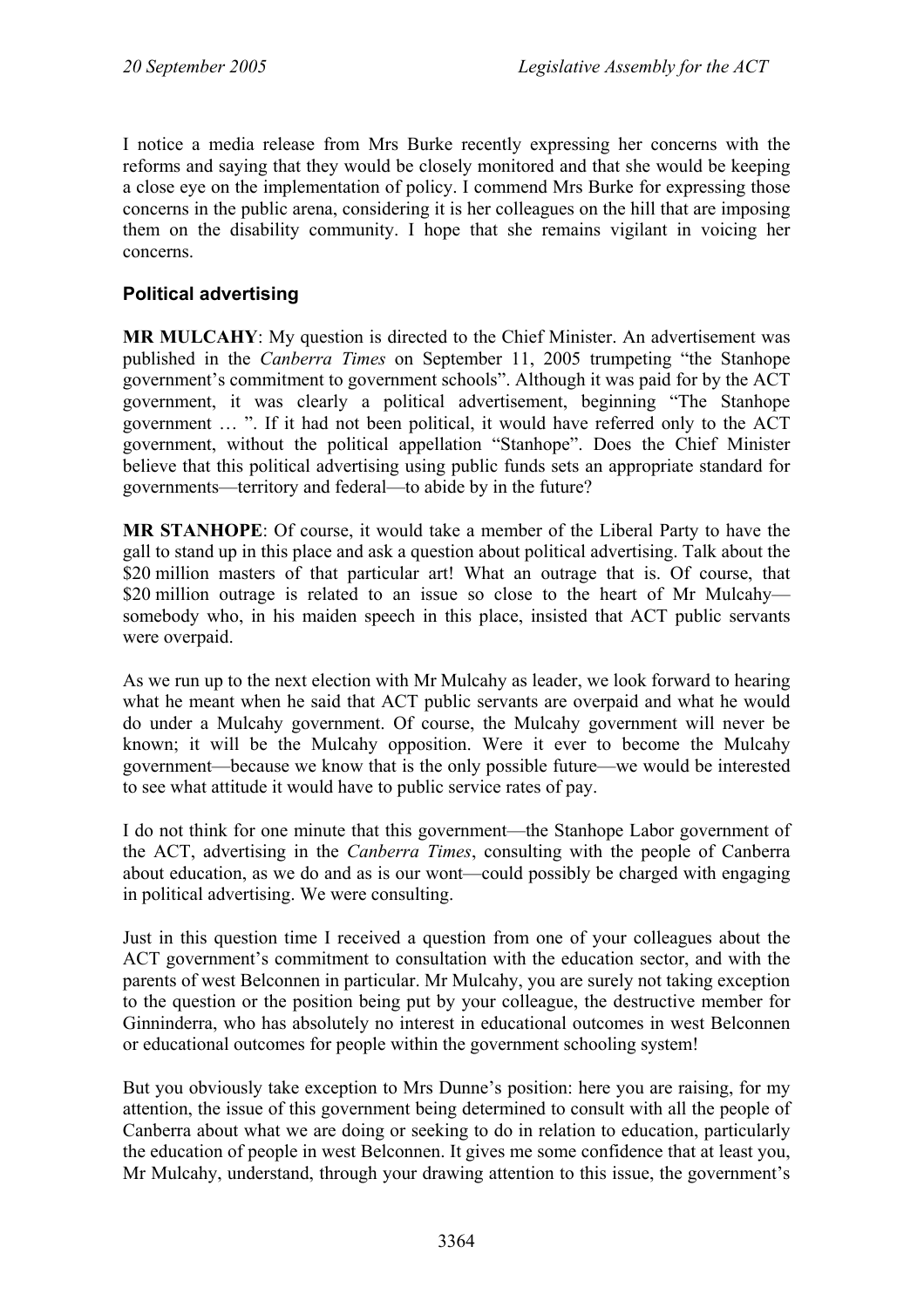commitment to consultation, when—as I said in my previous answer—Mrs Dunne will bag everything that this government does or seeks to do in relation to ensuring quality public education for the students of west Belconnen.

Mrs Dunne does not want us to succeed. Mrs Dunne does not want this government to succeed in improving educational outcomes for children in the public system in Belconnen. Why does she not want us to succeed? Because it is the electorate that she represents, the electorate in which, after a couple of goes, she got 570 votes or something at the last election. That is what the people of west Belconnen think of Mrs Dunne.

**Mr Pratt**: Mr Speaker, I rise on a point of order. Standing order 118 is about relevance.

**MR SPEAKER**: The Chief Minister was just coming back to the subject matter of the question. I could just sense it.

**MR STANHOPE**: I thank Mr Mulcahy for his question. I thank him for drawing attention to the extent to which this government has gone to consult on education, particularly with the people of Belconnen. I am pleased that, in some context, he has put the divisive, negative, spoiling tactics of a member for Ginninderra who got about 500 votes but for the donkey vote—that is what she got at the last election, and that is a reflection of what the people of Belconnen think of her—

**Mr Stefaniak**: Mr Speaker, I rise on a point of order—118A.

**MR SPEAKER**: I think the Chief Minister has finished.

**MR MULCAHY**: Mr Speaker, I have a supplementary question. Does the Chief Minister expect to change the standards relating to the use of public funds for party political purposes?

**MR STANHOPE**: There is always room for improvement. That is the motto of this government. I expect the next advertisement that we place to be bigger, brighter, better and clearer, and to articulate, even more forcefully, the extent to which this government is determined to consult with the people of Canberra.

### **Bushfires—rebuilding**

**MRS BURKE**: Mr Speaker, my question, through you, is to the Chief Minister. The residents of Pierces Creek are gutted by the ACT government's inability to simply rebuild the 12 public housing properties at Pierces Creek lost during the 2003 bushfires. Minister, are you using the fact that the houses were destroyed by the 2003 bushfires or the possible threat of future bushfires as excuses not to rebuild?

### **MR STANHOPE**: No.

**MRS BURKE**: Given that there are absolutely no impediments whatsoever—

**MR SPEAKER**: Come to the question.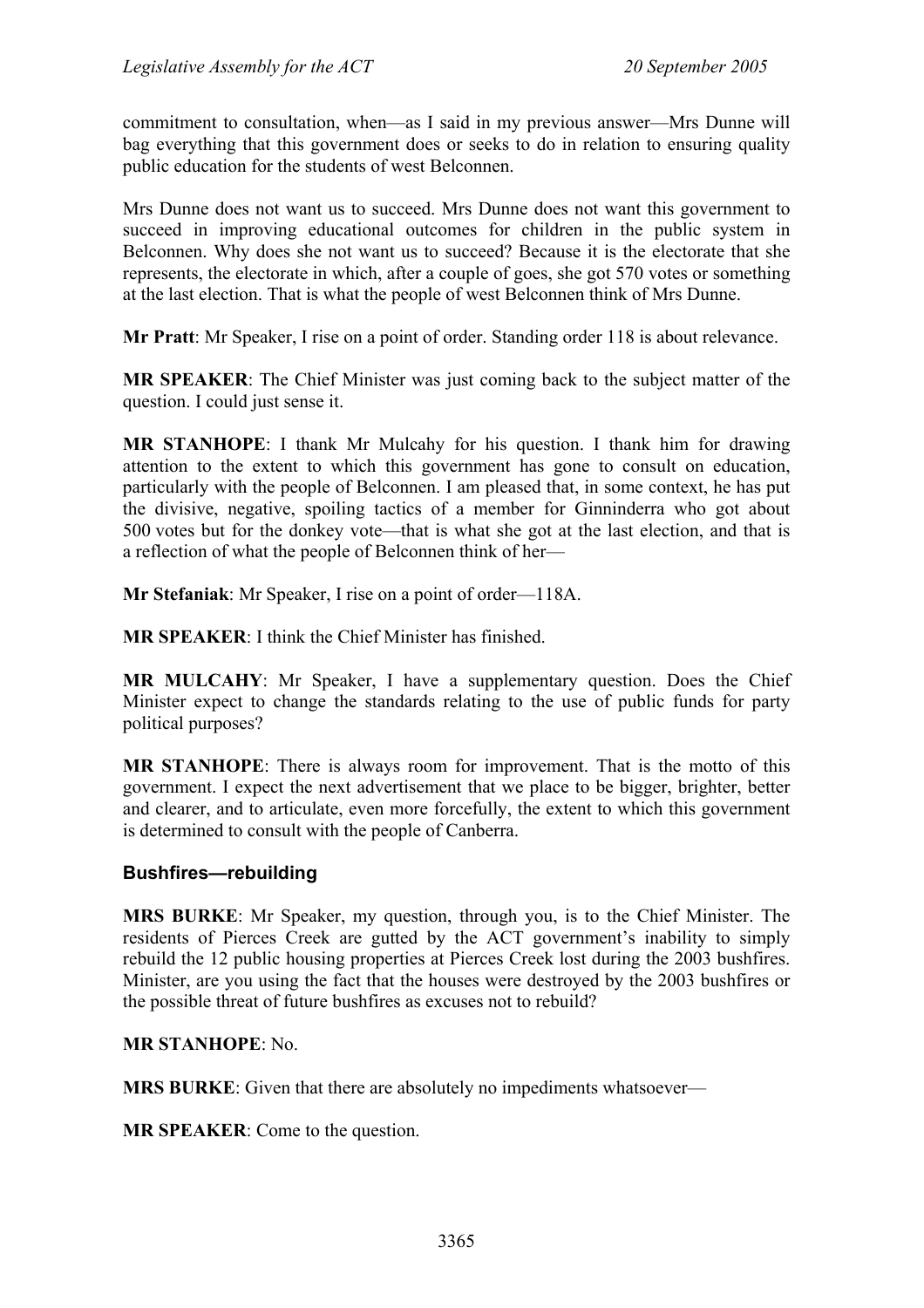**MRS BURKE**: When can the former residents of Pierces Creek expect an answer on the future of the settlement and when will the rebuilding of the 12 public housing properties at Pierces Creek commence?

**MR STANHOPE**: The derisory response that the commonwealth gave to its own parliamentary committee inquiry into Pierces Creek, which was essentially two pages of background and a half-page response to such a significant issue, gives members some indication of the difficulties that the government has faced in relation to Pierces Creek.

That was 13 months ago. The report of a joint federal parliamentary committee inquiry into the future of Pierces Creek was brought down in August last year. The government responded last week, 13 months after the report was tabled. The report is 2½ pages long in toto. The first two pages provide the background to the destruction of the village. The third page, which is not a full page, is the commonwealth government's response. It is derisory.

The way in which the commonwealth has treated the residents of Pierces Creek throughout this process is appalling. There is no description of the way in which the commonwealth has approached this particular issue other than that it is an appalling and insensitive response to the residents of Pierces Creek.

As everybody knows, we commissioned a detailed sustainability study in relation to each of the rural villages. That sustainability study on the future of Pierces Creek indicated to the ACT government that, in order to construct or rebuild a sustainable community into the future, it would require in the order of 50 houses. One can imagine the logic and the sense of that. How sensible and how obvious is it that, in order to create a real community, a live community, a sustainable community, there needed to be a critical mass? Our advice was that the number was 50. Through all the negotiations, the permutations, the attempts at negotiation, contact between me and respective ministers, we put that particular point.

When the joint standing committee report came down, which suggested that the ACT and commonwealth governments negotiate, I agreed immediately, on the day the report was delivered, that the ACT government was willing to engage in an open process of negotiation to achieve an outcome that was deliverable and that was in the interests of all, that met some of the concerns of the commonwealth and dealt with the issues that the ACT government faces. I agreed on the day the report was tabled to reduce the ACT government's desired position of 50 houses to 25 and asked the commonwealth to meet me. I responded on the day—from 50 to 25—and then waited.

I have now waited for 13 months for the commonwealth to come back in the spirit of the committee recommendation to meet me, to meet me somewhere—hopefully, at 25—to move one inch to indicate that they did have some concern for the residents of Pierces Creek. No. None. Not any movement.

As the commonwealth knows, in the face of conflicting advice from the ACT government's legal advisers and from ACTPLA, it is not a simple matter of going out and rebuilding houses. The land has not been subdivided. It is a single piece of land on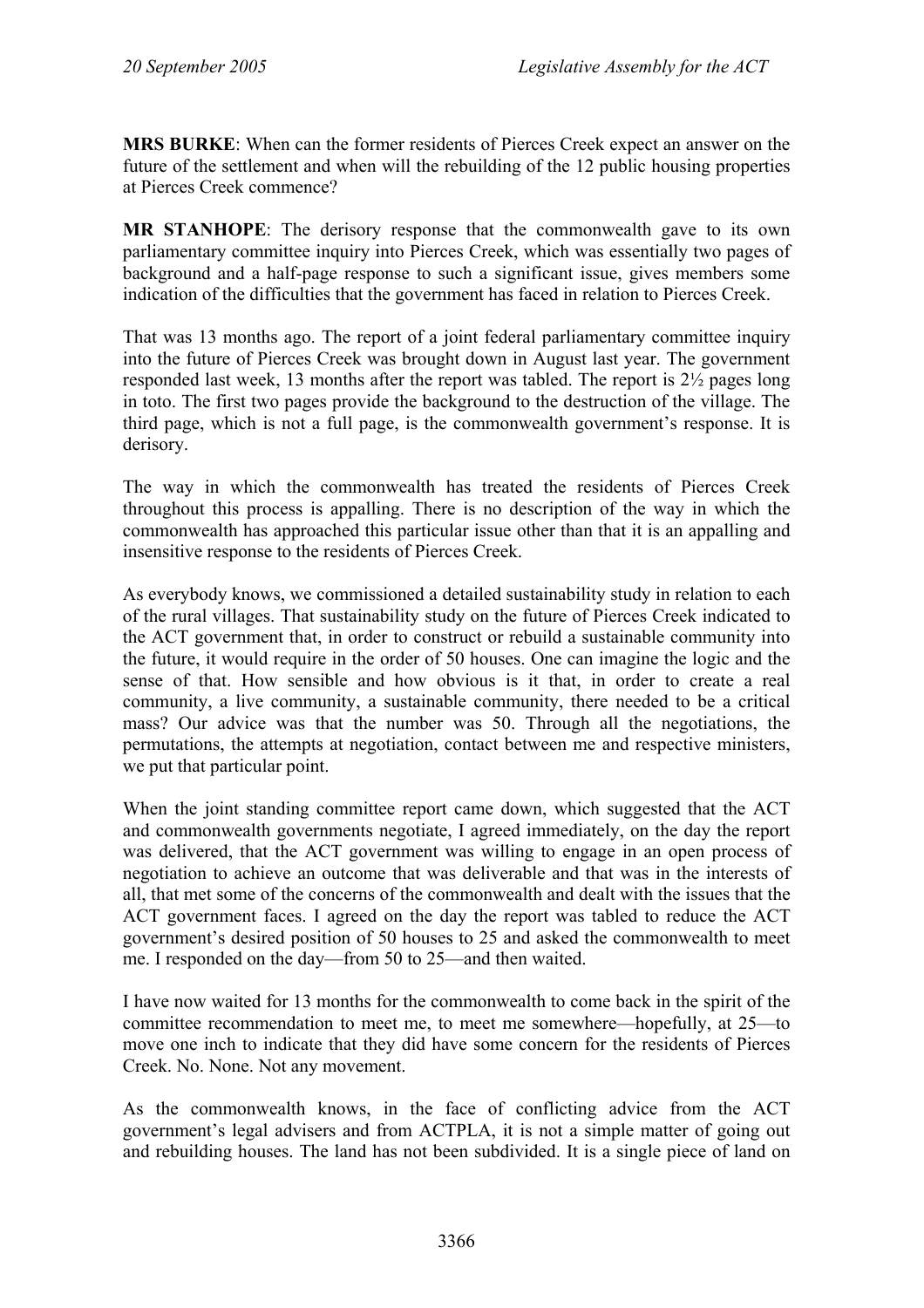which there were 13 houses for forestry purposes. We no longer have forestry purposes at Pierces Creek. We cannot rebuild houses for a fictitious purpose.

My advice—and the advice reiterated to me as late as last week—was that if, Housing ACT presents to ACTPLA a proposal to rebuild 12 houses at Pierces Creek, as the territory plan stands ACTPLA will be duty bound, legally required, to refuse the development application. That is my advice. My advice is that, if ACTPLA is presented by Housing ACT with a development application next week to rebuild 12 houses at Pierces Creek, ACTPLA will say no, as the law requires. That is my advice.

The commonwealth says it has other advice and another position. Of course, it has not released its legal advice. It says that our concerns are unfounded, but it is my advice. In that context, there are serious issues for the ACT government to consider in relation to this. We will give those issues due consideration. I have indicated that we will try again to negotiate with the commonwealth in relation to its legal position. I have given instructions that a submission be brought to cabinet urgently to deal with the new scenario.

### **Separation of powers**

**MR GENTLEMAN**: My question is to the Attorney-General. I refer to a report in the *Canberra Times* last month that the Chief Justice of the Supreme Court, Justice Higgins, had said that there appears to be an increasing tendency for the boundaries between the courts and the executive to become blurred. Can the attorney explain where the government stands on this issue?

**MR STANHOPE**: I was very pleased to receive a letter from the Chief Justice in which essentially—not explicitly, of course; far be it from me to suggest that the Chief Justice would cross the boundaries of the separation of powers—he confirmed the appropriateness of the censure motion which the shadow Attorney-General suffered as a result of his deliberate misleading of the Assembly and the people of Canberra in relation to the separation of powers. I was very pleased to receive the letter from the Chief Justice because it confirms that the action that the Assembly took in censuring Mr Stefaniak was most appropriate.

As we know, Mr Stefaniak, through that particular debate for which he was censured, quite deliberately misled this Assembly in relation to the separation of powers and quite deliberately misled the people of Canberra often and repeatedly in relation to these issues. He was appropriately censured, as he should have been. His behaviour in relation to this whole issue has been an absolute disgrace. He was censured then, rightly and appropriately. He has to carry with him the fact that he misled this place and the whole of Canberra knows he did, that he misled them and they know he did, and the people of Canberra—

**Mr Stefaniak**: I raise a point of order, Mr Speaker. Misleading the Assembly is highly unparliamentary.

**MR STANHOPE**: No. That is what the motion said.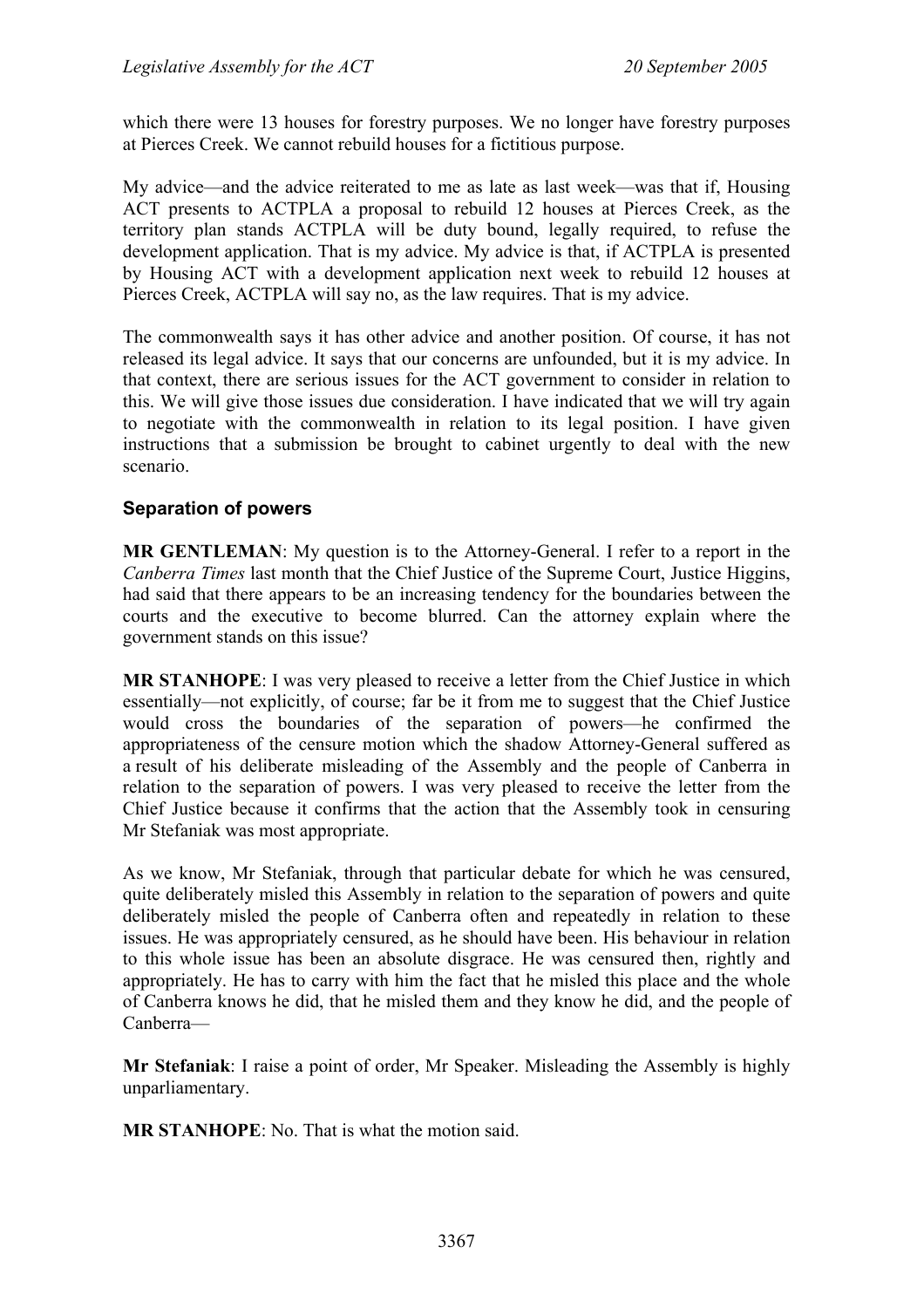**MR SPEAKER**: Mr Stefaniak, the fact of the matter is a substantive motion was moved and carried in this place. These are matters of fact. It is, however, inappropriate to reflect on a vote.

**MR STANHOPE**: I agree, Mr Speaker, and I will not do that. I am just referring to the facts of the matter. This Assembly found, quite rightly, as the vote indicates, that Mr Stefaniak is a serial misleader of this place and of the people of Canberra.

**MR SPEAKER**: Order! I think the motion was fairly clearly about a particular matter, not about a sequence of matters.

**MR STANHOPE**: Point taken, Mr Speaker. It is a point well made. To that extent, I was pleased to receive the confirmation of the Chief Justice. I will repeat his comments for the members of the Assembly. The Chief Justice, in his response on this particular issue, said, "I should say, contrary to the media slant"—the comments made in his speech— "were not intended as a criticism of the conduct of the executive or any member of it nor to suggest some deliberate policy challenging judicial independence of the separation of powers."

In his letter the Chief Justice goes on to talk about issues in relation to different views about the separation of powers and its operation, the lively debate that there has been amongst judicial officers around Australia about the so-called traditional model of support for courts and a predominant view, the Chief Justice claims, in relation to another way of supporting courts around Australia.

He talks about that. He says, and this is a point that I have made repeatedly, that, apart from South Australia, the other states and the Northern Territory remain in the traditional model. The Chief Justice confirms everything that I have said, that there is one jurisdiction, namely, South Australia with a particular model and administration of funding and every other jurisdiction, bar the Commonwealth, in Australia follows the traditional model of support, the model which Mr Stefaniak supported when he was Attorney-General and which is still the model pursued in the ACT.

He goes on to say that it is a matter that the Council of Chief Justices has turned its attention to. He refers to the consensus amongst his colleagues for a consideration of other ways of supporting courts as a result of the views of the Chief Justice. In the context of his acknowledgment that it is a matter under debate amongst judges, he goes on to say, "I emphasise that neither I nor my colleagues have ever doubted the commitment of the ACT government to the principles of judicial independence."

It was a matter of some pleasure to me that the Chief Justice of the ACT supported absolutely everything that I have said in relation to this. Everything that Mr Stefaniak and Mr Smyth have said publicly and in this place on this issue is revealed now to be complete opportunistic bunkum, which led, of course, to the censure of Mr Stefaniak in this place. Mr Stefaniak should have known that he was wrong and he was censured appropriately for misleading the Assembly in the way that he did.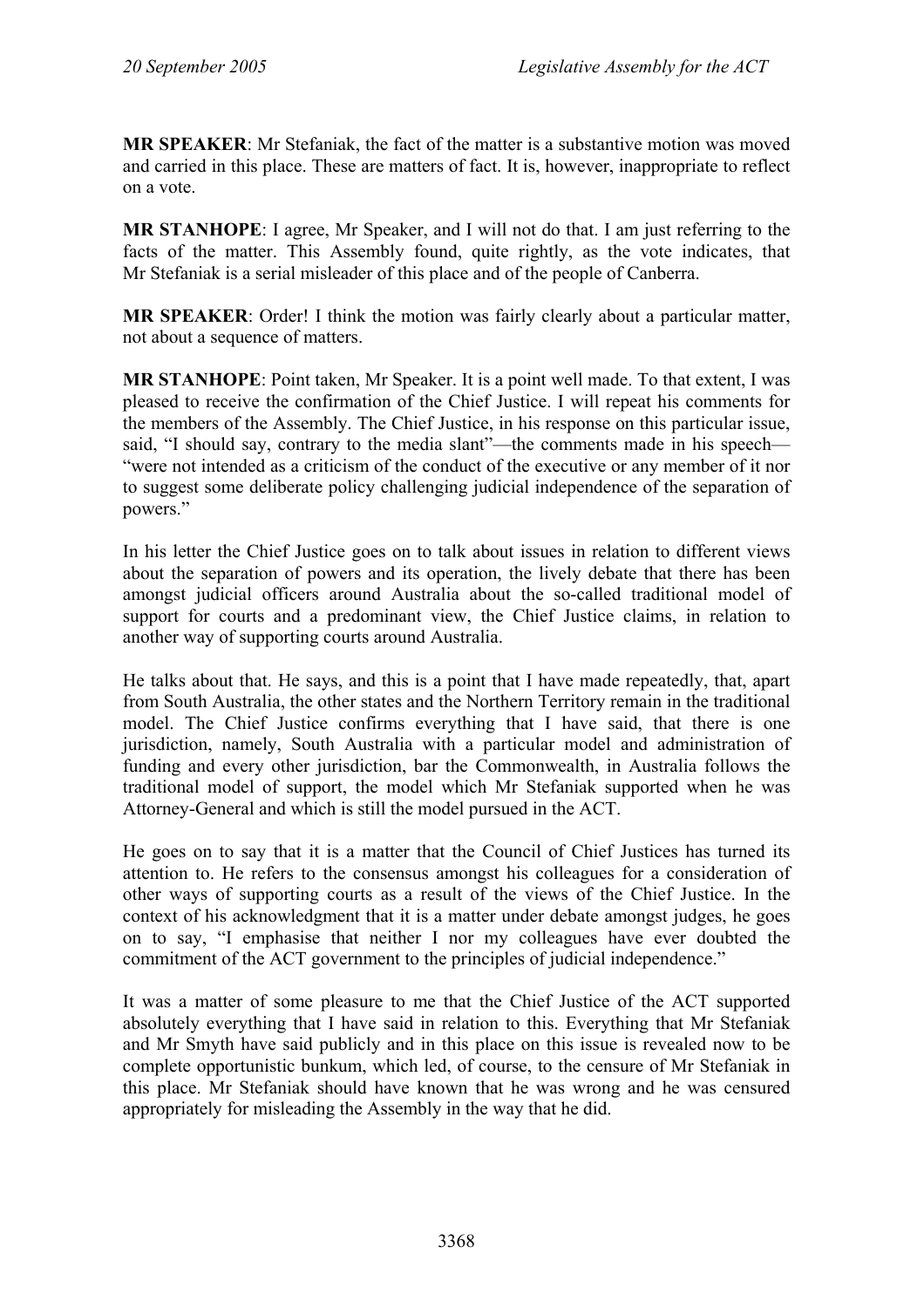I am pleased to have cleared this up. It is a pity that the opposition dragged the Chief Justice into it. In their own way, by embroiling the Chief Justice in political controversy, they breached the separated of powers.

**MR SPEAKER**: The member's time has expired.

**Mr Stanhope**: I ask that further questions be placed on the notice paper.

# **Papers—tabling by Chief Minister**

**MR STEFANIAK** (Ginninderra) (3.37): Mr Speaker, given that the Chief Minister was referring to that letter, I would ask for it to be tabled.

**MR SPEAKER**: It is a matter for the Chief Minister.

**MR STEFANIAK**: Mr Speaker, he was quoting from a document and, under standing order 213, I would ask him to table it. He was reading from the document. There is that standing order which says that, if he is quoting from a document, he should table it.

**MR SPEAKER**: You will have to move a motion, Mr Stefaniak. It is really a matter of courtesy that it is available to the Chief Minister. If you want to require him to do that you would have to move a motion. Bear in mind, Mr Stefaniak—and I need not remind you of this, I do not think—the practice of attempting to have ministers table at question time briefs and so on and how that might come back one day to bite you if you are lucky.

**MR STEFANIAK**: I appreciate that, Mr Speaker. I think there is a distinction here in that he is quoting from a letter rather than from a question time brief. I move:

That the document quoted from by Mr Stanhope (Attorney-General) be presented to the Assembly.

It is quite different to the question time brief where a member in this place quotes from a document. Where members have quoted from things like letters, use that in a debate and use that in answers to questions without notice, the tradition has been—and indeed the standing order states—that that document be tabled. That is what I am seeking. I think it is a fairly longstanding tradition in this place.

Question put:

That **Mr Stefaniak's** motion be agreed to.

The Assembly voted—

| Ayes 6                                                                         | Noes 9                                                               |                                                        |
|--------------------------------------------------------------------------------|----------------------------------------------------------------------|--------------------------------------------------------|
| Mrs Burke<br>Mr Stefaniak<br>Mrs Dunne<br>Mr Mulcahy<br>Mr Pratt<br>Mr Seselja | Mr Berry<br>Mr Corbell<br>Dr Foskey<br>Mr Gentleman<br>Mr Hargreaves | Ms MacDonald<br>Ms Porter<br>Mr Quinlan<br>Mr Stanhope |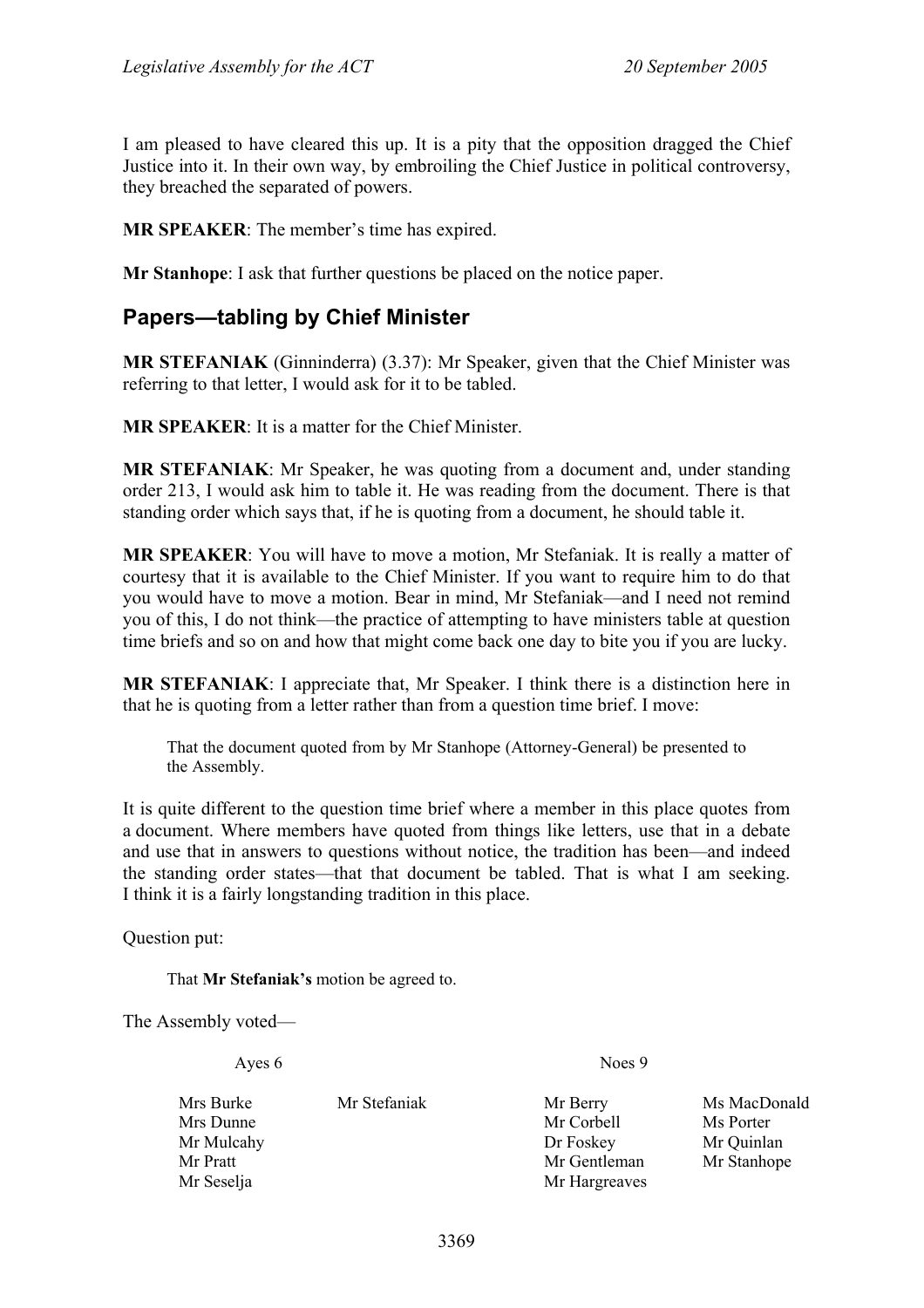Question so resolved in the negative.

**MR SPEAKER**: Mrs Burke, did you want to raise a similar matter with me?

**MRS BURKE** (Molonglo) (3.42): Thank you, Mr Speaker. Under standing order 213, I respectfully request that the Chief Minister table the legal advice he received in regard to the rebuilding at Pierces Creek.

**MR SPEAKER**: Under that standing order there is no ability for you to request that.

**MRS BURKE:** Oh, well, if he would do that, I would appreciate it. Is the answer "yes" or "no"?

**MR SPEAKER**: It is entirely up to the Chief Minister. There is no provision under the standing orders for requests along those lines. The standing order is fairly specific. It would require a motion.

**MRS BURKE**: Can I move a motion along those lines under standing order 213?

**MR SPEAKER**: Mrs Burke, you will have to be specific in relation to the papers that you want tabled.

**Mr Corbell**: On a point of order, Mr Speaker: the Chief Minister did not read from any documents in answering that question. It is not a proper request as the Chief Minister did not refer to or read from any documents.

**MRS BURKE**: I will do it another way. I will not move a motion.

# **Paper**

**Mr Speaker** presented the following paper:

Auditor-General Act—Auditor-General's Report No 3 2005—Reporting on ecologically sustainable development, dated 1 July 2005.

## **Executive contracts Papers and statement by minister**

**MR STANHOPE** (Ginninderra—Chief Minister, Attorney-General, Minister for the Environment and Minister for Arts, Heritage and Indigenous Affairs, and Acting Minister for Education and Training): For the information of members, I present the following papers:

Public Sector Management Act, pursuant to sections 31A and 79—Copies of executive contracts or instruments—

Contract variations: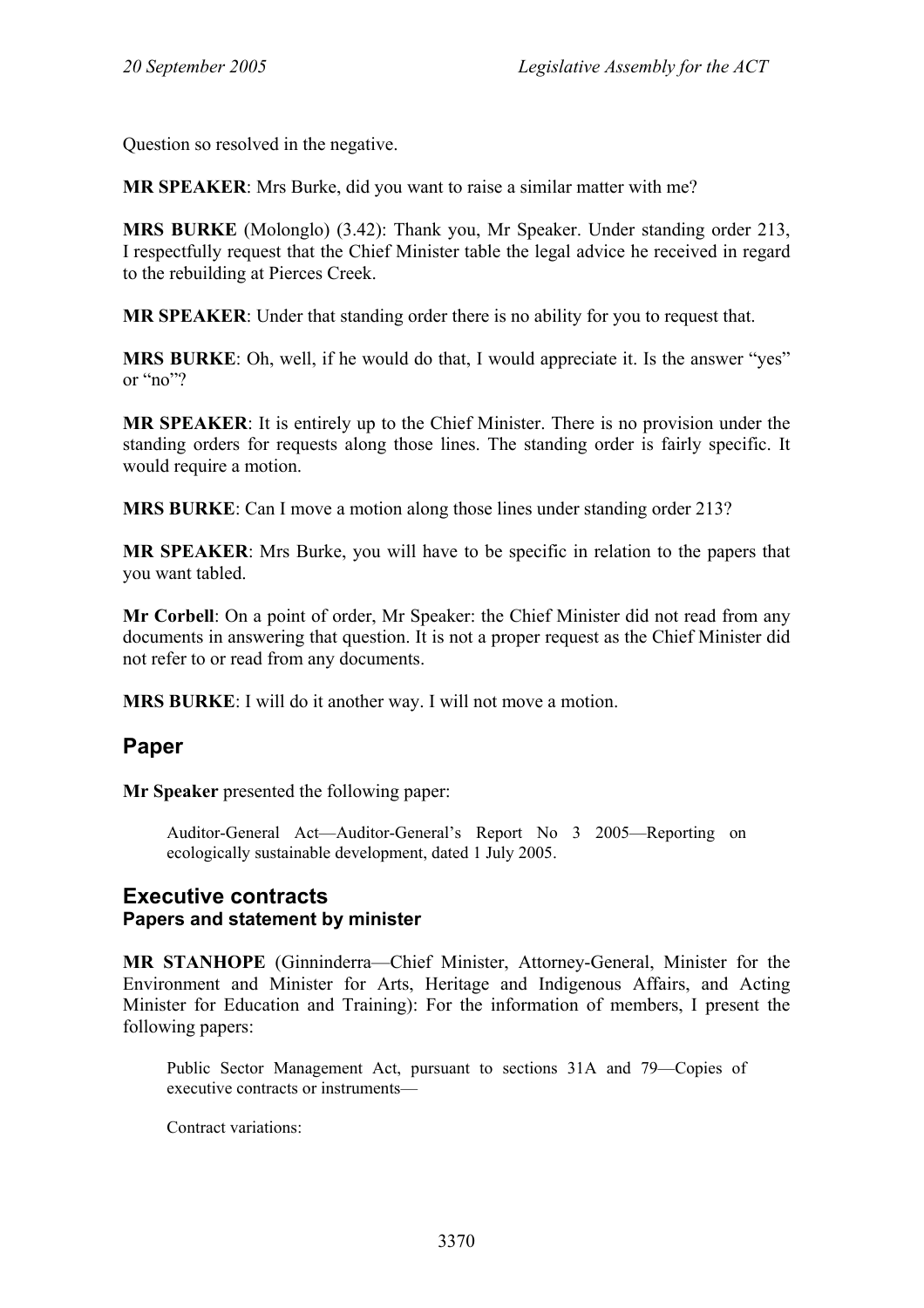David Butt, dated 31 July 2005. David Collett, dated 19 August 2005. Meredith Whitten, dated 1 September 2005. Richard Waldron Johnston.

Long-term contracts:

Sandra Lambert, dated 10 May 2005.

Schedule C variation:

Richard Johnston, dated 10 and 11 February 2005.

Short-term contracts:

Bronwyn Webster, dated 8 July 2005. Clare Wall, dated 10 and 11 August 2005. Colin Adrian, dated 16 August 2005. David Hughes, dated June 2005. Eugene Herbert, dated 26 July 2005. Greg Jones, dated 10 August 2005. Ian Cox, dated 12 August 2005. Paul Thomas Fennell, dated 30 August 2005. Phil Collins, dated 10 August 2005. Russell Watkinson, dated 25 July 2005.

I ask for leave to make a statement in relation to the papers.

Leave granted.

**MR STANHOPE**: I present another set of executive contracts. These documents are tabled in accordance with sections 31A and 79 of the Public Sector Management Act, which require the tabling of all executive contracts and contract variations. Contracts were previously tabled on 23 August 2005. Today I present one long-term contract, 10 short-term contracts and five contract variations, the details of which will be circulated to members.

# **Papers**

**Mr Stanhope** presented the following papers:

Remuneration Tribunal Act, pursuant to section 12—Determinations, together with statements—Part-time Holders of Public Office—

ACT Insurance Authority Advisory Board—Determination No 179, dated 2 September 2005.

Essential Services Consumer Council—Presiding Member—Determination No 180, dated 2 September 2005.

Cultural Facilities Corporation Act, pursuant to subsection 29 (2)—Cultural Facilities Corporation—Quarterly report 2004-2005—Fourth quarter (1 April to 30 June 2005).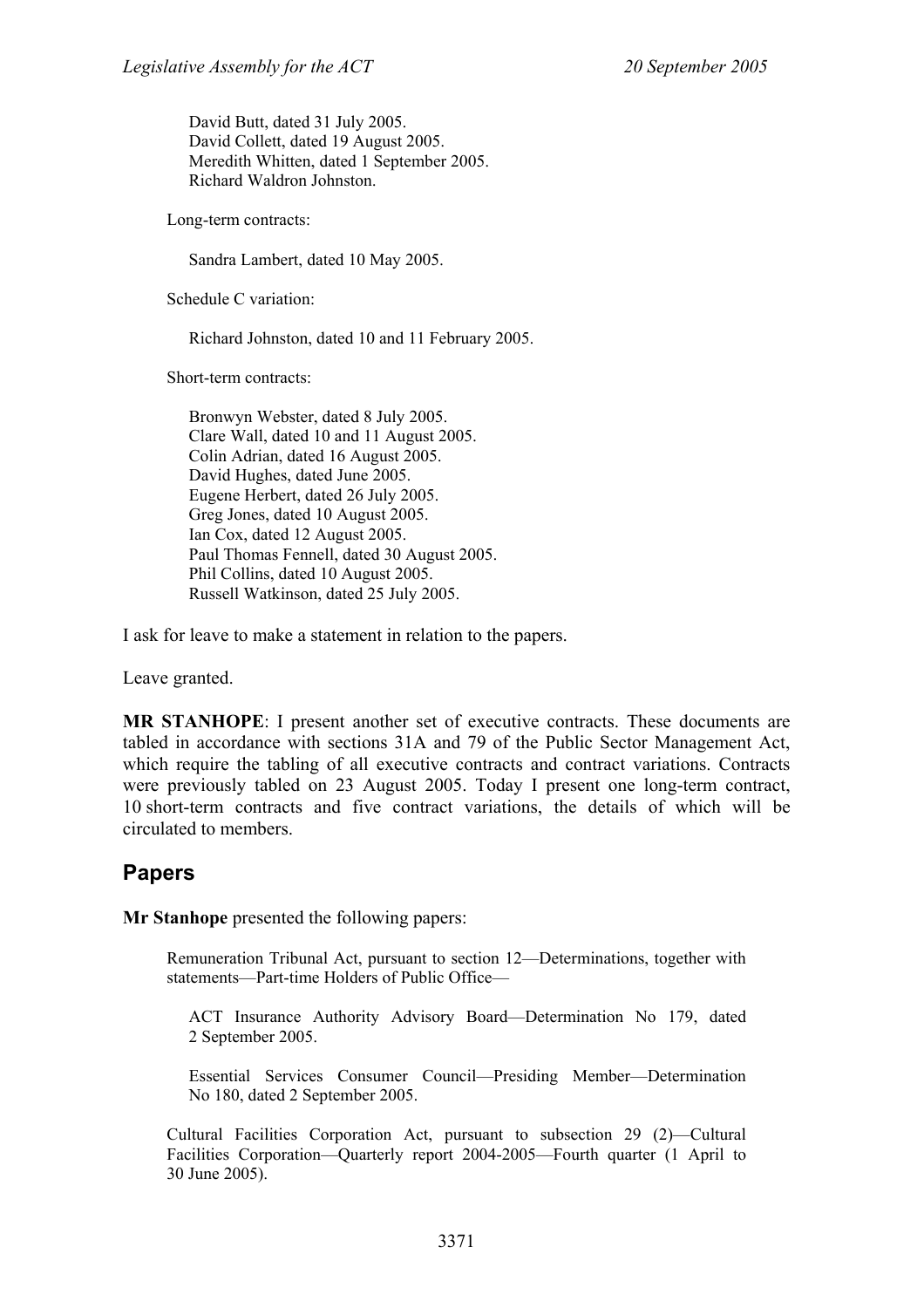#### **Mr Corbell** presented the following papers:

#### **Subordinate legislation (including explanatory statements unless otherwise stated)**

Legislation Act, pursuant to section 64—

Animal Welfare Act—Animal Welfare (Australian Model Code of Practice for the Care and Use of Animals for Scientific Purposes) Approval 2005— Disallowable Instrument DI2005-188 (LR, 18 August 2005).

Construction Occupations (Licensing) Act—Construction Occupations (Licensing) Amendment Regulation 2005 (No 1)—Subordinate Law SL2005-18 (LR, 26 August 2005).

Dangerous Substances (Explosives) Regulations 2004—Dangerous Substances (Explosives) Authorisation 2005 (No 1)—Disallowable Instrument DI2005-199 (LR, 5 September 2005).

Domestic Animals Act—Domestic Animals (Dog Control Areas) Declaration 2005 (No 1)—Disallowable Instrument DI2005-198 (LR, 1 September 2005).

Independent Competition and Regulatory Commission Act—Independent Competition and Regulatory Commission (Disclosure Guidelines) Determination 2005 (No 1)—Disallowable Instrument DI2005-191 (LR, 22 August 2005).

Road Transport (General) Act—

Road Transport (General) (Application of Road Transport Legislation) Declaration 2005 (No 9)—Disallowable Instrument DI2005-193 (LR, 29 August 2005).

Road Transport (General) (Parking Meter Fees) Determination 2005 (No 1)— Disallowable Instrument DI2005-201 (LR, 5 September 2005).

Road Transport (General) (Parking Ticket Fees) Determination 2005 (No 1)—Disallowable Instrument DI2005-200 (LR, 5 September 2005).

Stock Act—Stock Regulation 2005—Subordinate Law SL2005-17 (LR, 25 August 2005).

Tertiary Accreditation and Registration Act—

Tertiary Accreditation and Registration Council Appointment 2005 (No 2)— Disallowable Instrument DI2005-189 (LR, 19 August 2005).

Tertiary Accreditation and Registration Council Appointment 2005 (No 3)— Disallowable Instrument DI2005-190 (LR, 19 August 2005).

University of Canberra Act—University of Canberra (Academic Progress) Amendment Statute 2005 (No 1)—Disallowable Instrument DI2005-192 (LR, 25 August 2005).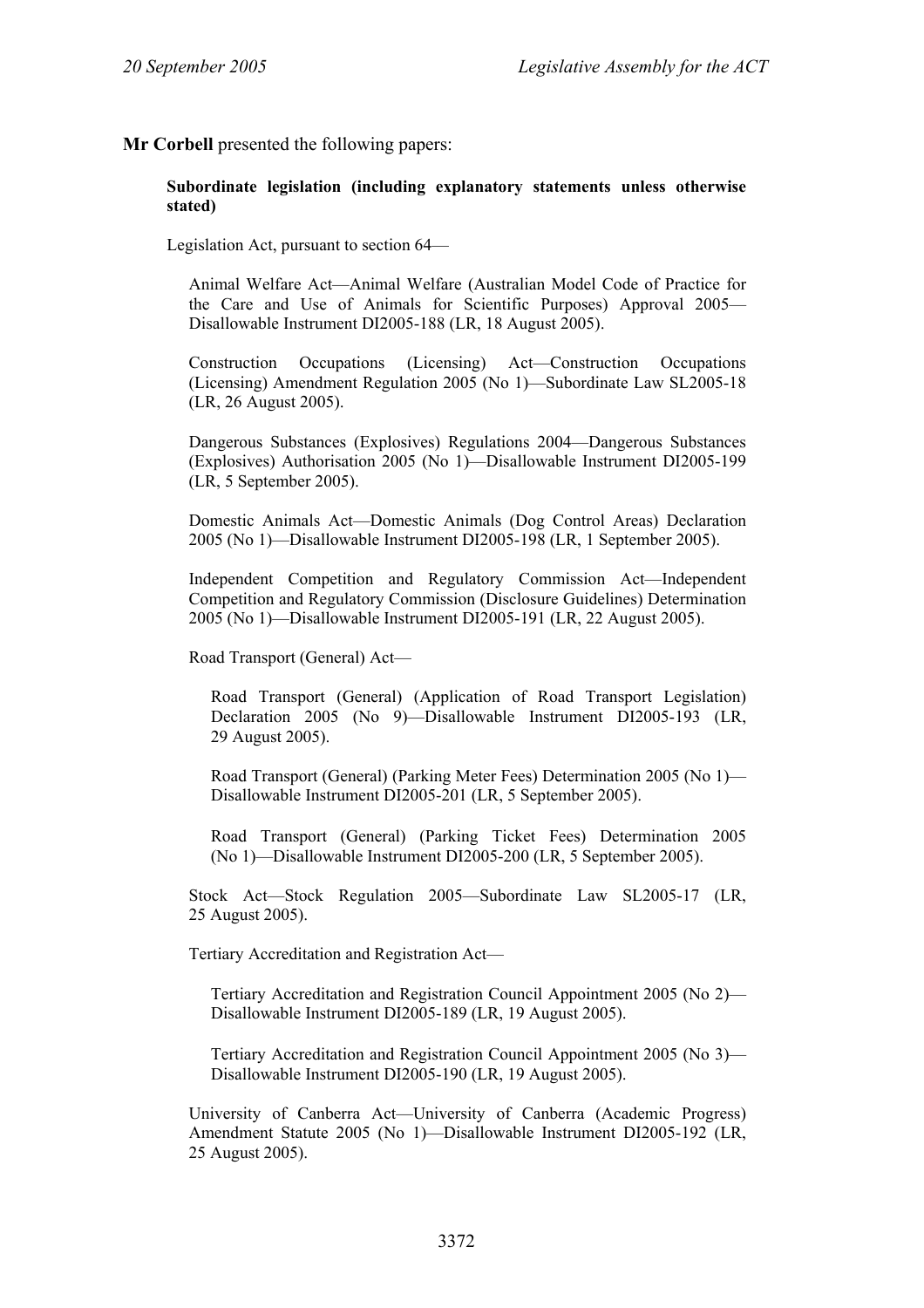Victims of Crime Regulation 2000—Victims of Crime (Victims Assistance Board) Appointment 2005 (No 5)—Disallowable Instrument DI2005-195 (LR, 1 September 2005).

Vocational Education and Training Act—

Vocational Education and Training Authority Appointment 2005 (No 3)— Disallowable Instrument DI2005-194 (LR, 29 August 2005).

Vocational Education and Training Authority Appointment 2005 (No 4)— Disallowable Instrument DI2005-196 (LR, 1 September 2005).

Vocational Education and Training Authority Appointment 2005 (No 5)— Disallowable Instrument DI2005-197 (LR, 1 September 2005).

## **Education Discussion of matter of public importance**

**MR SPEAKER**: I have received letters from Mrs Dunne, Dr Foskey, Ms Porter and Mr Pratt proposing matters of public importance to be submitted to the Assembly. In accordance with standing order 79, I determine that the matter proposed by Mrs Dunne be submitted to the Assembly, namely:

The state of education in ACT schools.

**MRS DUNNE** (Ginninderra) (3.46): It will not have escaped members' notice that in recent weeks education has featured prominently in media and public debates, not only with regard to this government's pre-emptory decision to close and demolish Ginninderra district high school and other schools in the Belconnen area, replacing them with a monolithic mega-school, but also with regard to some of the more general and ultimately more fundamental questions of curriculum disengagement or, to use the government's newspeak, curriculum renewal. I say "disengagement" because that, in the final analysis, is what this attack on traditional curriculum is about.

The practical upshot of the proposed changes, if they get through, would be to disengage the department from its responsibilities to students, parents and teachers alike and the government as a whole from its declared responsibility to provide the best possible opportunities for all Canberra children in the public school system. Far from providing opportunities, especially to those who do not come from high-income families, the mooted curriculum reforms would significantly reduce opportunity and decrease upwards social mobility, as I shall explain.

Unfortunately most people and most parents are not aware of what is going on. The *Canberra Times* went into relative detail about the proposed changes but it would take a lot more than a week's articles in a broadsheet to alert the broader community to the nature and extent of the attack being mounted on their children's future.

This is not of course a problem confined to the ACT or indeed Australia. What is peculiar to Canberra, however, is that, whereas everywhere else the problem is already entrenched and some governments are belatedly trying to do something about it, the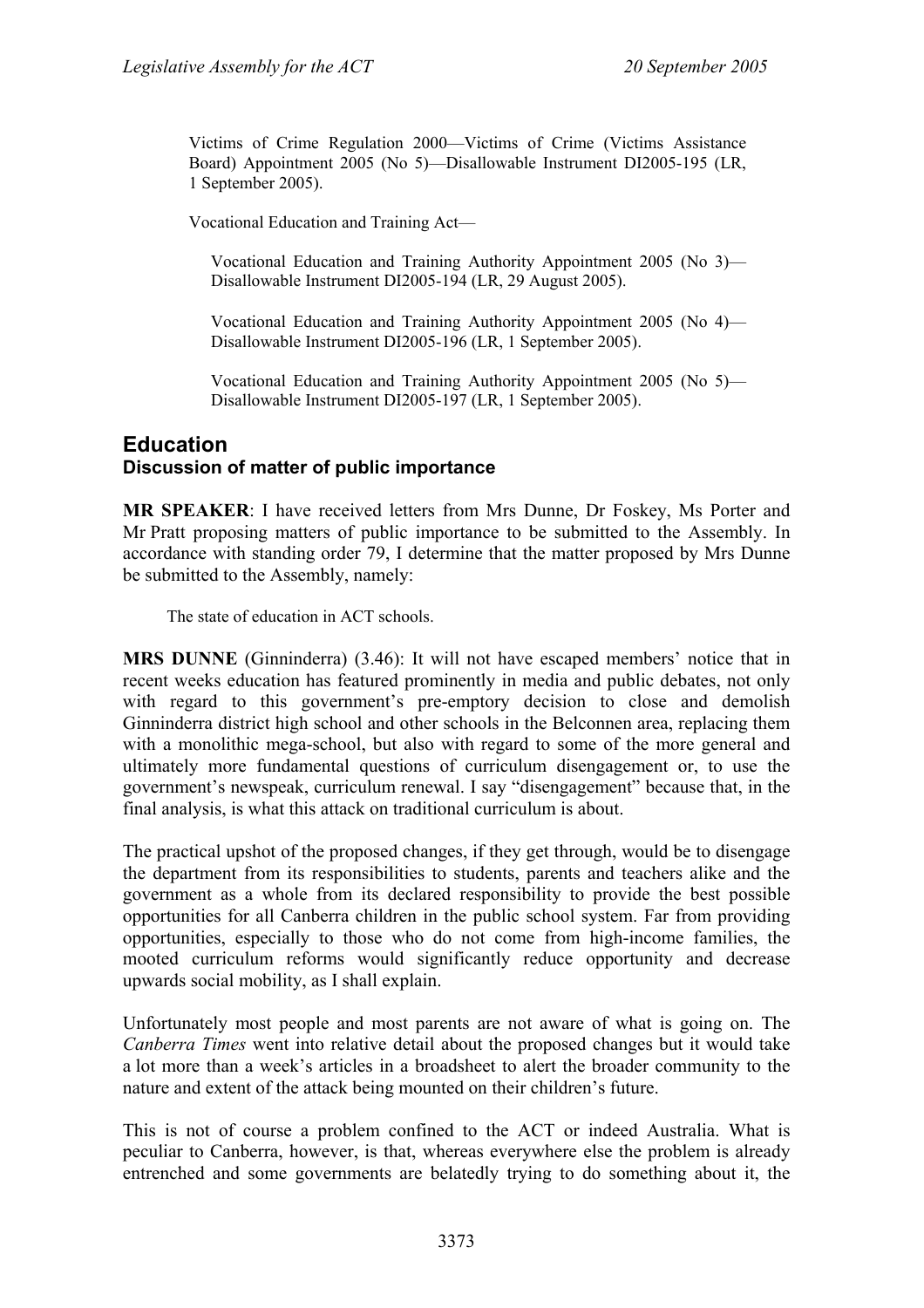government here intends to introduce the problem from which so far we have been largely spared.

So what is this problem? What is it that Canberra parents should be worried about? In a phrase, it is self-indulgent educationalist fashion, be they half-baked applications of half-understood, half-witted philosophical trends that hardly any professional philosopher takes in the least bit seriously. Like most academic vogues, its name is legion and it speaks in all manner of psychobabble and jargon. "Outcomes-based education" and "student-centred learning" are the two best-known labels. The word "critical" is usually somewhere in the mix of terms, along with "innovative", "deliverables", "progress", "achievements" and "dynamic". They are all proactively being work-shopped to the point of output exhaustion by educationalists across the country.

What it boils down to is a rejection of the traditional notion of the curriculum and its replacement by a set of defining criteria that combine the more asinine elements of managerialism with the dead leaves of flower power. This is no better illustrated than in the booklet "Future direction in ACT curriculum renewal". On page 15 we are told:

Curriculum has been defined in many ways but the etymology of the word suggests a course (as in a race to be run) and so "curriculum" is most commonly used to describe a course of study, in particular the written documents describing the course or courses.

That is quite clear, you might have thought, and an interpretation that has served the human race tolerably well for a couple of thousand years. But today's educationalists know far better than the fuddy-duddies such as Aristotle, John Stewart Mill or even Jean Piaget. As the document explains:

This is, however, a fairly restricted way of considering curriculum.

I think we would all agree that a "solid-hoofed, plant-eating quadruped with flowing mane and tail" is a fairly restricted way of considering the full dimensions of a horse. But at least this traditional definition gives us a reasonable idea of what we are talking about. However, we must not allow ourselves to fall behind the times, especially education times.

The document goes onto elucidate what today's cutting edge, state-of-the-art educational theory has to tell us. Many educationalists now use the term "curriculum" in a much boarder way to describe what goes on in schools. And it goes on to describe curriculum as ways to identify what should be learnt in school; to plan for learning by developing courses, units and lessons; to organise learning environments, both inside and outside the classroom; to organise learning through the way the classes and the timetables are structured; to select content; to deliver teaching and learning programs; and to assess what learning has been achieved. In other words, curriculum has been redefined to cover pretty much everything that goes on inside or outside the classroom, so long as it is inside the school gate.

What has happened to the written documents that describe the course or courses? They are nowhere to be found. Incidentally, the evidence given by the many educationalists in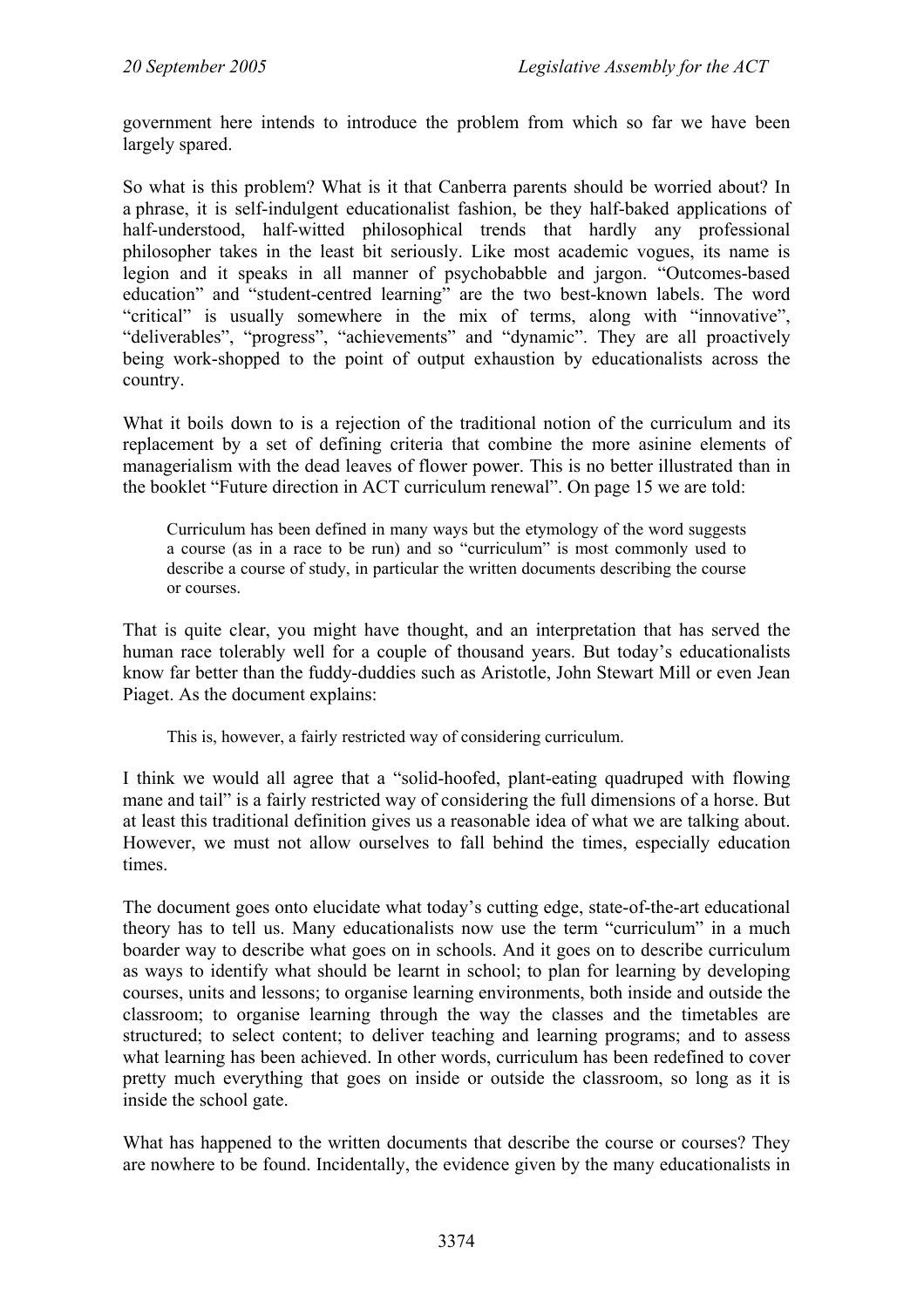this document who are said to have had this view are summarised in one single reference to one vaguely learned paper.

So we do not have traditional courses any more. We do not have a traditional syllabus that provides teachers with information about what they should teach, or students with details of what they might expect to learn. No, instead we have 36 essential learning achievements that are listed in the document "Principles and framework for the preschool to year 10 curriculum: every chance to learn". A fat chance to learn!

What are they? They fall into four basic categories. First are the essential learning achievements, which make motherhood sound controversial. They include, for example, this one "The students know how to learn". It sounds like a splendid idea. "The student applies methods of inquiry" is even better. But I particularly like this one "The student makes plans and carries them out". Perhaps the student is organising a lunchtime smoking session behind the bike sheds. Who knows! All the document says is that the student "sets clear goals, identifies resources and determines timelines to achieve goals and complete tasks". Lunchtime is at one o'clock; we have a packet of fags and a box of matches; there is the bike shed; who is on for a smoking session?

The second category vaguely approximates the more traditional curriculum that we would expect. For instance, we have things like "The student understands and applies numbers". It goes on in detail. "The student understands the meaning, order and relative size of numbers"; the students "estimate results of their calculations and judge the reasonableness of these in the given context, meeting needed levels of accuracy". I would have thought that a study of arithmetic, geometry and algebra used to meet this learning achievement. But I have to admit that these subjects did require a certain amount of rote learning, which are strengst verboten in this new educational order.

Students are also set the learning achievement of speaking coherently and confidently, that is to say, communicate information, ideas and feelings effectively to a range of audiences for a variety of purposes. There is nothing wrong with that, you might think. And indeed there is not, though you may have thought that mastering coherent language was predicated on elementary reading and writing, which are no longer particularly in the curriculum. Elementary reading and writing are not in the curriculum, and the reasons for that can only be understood by a professional educationalist.

It is true that another of the essential learning achievements is that "the student reads and writes effectively". But this does not refer to the old-fashioned, middle-class constructs like spelling, grammar and punctuation. No, this is critical literacy. Students "construct meaning and respond to texts, interpreting and using the vocabulary, language styles and genres appropriate for particular purposes and learning ideas. Students apply critical thinking to the contexts, meanings and intent of written texts." I do not know a six-year-old who could recognise a genre.

To get some idea of what it would involve for students in the ACT, we need only look at what is happening currently in Victoria. According to the new draft VCE English course, students in years 11 and 12 need only read one book a year. And that book could be a film script. The other so-called texts—and they only need to study one of those a year—include CD ROMs, websites, political blogs, computer games, movies, videos,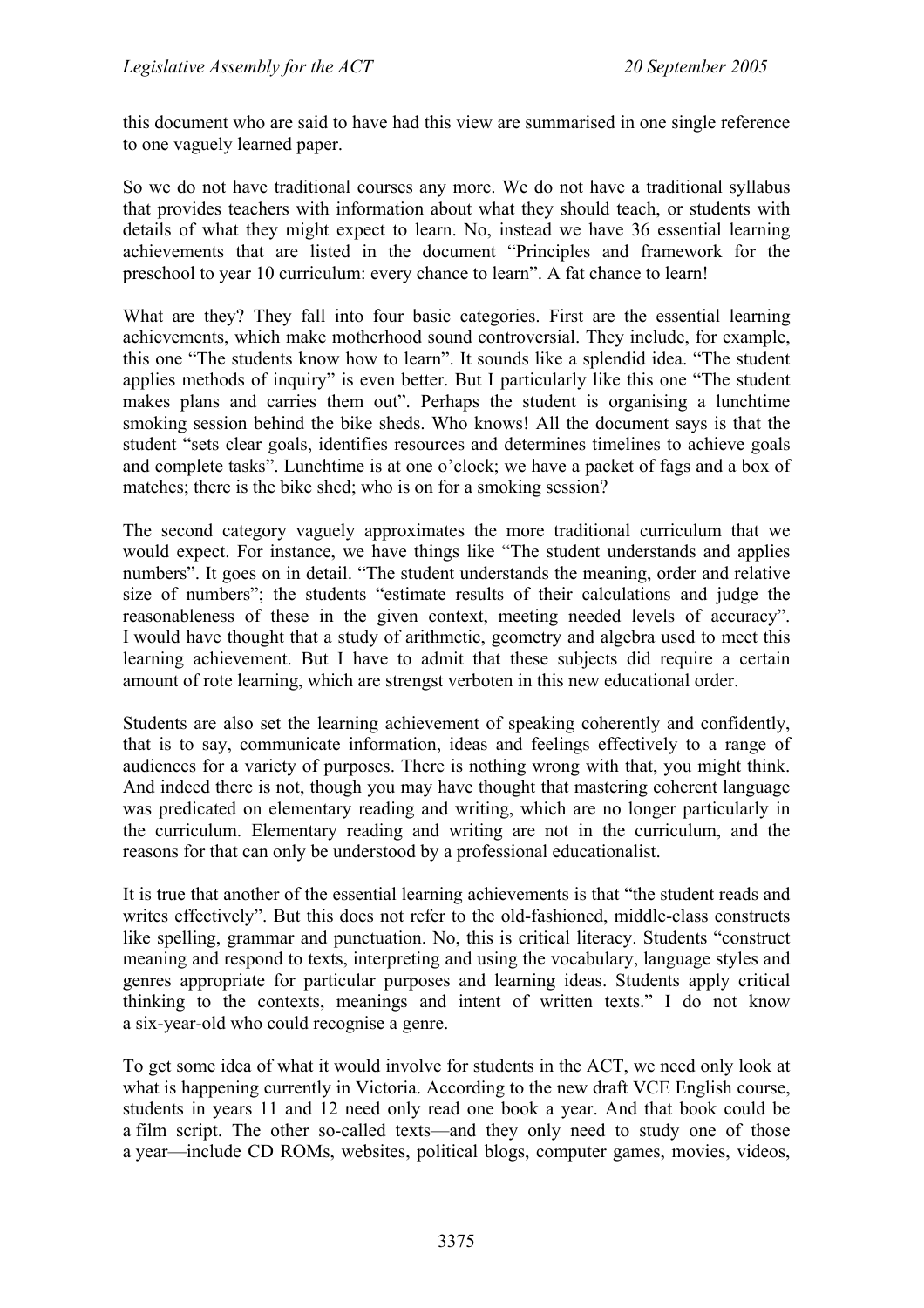hyperfiction and "multimodal texts which also make use of visual, auditory and digital features".

In the ACT document, the essential learning achievement that follows reading and writing effectively says, "The student interprets and constructs multimodal texts." That is to say, the student uses any combination of sound, print, gesture, still images, moving images, symbols and graphics. Does this, I wonder, include grunting and using knuckledusters to beat up teachers and fellow students?

A third category of essential learning achievements reflects a cargo-cult mentality towards technological dependence that would do a Trobriand Islander proud, as though familiarity with hardware and software is an adequate substitute for the formal learning that would enable students to use them effectively.

The fourth category is a set of somewhat loaded social and political subjects, which may or may not be of use for the purpose of propaganda but which, like technology, can only properly be addressed by an elementary, formal learning, which the curriculum changes are expressly designed to exclude.

What is so extraordinary about this rehash of 1960s self-delusion and Clayton's postmodernism is that the ACT government is proposing to introduce it just when its most enthusiastic proponents have begun to admit the whole exercise was a terrible mistake. Naturally, none of this bothers the minister for education as, literally a child of the 1960s, she appears to be in the thrall of the wholesale nonsense with which that decade's educational reforms have infected almost all Western schooling. Indeed, her process of curriculum renewal is being undertaken with what appears to be an explicit intention of emulating every harebrained, pedagogical fad of the past few decades.

Everywhere else there is a growing recognition that educational reforms of the past 40 years have not only been unsuccessful in one of the main objectives they proposed to achieve, that is, greater opportunity and social mobility for the disadvantaged, but, in fact, have produced the complete opposite. The only surprise is the enthusiasm with which those on the left sought to undermine the life opportunities of the less privileged in the first place.

These days, they sing quite a different tune. In his contribution to the book *Progressive essays*, ANU economist and former ALP adviser Dr Andrew Leigh points to the stagnation or fall in literacy and numeracy rates since the 1970s, despite a doubling of resources. The radical orthodoxy of student-centred learning and whole-of-language literacy, claims Leigh, has unquestionably failed their stated purpose. The 1960s reforms were not only produced by a fixated segment of professional educationalists but were designed to serve their interests alone.

In this regard, Dr Leigh draws a parallel with the economic protectionism and monopolies that prevailed throughout much of the past century. Just as high tariff walls, he said, constituted a regressive tax that actually did more harm than good to low income earners, so what he terms the old, producer-driven solutions in education have not worked to alleviate unemployment, poverty, inequality and indigenous disadvantage. He concludes: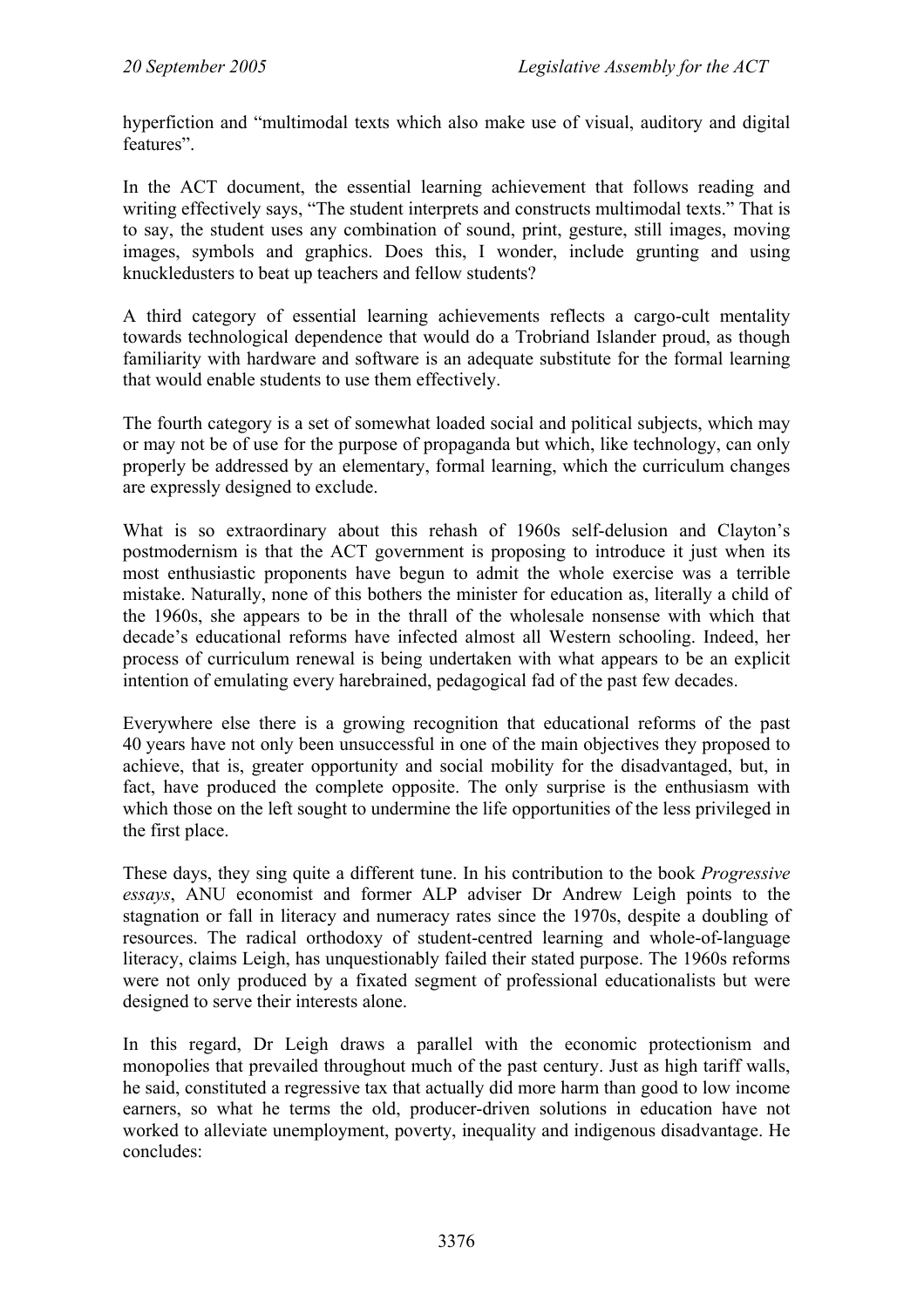By finding better ways to teach literacy, numeracy and engender a love of learning, we can open doors for children for the rest of their lives.

This feeling has been emulated in many places where we have seen a volte-face in educational theory. The new minister for schools in the Blair government, Andrew (Lord) Adonis, is undertaking a complete review of the modernising revolution that began in the 1960s because, he claims, comprehensive schools have largely replaced selection viability with selection by class and house price.

In France, the more radical firebrands of 1968 are starting to reconsider their views. One of those, Marc Le Bris, in his book *And your children will not be able to read or count* said:

Modern pedagogy's only use is to justify the abandonment of the ambitions which we once had for our children. We are facing a true cultural catastrophe.

In Australia, we had the same bankruptcy until recently. But there have been changes, with the new Queensland minister for education throwing out the English critical literacy syllabus and taking a new constructive path to English learning, while the Western Australian Gallop government has just abandoned outcomes-based learning after years of pressure from teachers and parents and has reinstated traditional syllabus.

It is only in the ACT that things are going backward. In doing so, we are employing a choice of rhetoric and opportunity which will restrict the life chances of those who rely upon public education. The affluent will always buy their children a proper education; the poor do not have that opportunity.

**MADAM TEMPORARY DEPUTY SPEAKER** (Mrs Burke): The member's time has expired.

**MR STANHOPE** (Ginninderra—Chief Minister, Attorney-General, Minister for the Environment and Minister for Arts, Heritage and Indigenous Affairs, and Acting Minister for Education and Training) (4.02): I thank the opposition for providing me with the opportunity to provide details to the Assembly and the community of the excellent state of education in the ACT. My government is strongly committed to education. It has delivered for education through strong investment, investment in our schools, investment in ICT and investment in our teachers, and students have produced continued success in national and international events.

No other government has spent more on education in the territory. The proposed \$43 million school at west Belconnen represents the largest single investment ever in education in the ACT. We believe that an investment in education will enhance the quality of life of all members of the ACT community. It is fundamental to the social and economic development of the territory.

In the 2002-03 budget, by way of example, my government invested in the reduction of year 3 class sizes, high school development, the enhanced computers for teachers program and a schools IT capacity upgrade. In the 2003-04 budget, by way of example, the investment in education continued through the curriculum renewal project, support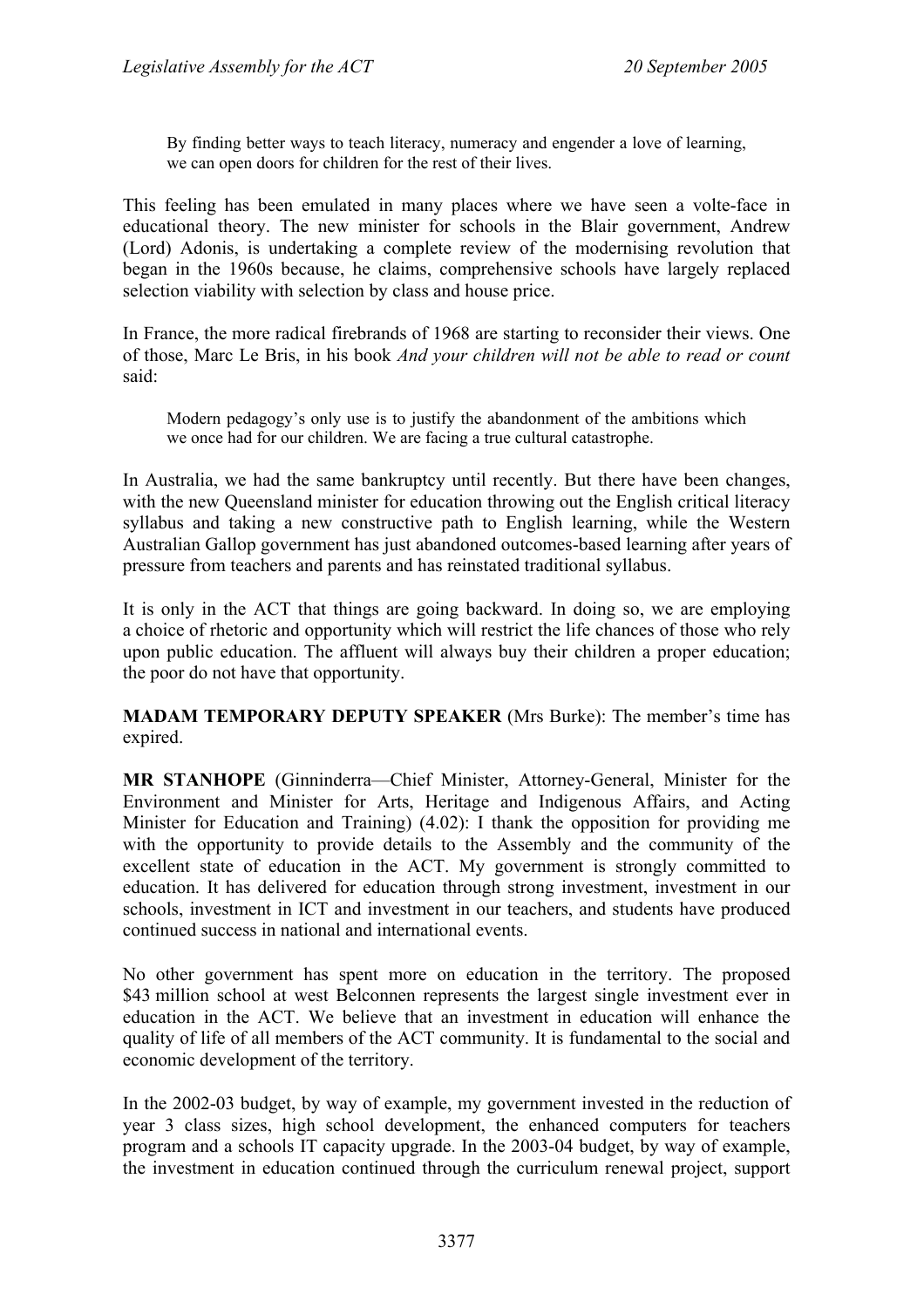for students and families through a schools equity fund and additional funding for preschools. In 2004-05, there has been a focus on ICT, healthy students and the needs of our indigenous community. In the second appropriation we delivered on our commitment to ICT with the provision of interactive whiteboards. In the most recent budget, we put in added investment for students with a disability, greater support for preschools and a school building renewal fund. My government has continued to support education through all its budgets to prepare our students for the future. Key to this commitment is providing our students with high quality curriculum, well remunerated and supported teachers and a state of the art teaching and learning environment.

In summary, the net result of the over 40 Stanhope government education and training initiatives since we came to government is \$94.1 million, or a 27 per cent increase on the 2001-02 Liberal government budget. This amount includes the 2005-06 budget initiatives of \$24 million. Investing in our children's education is, I believe, the best means of securing jobs for our young people and a continuing solid future for the ACT.

The government is also ensuring that the curriculum has relevance for students and that they are motivated to engage with their learning. To achieve this, an integrated curriculum renewal program for the ACT from preschool to year 10 across eight broad learning areas will be established through the curriculum renewal project. This will result in a renewed contemporary ACT curriculum that establishes what students should know, understand and be able to do in 12 years of schooling.

Is this 1960s faddish renewal, as the opposition has spuriously suggested? It is vital that our schools provide students with the knowledge, skills and attributes that they will need to lead productive and happy lives and contribute to the community. The new ACT curriculum framework defines what is essential for every child to learn at school to prepare them for the 21st century, the century that we are in.

It is a forward-looking curriculum framework already incorporating significant directions, such as financial literacy, that the Australian government and other states and territories are only starting to take up. The new ACT framework is being developed through a rigorous process of research and consultation involving teachers, parents and students from all school sectors, academics and community organisations.

The ACT has consistently lead Australia in literacy and numeracy. ACTAP results released in July of this year show that, for reading in years 3, 5 and 7, ACT students ranked highest or second highest in Australia. The ACT has maintained the trend of previous years, with at least 95 per cent of ACT year 3 students achieving at or above the benchmark standard for reading and numeracy. The ACT year 7 benchmark results in 2003 for reading, writing and numeracy were amongst the highest in Australia.

In September of this year, our students again shone with the release of the results of the year 6 national science assessment measuring scientific literacy. The ACT achieved a mean score of 430 and was the only state or territory with a performance significantly above the national mean. In the year 6 national science assessment, student results are reported against proficiency levels ranging from 2 to 4. Seventy per cent of ACT students achieved the proficient standard or better compared with 58 per cent nationally and 13.6 per cent exceeded the proficiency level compared with 7.7 per cent nationally.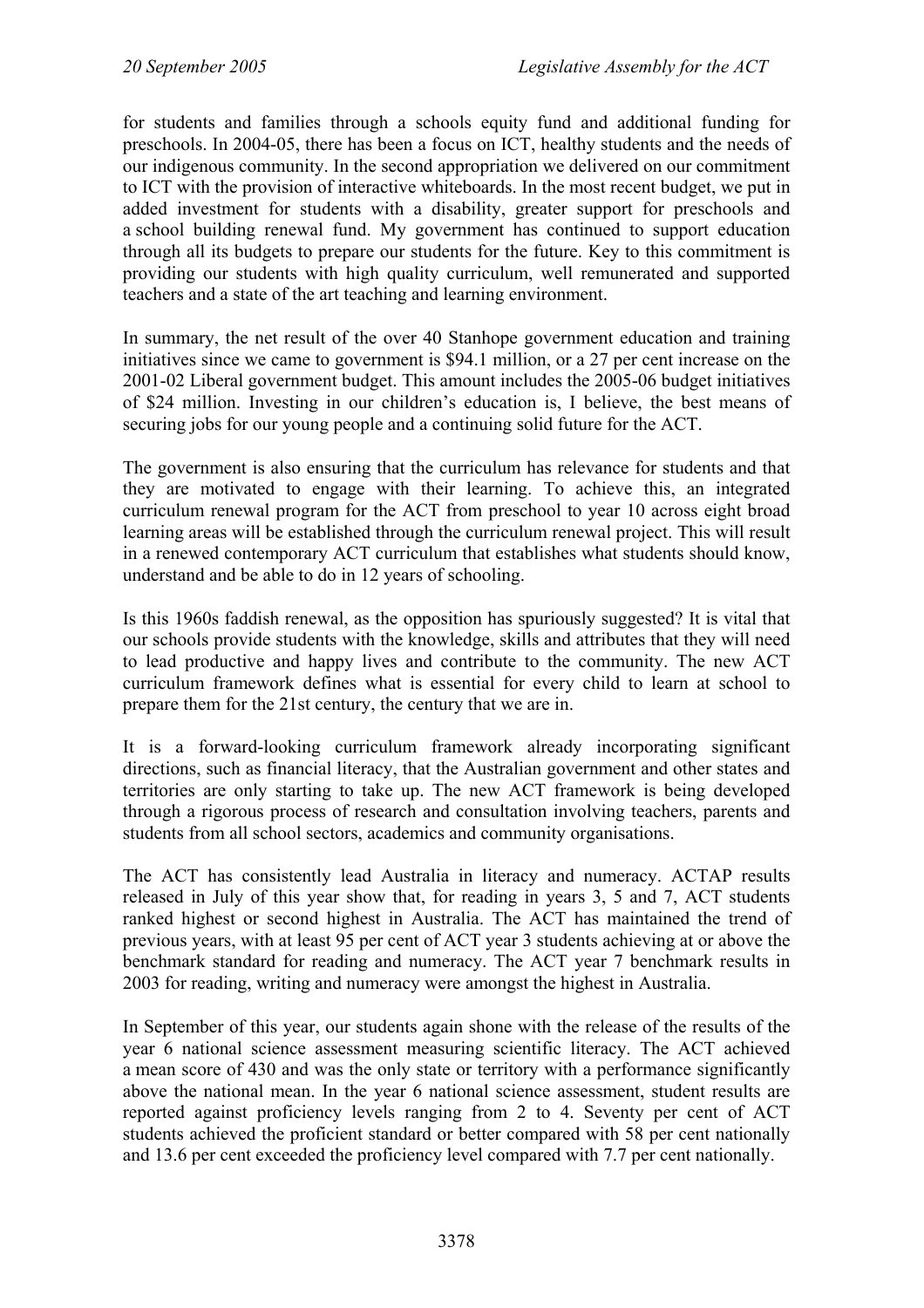Those are statistics of which the ACT and this government can be enormously proud, with 95 per cent of ACT year 3 students achieving at or above the benchmark standard for reading and numeracy. Our year 7 benchmark results are the highest in Australia. As I say, just this month, with the release of the results of the year 6 national science assessment measuring scientific literacy, our students shone. Our students achieved a mean score of 430. Canberra is the only place in Australia, the only jurisdiction, with a performance above the national mean.

In the national science assessment, 70 per cent of students achieved a proficiency level against the national average of 58. These are staggering achievements by the ACT education system. In the ACT, 13.6 per cent exceeded the proficiency level against a national average of 7.7, almost twice the average. Schools, students and teachers in the ACT are achieving absolutely fantastic results, and we get motions such as this from an opposition that is continually bagging the enormous results that our children are achieving. They are led by the best teaching service that we can possibly provide.

The results confirm the excellent ACT achievements in the Trends in International Mathematics and Science Study of 2002-03, in which ACT year 4 students were ranked equal first in science with Singapore and Chinese Taipei. In the Program for International Student Assessment in 2003, 15-year-olds in the ACT were significantly above the OECD mean in the scientific literacy domain. These results are a tribute to the hard work, skills and dedication of teachers, parents and students. They show that the ACT is performing outstandingly against international standards and is the envy of Australia.

We should reflect on the diatribe against education in the ACT just delivered by the opposition spokesperson and calmly consider the facts. How did the ACT compare with every other jurisdiction in the world in the Trends in International Mathematics and Science Study in 2002-03? The ACT led the world. We are not here talking about leading Australia. We are talking about leading the world. We all know that we lead Australia. Perhaps it is something of a reality check to compare ourselves with the world. In the Trends in International Mathematics and Science Study in 2002-03, ACT year 4 students ranked equal first in science with Singapore and Chinese Taipei.

We have just been subjected to a diatribe by the opposition spokesperson on education, out there again bagging our children, our teachers and our education department. What did our kids do? They achieved the best year 4 science results in the world. The opposition spokesperson cannot face this. She cannot face the fact that we have here a jurisdiction, an education system that is producing world best results in science and maths. Why cannot she face it? Why would she talk it down? Why would she cast these aspersions on our students, our children?

She is out there saying they are not performing, that they cannot perform, that our teachers are hopeless, our schools are no good and that we do not know about curriculum development. Why would the opposition adopt that attitude when we lead the nation by far and we can match it with the best in the world? What is to be gained from talking down our schools? What is to be gained from rubbishing our schoolteachers? What is to be gained from belittling our education department and our education officials? What is it that the opposition seeks to achieve in talking down the quality of education in the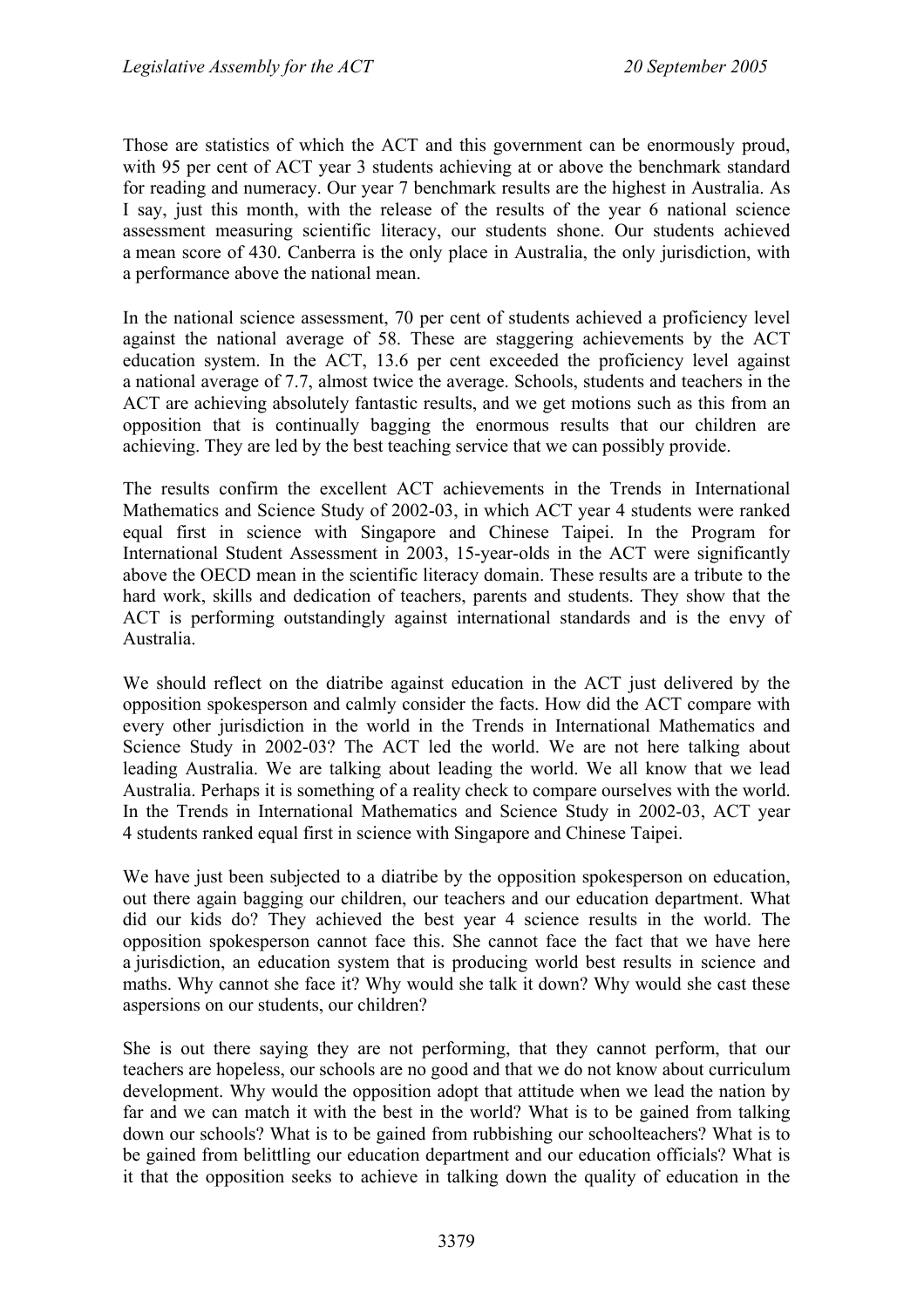ACT in this way, talking down our schools, talking down our children, talking down our teachers and talking down our community? What is it that the opposition hopes to gain? Some snivelling political advantage, I presume, a refusal to acknowledge that some things are done well, some things are done right, to the point where we lead the world. It is not enough that we lead the nation. We lead the world and it is still not good enough.

We have excellent quality education in the ACT. We all know that. We should be proud of it. We should be proud of that across the board. This should be a matter of bipartisan pride, the pride of a community in the quality of its education. Our children are our number one resource. We lead the nation. We lead it by far and we can match it across the world.

It goes, too, to the quality of our teachers. In the last year, five teachers, all from ACT government schools, were successful in winning national excellence in teaching awards. The recognition of these five teachers from our government schools displays the quality of education that our schools provide. These five teachers, who are doing wonderfully well, remarkably well, do not deserve the scornful and sneering comments of the opposition spokesperson on education.

Not only do we have award winning students and award winning teachers, but also we have award-winning schools. The Amaroo school sets a new standard for school design in the ACT, a standard that will only be bettered by the new school at Ginninderra. The Amaroo school sets the standard. At Ginninderra we will exceed that standard. The Amaroo school achieved the award for best health and safety design solution in the ACT WorkCover 2004 safety awards; the building environment and energy efficiency 2004 National Master Builders Award; the ACT Chapter of Royal Australian Institute of Architects highly commended award in environmental design and a highly commended rating in the leadership award for injury prevention and management category of the Commonwealth Safety, Rehabilitation and Compensation Commission's 2005 safety awards.

The ACT government saw the building of the Amaroo school as an opportunity to move away from what was then considered the traditional school model to something that would lead the way in the future. That involved a recognition that the teaching and learning environments would have a considerable impact on the wellbeing of staff, students and visitors. The government is, as I said, now determined to improve on that in the construction of a state of the art facility at Ginninderra district high school to maintain our commitment to public education and the revitalisation of education and educational infrastructure in the ACT.

I think it is truly ironic, perhaps ridiculous, that this motion that we are debating today comes from an opposition that went to the last election with a policy to close government schools all over Canberra. That was the Liberals' policy before the last election, to close schools, with no replacement infrastructure, no reinvestment, no forward planning, no consideration for the children, young people or the future of the ACT, just economic rationalist arguments about efficiency in school closures. Mrs Dunne has already said she agrees that Ginninderra district high school should close, but of course she offers no replacement. It is clear that the Liberal Party would gladly close schools all over Canberra with no thought for further investment in the community.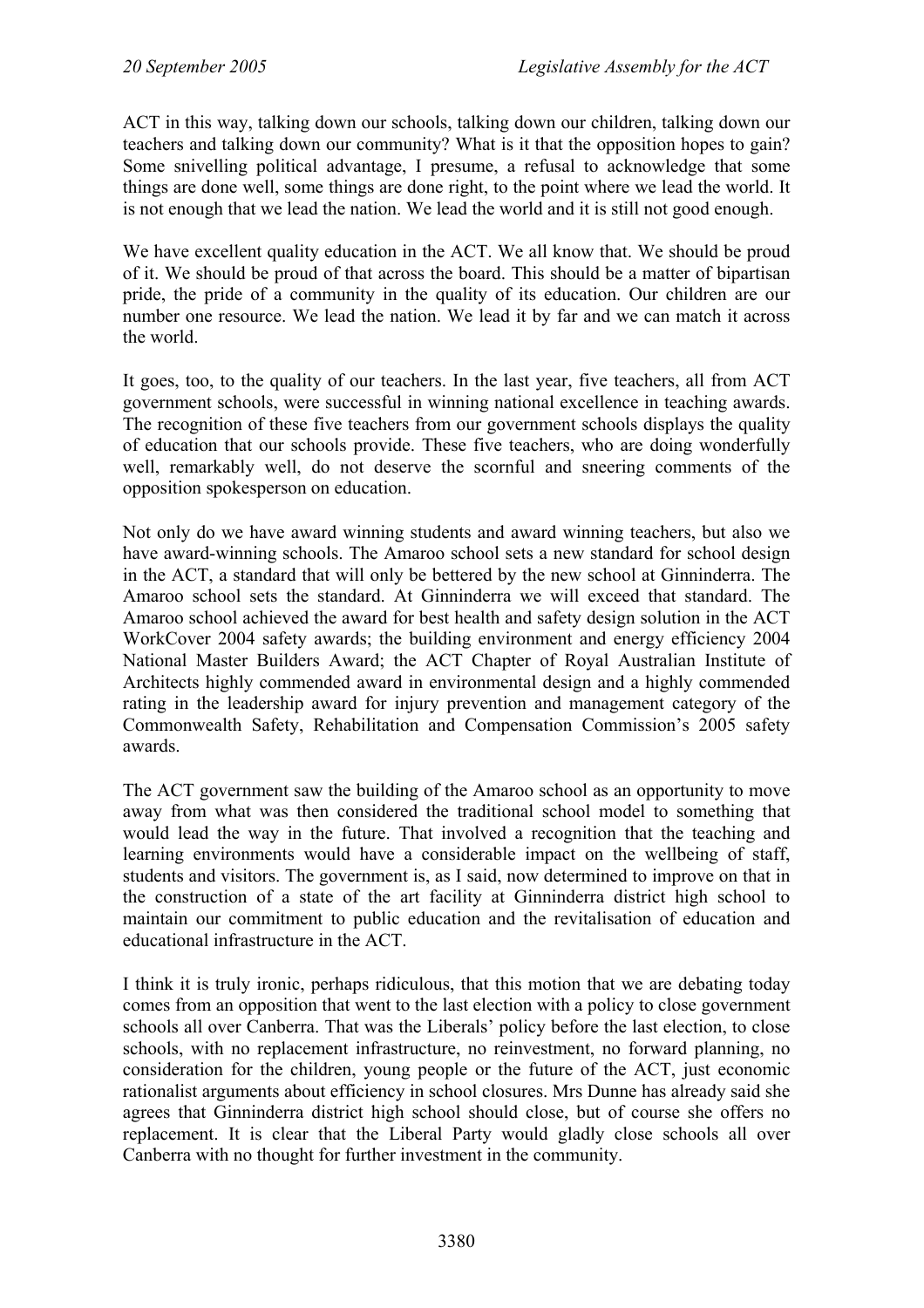We need to remember and always remind ourselves that it was those opposite who oversaw the disaster that was the closure of Charnwood high school. It is quite remarkable that now they are beating their breasts in relation to the government's consultation position in relation to Ginninderra district high school. They closed Charnwood high school. They put nothing in its place, no reinvestment and no consideration for the educational needs of the people of Charnwood or west Belconnen. Now we have this latter day bleeding heart. They had an opportunity to do something and they sat back and did nothing.

Mrs Dunne now, through this motion, like the Prime Minister and Dr Nelson up on the hill, is seeking to undermine public education. She does not run a single public school. I doubt that she has ever worked in a public school. Yet she criticises and challenges the hard work and commitment of all those involved in the outstanding, free, universal, public education that we enjoy in the territory. In doing so, as I have said, she questions and belittles the commitment of the most important resource in the system, the teachers who work so tirelessly to produce the fantastic results that I have referred to today.

The opposition should be defending public education in the territory, not attacking it. They should not just adopt and mouth the policies of the leaders in the other parliament who continually seek to undermine public education. The attitude, the rumours and innuendo are classic scaremongering by the opposition. We saw it today. Mrs Dunne said that department staff were deliberately throwing furniture down stairwells to break it. What an outlandish, outrageous suggestion! It impacts on the department, the teachers and the staff at Ginninderra district high school. The shadow education spokesperson said in this place that staff at Ginninderra district high school within the ACT department of education order removalists to throw furniture down stairwells to deliberately break it, to deliberately destroy it. That is an outrageous and defamatory statement. It reflects the opposition spokesperson's commitment to public education.

**MADAM TEMPORARY DEPUTY SPEAKER**: Order! The member's time has expired.

**DR FOSKEY** (Molonglo) (4.17): It is a sorry day when our children's education becomes a gymnasium for ideological battles. Sadly, I think that that is what this debate has boiled down to. I believe that Mrs Dunne's speech was more about ideology than about curriculum. It failed to acknowledge any of the successes of ACT schools. It defended what she called the traditional curriculum in a day and age when we really need to have a curriculum that is appropriate for children who are going to face a world that we cannot even imagine—certainly it will not be like the old days—not the curriculum that I and perhaps Mrs Dunne experienced.

This debate about postmodernism has been going on in the media for some time and I suppose it was bound to surface here. People tend to use postmodernism as a dirty word. In fact, just to be clear, postmodernism is an approach that predicates that there are no universal truths, as we used to know them, for instance, about questions of religion or other ideologies that so often suit some political purpose.

If we have a curriculum that uses the word "critical", then I think we are serving our children well. More than anything, our young people, who are the major targets of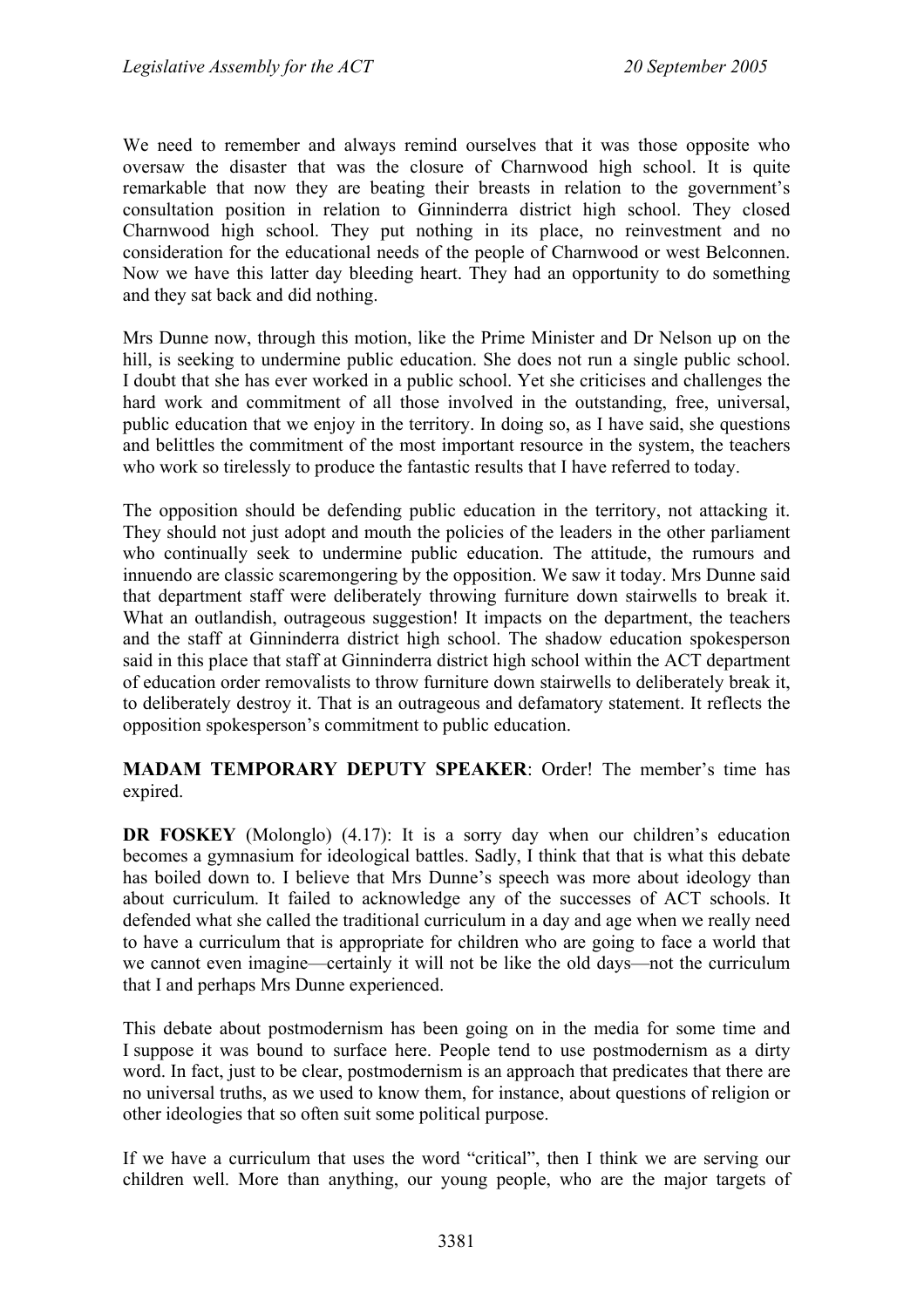advertising campaigns and who are going to have to fix up a lot of problems that we leave for them, need to be able to engage in critical thinking. Mrs Dunne used some very interesting and impressive language. I always like to see rich and colourful language used in this house. She said that we are talking about a cultural catastrophe and that that cultural catastrophe is being caused by our education curriculum.

Our culture is so much larger than what goes on in our schools. Our schools perform a really important role for young people. For many of them it is the safest and most stable part of their day. So if it works for them, then I think we are doing all right. Cultural change is not necessarily catastrophic. Blaming education for a cultural catastrophe, if there is such a thing, is driven by many things, not the least of which is the desire to profit out of our young people's spending power.

The ACT community can be rightfully proud of its education system and the achievements of our schools. We should be very careful not to talk down our education system. We do have to recognise that much of our very good infrastructure—and sadly it is getting less good every day—is an inheritance from the schools authority days. We used to be able to say strongly, "We have the most innovative education system in the country." We had a federal government that was willing to invest in that. Now what we are seeing, with self-government, is competing demands for resources and, of course, a federal government that has funding priorities that have not been good for our public schools.

The education system in the ACT is bigger than our public system, but I believe that Mrs Dunne was talking primarily about the public system. In this instance I am going to focus on the public system as well. Mr Stanhope reiterated some of the successes of ACT students compared with students in the rest of Australia. I will not repeat those, but I acknowledge them.

Mrs Dunne has children in the public system. I have a daughter in the public system. I moved to Canberra in the eighties so that my teenagers at that time could attend schools here. While there were individual problems in some classes, and that always happen for everyone, I am grateful that I had that partnership with the schools to help me bring up my children. When I came here I was basically someone who had been off in the bush for years. I would not have known a fax machine if I had fallen over one. Luckily there were people who did. I think that individually we can do nothing but praise the system. It is easy to talk about something in the abstract and say it is not working.

We should look at the traditional curriculum. At the outset, I must say that it is a postmodernist thing to look at a word like "traditional" and say who defines what traditional is, who defines the way people learn reading, writing and arithmetic. We all want our children to come out of the system knowing how to do those things. But when the system consisted of rote learning of times tables and spelling bees, children were not very good at arithmetic and they were not very good at spelling.

Indigenous children have always failed where the traditional curriculum is concerned. In fact, we know that they need a high level of intervention and a very special kind of learning in the classroom. I read of one teacher who found that the only way she could engage indigenous children, for whom school just seemed totally irrelevant, was to sit down with them, let them tell their stories and work with them in writing them down.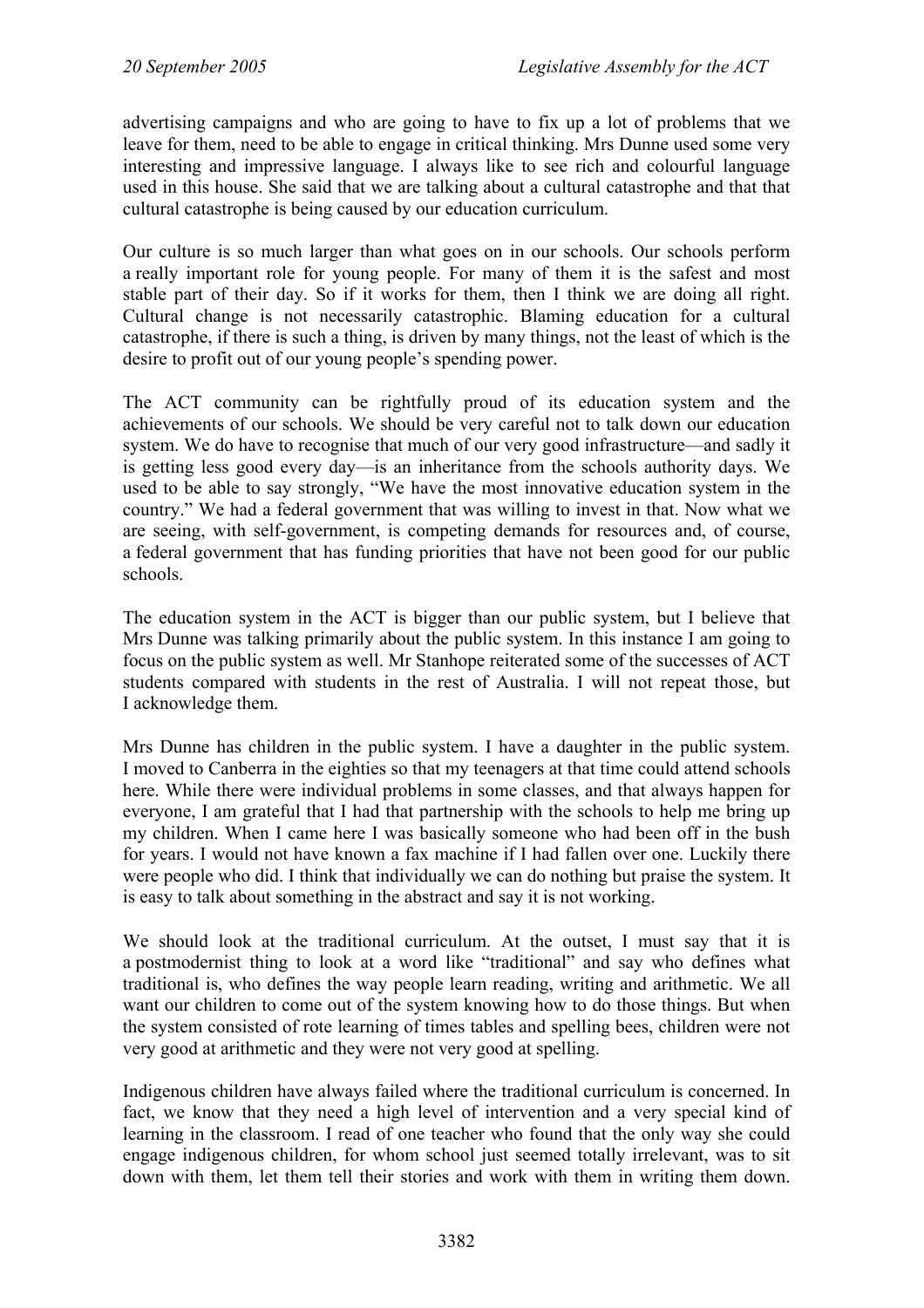Then they were doing something that was related to their lives, not two by two equals four. That did not really have a meaning for them. Sitting down and doing an exercise out of a grammar book would not have helped much either.

I do think that in the ACT we need to take our eyes off this idea of traditional curriculum, traditional outcomes, being good at English and maths, because some kids are never going to be successful in those areas. They are only going to learn those things when they are applied to things that they are interested in. I have argued for alternative and tech-based education, so that young people who do not like sitting down all day and doing bookwork can succeed at things that are useful in our society. Some of these things are the very skills that we bemoan the lack of.

There is a lot more that could be said, and I wish I had time to say it. I would have loved to get the call when Mr Stanhope did. I probably would have had more to say. Mrs Dunne really focused on curriculum renewal in her remarks. I welcome curriculum development if it enables us to expand our ideas of how children learn. I also welcome studies that are based on children's lives. I heard someone bemoaning the fact that children were being taught about text. The fact is that, until Harry Potter came along, a lot of young people did not read books at all. So we have to work with where they are.

If they are going to sit and watch TV all day, we have got to make sure they are critical of what they are watching and are not just open minds for advertisers to fill with desire, desire, desire. We need a holistic approach. That was the approach of the education committee when the Liberals were in government. Kerrie Tucker was the chair of the education committee and I am sure that that was a unanimous decision. It endorsed the fact that young people need holistic education. We have to understand that education does not just happen inside the schools and it is absolutely wrong to blame it for—

**MADAM TEMPORARY DEPUTY SPEAKER**: Order! The member's time has expired.

**MR PRATT** (Brindabella) (4.27): Mrs Dunne has brought this MPI on not because ACT education is in some disarray—of course ACT education is quite well regarded across this country—but because there is always room for improvement; there are some alarming concerns regarding curriculum and some other issues. That is why Mrs Dunne has brought this MPI on.

For Dr Foskey to blame Mrs Dunne and identify her as undertaking an ideological attack on education is a bit rich. There is no ideological ground left on education. Dr Foskey's constituency ideologically attacked education years ago. Of course, that has occurred here in the ACT as well as across the country.

Dr Foskey talks of cultural change being necessary, but if she were really objective Dr Foskey would identify that as cultural deterioration. For Dr Foskey, talking about traditional standards is clearly like pointing the bone as she shrieks in despair. We are talking about standards, Dr Foskey—tried and tested standards by which our children are prepared to be good citizens of our nation.

The Chief Minister got up and attacked the opposition and said that we attack education. In fact, we defend education. As I was saying, we are always striving to see whether it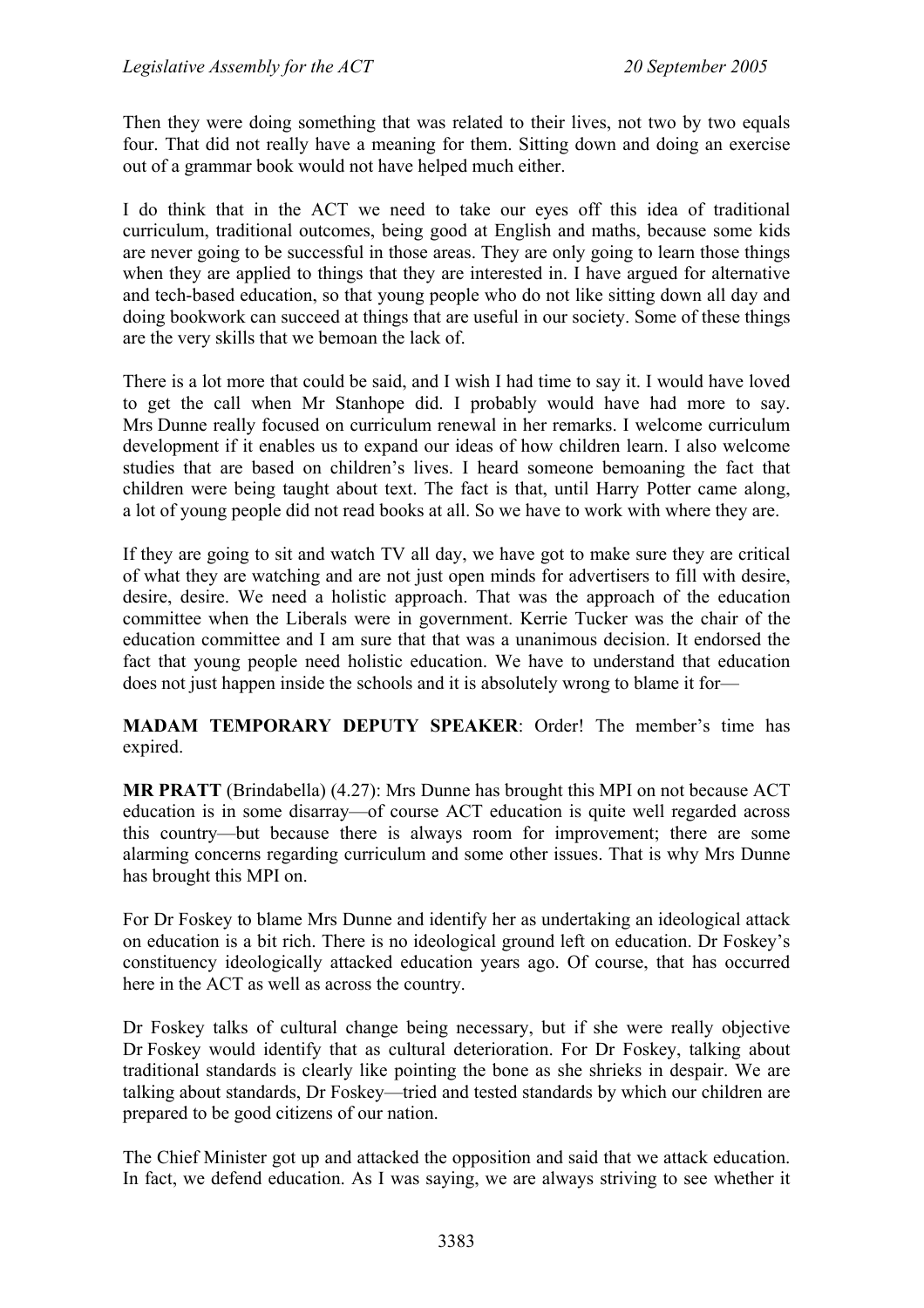can be improved. That is the aim of this MPI. In fact I listened to the Chief Minister speak for seven minutes about how we had apparently bagged out education. He spent seven of his 15 minutes ranting on about the opposition bagging out education. So much for his benchmark speech! It was full of padding!

The current government is doing little to resolve the deep-seated problems that we see in the public education system, not only the standards of education themselves but the culture in which that education is delivered. I want to address both of these issues in my speech this afternoon.

If we look at the concerns of Kevin Donnelly, a noted educationalist, about our national curriculum-based education system, we see there are some serious faults in this approach. Donnelly says:

First, we need to acknowledge the mistakes of the past and make sure that they are not repeated. Instead of adopting education "fads" like "whole language" and "fuzzy maths" we need rigorous, academic standards.

Instead of destroying history and literature by reducing education to a child-centred, process approach we need to identify essential knowledge, understanding and skills that all students have the right to learn.

He goes on to say:

Second, we need to identify "best practice" in terms of what is happening internationally. Academics and teachers in the USA argue, to be successful, that curriculum should:

- Be related to specific year levels instead of covering a range of years;
- Acknowledge the central importance of the academic disciplines:
- Be benchmarked against the world's best equivalent documents;
- Incorporate high stakes testing and remove students' rights to be automatically promoted from year to year—

in other words, go through the gate before a student then progresses to the next level of education—

• Be specific, easily understood and measurable.

That is what Donnelly says about curriculum. In fact, I would say that his arguments have a lot of merit. I would challenge this government to take notice of those and to add those to the mix.

In the ACT, for example, in budget paper 4, page 389, in "Strategic indicators—student performance", we read that ACT students "participate in the Trends International Mathematics and Science Study (TIMSS)". We also read that ACT students "consistently achieve high levels in reading, writing and numeracy assessments against national benchmarks". That is what TIMSS says. Yet if we look at this performance against international benchmarks, as opposed to just national ones, we see that things could certainly be improved.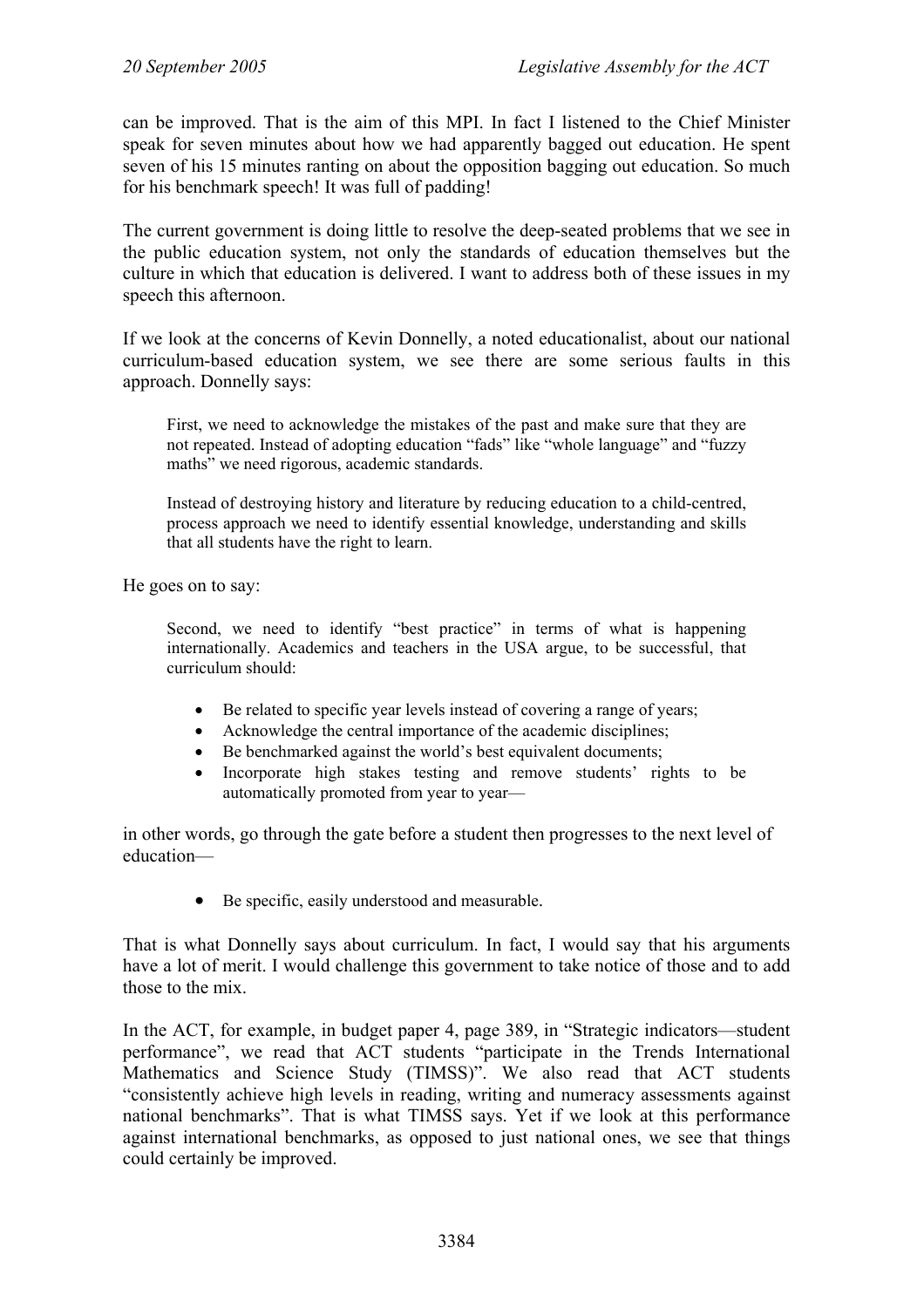The Chief Minister got up and talked about Australian benchmarks and ACT performance against those. Let us again look at what these TIMSS benchmarks are and let us look at some others. In the latest survey, Australian year 8 students received a score in mathematics of 505 points. The ACT, on average, scored 538—certainly above the Australian average. This is certainly above the general international average, too, of 467 but is well below the Singaporean average of 605.

In addition, whereas the percentage of children reaching the advance benchmark in Singapore is 43 per cent, in Australia it is just 7 per cent. That is the telling factor, not that we are above the international benchmark—and yes, we are above the Australian benchmark. The fact is that a very small percentage are in that catchment group that achieves that rating. What the opposition wants to say is that we need to have a look at the entire student body, not just that top performing echelon that are clearly achieving well.

Our education minister, Katy Gallagher, defends the current system on the grounds that it is more cooperative and team based, but this is not conducive to mathematics training. In fact, the minister's representative on education Ms Strauch, in estimates hearings, has advised that Singaporeans place much more emphasis on content and less on a cooperative, team-based approach than Australia. She said:

 … there is a whole variety of approaches being used … a combination of rote and cooperative learning.

I refer to the estimates transcript, pages 919-920.

According to the minister, the ACT curriculum is "relevant as possible to the world in which these kids live". She also said

There is a whole range of skills that we try to promote and foster through the delivery of a comprehensive curriculum.

Yet mathematics training requires a traditional approach, a much stronger approach, according to the indicators and international benchmarks against which we can measure. As Donnelly argues—going back to Dr Donnelly again—whether curriculum developers in Australia, and I would also say the ACT in that sense, adopt a syllabus, a standards or an outcomes approach will profoundly affect what is taught in our schools over the next 10 to 20 years and therefore could dramatically affect the education that is provided for our kids with which to compete in the international global environment.

Therefore, this government must seriously consider where the ACT's education system is heading in all their airy-fairy ideas about curriculum. They need to get serious about this issue and look at the ACT's education standards in light of the international arena, not just the national sphere. I repeat: they need to look at it against the performance of the top echelon of our students versus the middle and lower echelons of our students. That is the benchmark we should be exercising—the middle and lower echelons of our students' performances against national and international standards. And they are not doing that.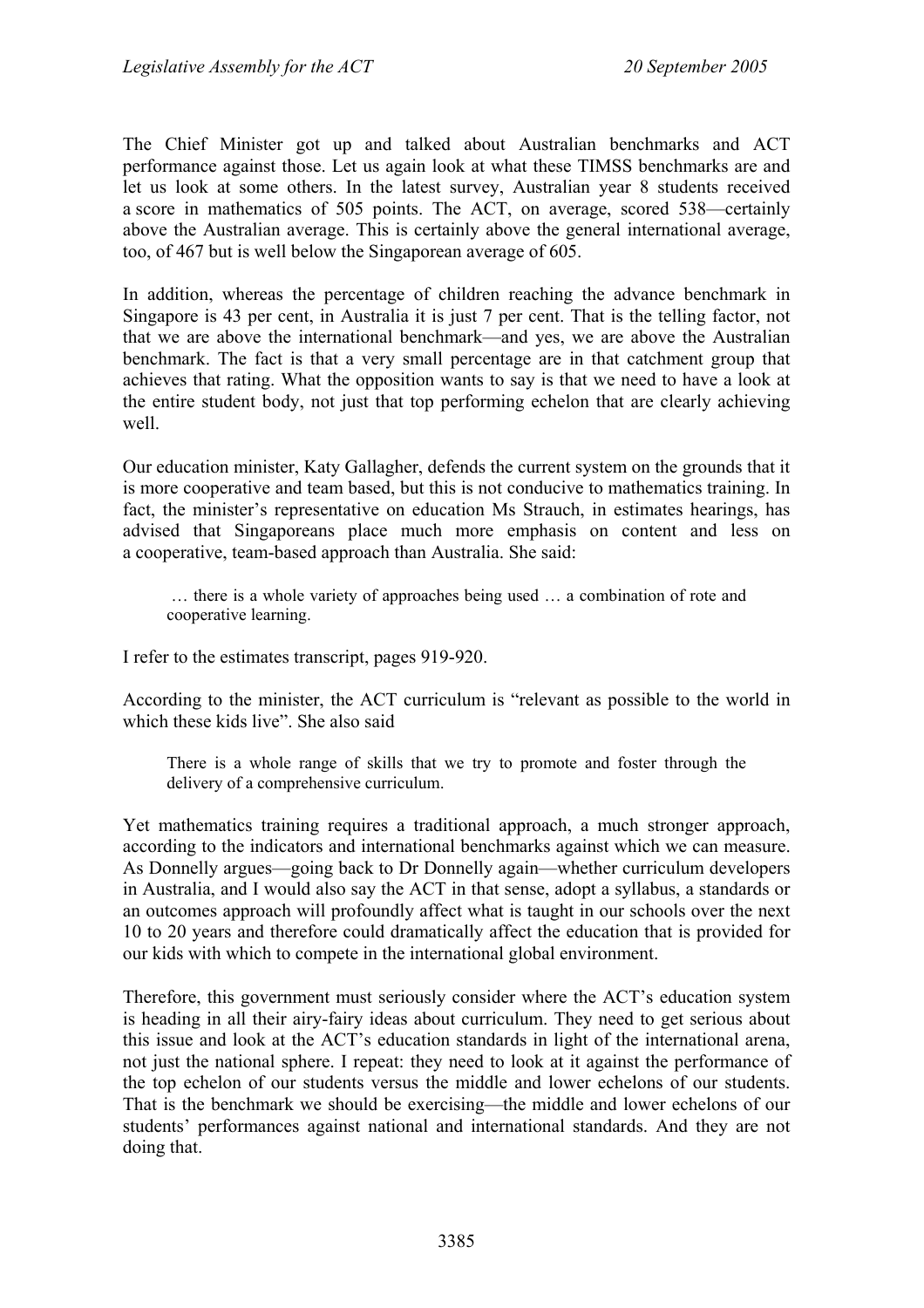The second issue I would wish to focus on is that a culture of respect also needs to be dramatically worked on if we want our kids to get the full benefit of the curriculum. Our teaching and learning environment must not only adopt the correct approach to curriculum but must be enabled to cultivate a culture of respect. Then that holistically addresses our education system for both educators and students alike. This is fundamentally necessary for two reasons: one, to prepare our children to become good citizens; and, two, to clear the way in terms of a safe and clean teaching and learning environment to allow our children to properly engage with and exploit the curriculum. This encompasses a number of areas.

The government has certainly made some headway in a number of these areas. They have certainly made some headway but there is a long way to go. We know that. We know that there is a long way to go in trying to improve these areas. Certainly the safety of teachers as well as students, certainly the bullying aspect, needs to be further addressed.

Thirdly, both principals and teachers need to be supported against the culture or what is now an indiscipline and disrespect. The department needs to provide better measures to take care of those issues. As I say, fundamentally, if we can sort out in our schools this culture of respect so that our children better respect their teachers and their teachers are therefore given more space and more manoeuvre space to focus on their teaching skills, it is going to be a win-win; kids will learn better; they will be able to focus better; and they will be able to exploit that curriculum. As we say, as I finish, the curriculum itself has a lot of holes in it. It needs to be improved if we are going to pull up the bottom echelons of our students as well as exploit the successes of that top echelon.

I commend this MPI. I suggest the government needs to have a look at a whole range of these issues. There is a lot more that can be done with education in the ACT.

**MS PORTER** (Ginninderra) (4.37): I am grateful to Mrs Dunne for providing me yet again the opportunity to speak about the strength and vitality of education in the ACT. As Mr Stanhope indicated, this government has consistently demonstrated this commitment to the education of our young people.

As Mr Stanhope said, one only needs to explore the 2005-06 budget handed down in May this year by Mr Quinlan. This budget, as we have concluded in this place, was one of responsibility. It was a budget that committed to and affirmed the value of service delivery in education and in health. I would like to quote a sentence from these papers which articulates the government's commitment to education:

The government is committed to maintaining a well-educated community by ensuring that all students have access to quality education regardless of economic circumstances.

If you think about this sentence in the context of Mrs Dunne's grossly damaging crusade against the government's commitment to excellent public education in the ACT, in Ginninderra in particular, you will see it sits in stark contrast. While the government realises its vision by ensuring that facilities and services at the disposal of ACT public school students rival any school in the country, Mrs Dunne provides no mechanism for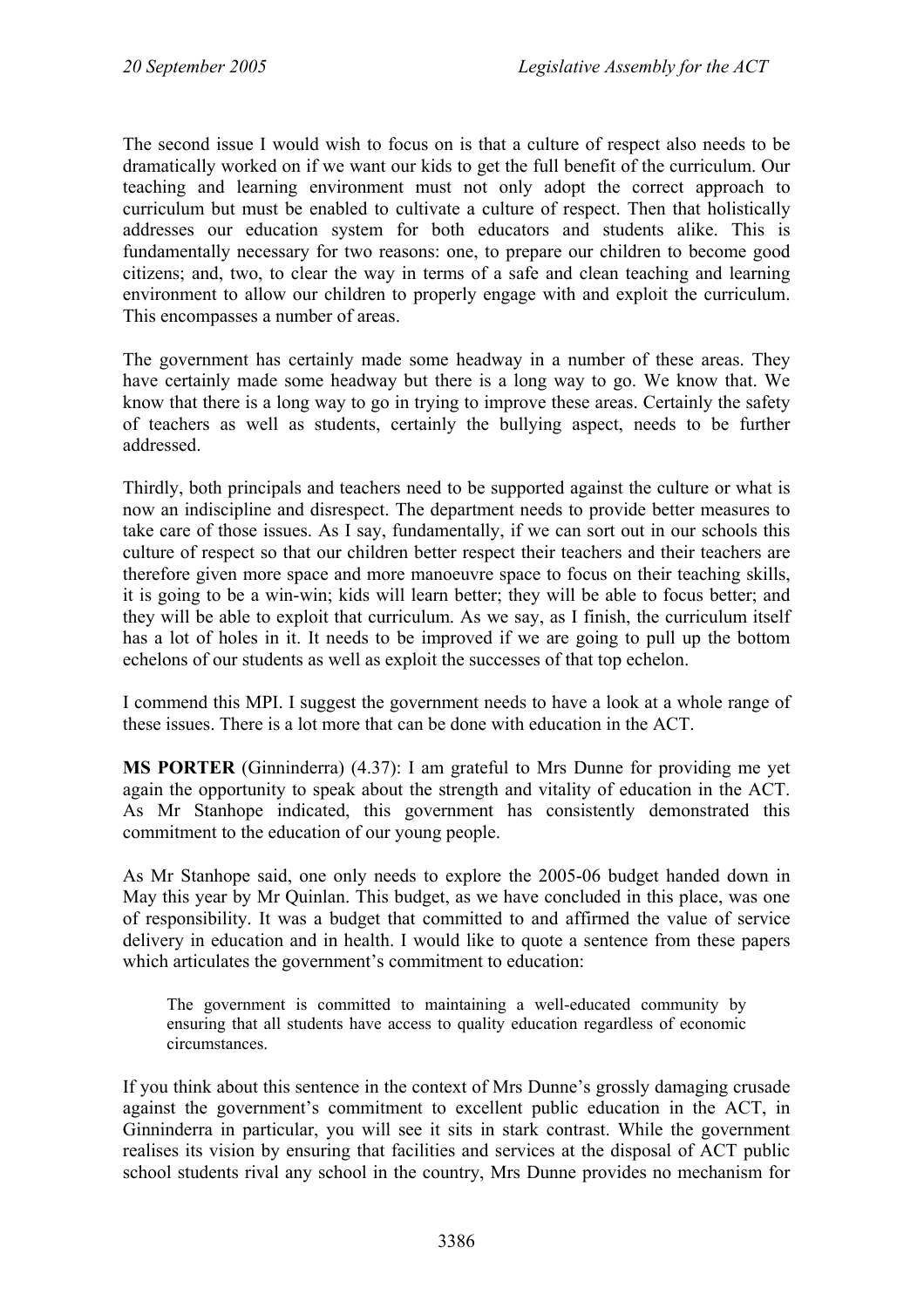the maintenance of our education community and no mechanism for the investment in our children's future.

Public schools are the lifeblood of our system because they provide opportunities for students to receive a quality education regardless of their financial circumstances. We must invest in our public schools so that students who emerge from them have every opportunity to contribute to the continued intellectual and economic growth of our society and to ensure that they have optimum life chances.

This morning, during the debate on the Tree Protection Bill, our would-be opposition leader talked about investment in the growth of our community and the government's role in stimulating long-term growth. Education is the mechanism to achieve this growth. We must invest in the future prosperity of our society by investing in our children.

I encourage those opposite to speak up about education in their party room because this debate needs to happen. We need some positive ideas coming from the other side, rather than this reactionary rubbish, to effectively engage in a debate about future directions. We need all sides to bring worthwhile proposals and agendas to the table.

In the time I have been in this place, I have rarely seen anything but reaction from the opposition. Where is their policy? Where is their constructive feedback? Where is their firm commitment to improving education outcomes? We may well ask. However, I understand that we cannot sit around and wait for this opposition to engage. We must, as a government, make the commitment to students and to future generations of students. And we have made this commitment. We have committed over \$400 million in government school education in the ACT during the 2005-06 budget process, a record amount, because we believe in the future of our children.

I am delighted to say that this investment is producing the intended results for our ACT children. One only needs to look at the performance of ACT schools in the 2003 national benchmark results recently released by the education minister to see the very real success of the Stanhope government's initiative in the area of education. Mr Stanhope has been referring to some of these results. They demonstrate the high quality of education in the territory. We do well to reflect on these results.

In the area of reading in years 3, 5 and 7, ACT students ranked highest or second highest in Australia. Particularly pleasing was a significant improvement from previous years for year 5 reading, with 96 per cent at or above benchmarks, the highest percentage in Australia. Further, the ACT has maintained the trend of previous years, with at least 95 per cent of ACT year 3 students achieving at or above the benchmark standards for reading and numeracy.

In the area of writing, there was considerable improvement in the 2003 results, with 94 per cent of years 3 and 5 students, and 93 per cent of year 7 students, at or above the benchmark. Across the board, the ACT year 7 benchmark results in 2003 for reading, writing and numeracy were among the highest in Australia. These results extend to the program for international student assessment administered in 2003. Based on 15-year-old students, the ACT ranked first or equal first in mathematics, reading, science and problem solving. I think you must agree this was an outstanding result. How Mrs Dunne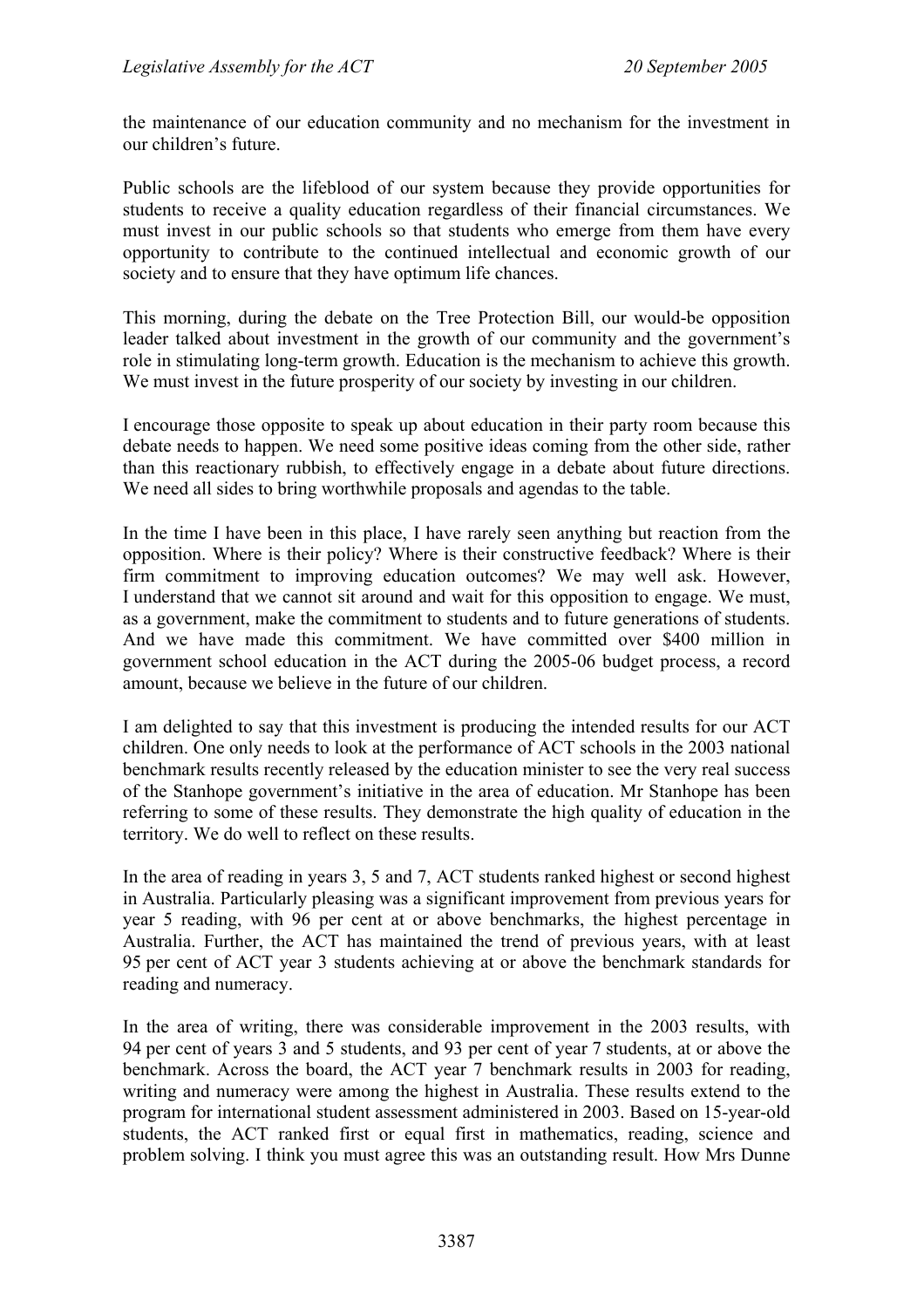can say that this government is allowing public education in the ACT to go backwards defies logic.

When the Stanhope government came to office, the ACT education system was suffering from years of neglect and underfunding; maintenance of infrastructure had long been abandoned; and teachers were paid ridiculously low salaries. Yes, for sure, it was going backwards. And now we can stand in this place and reflect on some of the most talented and best-paid teachers in the country, students who are ranked among the most talented in the world, and the fulfilment of an \$8.3 million Stanhope election commitment to improve the state of the ACT school infrastructure.

We can do this because successive Stanhope governments have recognised the need to invest in our future and the future of our children. We have invested heavily in school infrastructure and curriculum innovation, and we have committed to the long-term success of ACT students.

Every Canberran is a stakeholder in the future of our territory. Accordingly, we all have a responsibility to invest in the future of our young people. The ACT government and teachers across the territory have committed to fulfilling this responsibility. It is about time those opposite did the same.

**MR STEFANIAK** (Ginninderra) (4.44): What a load of nonsense that was in the prepared speech by Ms Porter. I will have her know that the ACT education system, which does have some problems, which Mrs Dunne and you, Mr Deputy Speaker, have highlighted today, is fundamentally a sound system and was certainly left in a fundamentally sound state by the previous government.

I will clarify one matter the Chief Minister raised in his rant, and that related to Charnwood high school. Unlike at Ginninderra district high school, where community consultation occurred after the decision was made, Charnwood high school did go through a consultation process. There were a number of alternatives suggested there. I remember that at the time I hoped they would pick the twinning arrangement with Melba, which was one of the options they looked at. They did not; they opted to have the students go, largely, in the end, to Ginninderra district high, although some went to Melba. Far from not being assisted, they were provided with, I recall, about two years travel assistance and other measures to ensure that their relocation was as smooth as possible. It is important for you guys to get your facts right.

I was disturbed recently to see the P  $&$  C lament that fact that about \$100 million worth of maintenance needs to be spent on our schools. Yes, Ms Porter, some of that might go back to the previous government. But you lot have been in now for some four years. This is, in fact, the second Stanhope government and you cannot hide behind things that may or may not have occurred in the dim and distant past; you have to take responsibility now for your own actions. It is disturbing to hear such reports from the P  $&$  C in terms of some of the physical problems our schools suffer.

Ginninderra district high, which, I do recall, got a revamp in about 1997-98 as a result of a joint venture we took with the commonwealth, has appeared to me, in the times I have gone there in the past couple of months for those two public meetings, to have a very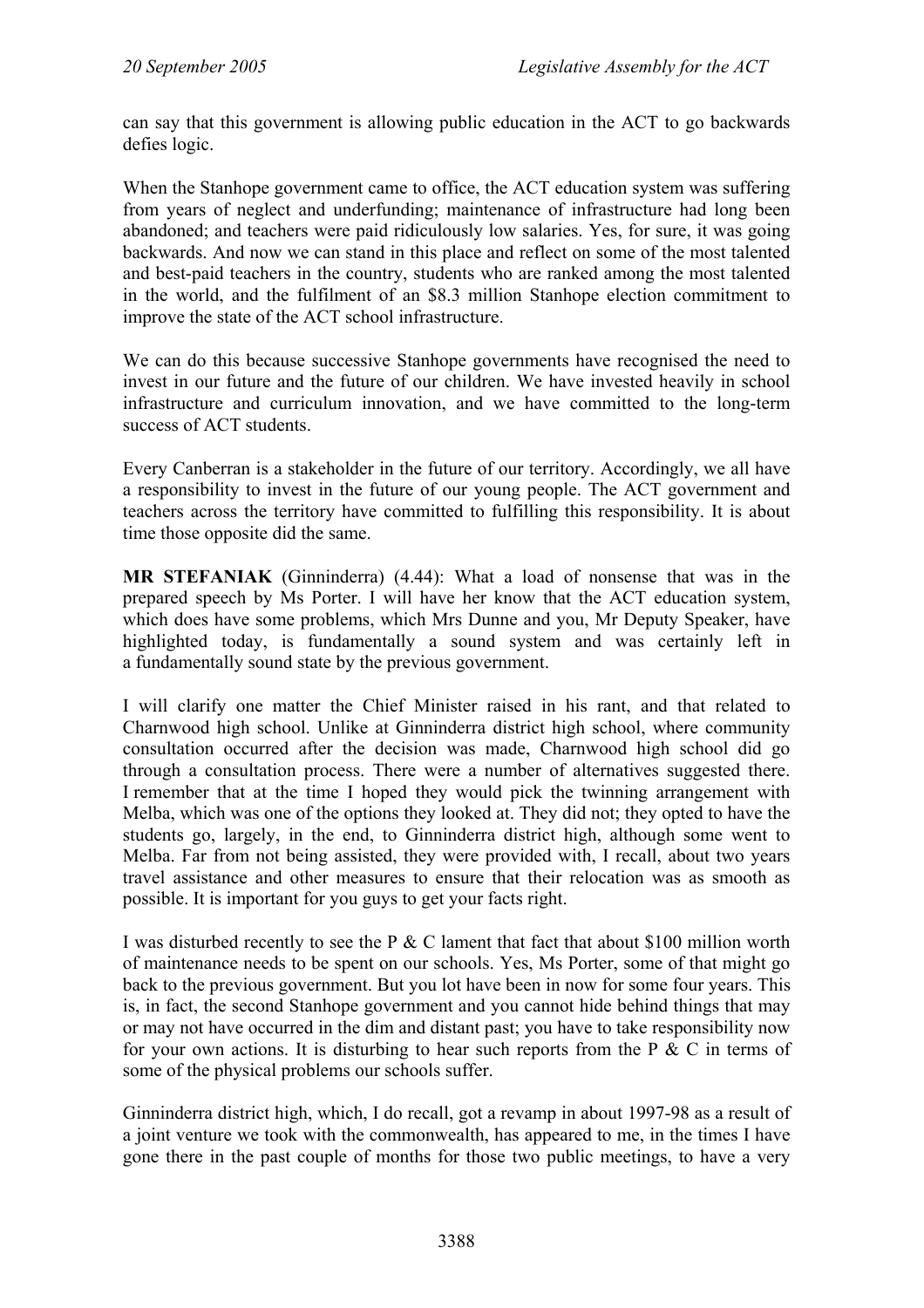rundown look about it. Maybe that is a precursor to your government's decision to close it. When I talk about physical problems, I mean the physical state of the buildings.

I am also concerned to hear reports from some of the schools that programs in relation to physical education for students are not being—

**Ms MacDonald**: On a point of order, Mr Deputy Speaker: the time for the debate has expired.

**MR DEPUTY SPEAKER**: In fact, it has not. Carry on.

**MR STEFANIAK**: Thank you very much, Mr Deputy Speaker. I am also concerned to hear reports in relation to the growing problem of obesity in our schools and the fact that the standards set down by the department and set down by governments are—

**MR DEPUTY SPEAKER**: The time for debate has concluded.

# **Tree Protection Bill 2005**

Debate resumed.

**MRS BURKE** (Molonglo) (4.47): Before lunch, I was saying that the government should scrap this crock of legislation—legislation that I fear has now become so bolted on that it needs to be rethought. I think it was Dr Foskey that made those comments.

I had a chance over the lunch break to think how we might assist the government overcome the dilemma of informing all Canberrans about the legislation. The answer, to me, is obvious: send a copy of the 96-page bill to every Canberra home. That would resolve the issue. This would ensure that the government could wash its hands of the matter and once again put the onus back on the Canberra community.

The Minister for the Environment before lunch scoffed and laughed, saying he is amending the legislation of the former Liberal government—legislation, I should add, that was so badly hijacked by the Greens and Labor that it lost its true intent and purpose as proposed by the Liberals at that time. So let the Minister for the Environment not forget that one.

Moving on: it will be crucial to also highlight to the general public—page 9, part 3, proposed section 13 (2) (a)—the finer nuances of pruning in order that they do not break the law by mistake. My colleague Mr Mulcahy alluded to that, where people may fall into a trap merely because they do not know the ins and outs of this very intricate Tree Protection Bill. This of course must be done also in accordance with AS4373. Perhaps we should also explain to the Canberra community what exactly AS4373 is. Also for good measure, we could throw in a copy of that for every household, for the Canberra gardener.

As I and other members have alluded to earlier today, if the impacts of this legislation were not so serious for the Canberra community, it would be funny. I also see a real problem with this, setting neighbour against neighbour. The requirements are simply nonsense. Search warrants, powers to enter premises, power to seize things. Excuse me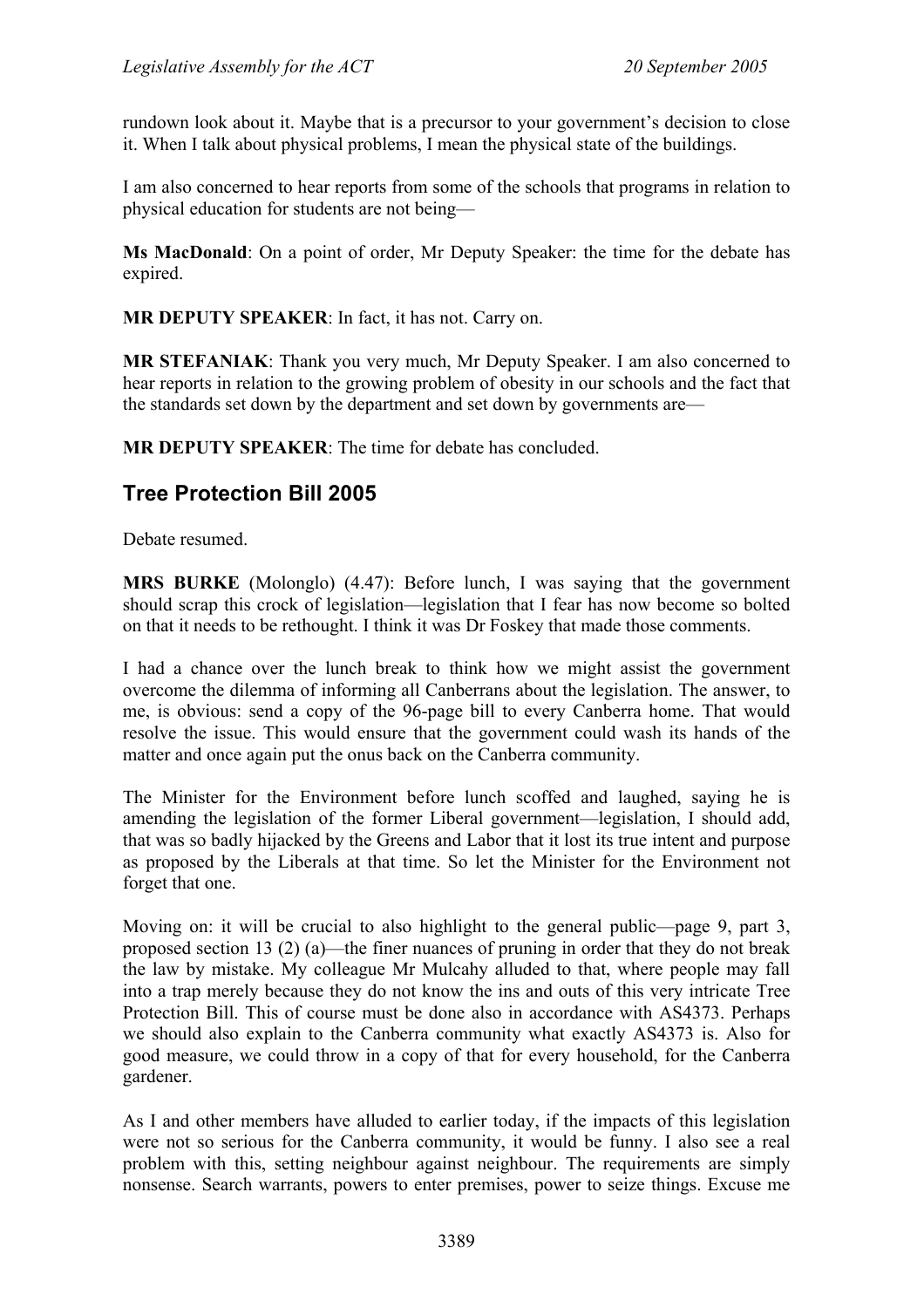but—and it concerns me—is this about trees? Come on! Powers and search warrants what are we coming to?

One would surely have to ask: on what grounds would a person be required to ask for permission from the conservator to remove or cut down a tree? Is it for the protection of the person against action, be it from a neighbour or from government or whoever, given that no permanent tree register exists at this time? Is it simply power playing or is it over-governance, as I alluded to? This legislation—and I will finish on this—is now embarrassing, and the government should seriously put down their pride and repeal this bill. We will not be supporting the bill.

**MR STANHOPE** (Ginninderra—Chief Minister, Attorney-General, Minister for the Environment and Minister for Arts, Heritage and Indigenous Affairs, and Acting Minister for Education and Training) (4.50), in reply: I will close this debate at the in-principle stage. I thank members for their contribution to the debate.

I must say that much of that contribution was made in apparent ignorance of the fact that the legislation that we are debating today certainly is a new scheme, a new scheme that was born out of the existing interim legislation that was legislation of the last Liberal government. In fact, it was the product of the then Minister for Urban Services, the now Leader of the Opposition, Mr Brendan Smyth.

It has been a matter of some amusement to me, I have to say, to see Liberal speaker after Liberal speaker attack the legislation of their now leader when he was Minister for Urban Services and the scheme which he put in place. I notice that the last three speakers for the opposition have each spoken about this dastardly, draconian, uninterpretable AS4373, the Australian standard in relation to the pruning of trees. Who introduced it? Who introduced Australian standard 4373 into our tree legislation and the schemes that operate in the ACT? Mr Mulcahy smirks, slaps his chest and says, "Not me," but he knows it was his now leader.

I notice that the Liberal speakers who spoke in this debate are predominantly in the non-Smyth faction. One after another, Mrs Dunne, Mr Mulcahy and Mr Seselja, the non-Smyth faction, the dream team, got up and seriatim, in serial, bagged the process which their now leader put in place in the interim tree scheme in the ACT, including down to the detail of this obscure Australian standard 4373 that nobody will know about and that we have to letterbox everybody about. Who introduced Australian standard 4373 into the tree legislation of the ACT? Mr Brendan Smyth, the then minister.

It would be interesting to reflect, at our leisure, on the contributions of members of the opposition in this particular debate on the legislation which we are debating today, which is the replacement legislation for legislation introduced by their leader and which is legislation that refines the scheme. I congratulate the previous government for the introduction of the interim tree protection legislation; it was vital at the time. The Liberal Party, in government, recognised the importance of a tree protection regime. It introduced that as interim tree protection legislation. We have taken four years of experience of the operation and application of that particular scheme and we have introduced refinements to it.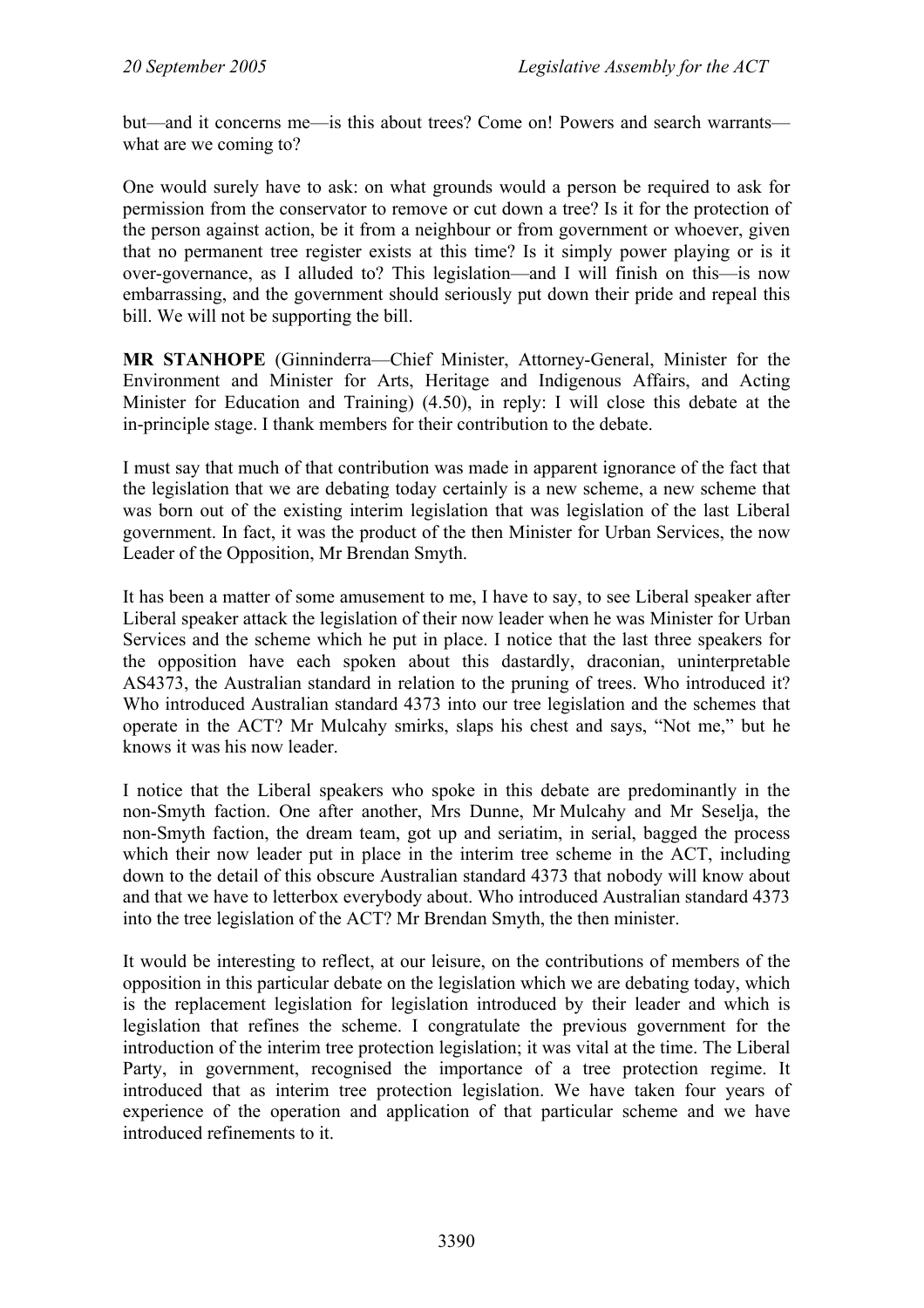It is interesting, in the context of the comments that have been made by the Liberal Party, that their major concern and their reason for refusing to support this legislation is that it is too draconian. One of the fears that the government had in facing the electorate and the chamber with the new legislation was that we would be accused of going soft on tree protection. Far from it. Here we are being slated for being too tough, too draconian on a scheme that essentially we are introducing to ameliorate some of the, we believe, unintended harsh consequences of the interim scheme. The legislation we are debating today—and this is obviously not understood by anyone on the opposition side or within the Liberal Party—ameliorates unintended harsh consequences of the interim tree legislation scheme introduced by the last Liberal government. This scheme ameliorates the harshest aspects.

This scheme that we are debating today is designed to ensure that people going about the normal enjoyment of their homes, their land, their backyards and front yards, their streetscape, do have some capacity to control particularly dangerous trees or trees that impact severely on their amenity or their capacity to enjoy their homes. That is what this scheme does. It seeks to balance the aspirations that people have to be able to enjoy, in safety, their homes and to deal and live with their particular house, their front yard, their street verge, in a way that enhances their enjoyment of their homes and does not endanger them, their properties or their families. That is the balance, on the one side.

The balance that we are seeking to achieve is to protect significant trees, which will be registered trees, and to protect particular landscapes, urban forests, whatever you might describe as the overarching treescape of the territory. That is the legislative design inherent in the bill we are discussing today.

As I say, you would not know, from the contributions made from the other side, that we are generally ameliorating the harshest, the most inflexible and the most administratively complex and difficult aspects of the existing scheme; we are toning it down; we are making it workable; we are removing the hard edges; we are allowing people a greater say, a greater autonomy and a greater independence in relation to trees around their own homes in particular; and we are smoothing the administrative arrangements in relation to, particularly, greenfields development sites and other development areas within the territory. Nevertheless, we are ensuring that we do protect that full range of significant trees, as defined, across the whole of Canberra.

In that context, we have created a hierarchy of trees. We will go through the fairly significant process of identifying, tree by tree, street by street, suburb by suburb, significant trees. And we will register them—a legal regime designed to protect to the utmost, within reasonable limits prescribed within the legislation, those registered trees. We will look ultimately at the requirements of designating those tree management areas to deal with a treescape as such; an urban forest which might be under particular pressure or be of particular significance; a significant part of the essential tree landscape of individual streets, suburbs and areas of Canberra. We recognise how important it is that we monitor and continue to assess the health and welfare of those urban forests, so called.

In that context, it is very pleasing that the Department of Urban Services has sought expert advice from the Australian National University on how to quantify the economic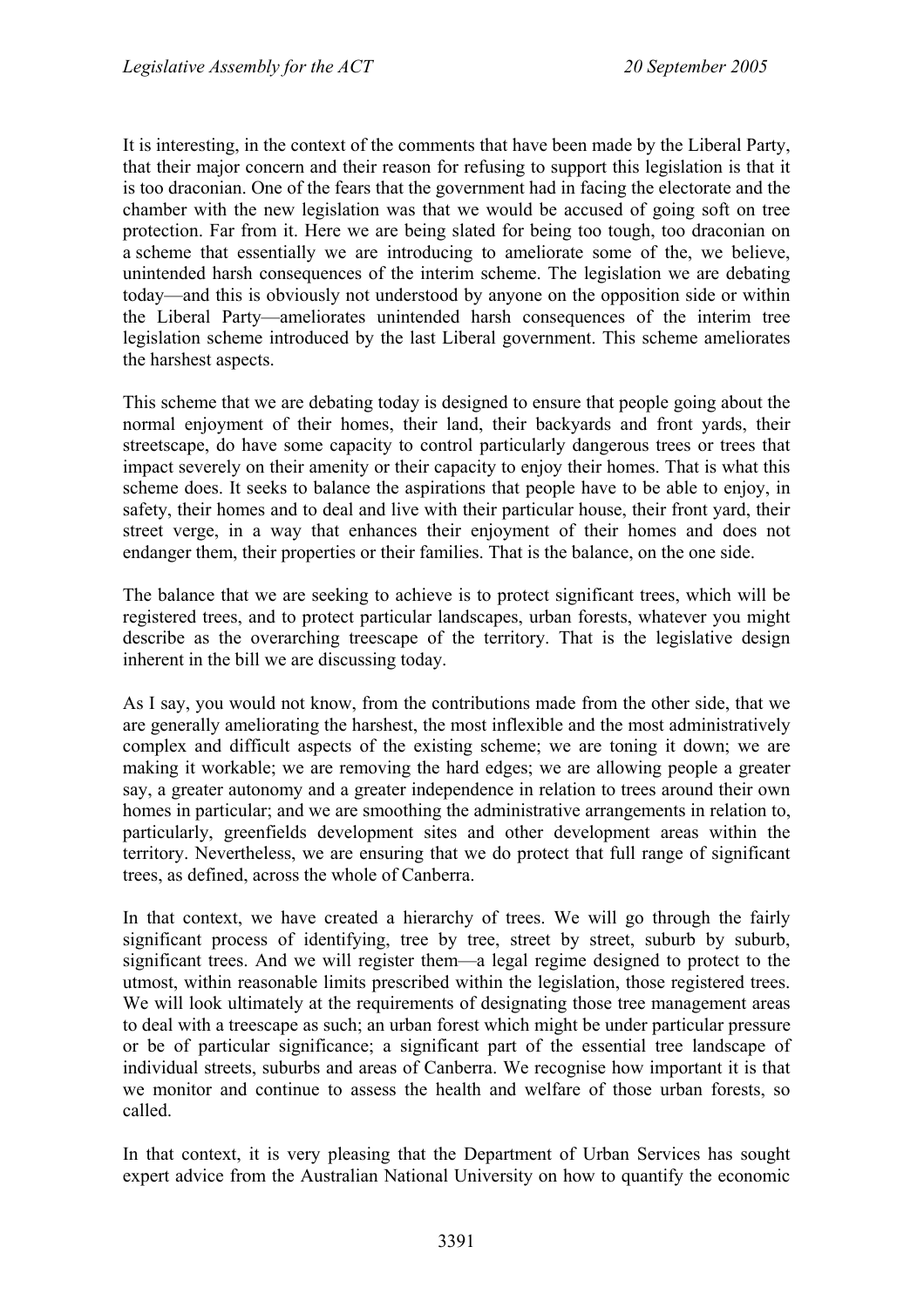and environmental benefits of urban forests and how to best ensure that we maintain that part, or that feature, of this city. It is a very significant feature of Canberra, a part of its liveability and a valuable component of Canberra's sustainability.

It has to be said that over the past four years, since the introduction by the previous government of the tree protection interim scheme, it has, quite successfully and to the chagrin of many, reduced the unnecessary loss of trees and wholesale block clearing that was perhaps associated with development prior to the introduction of the scheme and that has essentially and ultimately led to its introduction.

We all acknowledge the sense of the legislation, which the Labor Party certainly supported at the time. It was legislation that was necessary. Our experience shows us, and has shown us, that it is harsh and a bit unbending and does impact on the quiet enjoyment by some people of their homes. In that context, we have looked for another way, a way that is not quite as inflexible, a way that achieves the ultimate aim: we identify our significant trees; we put them on a register; and, once registered, it allows a degree of certainty in relation to their future management.

Secondly, we will develop tree management precincts where we believe that our urban forest is at particular risk of degradation. And we will manage those tree management precincts to ensure that we limit the unnecessary loss of established trees and the consequent erosion of that particular forest.

In those tree management precincts there will be another species of tree, namely, the regulated tree, as opposed to the registered tree. Acknowledging that this is quite detailed, time-consuming work and that resources are tight and limited, it will take Environment ACT some time to do the necessary detailed audit that will allow us to identify all the trees that should be registered and become registered trees according to the register.

We are allowing a transition phase of two years, essentially, during which time we will designate all suburbs as tree management precincts until we get the work done. Progressively, of course, we will go from wholesale tree management precincts to a registration process.

We have also been very conscious of the need to ensure that the tree management regime meshes as seamlessly as possible with the plans, the work and the operations of ACTPLA, the planning authority. We have done that. Some of the amendments that I have proposed today go to those issues as well.

I look forward to debating some of the detail of that in the detail stage. There has been some significant comment made in the debate about issues going to disallowable or notifiable decisions or instruments and issues in relation to strict liability offences. The government has looked at the scrutiny of bills report in relation to that. The government has taken advice on appropriate responses in relation to strict liability. We concede on a couple of those; we maintain our position in relation to the vast majority.

In relation to some of the other proposed amendments, we believe they are unnecessary and do not add to the integrity of the overall package. The government will be opposing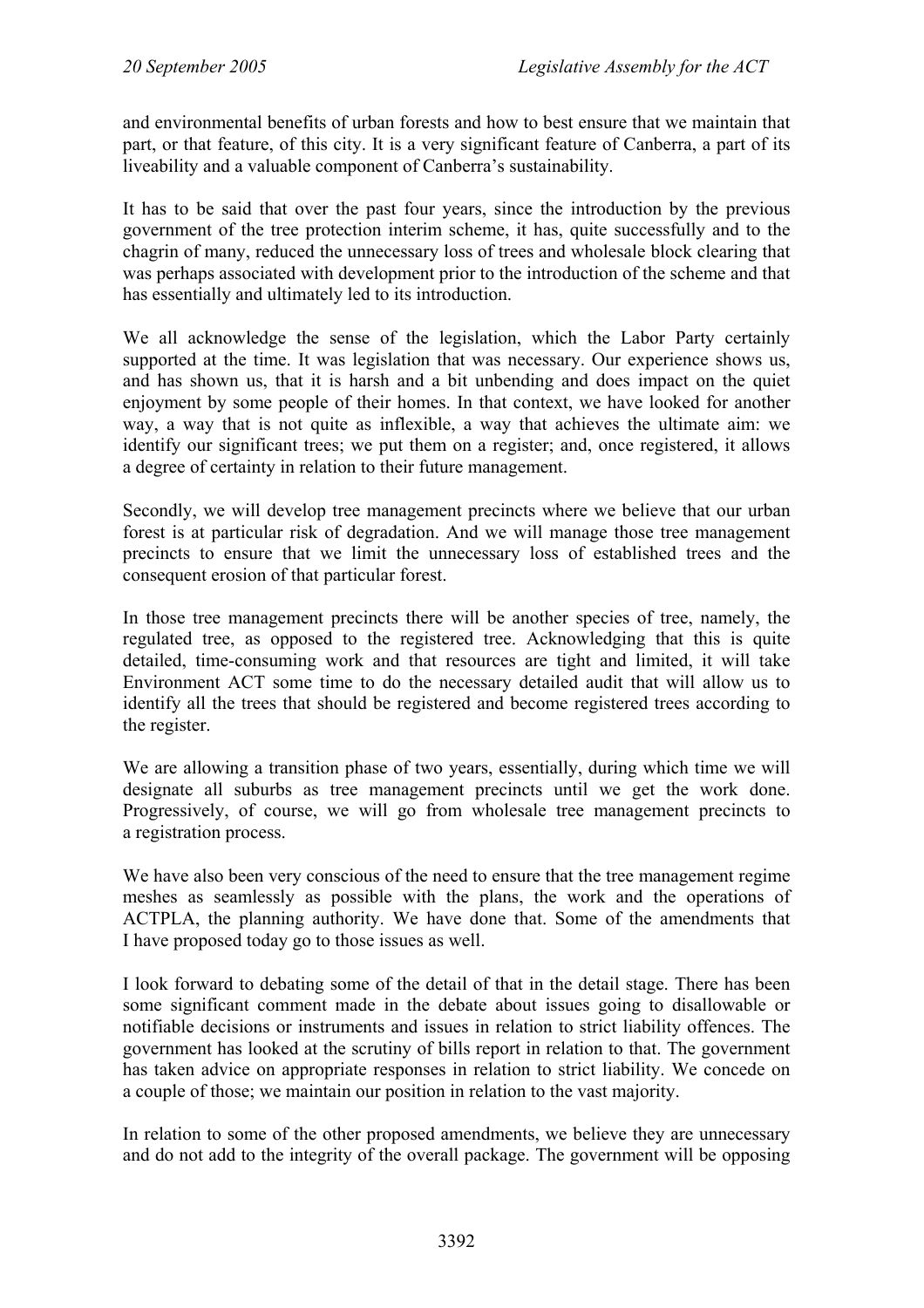those. But I look forward to the debate on those individual amendments as we get to the detail stage.

At this stage I thank members for their contribution. I think it is a matter of enormous regret that the opposition will not support this bill. It sends a signal that they are not interested in protecting the essential nature of Canberra; they are not interested in protecting significant trees; they have walked away from the importance of this legislation; they do not believe it is important or that there is value in protecting significant trees; and they are not interested in protecting the overall urban landscape, a vital part of the appearance of Canberra, namely, the fact that we are the bush capital and that urban forest is a very significant part of the amenity of the place. It is a real pity that members of the Liberal Party have not found it in themselves to support this very important and vital legislation—legislation that I know the vast majority of Canberrans support absolutely.

Question put:

That this bill be agreed to in principle.

The Assembly voted—

Ayes 9 Noes 6 Mr Berry Mrs MacDonald Mrs Burke Mr Stefaniak Mr Corbell Ms Porter Mrs Dunne Dr Foskey Mr Quinlan Mr Mulcahy Mr Gentleman Mr Stanhope Mr Pratt Mr Hargreaves Mr Seselja

Question so resolved in the affirmative.

Bill agreed to in principle.

## **Detail stage**

Clauses 1 and 2, by leave, taken together and agreed to.

Clause 3.

**DR FOSKEY** (Molonglo) (5.07): I move amendment No 1 circulated in my name *[see schedule 2 at page 3416].*

This amendment proposes to amend clause 3 (1) (a) of the bill, which deals with objects of the act, to omit "exceptional" and substitute "significant". The clause, which now reads "to protect individual trees in the urban area that have exceptional qualities" would read "to protect individual trees in the urban area that have significant qualities".

Essentially, this amendment broadens the scope of the legislation and I propose it for two reasons. First of all, the word "exceptional" places a high threshold. There is no existing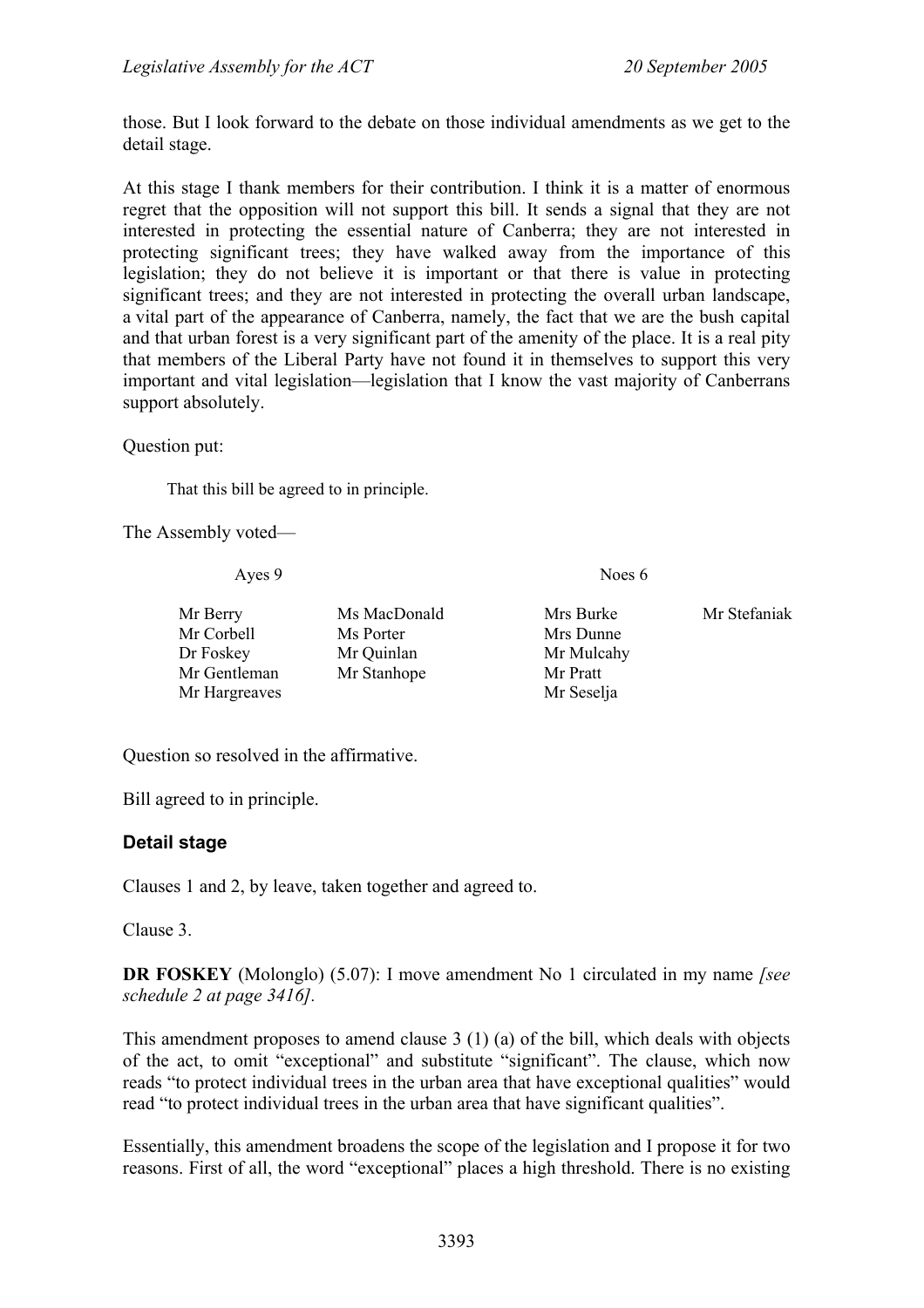definition of exceptional and it is not defined in the legislation, whereas the community already understands "significant". It is used in the act this bill is replacing. In fact, without a proper definition, exceptional is quite a problematic word because exceptional means different. It implies better; it indicates unusual. So there is a lack of clarity about the criteria by which exceptionality will be determined. I do not believe that there have been any problems with the use of the word significant in the existing tree protection legislation. I believe that the community understands the word significant. I do not see any reason why the word exceptional has been chosen for this legislation.

**MR STANHOPE** (Ginninderra—Chief Minister, Attorney-General, Minister for the Environment and Minister for Arts, Heritage and Indigenous Affairs, and Acting Minister for Education and Training) (5.09): The government will not support this amendment. The amendment would affect the objects of the act, which describe the intent of the legislation. We take the point that Dr Foskey makes that the change, on its face, is insignificant to the operation of the act. It would, on one interpretation, actually lessen or lower the degree of status of registered trees.

We can have debate around whether exceptional is superior to significant or significant superior to exceptional, but I think it is open to the government to argue that the proposed amendment would, in fact, lessen the degree of status of registered trees. Essentially, it is a semantic argument about the use of significant rather than exceptional. We do not believe the amendment would necessarily enhance the legislation. The government sees no reason to support the amendment.

**MRS DUNNE** (Ginninderra) (5.10): The opposition will be opposing this amendment, principally for the same reasons that the Chief Minister has enumerated. There are problems with the objects of the bill, but that is because there are problems with the bill and no amount of tinkering will improve them.

Amendment negatived.

Clause 3 agreed to.

Clauses 4 to 6, by leave, taken together and agreed to.

Clause 7.

**MRS DUNNE** (Ginninderra) (5.11): I move amendment No 1 circulated in my name *[see schedule 3 at page 3417].*

This is one of a suite of amendments that seek to turn notifiable instruments into disallowable instruments. In the previous incarnations of this legislation, all these matters were disallowable instruments. They have all been changed holus-bolus to notifiable instruments, which removes scrutiny of the Legislative Assembly from a range of important matters.

This important matter is the capacity of the minister to declare areas of built-up urban area tree protection areas and to define what is urban area for the purposes of the act. This is an important measure, perhaps not the most important thing in this legislation, but it requires some scrutiny. It has an impact on people's lives. It is reasonable that the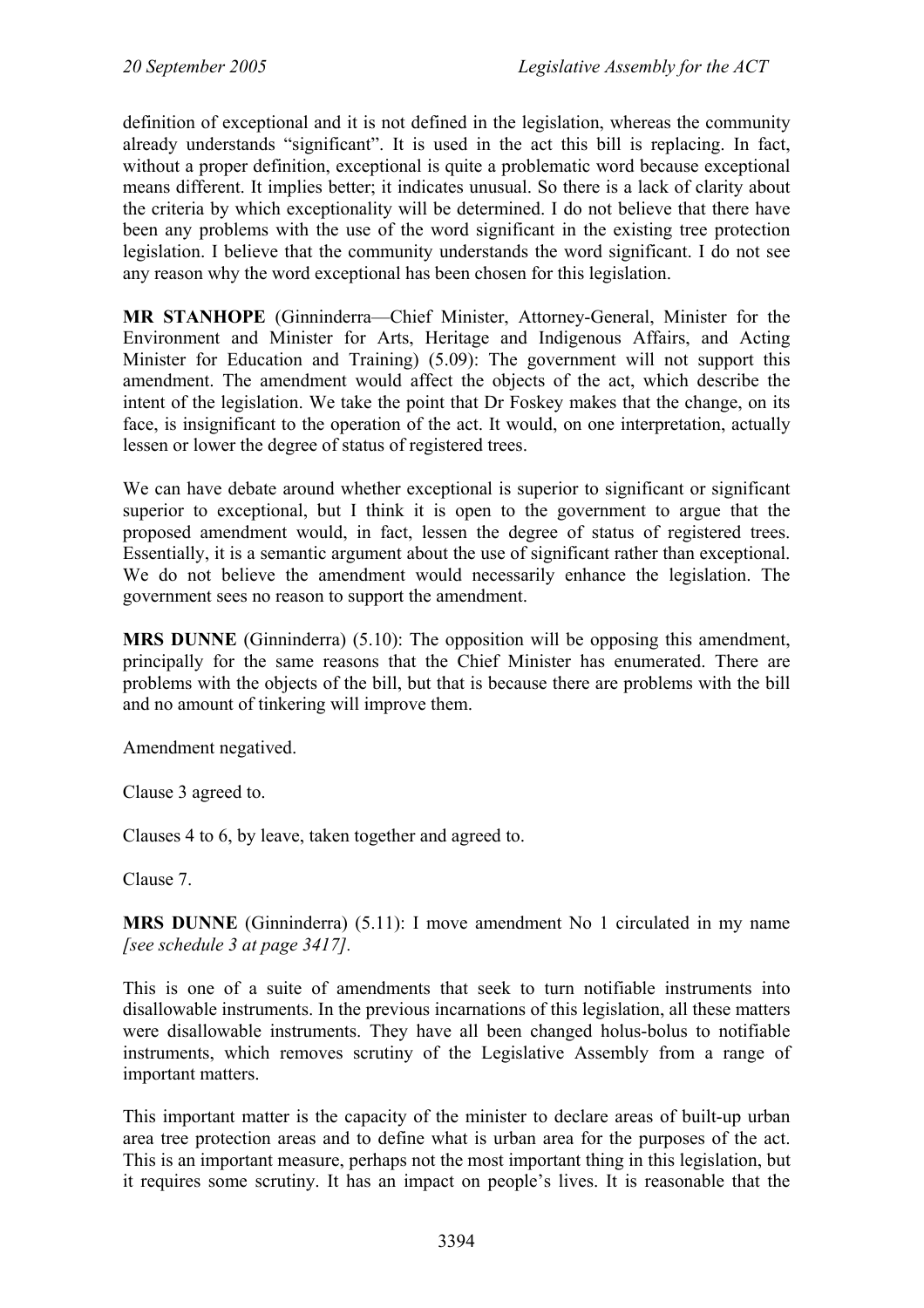Assembly should have some scrutiny over what is or is not declared built-up area for the purposes of the act. I commend the change that would bring some accountability into this legislation by making it a disallowable instrument.

**DR FOSKEY** (Molonglo) (5.13): This is the first of a number of amendments on the same theme. I will be supporting Mrs Dunne's amendments on this line and moving some of my own to ensure that the criteria are, at the very least, disallowable instruments giving the Assembly and the community that we represent some real scrutiny of the mechanisms which will, in large, shape our approach to tree protection in the ACT.

We must remember that much of the real, fine-grained work of this legislation will be done by staff interpreting criteria set by the minister. I made mention in the earlier stage of wanting to see the minister conduct some kind of consultation on the criteria for declarations, directions and registrations. At the very least, I would want to see the draft criteria already available circulated widely and for the minister to invite comments and responses to them. I would also have preferred these instruments to be made as regulations for the ACT. Clearly that is not what we are dealing with here.

**MR STANHOPE** (Ginninderra—Chief Minister, Attorney-General, Minister for the Environment and Minister for Arts, Heritage and Indigenous Affairs, and Acting Minister for Education and Training) (5.14): As has been explained, Mrs Dunne proposes to change all of the nine instruments in the bill to disallowable instruments. The government has given this proposal due consideration and considers it is appropriate that an instrument should be disallowable if altering the instrument has the potential to significantly affect the policy direction, as intended under the legislation. It is appropriate to apply certainly a higher level of governance provided by the scrutiny of the Assembly to decisions or declarations that have the potential to significantly alter the policy outcomes or effect of the legislation, and we accept that. As such, on further reflection, the government will support amendments 9, 11 and 13 proposed by the opposition.

The intent of the bill is to provide protection for trees in the urban area. Therefore it is highly improbable that an instrument defining the built-up area would be made other than as the legislation intended. Those are straightforward administrative decisions that will be based on factors such as the territory plan and the status of greenfield developments. In that regard we see no need to support those particular amendments. I know the Greens have made a proposal in relation to amendments 9, 11 and 13 similar to that being made by the opposition in relation to all nine instruments. The government will support the amendments in relation to those three. It does not believe the case is made in relation to the other six. We do accept the case that has been argued in respect of those three particular instances that the Assembly can provide a higher level of scrutiny. We will accept that argument in this instance.

In summary, we do not support this particular amendment. We will support the amendments essentially in the form proposed by the Greens, which are, of course, incorporated in the body of this overall amendment of the opposition.

Amendment negatived.

Clause 7 agreed to.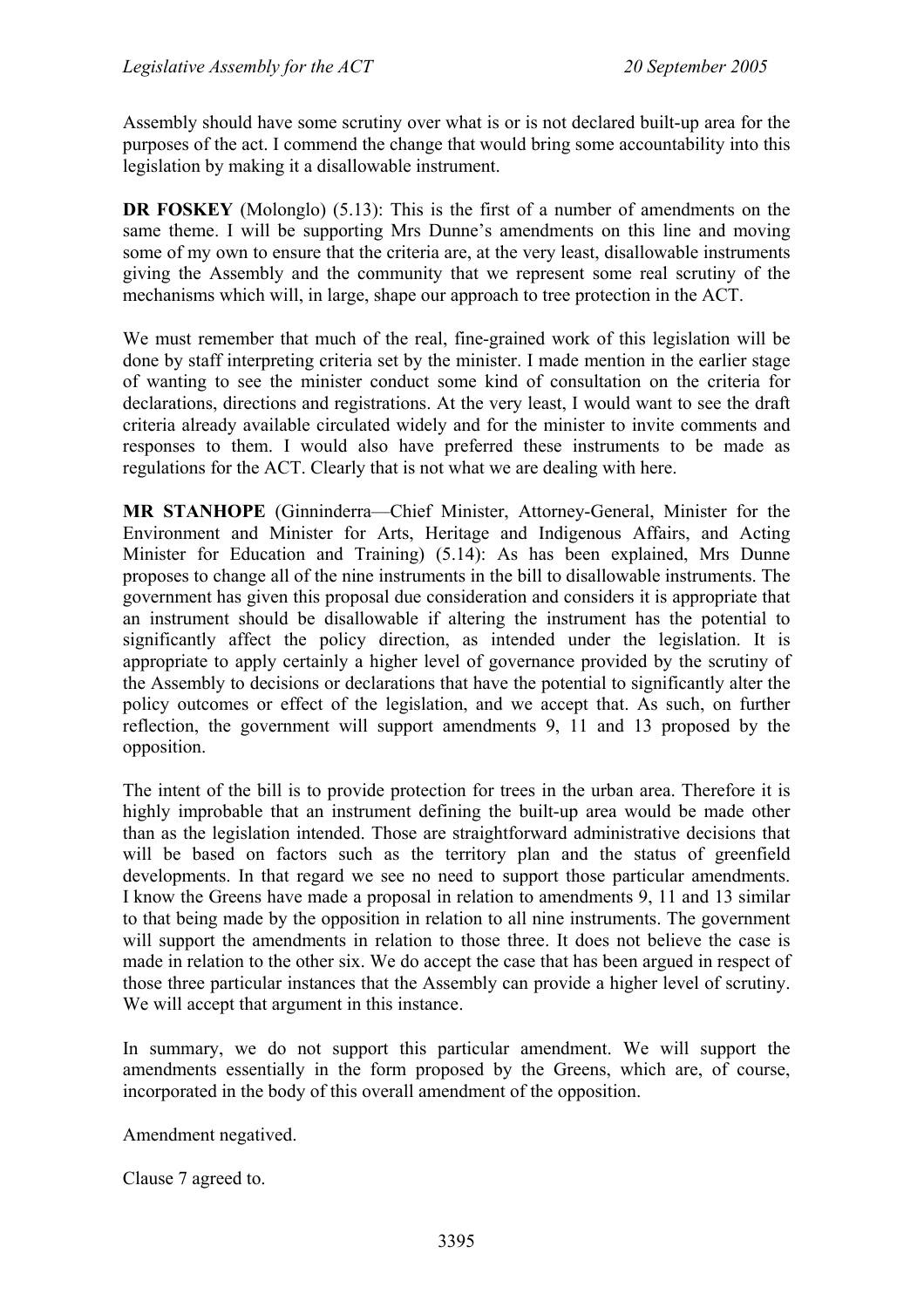Clauses 8 to 14, by leave, taken together and agreed to.

Clause 15.

**MR STANHOPE** (Ginninderra—Chief Minister, Attorney-General, Minister for the Environment and Minister for Arts, Heritage and Indigenous Affairs, and Acting Minister for Education and Training) (5.17): Mr Speaker, I seek leave to move amendments Nos 1 and 2 circulated in my name together.

Leave granted.

**MR STANHOPE**: I move amendments Nos 1 and 2 circulated in my name *[see schedule 4 at page 3418]* and I table a supplementary explanatory statement to the amendments.

Contributors to the in-principle stage of the debate raised the issue of strict liability. The government proposes that the use of strict liability offences in the Tree Protection Bill 2005 be amended in light of the concerns raised by the Standing Committee on Legal Affairs and to comply with the Criminal Code 2002. These amendments apply to the use of strict liability in relation to the offences of damaging a protected tree and undertaking prohibited groundwork. The appropriate use of strict liability offences is a valuable mechanism to discourage reckless behaviour and needless loss by forcing potential defendants to take every possible precaution.

The Criminal Code provides for the use of strict liability where a defendant can reasonably be expected, because of his or her professional involvement, to know what the requirements of the law are. The intent of these amendments is to limit the application of strict liability to persons undertaking work as part of a business that deals with trees on a regular basis as it can be reasonably expected that these people should be aware of the protection status of a tree and whether the activity is likely to cause damage.

Examples of relevant activities provided in the bill are tree surgery, building, plumbing, landscaping, installation of irrigation, concreting, earthwork and horticulture. The amendments do not, of course, exempt general members of the community from these offences, but apply fault-based offences for those not involved in relevant business activity. That approach is consistent with the Pests Plants and Animals Act 2005.

For the bill to be effective, it is important that lessees, industry and the broader community are aware of their responsibilities under the legislation. The government will prepare a comprehensive communication strategy for the operation of the legislation to ensure that relevant information is readily available regarding the location of registered trees at areas declared as tree management precincts.

**MRS DUNNE** (Ginninderra) (5.20): The Liberal opposition will be supporting these two amendments and the suite of amendments that go with them in the course of the afternoon. As I said in the in-principle stage this morning, this is a significant concession on the part of the government that is warmly welcomed by the opposition.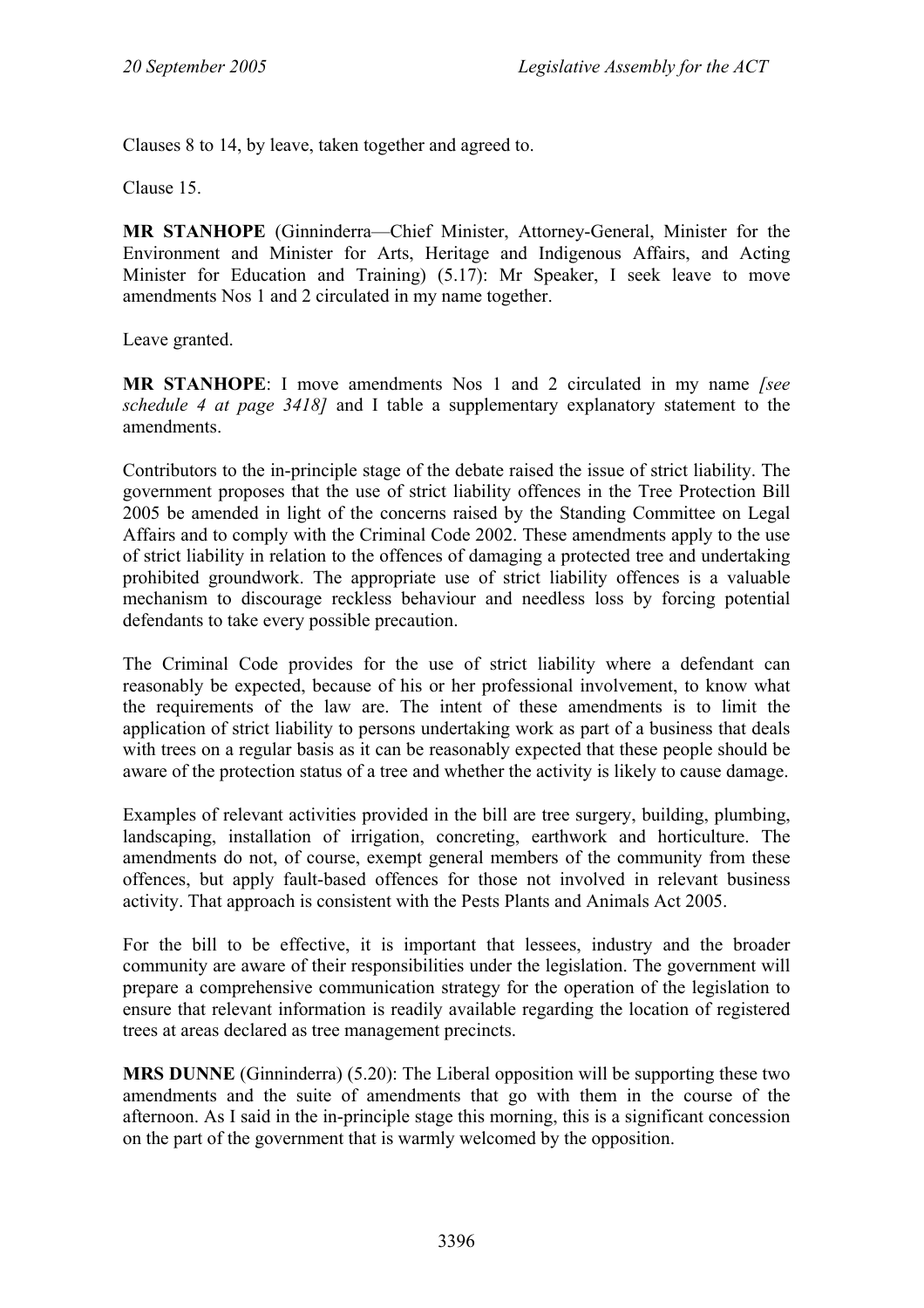I have spoken on a number of occasions in this place about my concerns about the propensity to apply strict liability offences to the average man in the street. I wrote at length to the Chief Minister on this issue and made suggestions for better ways to approach strict liability offences. I am pleased that he has taken up those views. That is not to say that they are only my views; they are the views of a wide range of people. I think that the example adverted in the Pests Plants and Animals Act is a far better model.

I hope that this will be the beginning of a much better approach to the use of strict liability offences in legislation. As I said this morning, I hope that we will see an end to the fairly rampant use of strict liability offences and the way they impinge upon the rights of people in the ACT. I am not going to speak again on these amendments. We will be supporting them.

Amendments agreed to.

Clause 15, as amended, agreed to.

Proposed new clause 15A.

**MR STANHOPE** (Ginninderra—Chief Minister, Attorney-General, Minister for the Environment and Minister for Arts, Heritage and Indigenous Affairs, and Acting Minister for Education and Training) (5.21): I move amendment No 3 circulated in my name *[see schedule 4 at page 3418].*

The rationale for the government's amendment is that which I just outlined. That is the case in relation to a number of amendments, so I will not speak again to those, other than to say that the issue is the same.

Proposed new clause 15A agreed to.

Clause 16.

**MR STANHOPE** (Ginninderra—Chief Minister, Attorney-General, Minister for the Environment and Minister for Arts, Heritage and Indigenous Affairs, and Acting Minister for Education and Training) (5.22): I seek leave to move amendments Nos 4 and 5 circulated in my name together.

Leave granted.

**MR STANHOPE:** I move amendments Nos 4 and 5 circulated in my name *[see schedule 4 at page 3418].* 

I will not speak again. The import is the same.

Amendments agreed to.

Clause 16, as amended, agreed to.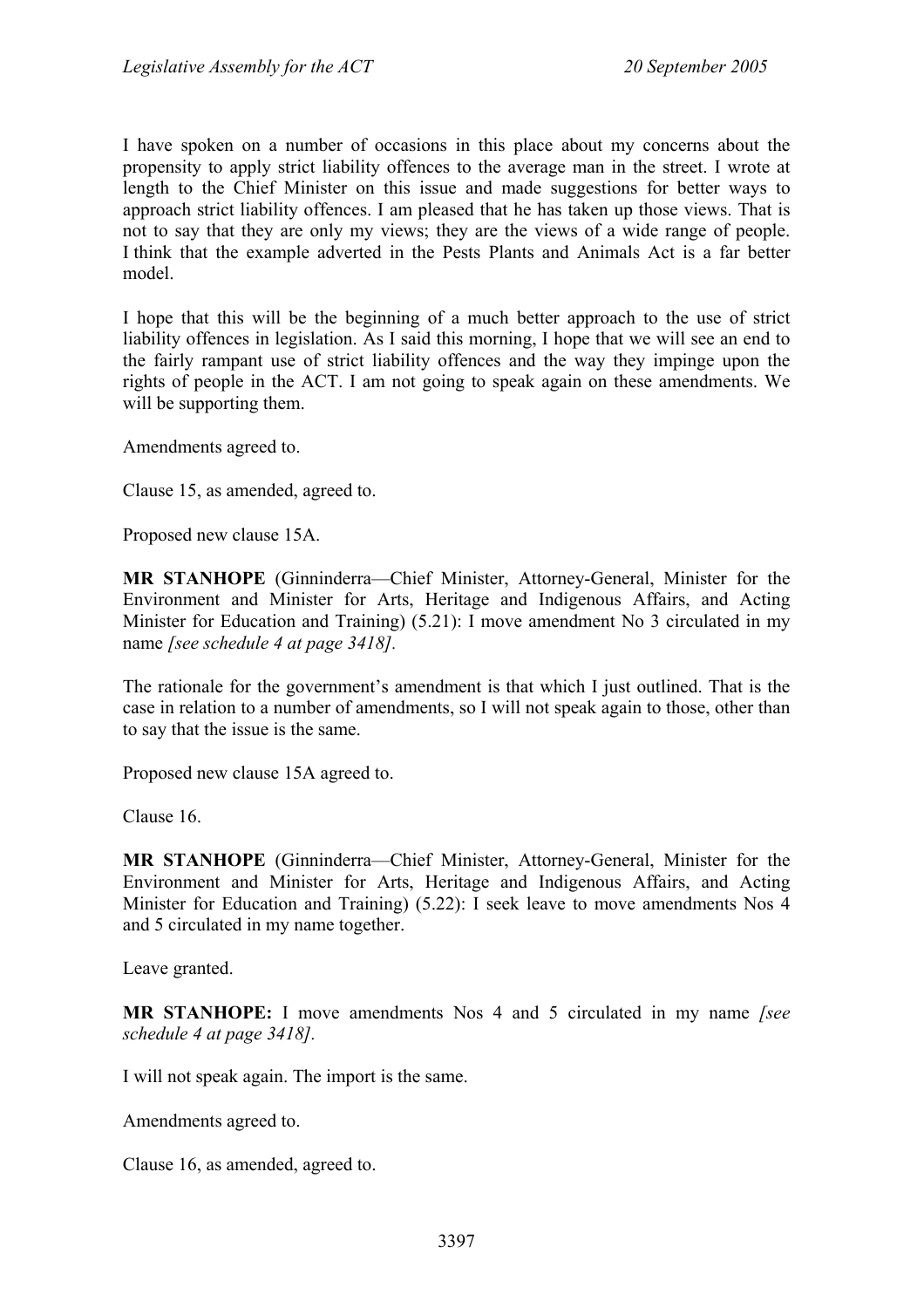Proposed new clause 16A.

**MR STANHOPE** (Ginninderra—Chief Minister, Attorney-General, Minister for the Environment and Minister for Arts, Heritage and Indigenous Affairs, and Acting Minister for Education and Training) (5.23): I move amendment No 6 circulated in my name *[see schedule 4 at page 3418].*

This amendment inserts a new clause 16A.

Proposed new clause 16A agreed to.

Clause 17.

**MR STANHOPE** (Ginninderra—Chief Minister, Attorney-General, Minister for the Environment and Minister for Arts, Heritage and Indigenous Affairs, and Acting Minister for Education and Training) (5.23): I seek leave to move amendments Nos 7 to 12 circulated in my name together.

Leave granted.

**MR STANHOPE**: I move amendments No 7 to 12 circulated in my name *[see schedule 4 at page 3418].*

Amendments agreed to.

Clause 17, as amended, agreed to.

Clause 18.

**MR STANHOPE** (Ginninderra—Chief Minister, Attorney-General, Minister for the Environment and Minister for Arts, Heritage and Indigenous Affairs, and Acting Minister for Education and Training) (5.24): I seek leave to move amendments Nos 13 and 14 circulated in my name together.

Leave granted.

**MR STANHOPE**: I move amendments Nos 13 and 14 circulated in my name *[see schedule 4 at page 3418].*

Amendments agreed to.

Clause 18, as amended, agreed to.

Clause 19.

**MRS DUNNE** (Ginninderra) (5.24): I move amendment No 2 circulated in my name *[see schedule 3 at page 3417].*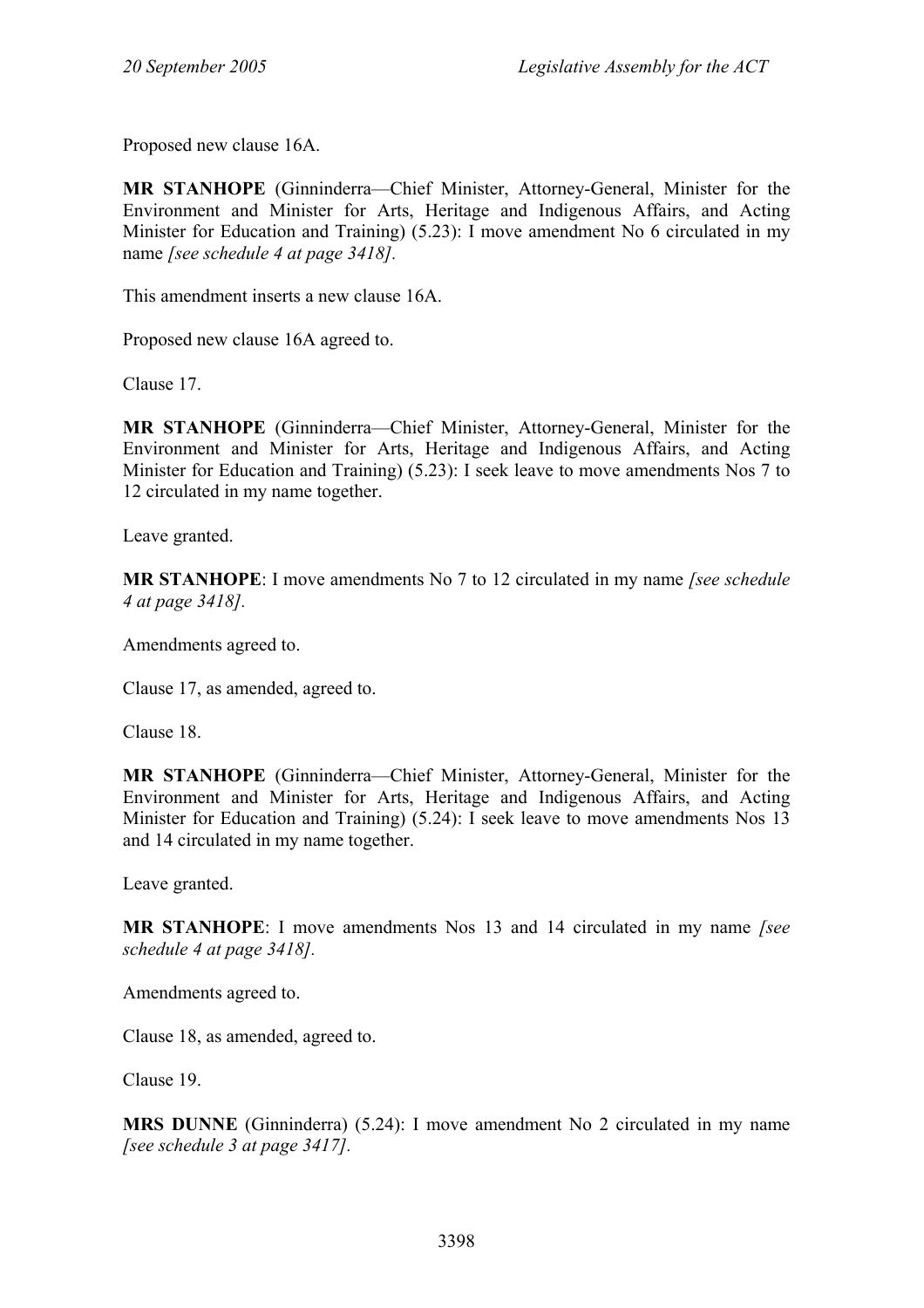This is another of the suite of amendments that seeks to change those things that cannot be notifiable to disallowable instruments. I apprehend from what has been said before that there is general agreement to amend this clause to make this a disallowable instrument.

**DR FOSKEY** (Molonglo) (5.25): This amendment is the same as my amendment No 2. I will just put all my arguments for my amendment to clause 19 (2), clause 36 (2) and clause 43 (2) together because they address the same issue.

Essentially, the point of these amendments is to make the key criteria underpinning this legislation a disallowable instrument. These criteria relate to approval criteria for activities that would, or may, damage protected trees, the protection zone of protected trees or a declared site, the declaration of tree management precincts and the registration and cancellation of trees from the register. All in all, these three criteria provide the foundations of this legislation. Therefore it seems entirely inappropriate that such important criteria simply be decreed by ministerial declaration with no form of accountability. Although there are other criteria in this bill that are modifiable instruments, we have identified these criteria as particularly critical to the integrity of this legislation.

**Mr Stanhope**: I beg your pardon, Mr Speaker. I have trouble following my note on this. This is your amendment—

**MR SPEAKER**: Mrs Dunne's amendment No 2.

**Mrs Dunne**: To clause 19.

**MR SMYTH** (Brindabella—Leader of the Opposition) (5.27): This is Mrs Dunne's amendment to clause 19. By putting it forward in this manner, we want to clarify the purpose of the clause and to make sure that we have a far more effective bill when we finish. When we deal with this sort of legislation in detail, with amendments unfolding over the hours, it is important to check for consistency to ensure that the bill reflects the high standard of legislation that we bring to the Assembly. I see that the Chief Minister has now returned. I will just say I think this is a very worthy amendment, and I thank Mrs Dunne for bringing on.

**MR STANHOPE** (Ginninderra—Chief Minister, Attorney-General, Minister for the Environment and Minister for Arts, Heritage and Indigenous Affairs, and Acting Minister for Education and Training) (5.27): I thank Mr Smyth. My difficulty is that in my notes Mrs Dunne's amendment No 2 is not the same as Dr Foskey's amendment No 2. I understand that the amendments are the same. This is the amendment that we discussed earlier in which Dr Foskey proposes to change three of the nine notifiable instruments in the bill to be disallowable.

**Mrs Dunne**: Yes. This the one about prohibited groundwork—

**MR STANHOPE**: Yes, the three.

**Mrs Dunne**: which you have already said you would agree to?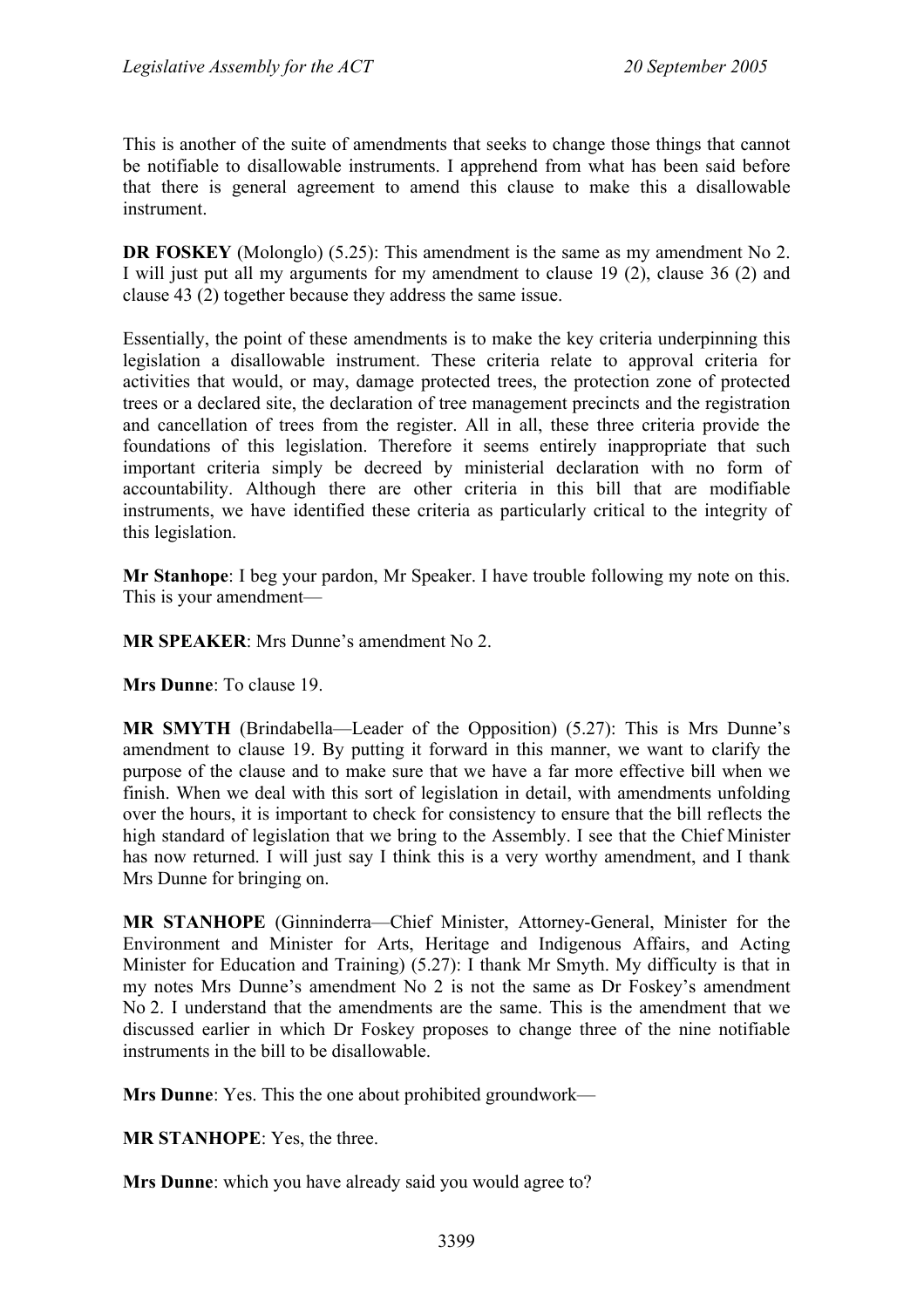**MR STANHOPE**: Yes. This is one of the three. That was not clear in my notes. I beg your pardon. Now that that is clarified, the government, as I indicated earlier, has given due consideration to the position that has been put. We accept that on matters of some significance there should be this greater level of security. We do support this amendment. I beg members' pardon for my confusion.

**MRS DUNNE** (Ginninderra) (5.28): Just to clarify the issue, and because I probably have been messing with members' minds, I actually withdrew some of my amendments. So the Minister for the Environment may have been working off an earlier draft, which may have confused things. But just to make sure this is perfectly clear, the minister may publish criteria for what is considered to be damage to trees and what is prohibited groundwork. Clause 19 (2) currently states that a determination is a notifiable instrument. It is the view of the Liberal Party and the Greens, and I think now the government, that this is a matter of such importance that it should be a disallowable instrument and brought before the Assembly for scrutiny.

Amendment agreed to.

Clause 19, as amended, agreed to.

Clauses 20 and 21, by leave, taken together and agreed to.

Clause 22.

**DR FOSKEY** (Molonglo) (5.30): I move amendment No 3 circulated in my name *[see schedule 3 at page 3417]*.

This amendment makes it mandatory for the conservator to consult with the advisory panel regarding applications to damage protected trees. The purpose of having an advisory panel is to ensure that decisions to protect and to damage trees are made with the input of maximum expertise. Consequently, it makes a good deal of sense to include a requirement that the conservator be consulted.

**MR STANHOPE** (Ginninderra—Chief Minister, Attorney-General, Minister for the Environment and Minister for Arts, Heritage and Indigenous Affairs, and Acting Minister for Education and Training) (5.31): The government will oppose the amendment.

Amendment negatived.

Clause 22 agreed to.

Clause 23 agreed to.

Clause 24.

**MR STANHOPE** (Ginninderra—Chief Minister, Attorney-General, Minister for the Environment and Minister for Arts, Heritage and Indigenous Affairs, and Acting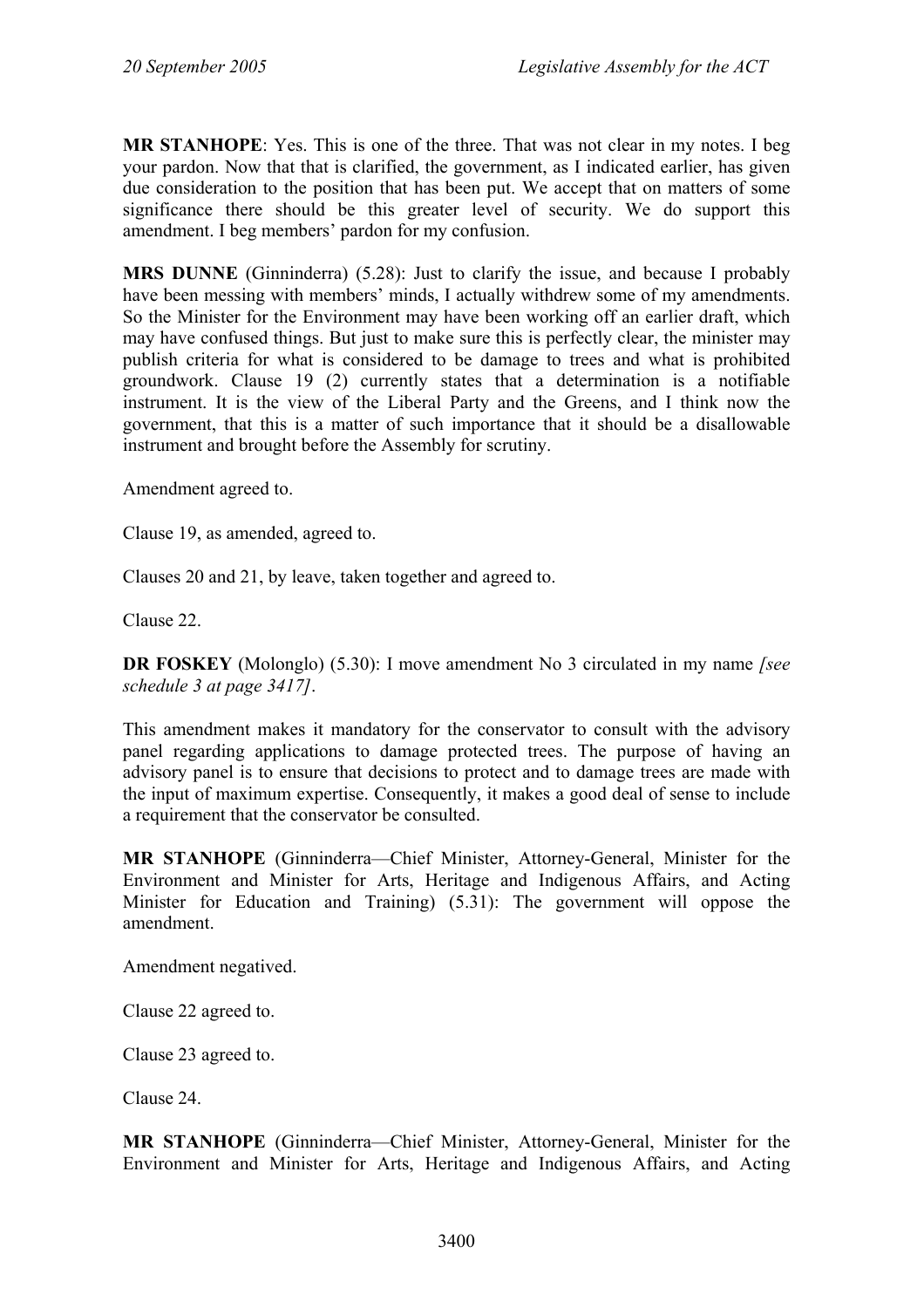Minister for Education and Training) (5.31): I move amendment No 15 circulated in my name *[see schedule 4 at page 3418]*.

Amendment No 15 goes to issues in relation to notification provisions and consultation with the Aboriginal community. Protection for these particular trees has been provided for under heritage legislation. The Tree Protection Bill 2005 enables us to provide a level of protection befitting the importance of trees with Aboriginal significance. Concerns were raised in recent consultation with members of the ACT Aboriginal community regarding the role of the Ngunnawal community in the protection and management of Aboriginal heritage trees. Their involvement extends beyond the obvious moral right that is essential in order to identify these trees to provide them with a high level of protection while respecting cultural sensitivities. This set of amendments places a requirement on the conservator to provide notification to the representative Aboriginal organisations of decisions relating to Aboriginal heritage trees and copies of restricted Aboriginal information declarations.

Once notification of a decision is provided, the representative Aboriginal organisation will have an opportunity to request a reconsideration of the decision and to take the matter to the Administrative Appeals Tribunal. These amendments also place a requirement upon the Heritage Council to consult with the representative Aboriginal organisation and to provide advice to the conservator on matters relating to Aboriginal heritage trees. I commend these amendments.

Amendment agreed to.

Clause 24, as amended, agreed to.

Clause 25 to 27, by leave, taken together and agreed to.

Clause 28.

**MR STANHOPE** (Ginninderra—Chief Minister, Attorney-General, Minister for the Environment and Minister for Arts, Heritage and Indigenous Affairs, and Acting Minister for Education and Training) (5.34): I seek leave to move amendments Nos 16 and 17 circulated in my name together.

Leave granted.

**MR STANHOPE**: I move amendments Nos 16 and 17 circulated in my name *[see schedule 4 at page 3418].* 

I have spoken to these particular amendments. I will not add to the comment that I have previously made

Amendments agreed to.

Clause 28, as amended, agreed to.

Clause 29.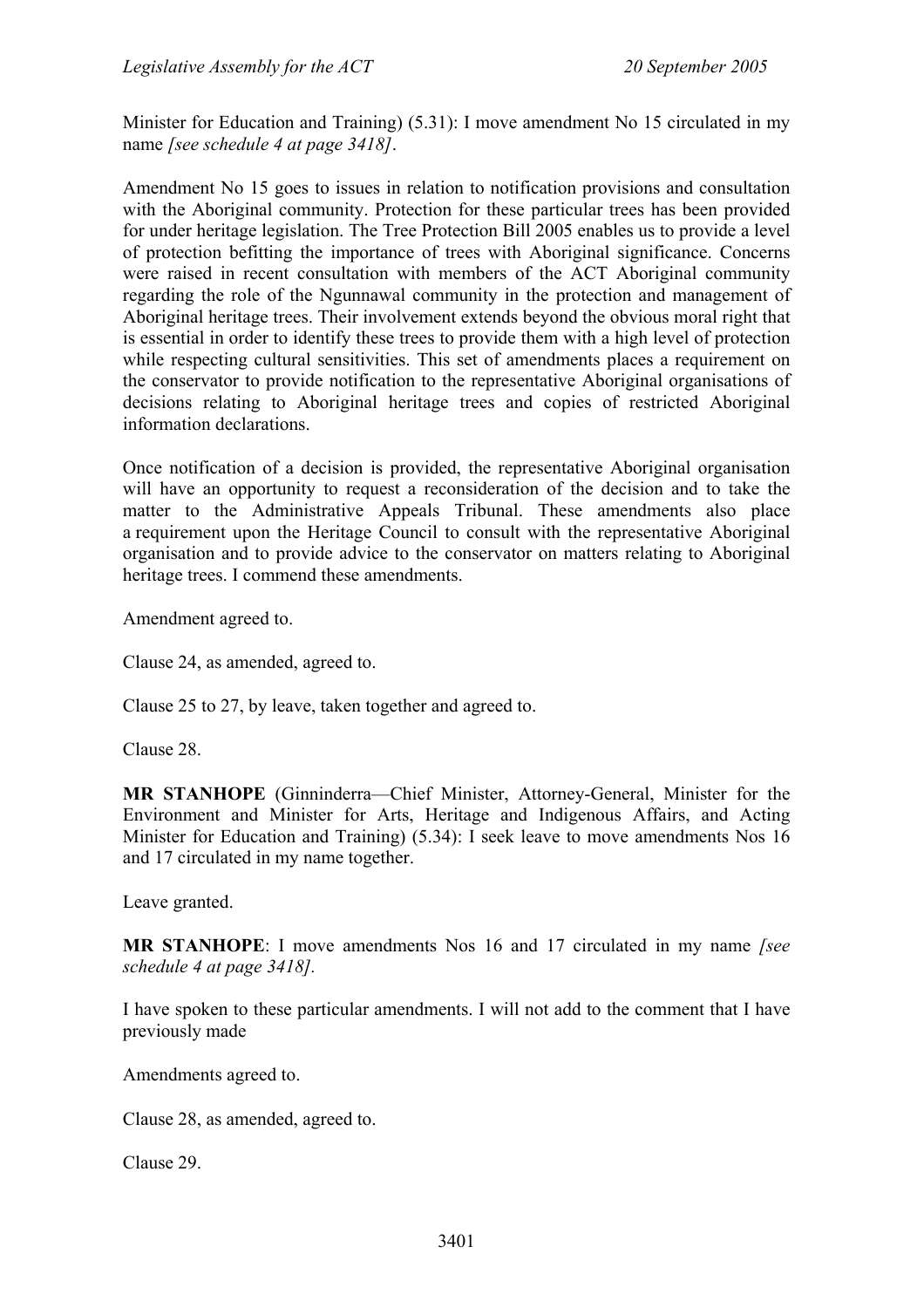**MRS DUNNE** (Ginninderra) (5.34): I move amendment No 3 circulated in my name *[see schedule 4 at page 3418]*.

Clause 29 relates to the guidelines that may be set out by the conservator in relation to tree management plans. This is an important piece of policy, which is one removed from the legislation at this stage. We have only a vague idea of what will be in the guidelines set out by the conservator. I think that, because of the impact that the guidelines for tree management will have on people who want to develop their private land, it is important that these matters are brought to the Legislative Assembly so that members here have some scrutiny of it. We are accountable to the people in the ACT whose lives are impacted by this piece of legislation. This is a most important change because it is about putting the decision making about these important pieces of legislation not in the hands of the conservator, who is a paid official, but in the hands of the legislators.

Question put:

That **Mrs Dunne's** amendment be agreed to.

The Assembly voted—

Ayes 7 Noes 8

| Mrs Burke | Mr Seselja   | Mr Berry      | Ms MacDonald |
|-----------|--------------|---------------|--------------|
| Mrs Dunne | Mr Smyth     | Mr Corbell    | Ms Porter    |
| Dr Foskey | Mr Stefaniak | Mr Gentleman  | Mr Quinlan   |
| Mr Pratt  |              | Mr Hargreaves | Mr Stanhope  |

Question so resolved in the negative.

Amendment agreed to.

Clause 29 agreed to.

Clauses 30 to 33, by leave, taken together and agreed to.

Clause 34.

**MR STANHOPE** (Ginninderra—Chief Minister, Attorney-General, Minister for the Environment and Minister for Arts, Heritage and Indigenous Affairs, and Acting Minister for Education and Training) (5.40): I seek leave to move amendments Nos 18 and 19 circulated in my name together.

Leave granted.

**MR STANHOPE**: I move amendments Nos 18 and 19 circulated in my name together *[see schedule 4 at page 3418]*. Amendment No 19 is an amendment, again, in relation to the notification provisions relating to consultation with the Aboriginal community. Amendment No 18 is just a technical amendment. I commend these amendments.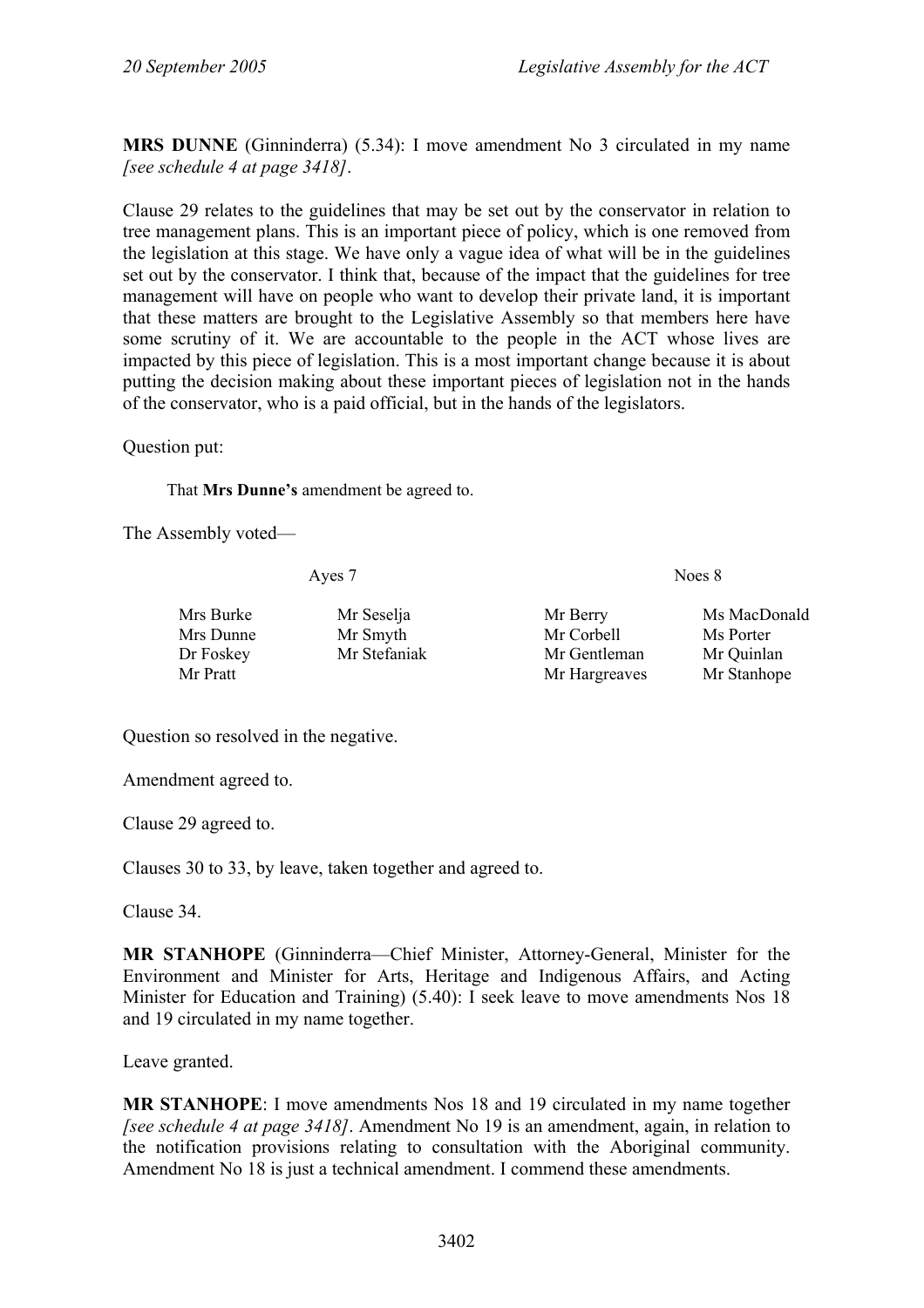Amendments agreed to.

Clause 34, as amended, agreed to.

Clause 35 agreed to.

Clause 36.

**DR FOSKEY** (Molonglo) (5.41): I move amendment No 4 circulated in my name *[see schedule 2 at page 3416]*. Just briefly: for the same reasons as I put in relation to the amendment to clause 19, I am putting this amendment to clause 36. Essentially, the point of these amendments is to make the key criteria underpinning this legislation disallowable instruments. In this case, these criteria relate to the declaration of tree management precincts.

**MRS DUNNE** (Ginninderra) (5.42): The opposition will be supporting this amendment because it is an important matter that should be brought into the jurisdiction of the parliament rather than merely left with officials.

**MR STANHOPE** (Ginninderra—Chief Minister, Attorney-General, Minister for the Environment and Minister for Arts, Heritage and Indigenous Affairs, and Acting Minister for Education and Training) (5.42): The government will support this amendment.

Amendment agreed to.

Clause 36, as amended, agreed to.

Clause 37.

**MRS DUNNE** (Ginninderra) (5.43): I move amendment No 5 circulated in my name *[see schedule 3 at page 3417]*. As with all of the others, this is an important element. Here the declaration of a tree management precinct is to be made by the minister without the scrutiny of the Assembly. As this bill evolves, if it passes, the importance of what is and is not a tree management precinct will have huge impacts on property owners in the ACT and there should be more public scrutiny of what is or is not a tree management precinct, which is why the opposition believes that this is a matter that should be reviewed by the Legislative Assembly.

Amendment negatived.

Clause 37 agreed to.

Clause 38 to 42, by leave, taken together and agreed to.

Clause 43.

**MRS DUNNE** (Ginninderra) (5.44): I move amendment No 6 circulated in my name *[see schedule 3 at page 3417]*. This is another of the suite of attempts to change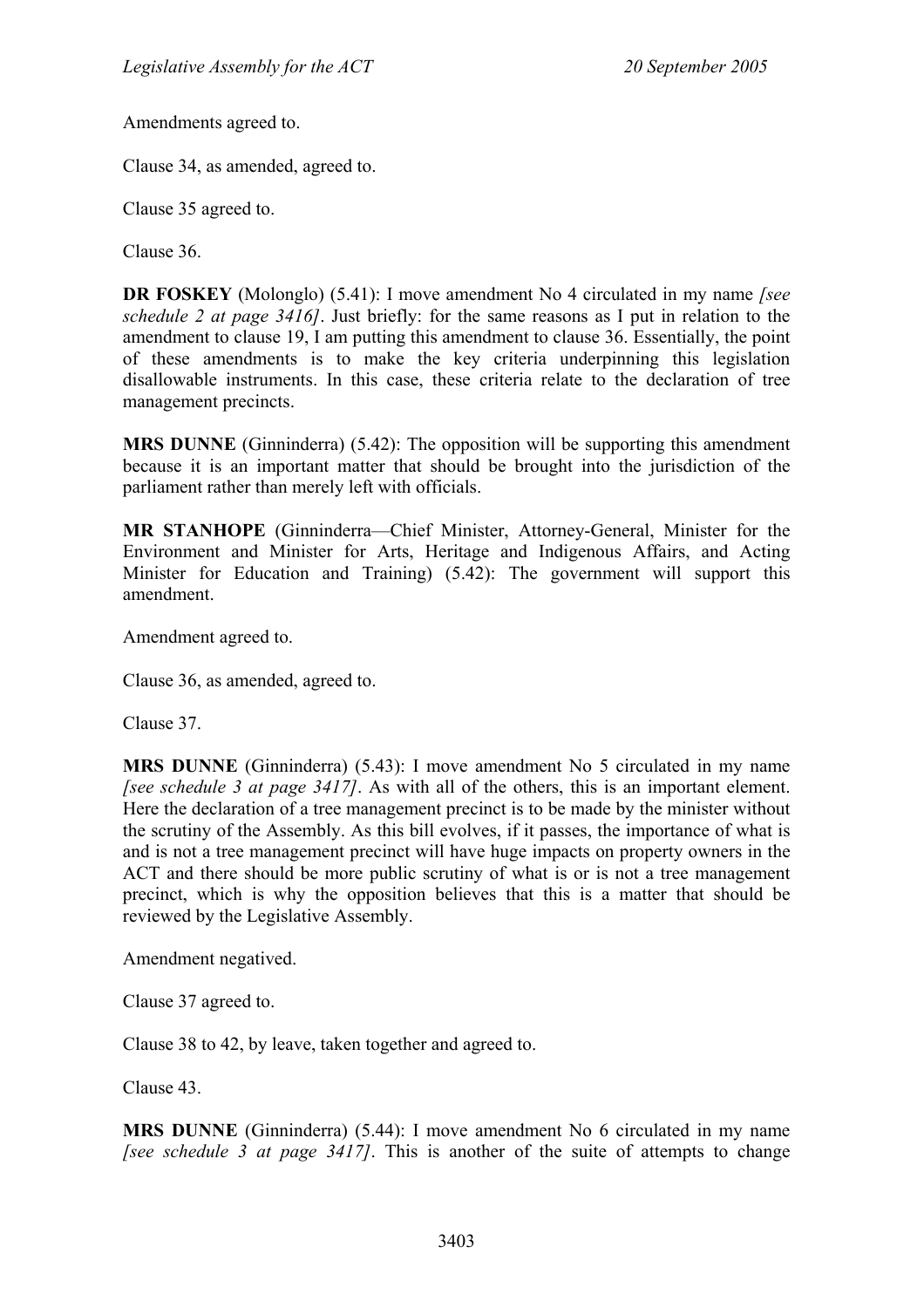notifiable instruments to disallowable instruments. This is one of the elements at the crux of the tree register, that is, the criteria for registration and cancellation of a tree on the register. As you might remember, Mr Speaker, a registered tree is a tree of historical heritage, assigned to be of significance, and may also be accompanied by other trees that enhance its significance.

The criteria for determining this are a matter of significant public policy and have a great impact on all elements of leased land and unleased land in the ACT. Those criteria should be openly debated in this place and in the community before they are determined. This is why this needs to be a disallowable instrument so that, if there are problems with it, it can be brought to the right place, that is, this place, to be fixed up.

Amendment agreed to.

Clause 43, as amended, agreed to.

Clauses 44 to 46, by leave, taken together and agreed to.

Clause 47.

**MR STANHOPE** (Ginninderra—Chief Minister, Attorney-General, Minister for the Environment and Minister for Arts, Heritage and Indigenous Affairs, and Acting Minister for Education and Training) (5.46): I move amendment No 20 circulated in my name *[see schedule 4 at page 3418]*. This is simply a technical amendment of no great significance.

Amendment agreed to.

Clause 47, as amended, agreed to.

Clause 48.

**MR STANHOPE** (Ginninderra—–Chief Minister, Attorney-General, Minister for the Environment and Minister for Arts, Heritage and Indigenous Affairs, and Acting Minister for Education and Training) (5.47): I move amendment No 21 circulated in my name *[see schedule 4 at page 3418]*. This is a further amendment in relation to notification of consultation with the Aboriginal community in relation to trees of indigenous significance.

Amendment agreed to.

Clause 48, as amended, agreed to.

Clauses 49 to 54, by leave, taken together and agreed to.

Clause 55.

**MR STANHOPE** (Ginninderra—Chief Minister, Attorney-General, Minister for the Environment and Minister for Arts, Heritage and Indigenous Affairs, and Acting Minister for Education and Training) (5.48): I move amendment No 22 circulated in my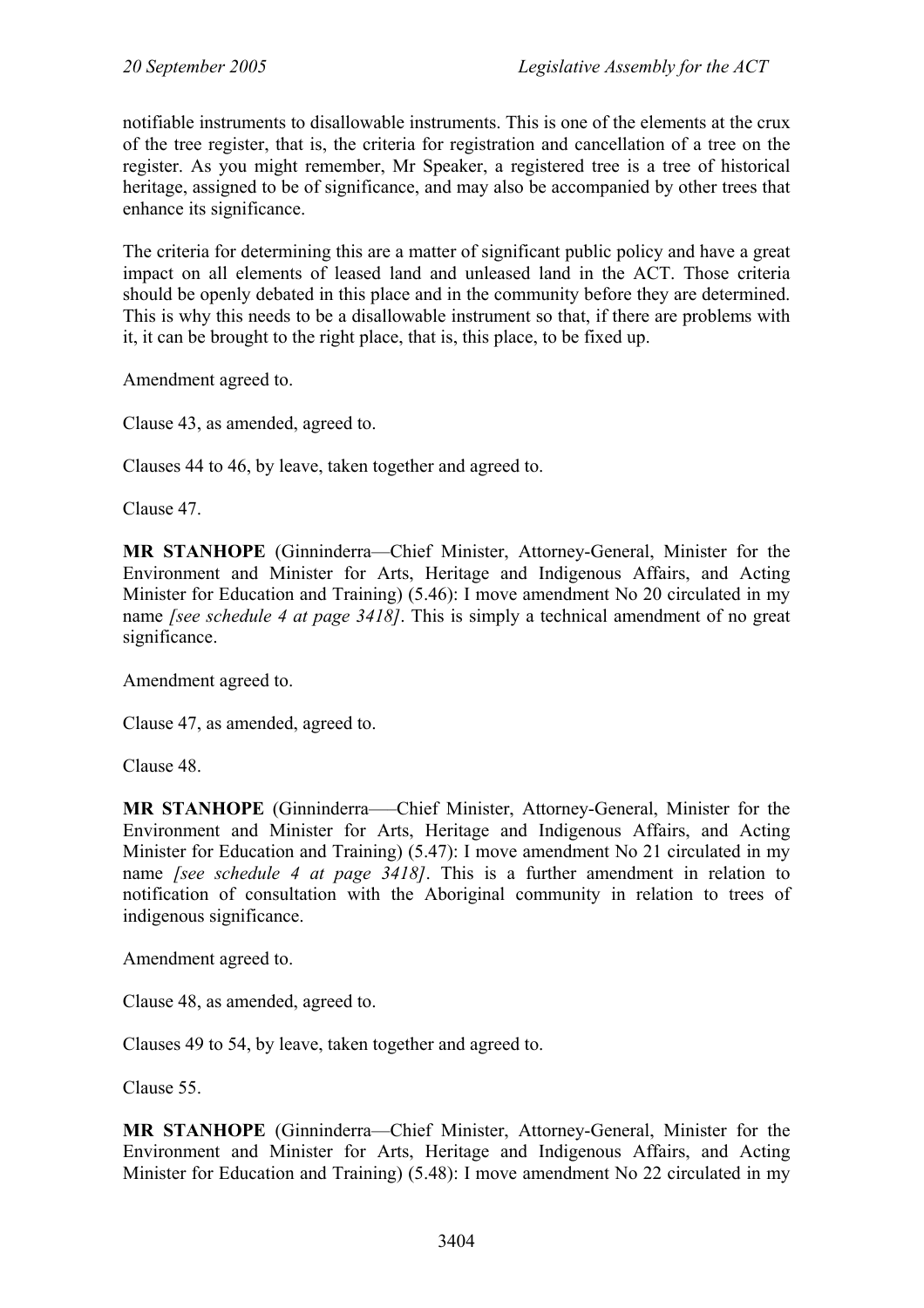name *[see schedule 4 at page 3418]*. Once again, this relates to trees of Aboriginal significance.

Amendment agreed to.

Clause 55, as amended, agreed to.

Clauses 56 to 58, by leave, taken together and agreed to.

Clause 59.

**MRS DUNNE** (Ginninderra) (5.48): I move amendment No 7 circulated in my name *[see schedule 3 at page 3417]*. Clause 59 is probably one of the most draconian parts of the bill and we need to consider what we are doing here. The conservator essentially can make a determination that a tree has been cancelled off the register because it has died or no longer has significance. That declaration is now a notifiable instrument, and it should be, as with the others, a disallowable instrument.

The act of taking a tree off the register, in itself, is not a problem; the implications of a tree coming off the register, if someone wants to develop the land, are significant indeed. Subclause 4 of clause 59 gives the conservator huge powers to prohibit someone taking any development action on the site for up to five years. This is a considerable impost on people.

It does not take account, as Mr Mulcahy said in the in-principle debate this morning, of who perpetrated any harm that may have befallen the tree that is no longer on the register. It just says that you are the landowner where the tree was; it is no longer on the register; and we are going to hold you responsible for it being there, to the extent that we will not let you develop on your land for up to five years as punishment just in case you did something. First and foremost, the decision to take something off a register must be widely and publicly known.

The opposition will also be opposing this clause.

**MR CORBELL** (Molonglo–Minister for Health and Minister for Planning, and Acting Minister for Children, Youth and Family Support, Acting Minister for Women and Acting Minister for Industrial Relations) (5.50): Just briefly on this issue: I hear the concerns raised by Mrs Dunne but I think it is well worth making the point that the provision in this clause ensures that people cannot profit from an action which results in the destruction of a tree which would have otherwise hindered their development proposal. There are processes in place that allow trees to be removed if it can be demonstrated that there is no viable alternative development or design resolution for a development. And those provisions continue.

But it is important that we send a signal, as an Assembly, that someone cannot be party, directly or indirectly, to the removal of a tree and say, "I wasn't aware of it; nothing to do with me," and then be able to receive the benefit of that action. So it is an important measure. It sends a strong signal that development is not at any price and that the retention of significant trees is something that the community places a higher value on.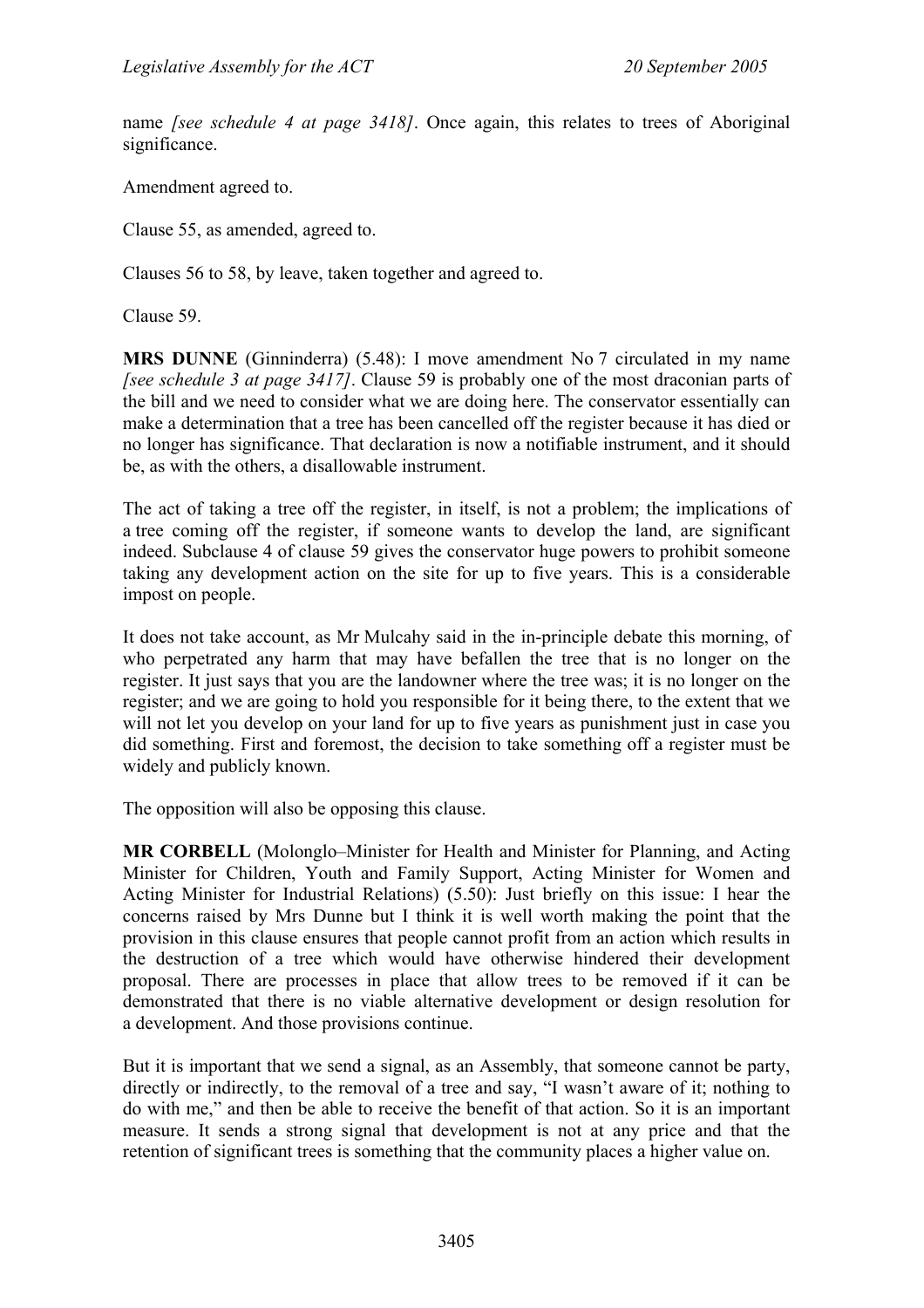It is quite misguided of the Liberal Party to oppose this clause, as indeed it is misguided of them to oppose tree protection legislation overall, which is what they have done earlier today.

Amendment negatived.

**MRS DUNNE** (Ginninderra) (5.52): The Liberal opposition will be opposing this clause, as we have said in the in-principle stage. Mr Mulcahy reinforced it in the in-principle stage. This is an unwarranted imposition. There is a very low level of proof required by the conservator and, in return, the conservator can make very harsh impositions upon **landowners** 

Mr Corbell is saying that we need to send a message that people cannot vandalise trees and profit from it. I like the way Mr Corbell always says "profit" with such venom, almost spitting the word out. It is not about people profiting from nefarious acts; it is about attributing real blame where it is necessary. The level of proof that falls to the conservator is very low. The conservator has to be satisfied on reasonable grounds that things have happened. All of the responsibility falls to the leaseholder.

As Mr Mulcahy rightfully said today, and in my experience, there have been a number of occasions where there are neighbourhood disputes over trees. And there are a range of neighbourhood disputes that escalate into tit-for-tat planning applications, refusals and interventions by neighbours. If this stands as it does, it creates, for that small number of people who don't get on with their neighbours and who have a malicious bent, another opportunity for them to ruin their neighbours' lives. If something happens to a tree that may cause it damage, it may not be the responsibility of the landholder; it may be the responsibility of the neighbour; it may be the responsibility of a tradesman who comes on the block to do something—all sorts of things may come into play.

The burden of proof for the conservator is far too low to essentially put a moratorium of up to five years on development on a block where a tree has been deregistered. This is inappropriate. It is slightly better than it was in the previous legislation. It is inappropriate; it is draconian; and it must be opposed.

**MR STANHOPE** (Ginninderra—Chief Minister, Attorney-General, Minister for the Environment and Minister for Arts, Heritage and Indigenous Affairs, and Acting Minister for Education and Training) (5.55): The government asserts that this is a quite reasonable response to the situation that the conservator may be confronted with in relation to the circumstances described. The decision that the conservator makes is a purely functional decision; it will be based on a range of technical considerations. There is an opportunity for an appeal to the Administrative Appeals Tribunal against the decision.

It needs to be remembered, to put the position in some perspective—and it does go to the issue that my colleague Mr Corbell raised—that it is an appropriate response in a circumstance in which trees, potentially, are deliberately damaged to seek an advantage for profit. Dare we say "profit"! Let us say "advantage"!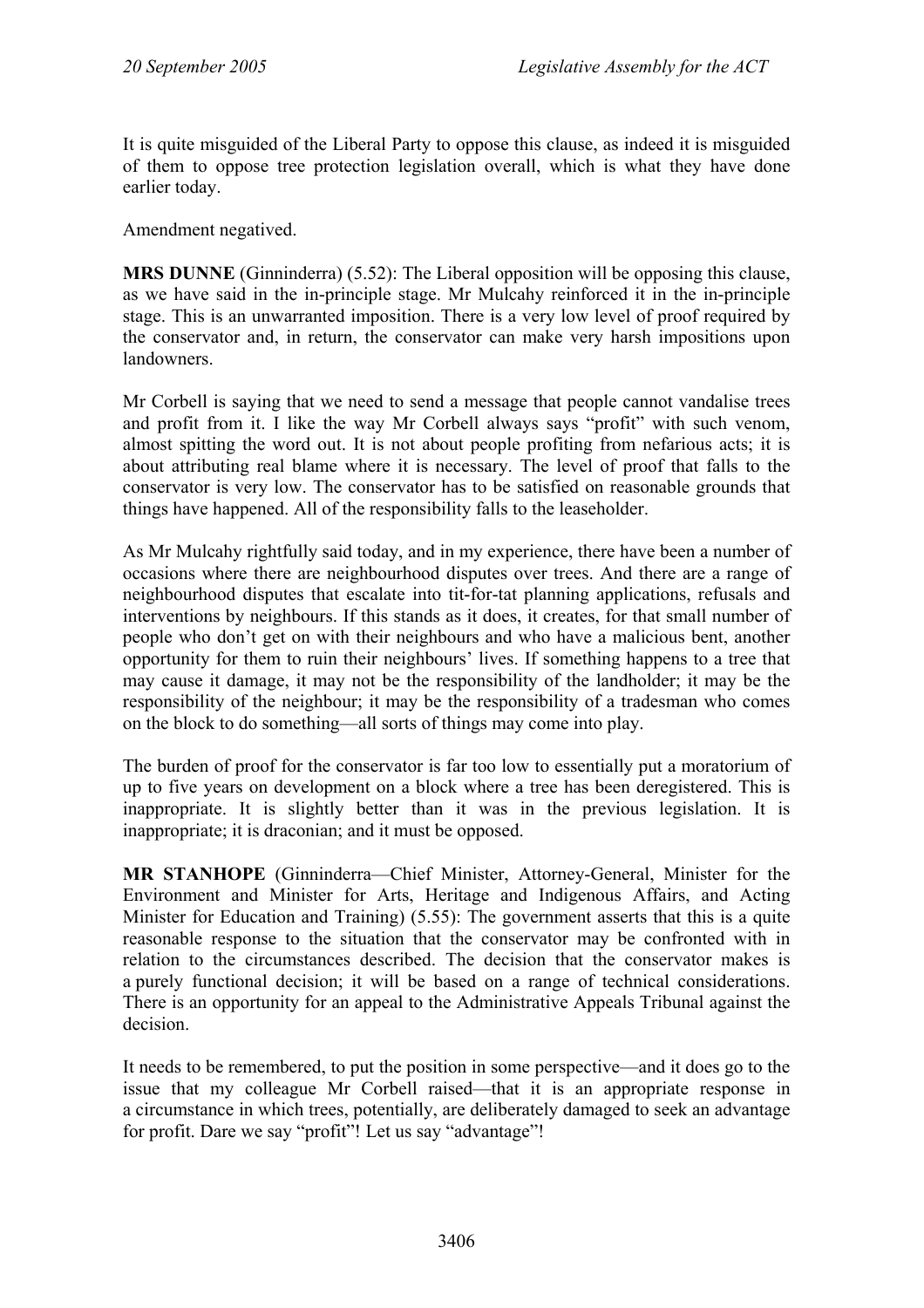In the context of the situation imagined by section 59, there is in fact no loss; it is a case in which, for five years, the position that would have pertained had the tree not been deliberately damaged will continue. You cannot say there is a loss because somebody deliberately damaged a tree in order to seek an advantage or a profit and there was an intervention. The status quo effectively is retained for five years. You cannot talk about loss; it is an action precipitated by a desire to make a profit or to achieve an advantage.

What the conservator is essentially doing is saying no, we will maintain the status quo; the position that would have prevailed had the tree survived will persist for five years. There is no loss. It is essentially an acknowledgment that, in the circumstance, a person shouldn't be able to make a profit, take the odds to it that it is worth the risk of a fine because there will be some other greater advantage. And do not pretend people do not make decisions on that basis. They do. This is an appropriate response to a very, very difficult situation.

Question put:

That clause 59 be agreed to.

The Assembly voted—

Ayes 8 Noes 7

| Mr Berry      | Ms MacDonald | Mrs Burke | Mr Seselja   |
|---------------|--------------|-----------|--------------|
| Mr Corbell    | Ms Porter    | Mrs Dunne | Mr Smyth     |
| Mr Gentleman  | Mr Quinlan   | Dr Foskey | Mr Stefaniak |
| Mr Hargreaves | Mr Stanhope  | Mr Pratt  |              |

Question so resolved in the affirmative.

Clause 59 agreed to.

# **Leave of absence**

Motion (by **Mr Corbell**) agreed to:

That leave of absence be given to Ms Gallagher for this sitting week.

*At 6.00 pm, in accordance with standing order 34, the debate was interrupted and the resumption of the debate made an order of the day for the next sitting. The motion for the adjournment of the Assembly was put.* 

## **Adjournment Petrol prices**

**MR MULCAHY** (Molonglo) (6.01): Yesterday I thought my hearing was going when I heard the latest rather harebrained idea from the ACTU that it is racing off to make yet another wage claim for Australia's, described by them, 1.5 million low-income earners because the cost of petrol has gone up. I thought we had moved out of the 1970s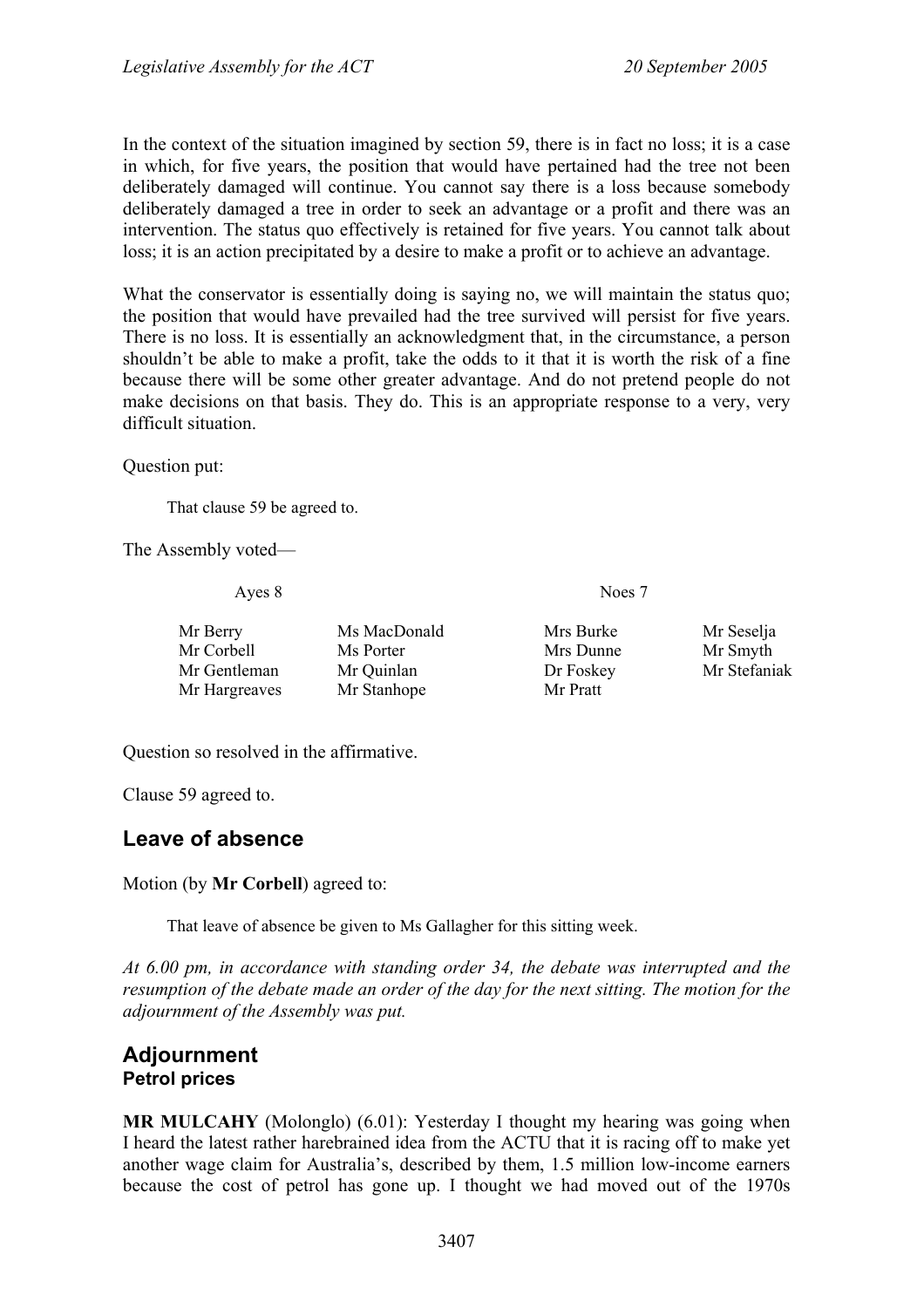economic model that the ACTU embraced. I naively thought that maybe they were moving into an era of better economic management. But clearly that is not the case. The people of the ACT must seriously wonder why, when they hear that the ACTU, the Labor Party and their representatives here in Canberra keep advocating these knee-jerk, populist measures that will do nothing to help the ordinary households of this city.

The ACTU's rationale that we immediately increase wages because petrol prices have gone up, of course, as most sensible people would realise, will hurt households even more than the current escalation in fuel prices that is happening, because every time we take these knee-jerk reactions on wage increases it flows through into all the aspects of the economy, including supermarket items.

It seemed to me that Mr Combet and the ACTU need to take a few lessons in basic economics; they need to hear from people such as Dr Andy Stoeckel who is well regarded in this city and has been involved in economics for a very long time now, from the Centre for International Economics. He used to head up the Bureau of Agricultural Economics.

**Ms MacDonald**: The petrol increase is already affecting the cost of goods in supermarkets.

**MR MULCAHY**: Ms MacDonald, who is muttering away over there, does not like this because it is a bit close to home. It is really important that people who think these are great ideas stop for a minute and think a bit about economics and the flow-through, because the victims in these situations are not the high-income earners whom they always want to go after but are in fact ordinary people. Having already dealt with the cost of fuel, which is a real issue in many households in this territory, their answer is: increase the wages; make every employer pay more. Immediately the costs of goods and services will go up.

We do not hear them say—and I would not advocate, just in case they choose to misquote me—that interest rates are now the lowest we have had in decades, so everyone's wages should go down. It seems every time there is a price variation we have got to change the rates of pay. What they are not so flash about is dealing with sustained economic growth.

Dr Stoeckel said, when talking about this issue, that economic growth could be 1.6 per cent lower and inflation higher as a result of higher petrol prices. Lower economic growth, of course, means less employment, and so does higher inflation because it makes business less competitive. One thing the union movement excels at is trying to put people out of work, by unjustified wage increases, because they have no regard for people who are in casual employment, people who are part timers; they simply do not suit the agenda.

It is for that reason that, sadly, they have found that their market share, as I would describe it, is down to around 18 per cent in this territory. Many of the people who vote Labor now consider that the way in which their union representatives operate in the city is sadly getting off the money.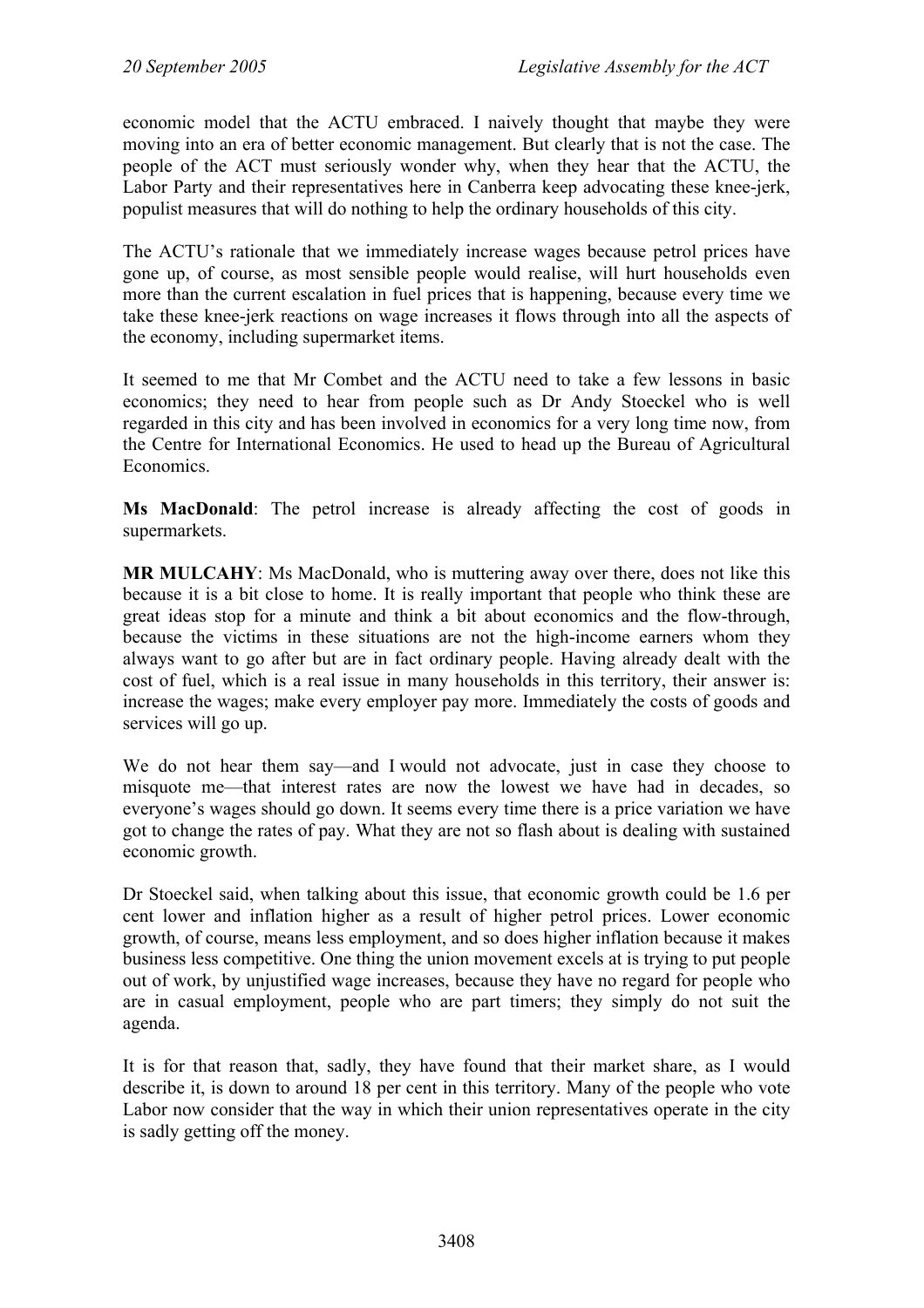The success of the Australian economy in the past 10 years is because wage increases have been based on productivity gains. But Mr Combet wants to reverse this principle. He wants to base wage increases on the volatile movements of one commodity, that is, petrol prices. The ACTU wants to add further costs to the increasing cost of business, limiting growth and jeopardising businesses' ability to provide long-term, stable employment for workers.

This is at a time when, through prudent economic policy, interest rates are going down, something that those opposite would not remember. It has become a feature of our current Australian government. We have seen a 14 per cent increase in real wages to workers since 1996, since the election of the current Australian government. Yet the ALP, when it had its turn at the helm, could only provide 1.2 per cent growth in wages in 13 years in government—at a time, it should be pointed out, when our Chief Minister was an adviser to the current Opposition Leader, Mr Beazley.

Time is limited, but I think it is appropriate to draw the attention of the Assembly to this rather extraordinary claim by Mr Combet. It is a desperate attempt at seeking popularism because people are concerned about the cost of fuel. But his solution of inflating wages is certainly not going to deliver households the relief they need.

# **Calwell high school—roundtable**

**MR GENTLEMAN** (Brindabella) (6.06): Today we have heard debate on the state of education in ACT schools. Let me give you a short personal account of how the education system is working in Calwell, in my suburb. Just yesterday I had the pleasure of taking part in the Calwell high school exhibition round table.

The exhibition series, for this year, focused on what it is like to be a teenager in 2005 and comprised students from Calwell high preparing a detailed brief on allocated subjects and then presenting it to a roundtable panel. Roundtable panellists constituted teachers from the school itself, departmental officials, members of the Australian Education Union and other representatives like me.

Students were also encouraged to work on a topic of their own choice within the guidelines. This allowed students to become excited about their particular topic, and that showed clearly as they presented their individual choices to the roundtable. Let us face it, after all most people may not find it exciting to present a demonstration on maths. But when it comes to music or sport, that is a whole different ballgame. I was given detailed accounts of the students' passions for motorcycling, music and web-page design.

A budding motorcycle mechanic gave us a rundown on his weekend passion of riding on his dad's farm and repairing his bike on the roadside when needed. I felt some affiliation with this budding engineer and shared my experiences of riding and repairing when I was his age. I was then surprised to find out, by explanation, that Mr Clive Haggar from the AEU also rode bikes at an early age. He, too, shared his experiences at the roundtable. This sharing of knowledge and experiences allowed the student to become at ease with the process of his first-ever interview. He attained more knowledge and preparedness for the next time he presents, perhaps to his first-ever employer.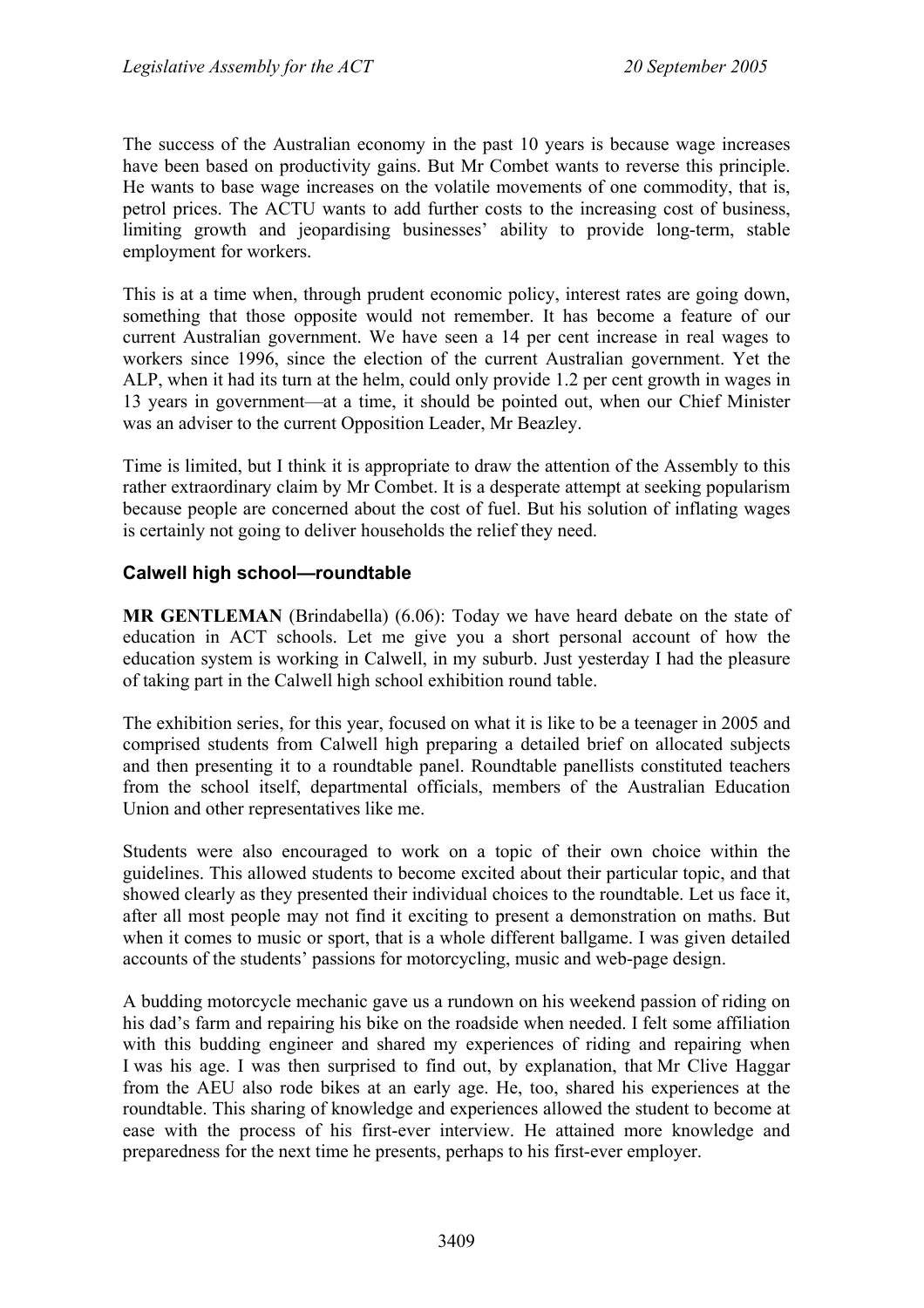Our musician was just as excited to show her wares and provided the group with a fantastic rendition, I believe, of her own creation, on a portable keyboard. She explained her passion for taping and mixing music over the weekend and playing it back to friends and relatives.

I know I have only talked about their passions so far, but I should also advise the Assembly that these presentations involved mostly real schoolwork, with detailed research and preparation skills in high demand. Students were required to explain each stage of their research, make formed reference notes, as well as indicate any assistance that was provided. Their presentations were some 10 pages of detailed notes and explanations.

We had to rank the participants on research detail, including references; physical presentation, dress, speech and eye contact; and preparedness to work outside the normal school regime. These students presented to the roundtable, I understand, during their day off.

The last presentation I could attend was provided by the school's ace student. This web designer certainly knew his work. He provided clear explanations of his web design, real-time log on with his own graphics and showed us all how much fun it is to be a teenager in 2005.

I congratulate Helga Ratas, Calwell high school, its students and educators on a successful program.

We often pick up the daily paper only to see stories about wasted youth and the lack of substance they exhibit in this day and age. I have heard the adage "sullen youth" from those who ignore the real maturity and drive of our youth here in Canberra. Let me assure you all: if this group of forward-moving students and educators are anything to go by, we are all in for the time of our life. So get in, buckle up and enjoy the ride.

# *One place*

**MS PORTER** (Ginninderra) (6.10): I am delighted to take this opportunity to recount to the Assembly the great time I had recently launching a new Islamic film *One place*, during an event at the Canberra Islamic Centre. This film highlights the experience of three Muslim people—a schoolteacher, an artist and a forensic scientist. This was supported through the ACT government's Canberra urban parks and places community partnership program.

The launch and its subsequent screening allowed me the opportunity to reflect on the diversity of Australian heritage and culture. In my opinion, as I have said previously in this place, a major strength of the Canberra community is its underlying tolerance of and respect for difference. The film clearly portrays the way in which migrants to Australia are assisted and supported in adjusting to life in Australia and, indeed, Canberra. It accurately reflects the sentiments of respect that I believe demonstrate a culture of acceptance and celebration of diversity.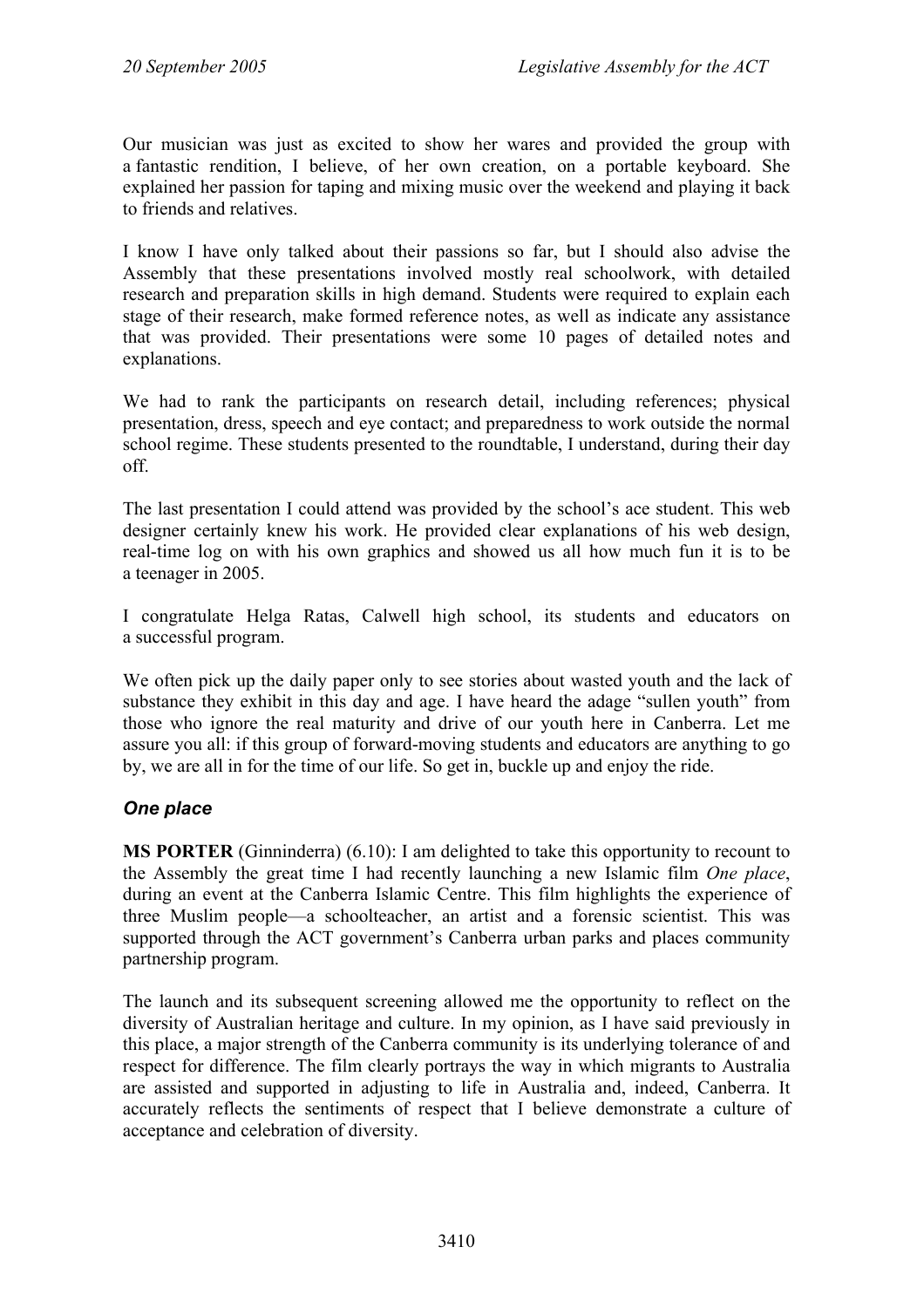As members will be aware, like so many of my fellow Australians, I was not born in this country. I arrived here in 1954, with my parents who sought for themselves and their children the promise of an opportunity which Australia had become renowned for. My presence in this place, and the achievements of so many of my fellow Australian migrants in the arenas of corporate, political and community life, are a testimonial to this country's migration program over many years.

I am glad to say that this tradition continues for the society we shape today, and I am proud to be a member of a government that constantly seeks to encourage people from all around the world to settle in Canberra and works to give us all a better understanding and acceptance of diversity. This is reflected in its policy framework.

I was absolutely delighted and grateful for the opportunity to launch the Islamic film, *One place*, in cooperation with the Canberra Islamic Centre and enjoy the opportunity to see the life of three Islamic people profiled in this film, to learn more about the Islamic cultural heritage and, simultaneously, to reflect on the multicultural strength of our community. Films and events such as this one, hosted by the Islamic Centre, are examples of the way we develop a better understanding of the culture and customs of others. In this way we can better identify what are the similarities between us, rather than what are the differences. We must always remember there is more which unites us than divides us.

I encourage all in this place, at the first opportunity, to view this film, *One place*, and to visit the Canberra Islamic Centre in Tuggeranong to learn more about their rich culture.

# **2005 art exhibition**

**DR FOSKEY** (Molonglo) (6.13): On Friday of last week, I attended the opening of the Artists Society of Canberra art exhibition 2005 at the Albert Hall. It raises a few issues that are of concern to the Assembly. Of course it was an enjoyable experience in itself. The very large Albert Hall, which I do think of as a community hall even though it does not belong to the Canberra community, was chock-a-block with works of art. Apparently that was only a proportion of the works that were submitted for the competition.

Everyone who submitted was a member of the Artists Society of Canberra and there were a number of genres available. One of the key things about this particular exhibition was that one of the categories was art related to the Molonglo River and its catchment. There were a number of paintings and works in other media that reflected that theme.

The Artists Society of Canberra has 340 members and is probably one of the oldest societies in Canberra. It was formed in 1927. It is certainly as old as old Parliament House. I do not think there are any of the original members still involved in it.

What it says about Canberra is: what a town it is for people not just consuming culture but also involving themselves in it. This is a community where people sing in choirs we must have more choirs per head than any other place; people involved in repertory theatre; and people painting and drawing.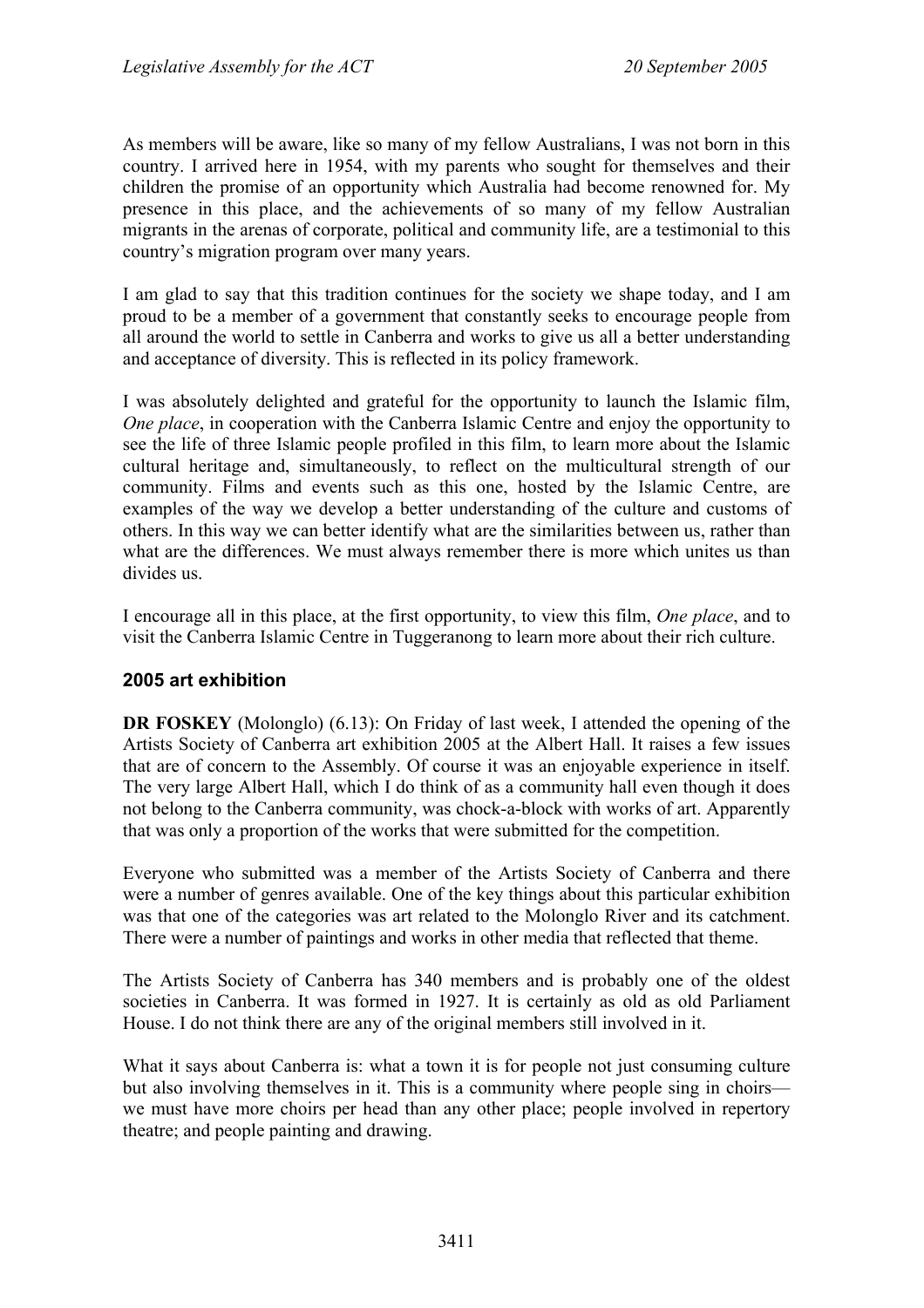A number of people were exhibiting for the first time. I spoke to a few people for whom it is a very brave move to put your work out there. But the issue that was raised with me by some members is that for 15 years the Artists Society has been looking for a place of its own. Many community groups lack such a place. They would like a place where they could have a studio, run classes and so on.

They did have a place for a while. They were paying \$24,000 a year at the Canberra Technology Centre. That \$24,000 a year entitled them to one classroom and access to the lift. One member made a particular point of telling me that that lift was so unsafe that the cleaners in the place will not use it and that a number of their more elderly members have been trapped in it. Something it does fairly frequently, I gather, is stop between floors. It is one of those old lifts that probably require a treadle to operate—no, I am only joking, but it is one of those old ones where you can see where you are going. And that can be scary in itself. In this case the scary thing is the thing does not work properly. I draw that to your attention.

So \$24,000 a year and an unsafe lift led to the Artists Society of Canberra vacating those premises. Again they are homeless and would seek the goodwill of the government which, I am sure, they have approached a number of times to assist them to find suitable premises with access for the elderly and people who might have a disability that makes a set of stairs difficult for them.

However, that is a negative side. Nonetheless, hundreds of the 340 members work on wherever they can. I think that we can all be very proud of the work that they have done.

# **Dana Cup—youth football**

**MR SMYTH** (Brindabella—Leader of the Opposition) (6.18): This evening I wish to bring to the attention of members and of the entire Canberra community the efforts of one of our local under-14 girls soccer teams who recently made a journey to Denmark to compete in the Dana Cup. They are the Woden Valley football club the Globetrotters.

The names of the team members are—and I think it is important to put their names on the record—Edith Scrafton-Savage, Jessica White, Sophie Kochinos, Maddy Beard, Christine Walters, Ellie Hollis, Rachel Fearn, Ellie Raymond, Megan Taylor, Maxine Lake, Monique Solar, Becky Kiting, Ellie Crossman and Jill Raymond. Their coach was an ex-Matilda, Pieta-Claire Hepperlin. Their manager was also an ex-Matilda, Rachel Harrigan. Both had represented Australia at the Olympics and at the World Cup.

Thanks to the efforts of a couple of parents who decided that it would be worth going to Denmark and the support of the community, the group raised \$60,000 towards funding the tour. The fundraising included more than 30 sausage sizzles, the sale of 22,000 Krispy Kreme Donuts, 7,000 raffle tickets, an interclub tournament, a trivia night and a fundraising dinner—just to mention a few of the efforts undertaken.

On their way to Denmark, the team stopped in Shanghai where they played the Shanghai sports academy. Unfortunately, they went down 4-1. From reports of the game, Shanghai may never be the same again, due to the cheering from the Australian supporters.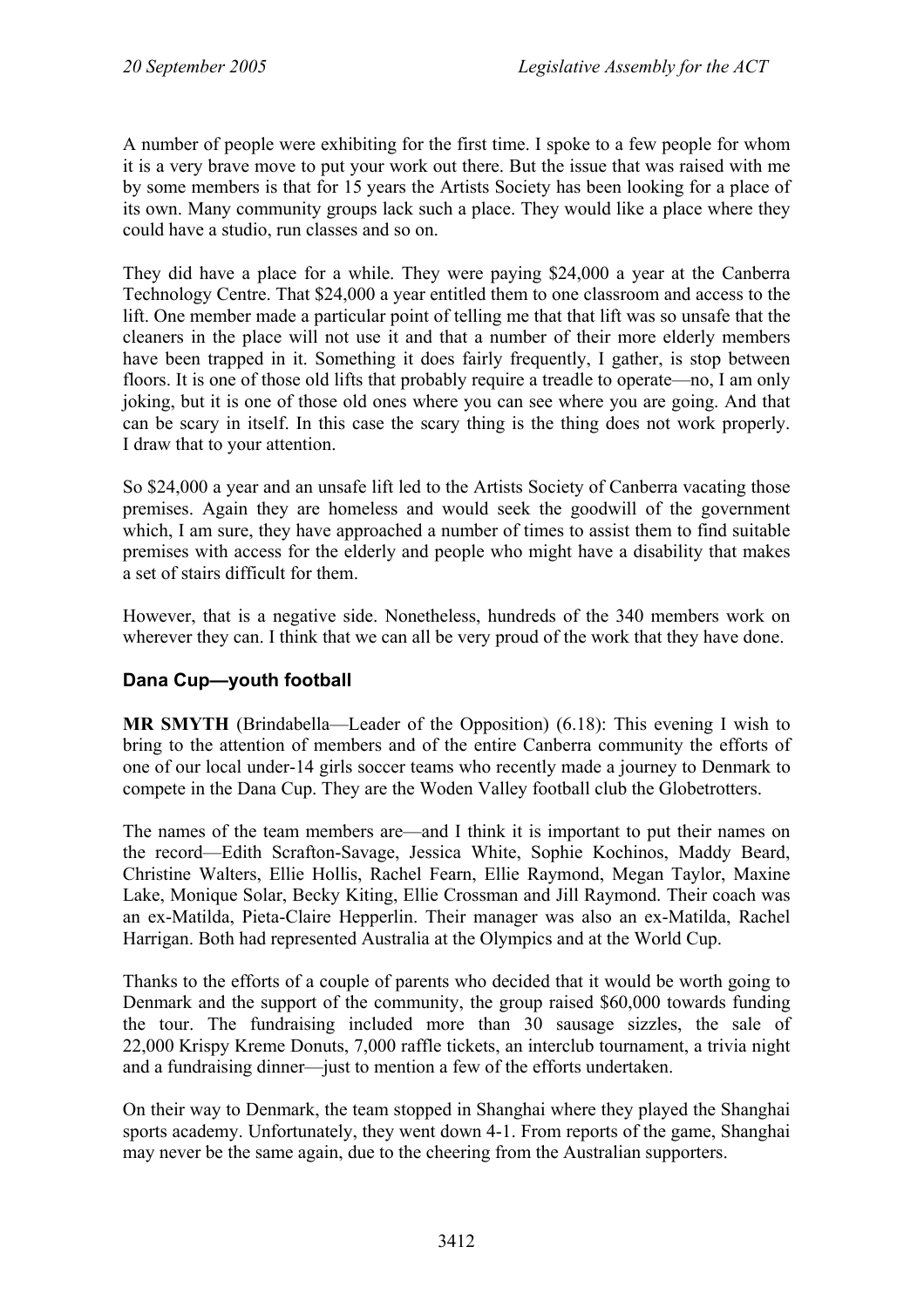When they arrived in Denmark from Shanghai, they went to Copenhagen and then to a small town called Horsens which put the team up. There the team was able to participate in a local competition, which they won. It was good preparation. From Horsens, they then moved on to Hjorring to participate in the Dana Cup.

For the information of members, the Dana Cup is the largest youth football tournament in the world. It attracts over 900 teams from over 40 countries and is considered to be the pinnacle for young players. It was a chance for our girls to play in a world-class competition as well as have fun and learn a little bit about the other side of the world. This is something that they took to with a great deal of gusto.

On arriving in Hjorring, they were set up in a local high school. They turned a spartan classroom into a home. Mainly through their efforts and the sheer vitality of the team, they were asked by the mayor of Hjorring to be one of the two teams who were officially invited to open the Dana Cup. The other team was from Russia. The coach, Pieta-Claire Hepperlin, said it was very much like an Olympic opening, only a little smaller. Our girls got to light the special tournament flame.

The 14 girls, their support crew and 20 families and friends were there at the opening of the ceremony, wearing their boxing-kangaroo boxer shorts. So good was their chanting that they opened the competition by winning the chanting competition with the best warcry, complete with made-in-Australia boxer shorts. For winning that, they were featured on Danish TV.

Down to the soccer—and this is the important bit: when you are talking about an under-14 team that travels to the other side of the world, they did not go with too many expectations. They thought it would be nice to get a win or two and make a good showing, but they surprised everyone by winning game after game. At the end of each day, they seemed to have kicked the winning goal.

They were so well received that, as other teams were eliminated, they joined our guys in supporting the Woden Valley football club Globetrotters. Groups of Norwegians, Swedes, Danes and even the local team, Fortuna, which was tipped to win but was sidelined by the Aussies, joined our support side.

They battled it out against Switzerland in the semi-final. They were not expected to win, but they did. To their credit, they made it to the final of one of Europe's largest tournaments. Unfortunately, in the final, the puff ran out. The team that they played against adapted their style in some fairly inhospitable and squally conditions. As the girls themselves said, they simply ran out of steam.

The score line was close, a 2-1 loss. The Globetrotters were very disappointed but at the end of the day realised that, for a group of under-14 year-old girls from Woden Valley, to make it to the grand final of the largest youth soccer tournament in the world was an amazing achievement in its own right.

Since returning home, the Woden Valley Globetrotters have been nominated for team of the year in the ACT clubs awards. They won the Kanga Cup final.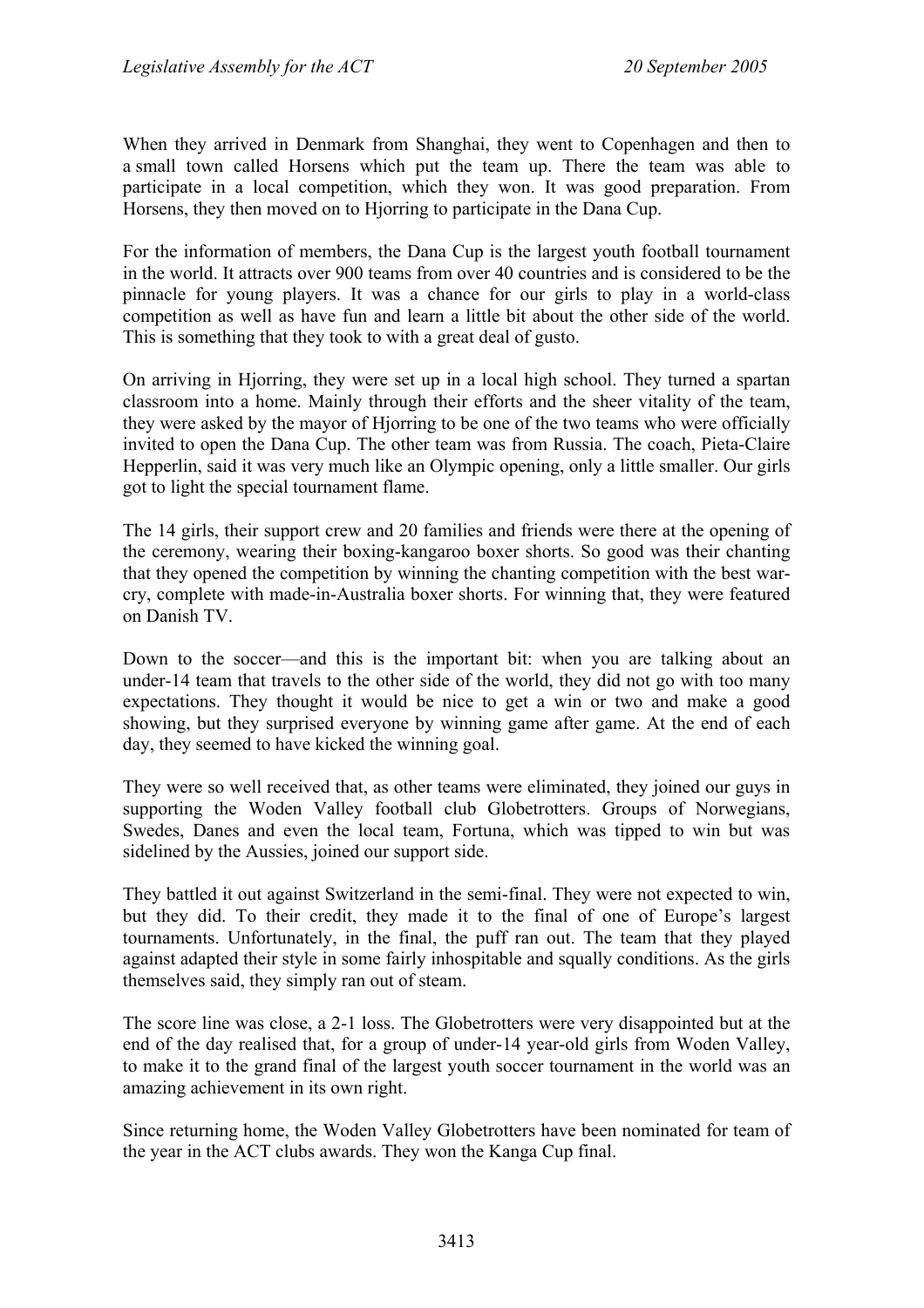# **MR SPEAKER**: The member's time has expired.

# **Education**

**MS MacDONALD** (Brindabella) (6.23): Earlier today we had a discussion of a matter of public importance which was proposed by Mrs Dunne in which she raised the issue of the state of education in the ACT schools. The implication was that the state of education in ACT schools is not good, from pretty much everything that Mrs Dunne was saying.

I did rise to speak in that debate but, unfortunately, we ran out of time; so I want to raise a couple of points which were not really addressed. I would like to state at the outset that Mrs Dunne stated that the minister for education is herself a product of the sixties. That is indeed incorrect. I am a product of the sixties, having been born in 1969. I know Ms Gallagher is a year or two younger than I am; so she is in fact a product of the seventies.

Mr Pratt made quite a few comments and quoted quite considerably from Dr Kevin Donnelly's book. I thought it would be interesting to point out that, while Dr Kevin Donnelly was being quoted as some great think-tank in education, Dr Donnelly is, in fact, a member of the right-wing section of the Victorian Liberal Party. He was the former chief-of-staff to Kevin Andrews. He failed in the last rounds of preselection for the seats of Kew and East Yarra. I understand he is sniffing around the seat of Kooyong to try to knock off Petro Georgiou.

Whilst he does have a doctorate in education—that is true—he has never been an academic in the field. His book *Why our schools are failing* is a right-wing rant against progressive education and education unions. It was published by the Menzies Centre. I understand that Malcolm Turnbull wrote the foreword to his book. While that does not necessarily take away from any of the ideas that he puts forward—he has every right to his own ideas—to quote him as an independent thinker on education and an expert would be erroneous and a little misleading, I would suggest.

Mr Pratt made a comment about this government having an issue with living up to national standards; we do not want to be meshed against national standards. I point out that there are only the numeracy and literacy benchmarks. The Chief Minister quite rightly pointed out that the students in this jurisdiction continually top and outstrip the national average in that regard.

It is very important to point out the terms of the issues that Mrs Dunne was raising with regards to curriculum. I was fascinated to hear Piaget being raised. I have not heard that name for quite a few years, since I did my teaching qualification. At the moment, we have no territory-wide curriculum. What we have in the ACT is a school-based curriculum. What is being proposed with the curriculum that has been put forward by the department is a territory-wide framework which will not necessarily take away from the school-based curriculum but will add a rigour that is saying that in most instances we do better than the rest of the country and that in a lot of instances we are up there with the rest of the world. That does not mean we cannot strive for more. And that is what the department of education, under the leadership of this government, is trying to do.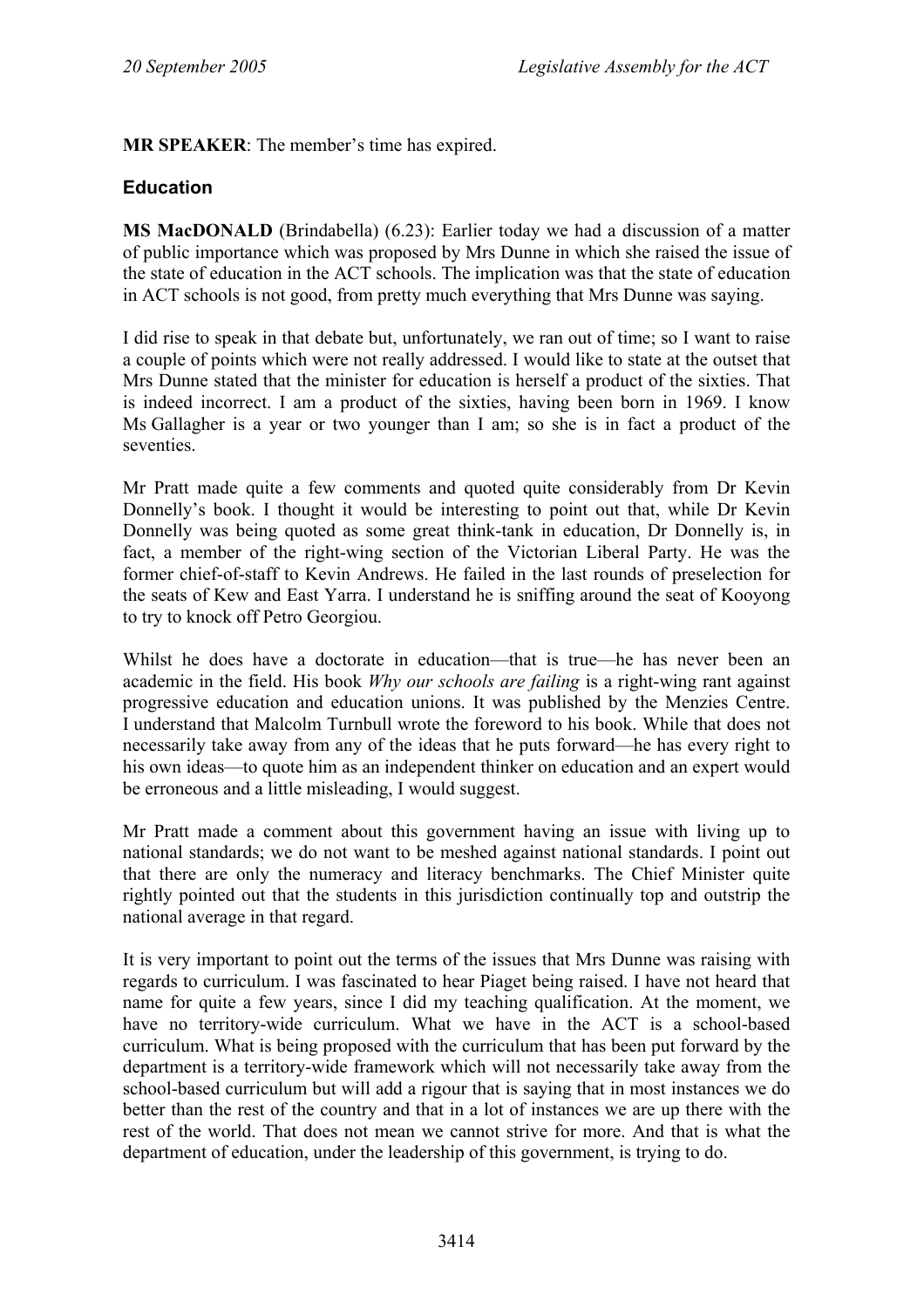I have got no issues with raising concerns about curriculum. There has been ongoing discussion—there was discussion when I was doing my teaching qualification—in terms of curriculum. But it is erroneous to say that the curriculum causes the problem. Curriculum is a tool; it is not the cause of the problem.

In closing, Mr Pratt raised the issue of bullying. There are frequent examples of proactive approaches to ensure safe learning environments in the ACT. A number of schools in the ACT have won awards for the anti-bullying practices they put in place. That is an issue that needs to be addressed as well, but I am about to run out of time.

Question resolved in the affirmative.

# **The Assembly adjourned at 6.27 pm.**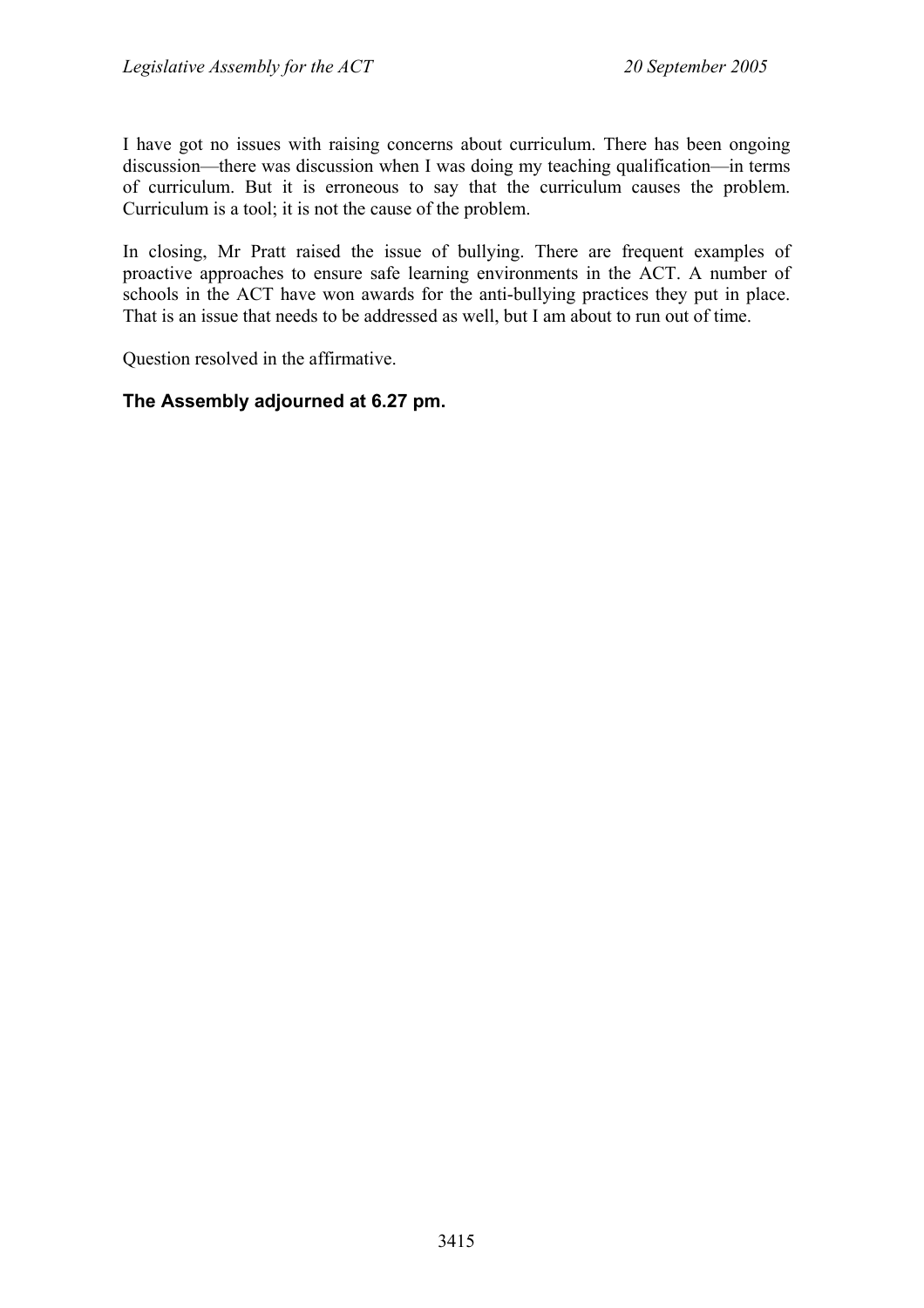# **Schedules of amendments**

## **Schedule 1**

## **Litter Amendment Bill 2005**

Amendment moved by Mr Pratt

**1 Clause 5 Page 3, line 9—** 

*omit subclause (3), substitute* 

(3) Subsection (1) does not apply to the exercise of a power by an authorised person under section 17(1) where the authorised person is clearly recognisable as an authorised officer for the purposes of enforcing the Act.

# **Schedule 2**

## **Tree Protection Bill 2005**

Amendments moved by Dr Foskey

**1 Clause 3 (1) (a) Page 3, line 4**  *omit*  exceptional *substitute*  significant **3 Clause 22 Page 16, line 25**  *omit*  may *substitute*  must **4 Clause 36 (2) Page 25, line 6**  *omit clause 36 (2), substitute*  (2) A determination is a disallowable instrument.

> *Note* A disallowable instrument must be notified, and presented to the Legislative Assembly, under the Legislation Act.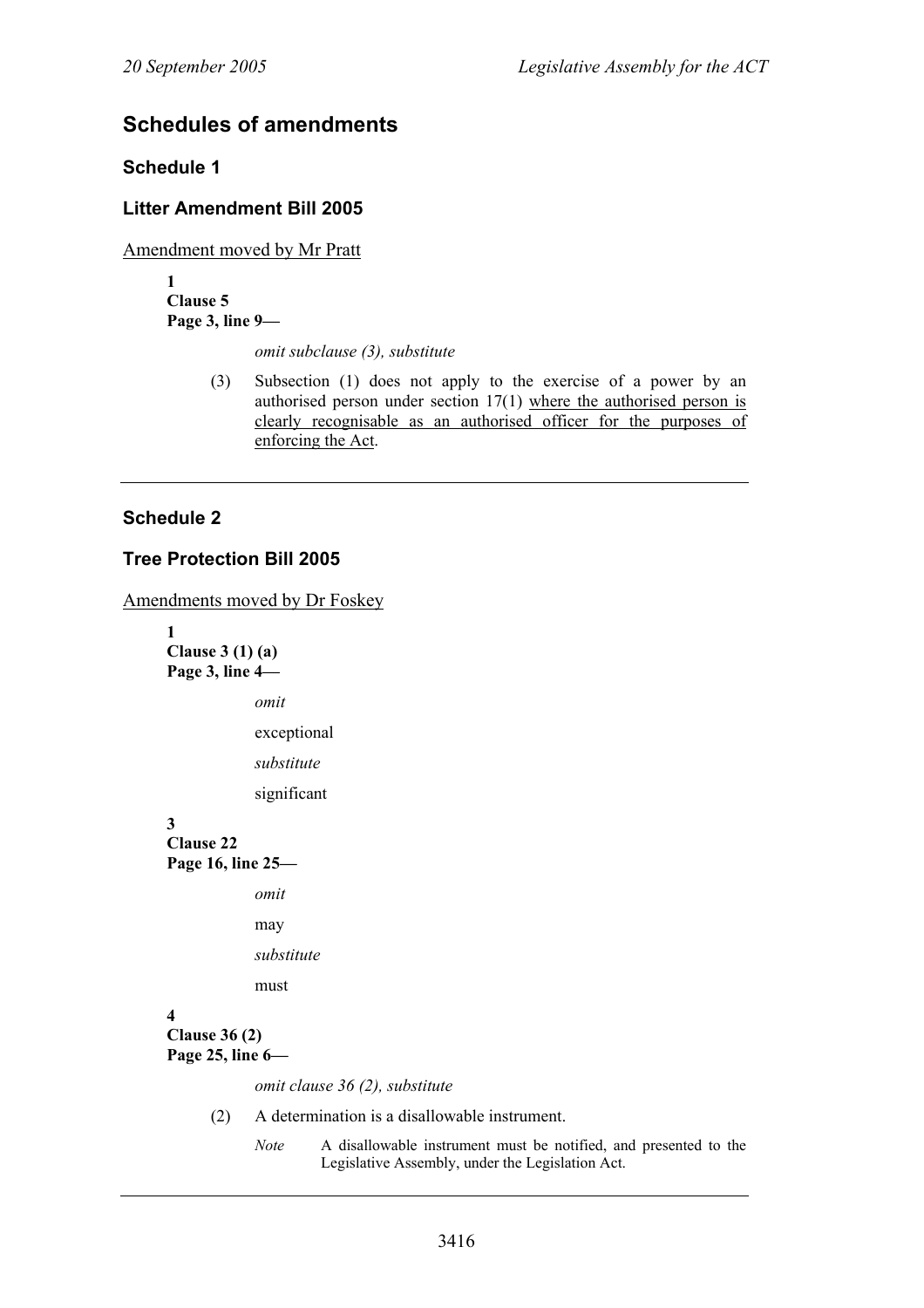## **Schedule 3**

## **Tree Protection Bill 2005**

Amendments moved by Mrs Dunne

**1 Clause 7 (3) Page 5, line 3—** 

*omit clause 7 (3), substitute* 

(3) A declaration is a disallowable instrument.

*Note* A disallowable instrument must be notified, and presented to the Legislative Assembly, under the Legislation Act.

#### **2**

#### **Clause 19 (2) Page 16, line 4—**

*omit clause 19 (2), substitute* 

- (2) A determination is a disallowable instrument.
	- *Note* A disallowable instrument must be notified, and presented to the Legislative Assembly, under the Legislation Act.

# **3**

**Clause 29 (2) Page 22, line 14—** 

*omit clause 29 (2), substitute* 

- (2) A determination is a disallowable instrument.
	- *Note* A disallowable instrument must be notified, and presented to the Legislative Assembly, under the Legislation Act.

## **5**

**Clause 37 (3) Page 25, line 14—** 

*omit clause 37 (3), substitute* 

(3) A declaration is a disallowable instrument.

*Note* A disallowable instrument must be notified, and presented to the Legislative Assembly, under the Legislation Act.

#### **6**

**Clause 43 (2) Page 28, line 10—** 

*omit clause 43 (2), substitute* 

- (2) A determination is a disallowable instrument.
	- *Note* A disallowable instrument must be notified, and presented to the Legislative Assembly, under the Legislation Act.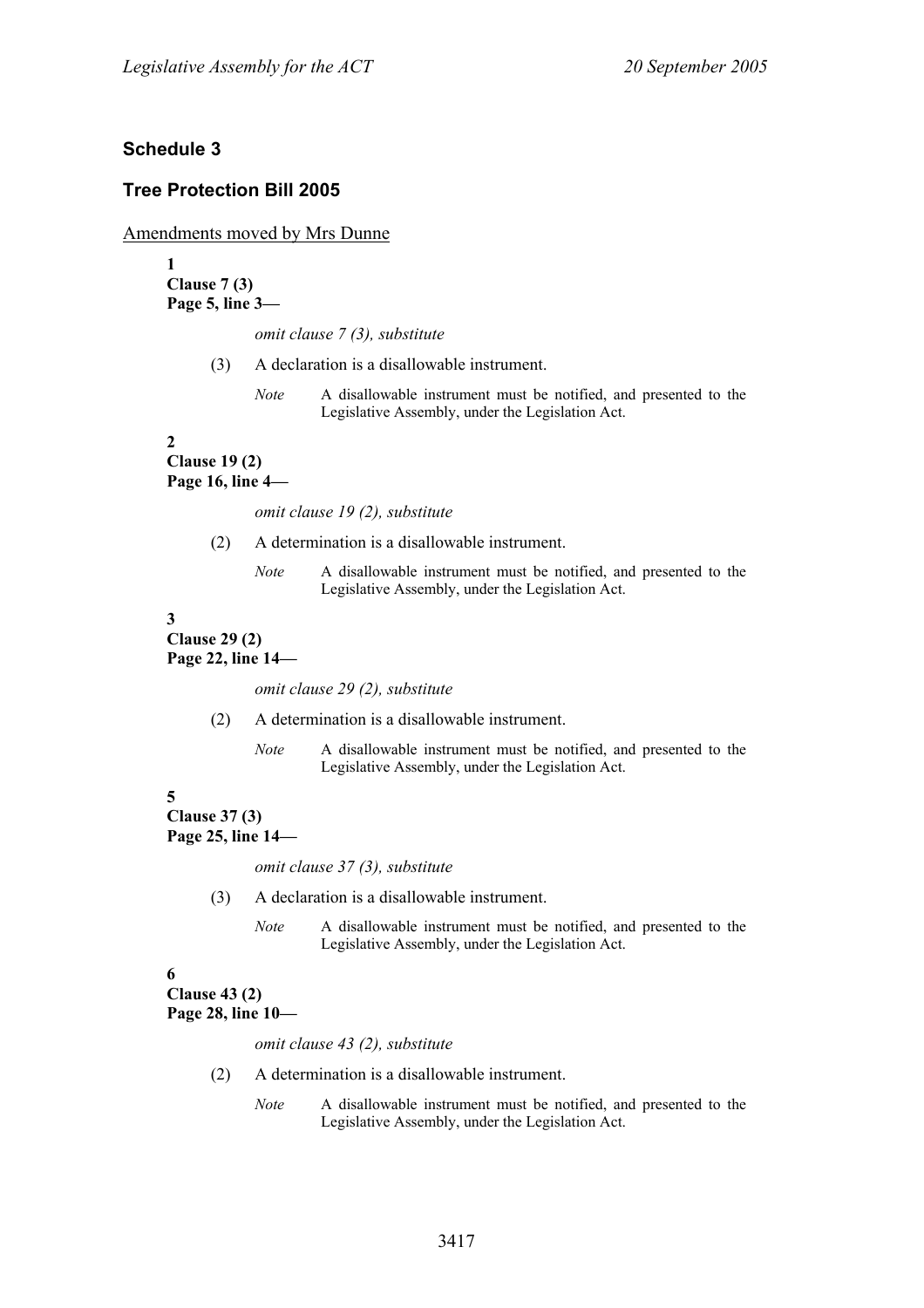#### **7 Clause 59 (3) Page 37, line 12—**

*omit clause 59 (3), substitute* 

- (3) A declaration is a disallowable instrument.
	- *Note* A disallowable instrument must be notified, and presented to the Legislative Assembly, under the Legislation Act.

## **Schedule 4**

## **Tree Protection Bill 2005**

Amendments moved by the Minister for the Environment

**1 Clause 15 heading Page 11, line 2—** 

*omit the heading, substitute* 

#### **15 Damaging protected trees—general**

**2 Clause 15 (4) to (6) Page 11, line 17—** 

*omit* 

**3 Proposed new clause 15A Page 11, line 22—** 

*insert* 

#### **15A Damaging protected trees—work done as part of a business**

- (1) This section applies to a person who is doing work as part of a business involved in—
	- (a) property development or maintenance; or
	- (b) any other activity in relation to land that may affect trees on the land.

#### **Examples of activities for par (b)**

tree surgery, building, plumbing, landscaping, installing irrigation, concreting, earthwork, horticulture

- *Note* An example is part of the Act, is not exhaustive and may extend, but does not limit, the meaning of the provision in which it appears (see Legislation Act, s 126 and s 132).
- (2) The person commits an offence if—
	- (a) the person does something that damages a protected tree; and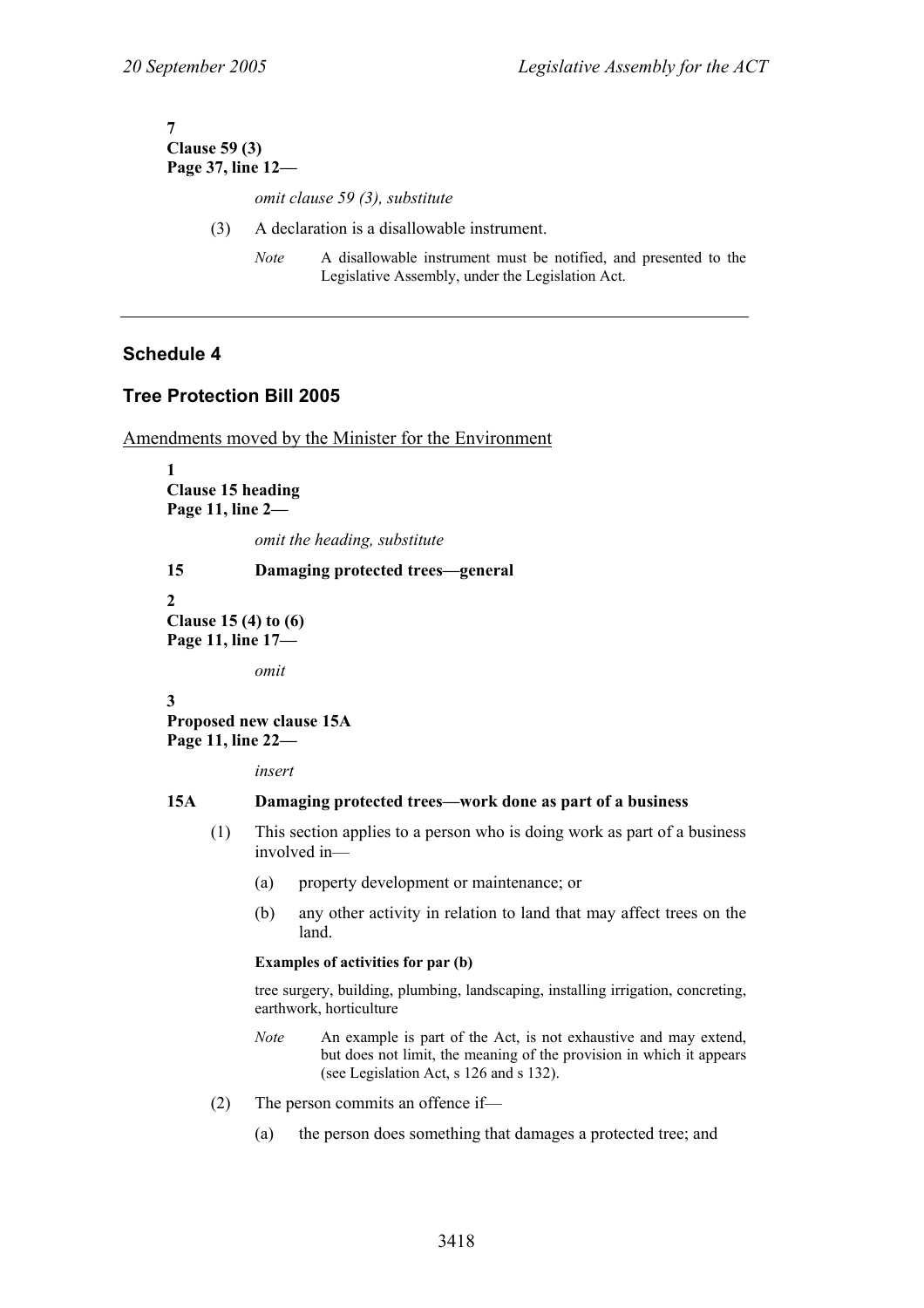(b) the person is reckless about whether doing the thing would damage the protected tree.

Maximum penalty: 400 penalty units.

(3) The person commits an offence if the person does something and is reckless about whether doing the thing would damage a protected tree.

Maximum penalty: 200 penalty units.

- (4) The person commits an offence if—
	- (a) the person does something that damages a protected tree; and
	- (b) the person is negligent about whether doing the thing would damage the protected tree.

Maximum penalty: 100 penalty units.

(5) The person commits an offence if the person does something that damages, or is likely to damage, a protected tree.

Maximum penalty: 50 penalty units.

- (6) For subsections (2), (3) and (4), strict liability applies to the circumstance that the tree is a protected tree.
- (7) An offence against subsection (5) is a strict liability offence.

**4** 

**Clause 16 heading Page 11, line 23—** 

*omit the heading, substitute* 

```
16 Doing prohibited groundwork—general
```
**5** 

# **Clause 16 (4) and (5)**

**Page 12, line 22—** 

*omit* 

#### **6 Proposed new clause 16A Page 13, line 3—**

*insert* 

#### **16A Doing prohibited groundwork—work done as part of a business**

- (1) This section applies to a person who is doing work as part of a business involved in—
	- (a) property development or maintenance; or
	- (b) any other activity in relation to land that may affect trees on the land.

#### **Examples of activities for par (b)**

tree surgery, building, plumbing, landscaping, installing irrigation, concreting, earthwork, horticulture

*Note* An example is part of the Act, is not exhaustive and may extend, but does not limit, the meaning of the provision in which it appears (see Legislation Act, s 126 and s 132).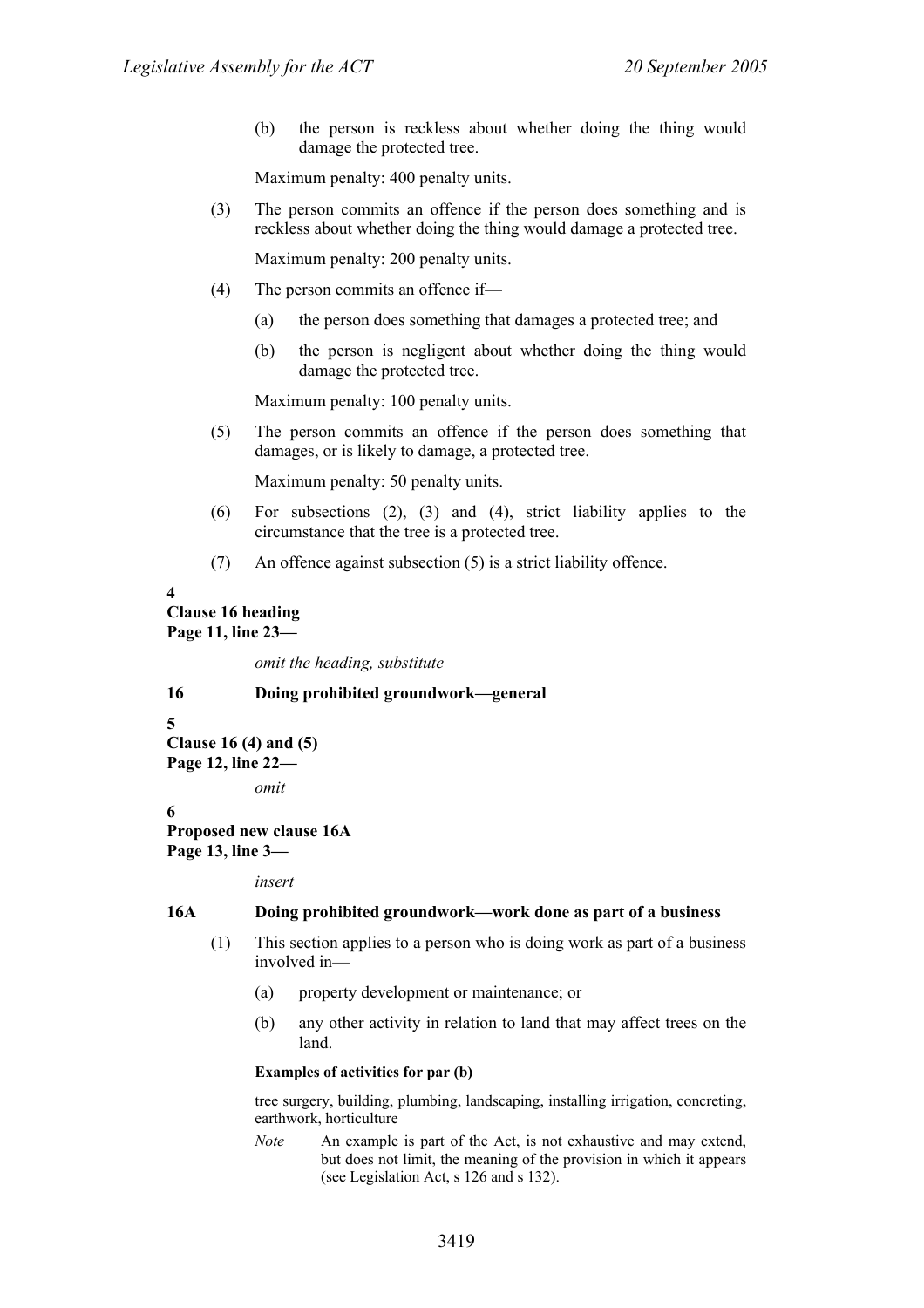- (2) The person commits an offence if—
- (a) the person does prohibited groundwork in—
	- (i) the protection zone for a protected tree; or
	- (ii) a declared site; and
- (b) the person is reckless about whether the groundwork is prohibited groundwork in—
	- (i) the protection zone for a protected tree; or
	- (ii) a declared site.

Maximum penalty: 200 penalty units.

- (3) The person commits an offence if—
	- (a) the person does prohibited groundwork in—
		- (i) the protection zone for a protected tree; or
		- (ii) a declared site; and
	- (b) the person is negligent about whether the groundwork is prohibited groundwork in—
		- (i) the protection zone for a protected tree; or
		- (ii) a declared site.

Maximum penalty: 100 penalty units.

- (4) The person commits an offence if the person does prohibited groundwork in—
	- (a) the protection zone for a protected tree; or
	- (b) a declared site.

Maximum penalty: 50 penalty units.

- (5) For subsections (2) and (3), strict liability applies to the circumstances that—
	- (a) the tree is a protected tree; and
	- (b) the groundwork is done in—
		- (i) the protection zone for the tree; or
		- (ii) a declared site.
- (6) An offence against subsection (4) is a strict liability offence.

## **7**

#### **Clause 17 heading Page 13, line 4—**

*omit the heading, substitute* 

## **17 Exceptions—tree damaging and prohibited groundwork offences**

**8** 

**Clause 17 (1) Page 13, line 5**  *omit*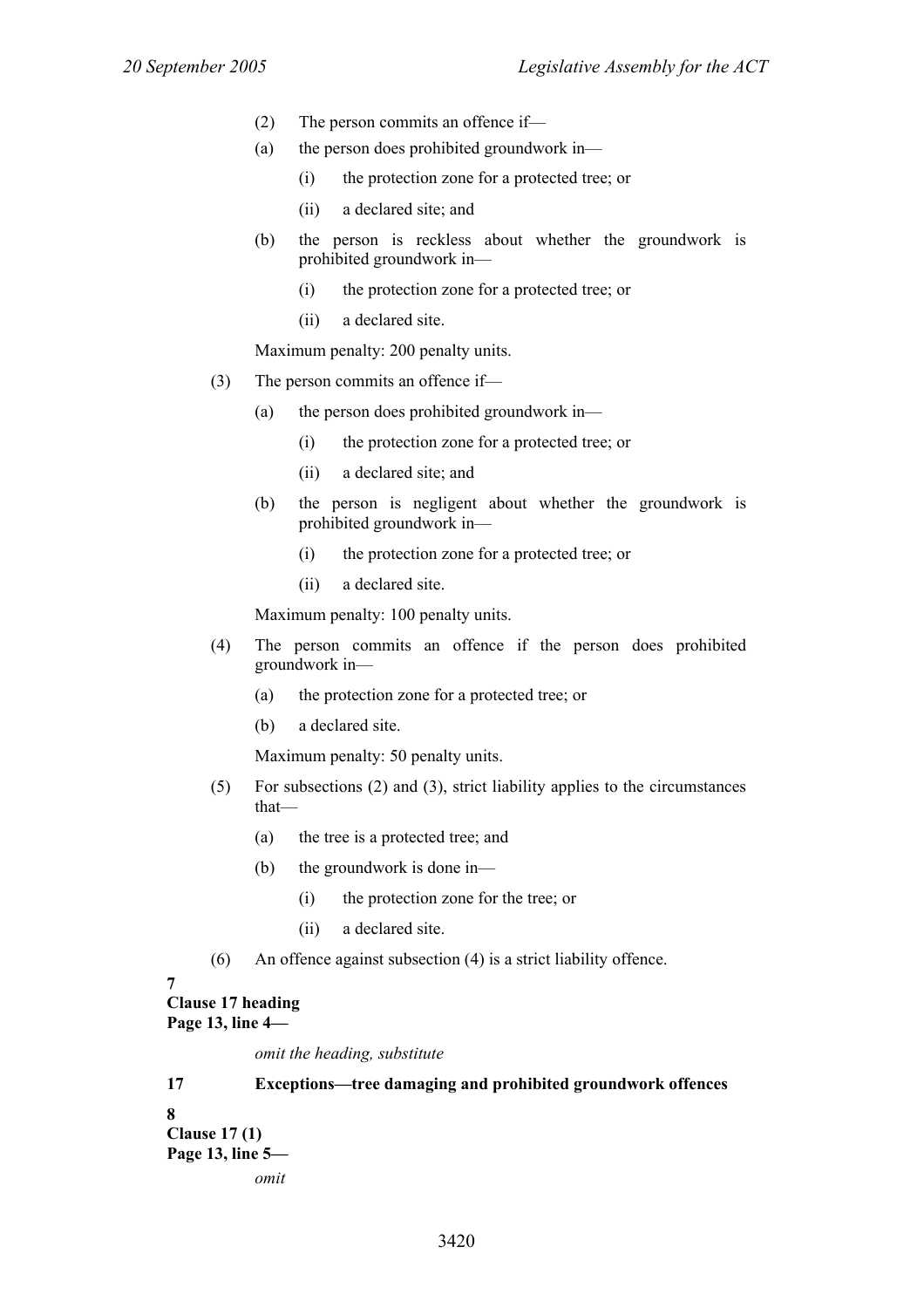Section 15 and section 16

*substitute* 

Sections 15 to 16A

#### **9**

**Proposed new clause 17 (1) (c) (iia) Page 13, line 14—** 

*insert* 

- (iia) a condition of a development approval that requires a person to do or not do something in relation to—
	- (A) a protected tree; or
	- (B) the protection zone for a protected tree; or
	- (C) a declared site; or

#### **10**

**Clause 17 (1) (d) Page 13, line 18—** 

*omit* 

#### **11 Clause 17 (2) Page 14, line 19—**

*omit* 

#### **12**

**Clause 17 (3), proposed new definition of** *development approval* **Page 14, line 24—** 

*insert* 

*development approval* means an approval in force under the Land Act, part 6 for a development.

### **13**

**Clause 18 (1) (c), proposed new example Page 15, line 16—** 

*insert* 

#### **Example of tree protection condition for par (c)**

A condition that the applicant comply with tree protection requirements of a tree management plan.

#### **14**

**Clause 18 (3) Page 15, line 20—** 

*omit clause 18 (3), substitute* 

- (3) A person commits an offence if—
	- (a) the person engages in conduct that contravenes a tree protection condition of the development approval; and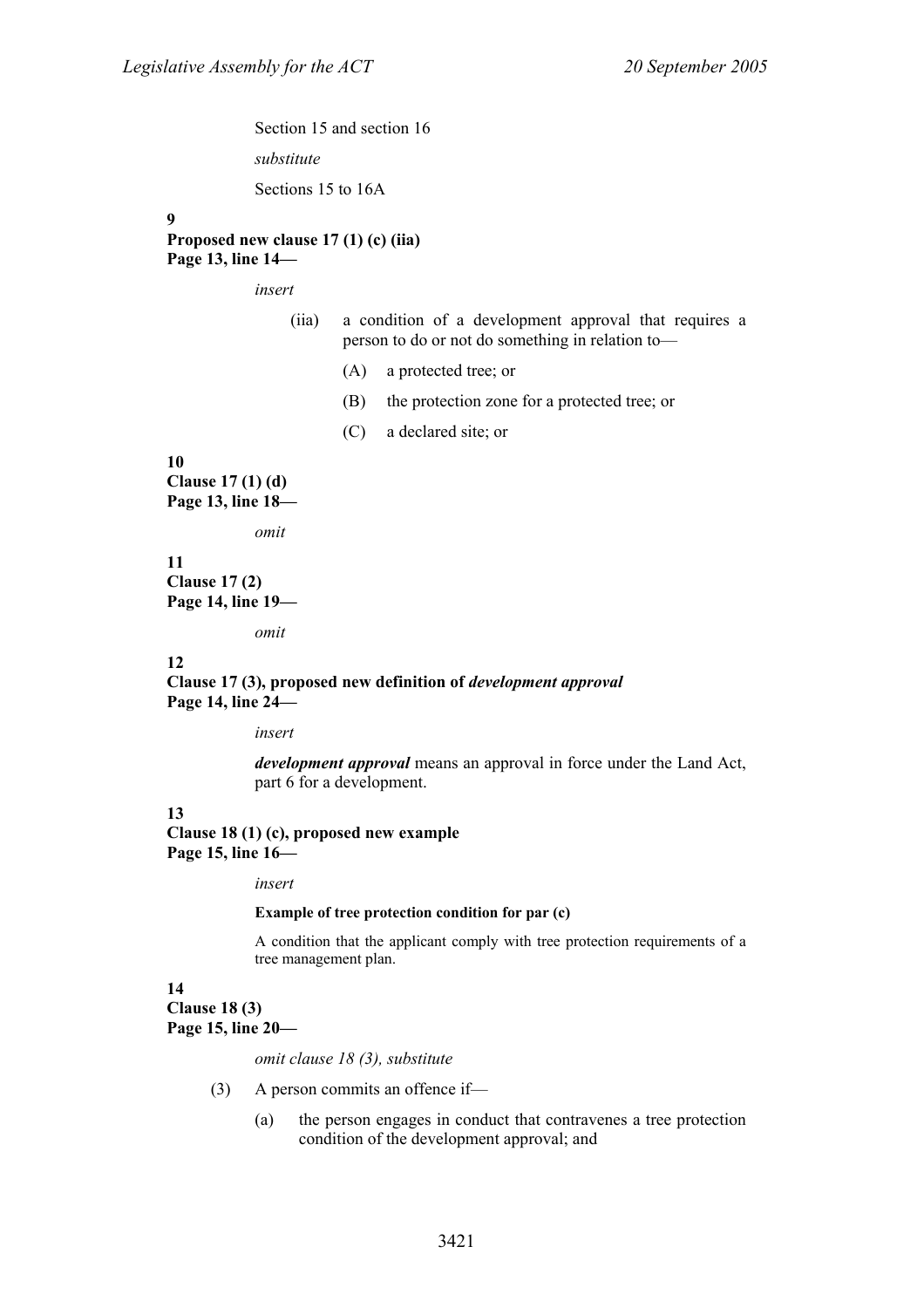- (b) the person engages in the conduct in doing work as part of a business involved in—
	- (i) property development or maintenance; or
	- (ii) any other activity in relation to land that may affect trees on the land.

Maximum penalty: 50 penalty units.

#### **Examples of activities for par (b) (ii)**

tree surgery, building, plumbing, landscaping, installing irrigation, concreting, earthwork, horticulture

- *Note* An example is part of the Act, is not exhaustive and may extend, but does not limit, the meaning of the provision in which it appears (see Legislation Act, s 126 and s 132).
- (4) An offence against subsection (3) is a strict liability offence.
- (5) In this section:

*engage in conduct* means—

- (a) do an act; or
- (b) omit to do an act.

#### **15**

**Proposed new clause 24 (2) (f) Page 18, line 5—** 

*insert* 

(f) if the application relates to an Aboriginal heritage tree—each representative Aboriginal organisation.

## **16**

**Clause 28 (1) Page 21, line 2—** 

*omit* 

**17 Clause 28 (2) Page 21, line 11—** 

*after* 

given

*insert* 

to the person

#### **18**

#### **Clause 34 (2) (a) and (b) Page 24, line 9—**

*omit clause 34 (2) (a) and (b), substitute* 

(a) the lessee of, or land management agency for, the land where the tree is located; and